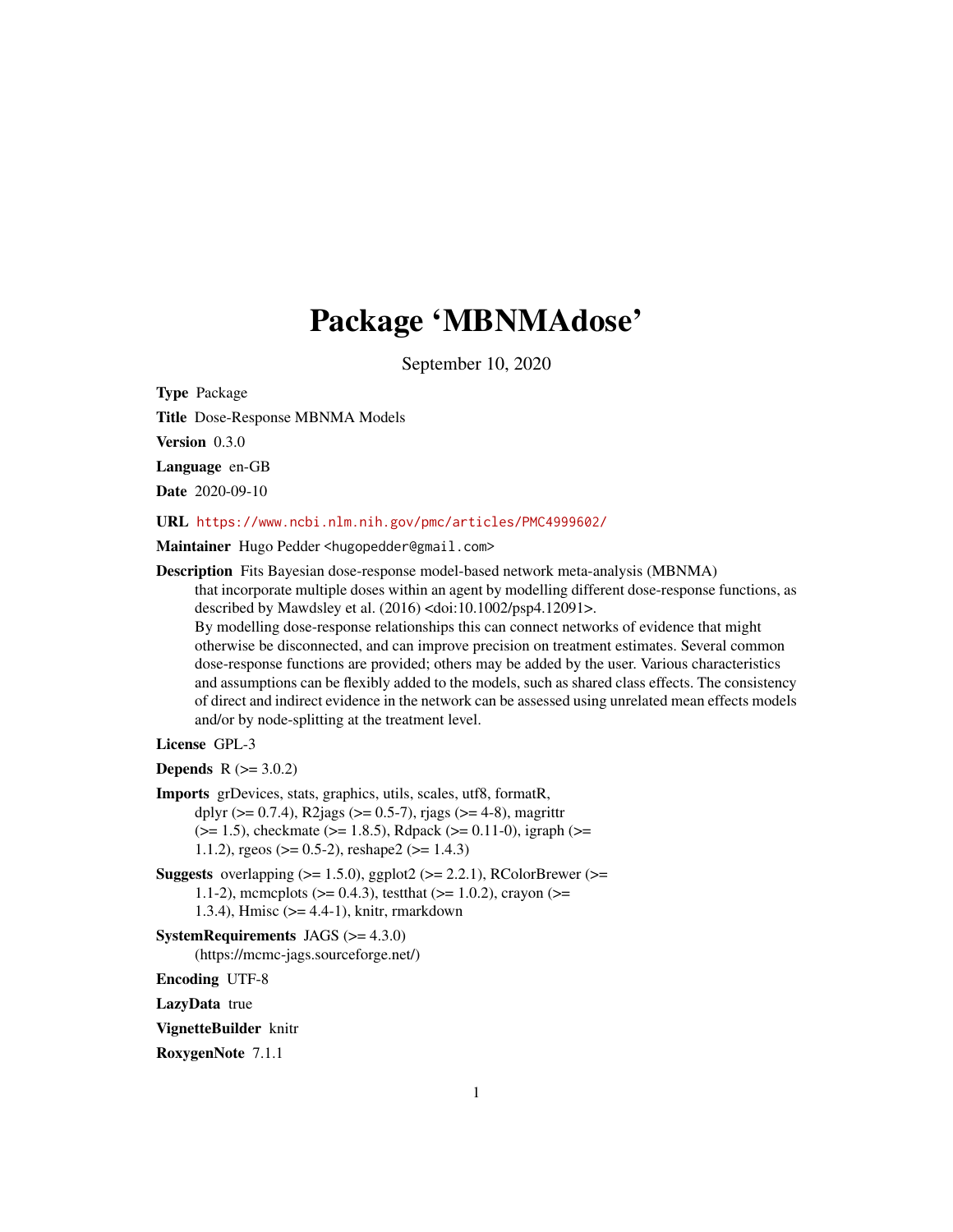RdMacros Rdpack

NeedsCompilation no

Author Hugo Pedder [aut, cre], Lujin Li [rev], Adil Karim [ctb]

Repository CRAN

Date/Publication 2020-09-10 16:40:07 UTC

# R topics documented:

|                                                                                                                             | 3              |
|-----------------------------------------------------------------------------------------------------------------------------|----------------|
|                                                                                                                             | $\overline{4}$ |
|                                                                                                                             | 6              |
|                                                                                                                             | $\overline{7}$ |
|                                                                                                                             | 8              |
|                                                                                                                             | 9              |
|                                                                                                                             | 10             |
|                                                                                                                             | 11             |
|                                                                                                                             | 12             |
|                                                                                                                             | 13             |
|                                                                                                                             | 14             |
|                                                                                                                             | 15             |
|                                                                                                                             | 17             |
|                                                                                                                             | 18             |
|                                                                                                                             | 19             |
|                                                                                                                             | 20             |
|                                                                                                                             | 21             |
|                                                                                                                             | 26             |
|                                                                                                                             | 31             |
|                                                                                                                             | 35             |
|                                                                                                                             | 39             |
|                                                                                                                             | 42             |
|                                                                                                                             | 49             |
|                                                                                                                             | 51             |
|                                                                                                                             | 52             |
|                                                                                                                             | 55             |
|                                                                                                                             | 57             |
|                                                                                                                             | 58             |
|                                                                                                                             | 60             |
|                                                                                                                             | 61             |
|                                                                                                                             | 64             |
|                                                                                                                             | 66             |
|                                                                                                                             | 67             |
|                                                                                                                             |                |
|                                                                                                                             | 73             |
| $print.mbnma.predict \dots \dots \dots \dots \dots \dots \dots \dots \dots \dots \dots \dots \dots \dots \dots \dots \dots$ | 73             |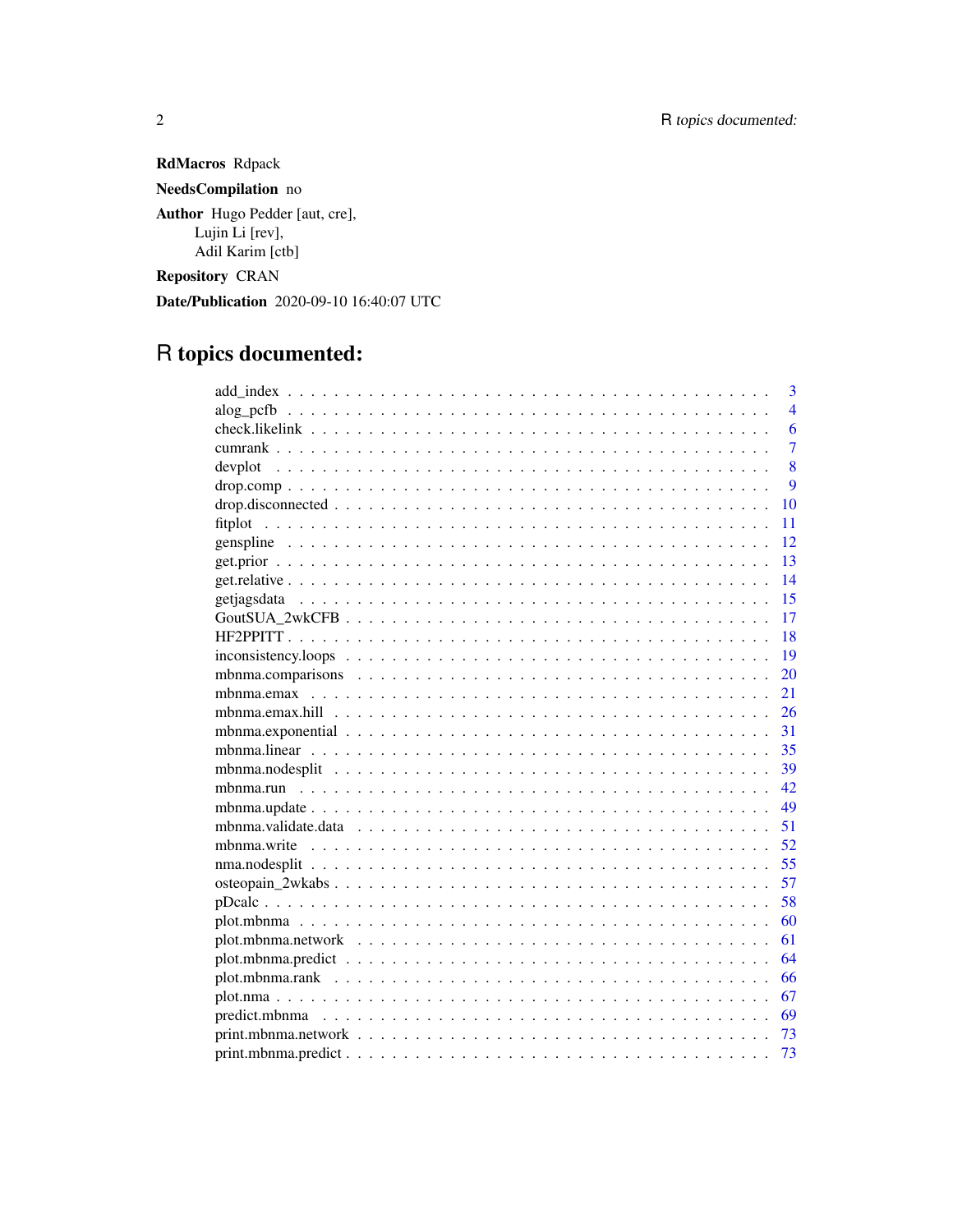#### <span id="page-2-0"></span>add\_index 3

#### **Index [86](#page-85-0). In the set of the set of the set of the set of the set of the set of the set of the set of the set of the set of the set of the set of the set of the set of the set of the set of the set of the set of the set of**

add\_index *Add arm indices and agent identifiers to a dataset*

#### Description

Adds arm indices (arms, narms) to a dataset and adds numeric identifiers for agent and class (if included in the data).

#### Usage

```
add_index(data.ab, agents = NULL, treatments = NULL)
```
#### Arguments

data.ab A data frame of arm-level data in "long" format containing the columns:

- studyID Study identifiers
- dose Numeric data indicating the dose (must take positive values)
- agent Agent identifiers (can be numeric, factor or character)
- y Numeric data indicating the aggregate response for a continuous outcome. Required for continuous data.
- se Numeric data indicating the standard error for a given observation. Required for continuous data.
- r Numeric data indicating the number of responders within a study arm. Required for binomial or poisson data.
- N Numeric data indicating the total number of participants within a study arm. Required for binomial data
- E Numeric data indicating the total exposure time for participants within a study arm. Required for poisson data.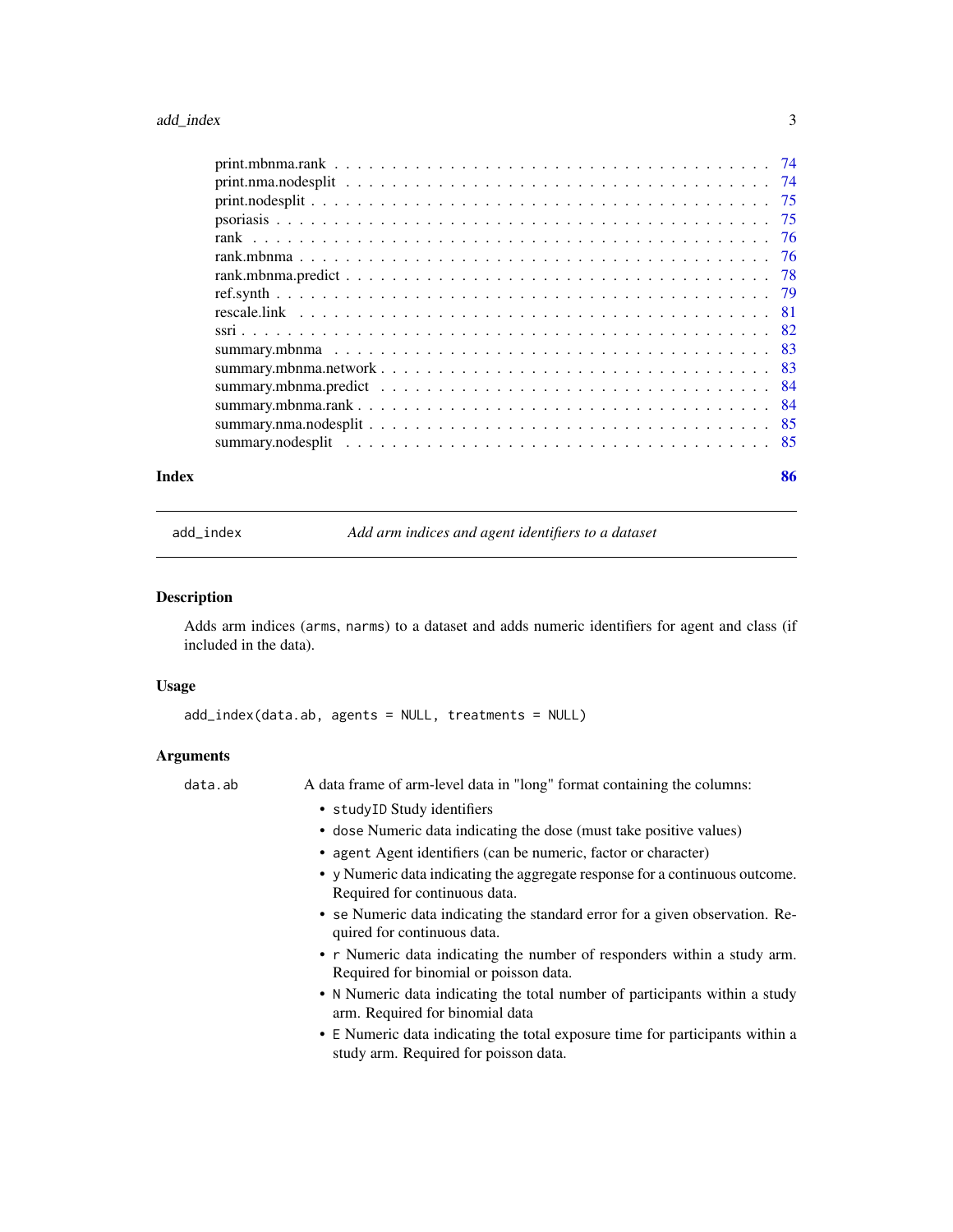<span id="page-3-0"></span>

|            | • class An optional column indicating a particular class code. Agents with<br>the same identifier must also have the same class code.                                                                                                                                              |
|------------|------------------------------------------------------------------------------------------------------------------------------------------------------------------------------------------------------------------------------------------------------------------------------------|
| agents     | A character string of agent names used to force a particular agent ordering. De-<br>fault is NULL, which automatically orders Placebo (dose=0) as agent 1 and then<br>subsequent agents by the order given in data. ab                                                             |
| treatments | A character string of treatment names used to force a particular treatment order-<br>ing. Default is NULL, which automatically orders Placebo (dose=0) as treatment<br>1 and then subsequent treatments by the order of agents and doses (smallest to<br>highest) given in data.ab |

#### Value

A data frame similar to data.ab but with additional columns:

- arm Arm identifiers coded for each study
- narm The total number of arms in each study

If agent or class are non-numeric or non-sequential (i.e. with missing numeric codes), agents/classes in the returned data frame will be numbered and recoded to enforce sequential numbering (a warning will be shown stating this).

alog\_pcfb *Studies of alogliptin for lowering blood glucose concentration in patients with type II diabetes*

# Description

A dataset from a systematic review of Randomised-Controlled Trials (RCTs) comparing different doses of alogliptin with placebo (Langford et al. 2016). The systematic review was simply performed and was intended to provide data to illustrate a statistical methodology rather than for clinical inference. Alogliptin is a treatment aimed at reducing blood glucose concentration in type II diabetes. The outcome is continuous, and aggregate data responses correspond to the mean change in HbA1c from baseline to follow-up in studies of at least 12 weeks follow-up. The dataset includes 14 Randomised-Controlled Trials (RCTs), comparing 5 different doses of alogliptin with placebo, leading to 6 different treatments (combination of dose and agent) within the network.

A dataset from a systematic review of Randomised-Controlled Trials (RCTs) comparing different biologics for the treatment of psoriasis (Warren et al. 2019). The systematic review was simply performed and was intended to provide data to illustrate a statistical methodology rather than for clinical inference. Alogliptin is a treatment aimed at reducing blood glucose concentration in type II diabetes. The outcome is continuous, and aggregate data responses correspond to the mean change in HbA1c from baseline to follow-up in studies of at least 12 weeks follow-up. The dataset includes 14 Randomised-Controlled Trials (RCTs), comparing 5 different doses of alogliptin with placebo, leading to 6 different treatments (combination of dose and agent) within the network.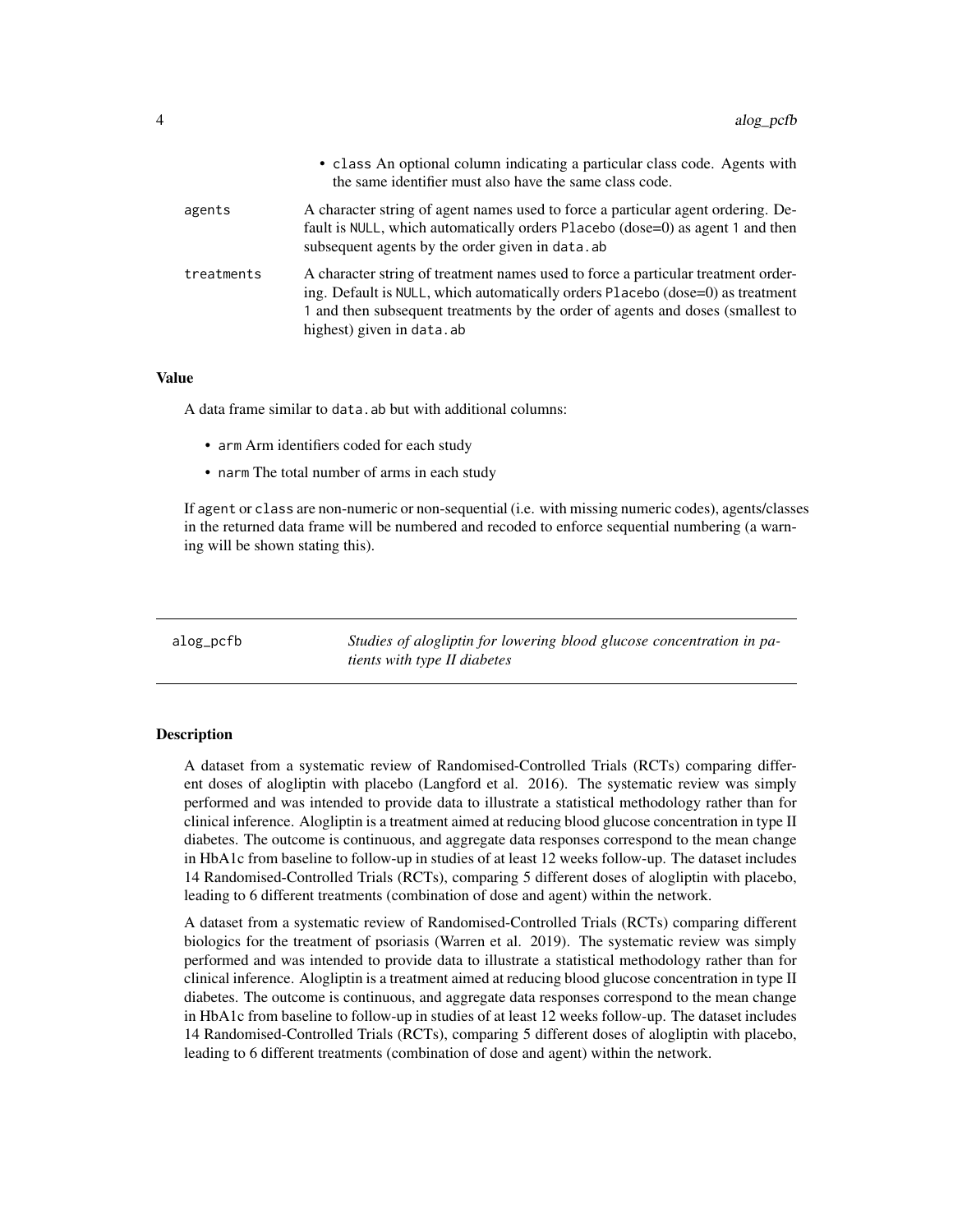alog\_pcfb 5

#### Usage

alog\_pcfb

alog\_pcfb

#### Format

A data frame in long format (one row per arm and study), with 46 rows and 6 variables:

- studyID Study identifiers
- agent Character data indicating the agent to which participants were randomised
- dose Numeric data indicating the standardised dose received
- y Numeric data indicating the mean change from baseline in blood glucose concentration (mg/dL) in a study arm
- se Numeric data indicating the standard error for the mean change from baseline in blood glucose concentration (mg/dL) in a study arm

A data frame in long format (one row per arm and study), with 46 rows and 6 variables:

- studyID Study identifiers
- agent Character data indicating the agent to which participants were randomised
- dose Numeric data indicating the standardised dose received
- y Numeric data indicating the mean change from baseline in blood glucose concentration (mg/dL) in a study arm
- se Numeric data indicating the standard error for the mean change from baseline in blood glucose concentration (mg/dL) in a study arm

# Details

alog\_pcfb is a data frame in long format (one row per arm and study), with the variables studyID, agent, dose, y, se, and N.

alog\_pcfb is a data frame in long format (one row per arm and study), with the variables studyID, agent, dose, y, se, and N.

#### References

Langford O, Aronson JK, van Valkenhoef G, Stevens RJ (2016). "Methods for meta-analysis of pharmacodynamic dose-response data with application to multi-arm studies of alogliptin." *Stat Methods Med Res*. ISSN 1477-0334 (Electronic) 0962-2802 (Linking), doi: [10.1177/0962280216637093,](https://doi.org/10.1177/0962280216637093) <https://pubmed.ncbi.nlm.nih.gov/26994216/>.

Warren RB, Gooderham M, Burge R, Zhu B, Amato D, Liu KH, Shrom D, Guo J, Brnabic A, Blauvelt A (2019). "Comparison of cumulative clinical benefits of biologics for the treatment of psoriasis over 16 weeks: Results from a network meta-analysis." *J Am Acad Dermatol*, 82(5), 1138-1149.

Langford O, Aronson JK, van Valkenhoef G, Stevens RJ (2016). "Methods for meta-analysis of pharmacodynamic dose-response data with application to multi-arm studies of alogliptin." *Stat*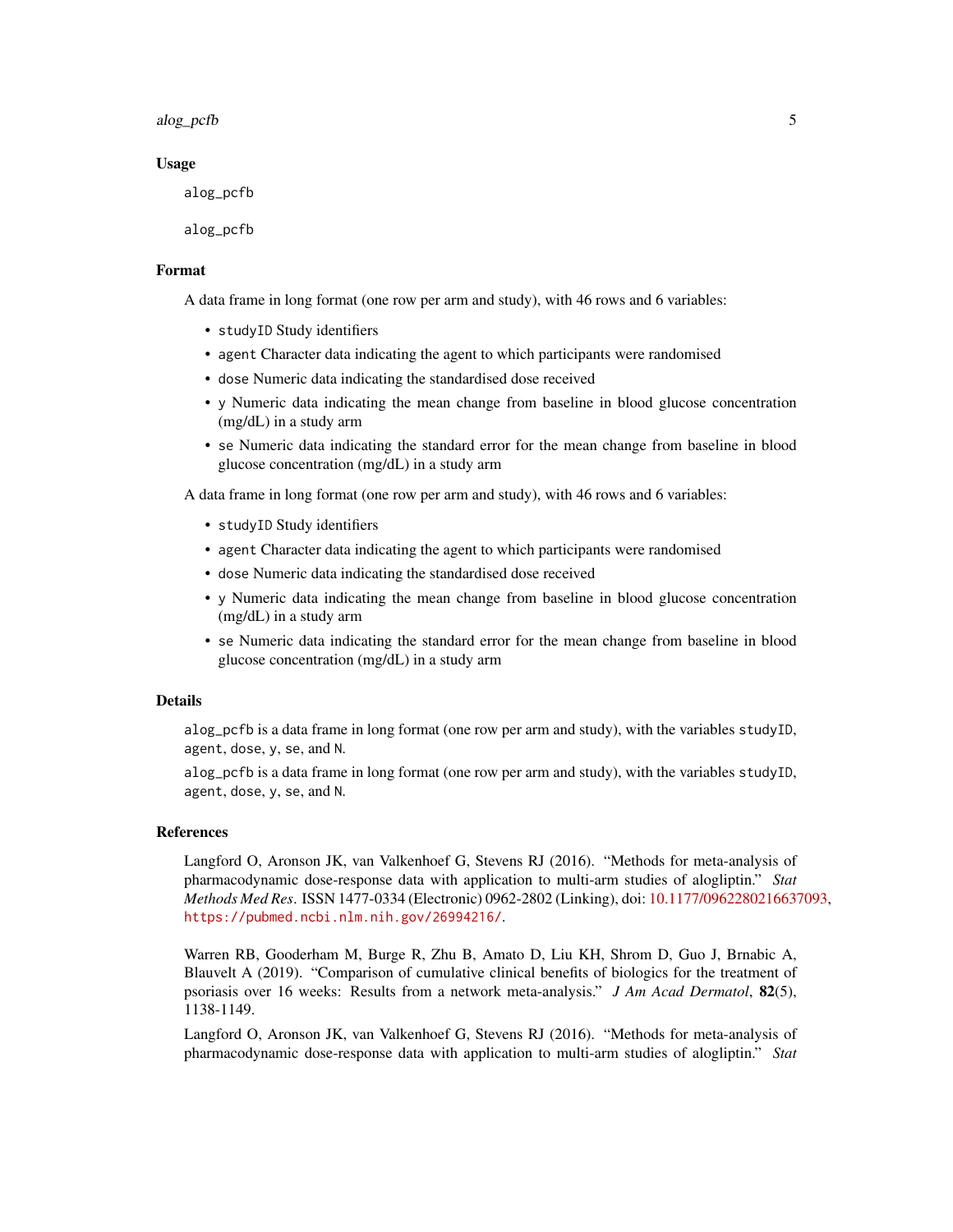*Methods Med Res*. ISSN 1477-0334 (Electronic) 0962-2802 (Linking), doi: [10.1177/0962280216637093,](https://doi.org/10.1177/0962280216637093) <https://pubmed.ncbi.nlm.nih.gov/26994216/>.

Warren RB, Gooderham M, Burge R, Zhu B, Amato D, Liu KH, Shrom D, Guo J, Brnabic A, Blauvelt A (2019). "Comparison of cumulative clinical benefits of biologics for the treatment of psoriasis over 16 weeks: Results from a network meta-analysis." *J Am Acad Dermatol*, 82(5), 1138-1149.

check.likelink *Check likelihood and link function*

# Description

Checks that likelihood and link function is provided and confirm that the correct form of data is provided.

#### Usage

```
check.likelink(data.ab, likelihood = NULL, link = NULL)
```

| data.ab    | A data frame of arm-level data in "long" format containing the columns:                                                                                                                                                                                                                                                     |
|------------|-----------------------------------------------------------------------------------------------------------------------------------------------------------------------------------------------------------------------------------------------------------------------------------------------------------------------------|
|            | • studyID Study identifiers                                                                                                                                                                                                                                                                                                 |
|            | • dose Numeric data indicating the dose (must take positive values)                                                                                                                                                                                                                                                         |
|            | • agent Agent identifiers (can be numeric, factor or character)                                                                                                                                                                                                                                                             |
|            | • y Numeric data indicating the aggregate response for a continuous outcome.<br>Required for continuous data.                                                                                                                                                                                                               |
|            | • se Numeric data indicating the standard error for a given observation. Re-<br>quired for continuous data.                                                                                                                                                                                                                 |
|            | • r Numeric data indicating the number of responders within a study arm.<br>Required for binomial or poisson data.                                                                                                                                                                                                          |
|            | • N Numeric data indicating the total number of participants within a study<br>arm. Required for binomial data                                                                                                                                                                                                              |
|            | • E Numeric data indicating the total exposure time for participants within a<br>study arm. Required for poisson data.                                                                                                                                                                                                      |
|            | • class An optional column indicating a particular class code. Agents with<br>the same identifier must also have the same class code.                                                                                                                                                                                       |
| likelihood | A string indicating the likelihood to use in the model. Can take either "binomial",<br>"normal" or "poisson". If left as NULL the likelihood will be inferred from the<br>data.                                                                                                                                             |
| link       | A string indicating the link function to use in the model. Can take any link<br>function defined within JAGS (e.g. "logit", "log", "probit", "cloglog") or<br>be assigned the value "identity" for and identity link function. If left as NULL<br>the link function will be automatically assigned based on the likelihood. |

<span id="page-5-0"></span>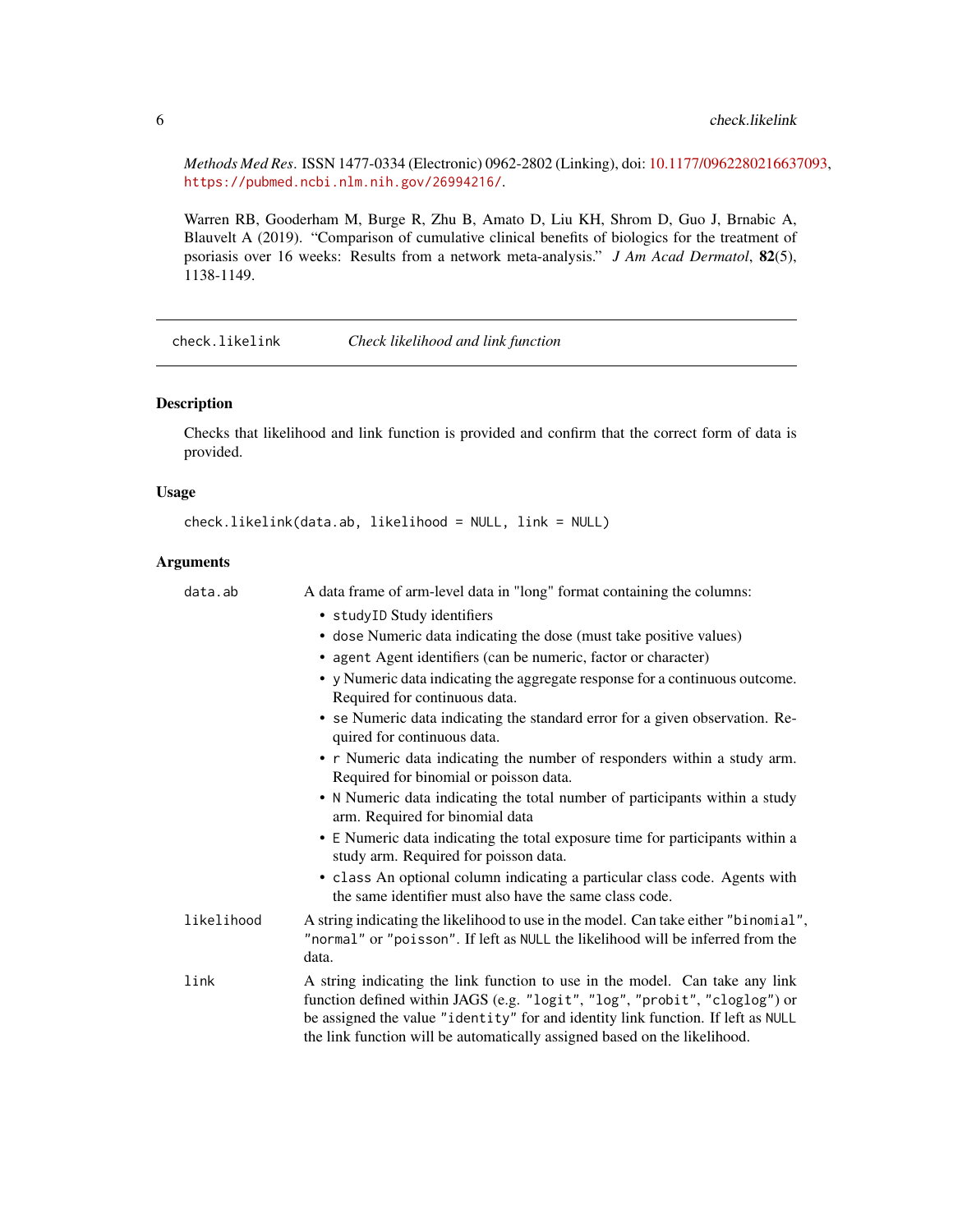<span id="page-6-0"></span>

## Description

Plot cumulative ranking curves from MBNMA models

#### Usage

 $cumrank(x, params = NULL, sur a = TRUE, ...)$ 

# Arguments

| X         | An object of class "mbnma.rank" generated by rank.mbnma()                                                                                                                                                                                                           |
|-----------|---------------------------------------------------------------------------------------------------------------------------------------------------------------------------------------------------------------------------------------------------------------------|
| params    | A character vector of named parameters in the model that vary by either agent<br>or class (depending on the value assigned to level). If left as NULL (the de-<br>fault), then ranking will be calculated for all available parameters that vary by<br>agent/class. |
| sucra     | A logical object to indicate whether Surface Under Cumulative Ranking Curve<br>(SUCRA) values should be calculated and returned as a data frame. Areas cal-<br>culated using read WKT.                                                                              |
| $\ddotsc$ | Arguments to be sent to ggplot:: geom_line()                                                                                                                                                                                                                        |

# Value

Line plots showing the cumulative ranking probabilities for each agent/class and dose-response parameter in x. The object returned is a list which contains the plot (an object of class(c("gg", "ggplot")) and a data frame of SUCRA values if sucra = TRUE.

#### Examples

```
# Using the triptans data
network <- mbnma.network(HF2PPITT)
# Estimate rankings from an Emax dose-response MBNMA
emax <- mbnma.emax(network, emax="rel", ed50="rel", method="random")
ranks <- rank(emax)
# Plot cumulative rankings for both dose-response parameters simultaneously
# Note that SUCRA values are also returned
cumrank(ranks)
```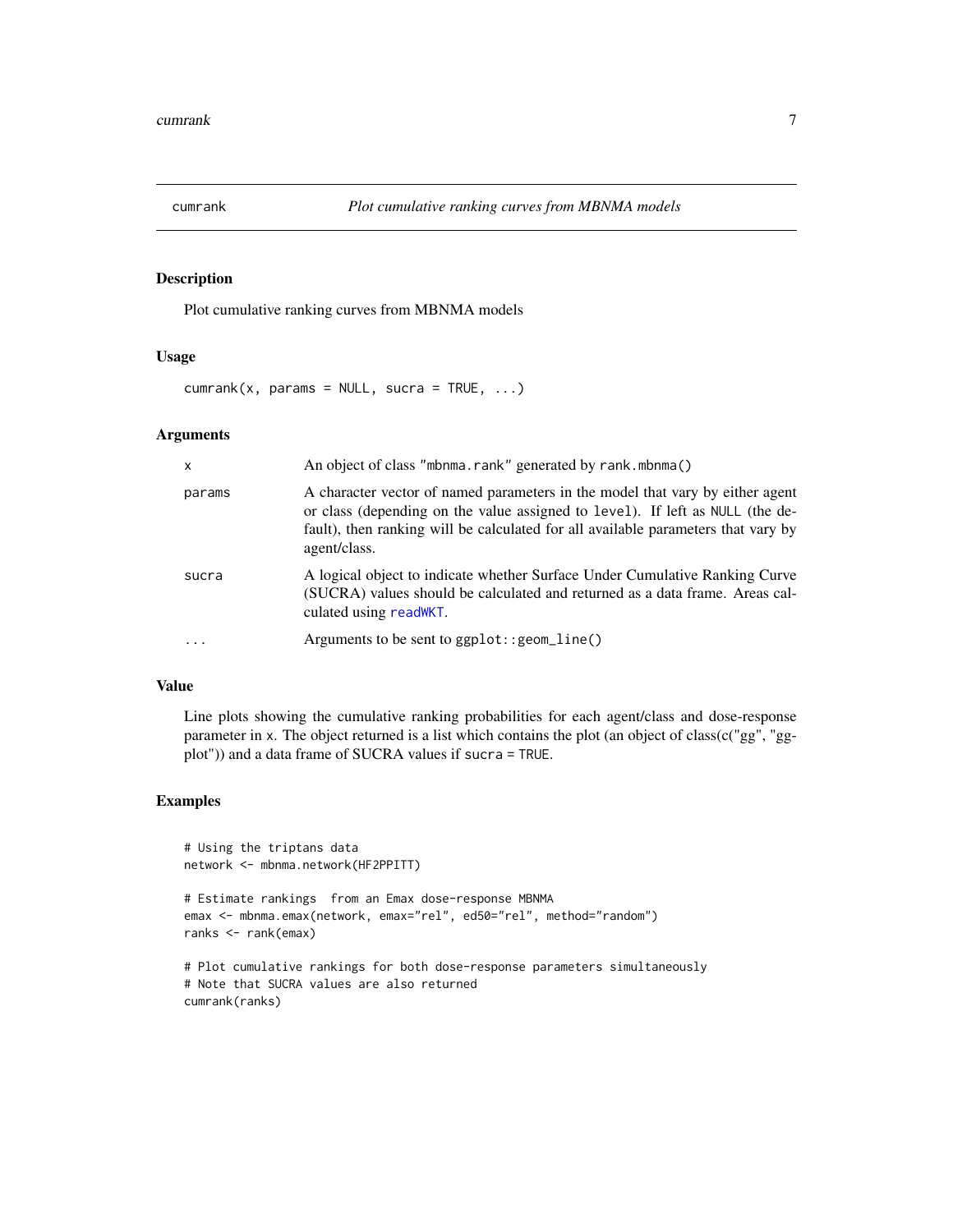<span id="page-7-0"></span>

# Description

Plot deviance contributions from an MBNMA model

#### Usage

```
devplot(
 mbnma,
 plot.type = "scatter",
  facet = TRUE,dev.type = "resdev",
  n.iter = mbnma$BUGSoutput$n.iter,
 n.thin = mbnma$BUGSoutput$n.thin,
  ...
\lambda
```
#### Arguments

| mbnma     | An S3 object of class "mbnma" generated by running a dose-response MBNMA<br>model                                                                                                                                                                        |  |  |
|-----------|----------------------------------------------------------------------------------------------------------------------------------------------------------------------------------------------------------------------------------------------------------|--|--|
| plot.type | Deviances can be plotted either as scatter points ("scatter" - the default) or as<br>boxplots ("box")                                                                                                                                                    |  |  |
| facet     | A boolean object that indicates whether or not to facet (by agent for MBNMAdose<br>and by treatment for MBNMAtime)                                                                                                                                       |  |  |
| dev.type  | STILL IN DEVELOPMENT FOR MBNMAdose! Deviances to plot - can be ei-<br>ther residual deviances ("resdev", the default) or deviances ("dev")                                                                                                               |  |  |
| n.iter    | number of total iterations per chain (including burn in; default: 2000)                                                                                                                                                                                  |  |  |
| n.thin    | thinning rate. Must be a positive integer. Set n.thin $> 1$ to save memory<br>and computation time if n. iter is large. Default is max(1,floor(n.chains)<br>* (n.iter-n.burnin) / 1000)) which will only thin if there are at least 2000<br>simulations. |  |  |
|           | Arguments to be sent to ggplot2:: geom_point() or ggplot2:: geom_boxplot                                                                                                                                                                                 |  |  |

# Details

Deviances should only be plotted for models that have converged successfully. If deviance contributions have not been monitored in mbnma\$parameters.to.save then additional iterations will have to be run to get results for these.

For MBNMAtime, deviance contributions cannot be calculated for models with a multivariate likelihood (i.e. those that account for correlation between observations) because the covariance matrix in these models is treated as unknown (if rho = "estimate") and deviance contributions will be correlated.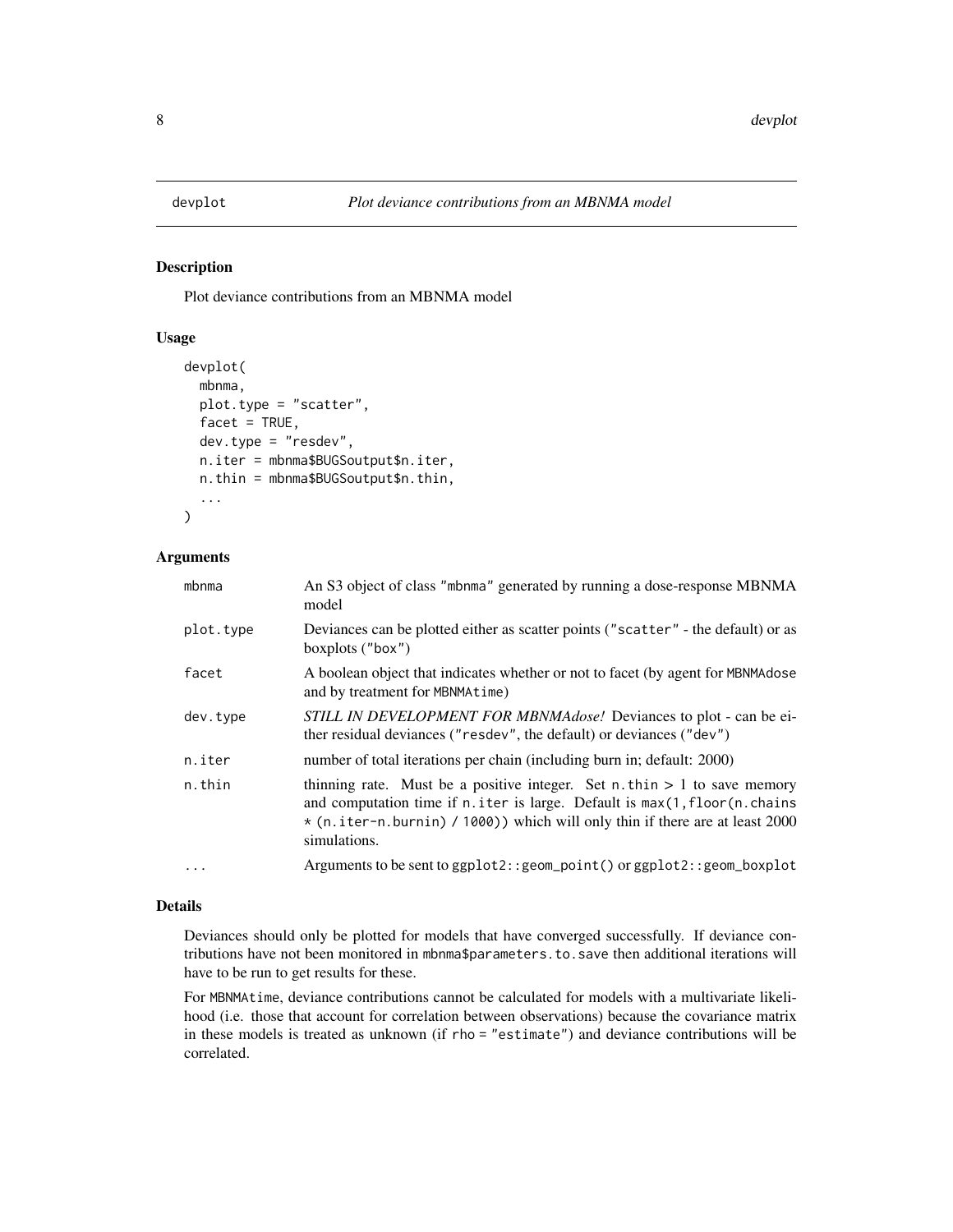# <span id="page-8-0"></span>drop.comp 9

### Value

Generates a plot of deviance contributions and returns a list containing the plot (as an object of class(c("gg","ggplot"))), and a data.frame of posterior mean deviance/residual deviance contributions for each observation.

#### Examples

```
# Using the triptans data
network <- mbnma.network(HF2PPITT)
# Run an Emax dose-response MBNMA and predict responses
emax <- mbnma.emax(network, method="random")
# Plot deviances
devplot(emax)
# Plot deviances using boxplots
devplot(emax, plot.type="box")
# Plot deviances on a single plot (not facetted by agent)
devplot(emax, facet=FALSE, plot.type="box")
# A data frame of deviance contributions can be obtained from the object
#returned by `devplot`
devs <- devplot(emax)
head(devs$dev.data)
# Other deviance contributions not currently implemented but in future
#it will be possible to plot them like so
#devplot(emax, dev.type="dev")
```

```
drop.comp Drop treatments from multi-arm (>2) studies for node-splitting
```
#### Description

Drops arms in a way which preserves connectivity and equally removes data from each treatment in a nodesplit comparison (so as to maximise precision)

#### Usage

```
drop.comp(ind.df, drops, comp, start = 1)
```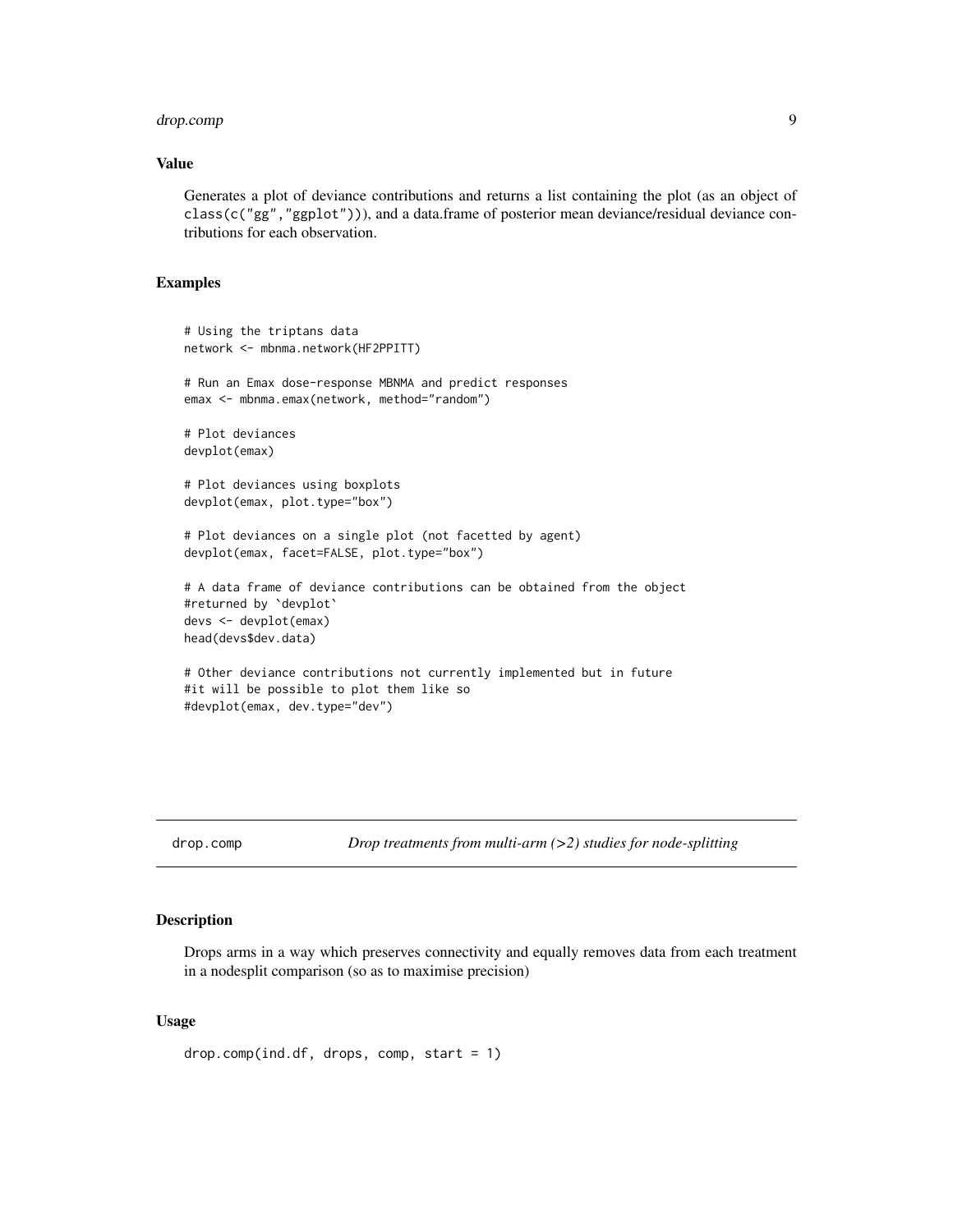#### <span id="page-9-0"></span>Arguments

| ind.df | A data frame in long format (one arm per row) from which to drop treatments                                      |
|--------|------------------------------------------------------------------------------------------------------------------|
| drops  | A vector of study identifiers from which to drop treatments                                                      |
| comp   | A numeric vector of length 2 that contains treatment codes corresponding to the<br>comparison for node-splitting |
| start  | Can take either 0 or 1 to indicate whether to drop the treatment in comp[1] (0)<br>or comp $[2]$ (1)             |

drop.disconnected *Drop studies that are not connected to the network reference treatment*

# Description

Drop studies that are not connected to the network reference treatment

# Usage

```
drop.disconnected(network, connect.dose = FALSE)
```
#### Arguments

| network      | An object of class mbnma.network.                                                                                                                                                                                                                                                                                |
|--------------|------------------------------------------------------------------------------------------------------------------------------------------------------------------------------------------------------------------------------------------------------------------------------------------------------------------|
| connect.dose | A boolean object to indicate whether treatments should be kept in the network<br>if they connect via the simplest possible dose-response relationship (TRUE) or<br>not (FALSE). Simplest possible dose-response relationship is any function with<br>a single dose-response parameter (e.g. linear, exponential) |
|              |                                                                                                                                                                                                                                                                                                                  |

# Value

A list containing a single row per arm data frame containing only studies that are connected to the network reference treatment, and a character vector of treatment labels

# Examples

```
# Using the triptans headache dataset
network <- mbnma.network(HF2PPITT)
drops <- drop.disconnected(network)
```

```
# No studies have been dropped since network is fully connected
length(unique(network$data.ab$studyID))==length(unique(drops$data.ab$studyID))
```

```
# Make data with no placebo
noplac.df <- network$data.ab[network$data.ab$narm>2 & network$data.ab$agent!=1,]
net.noplac <- mbnma.network(noplac.df)
```
# Studies are dropped as some only connect via the dose-response function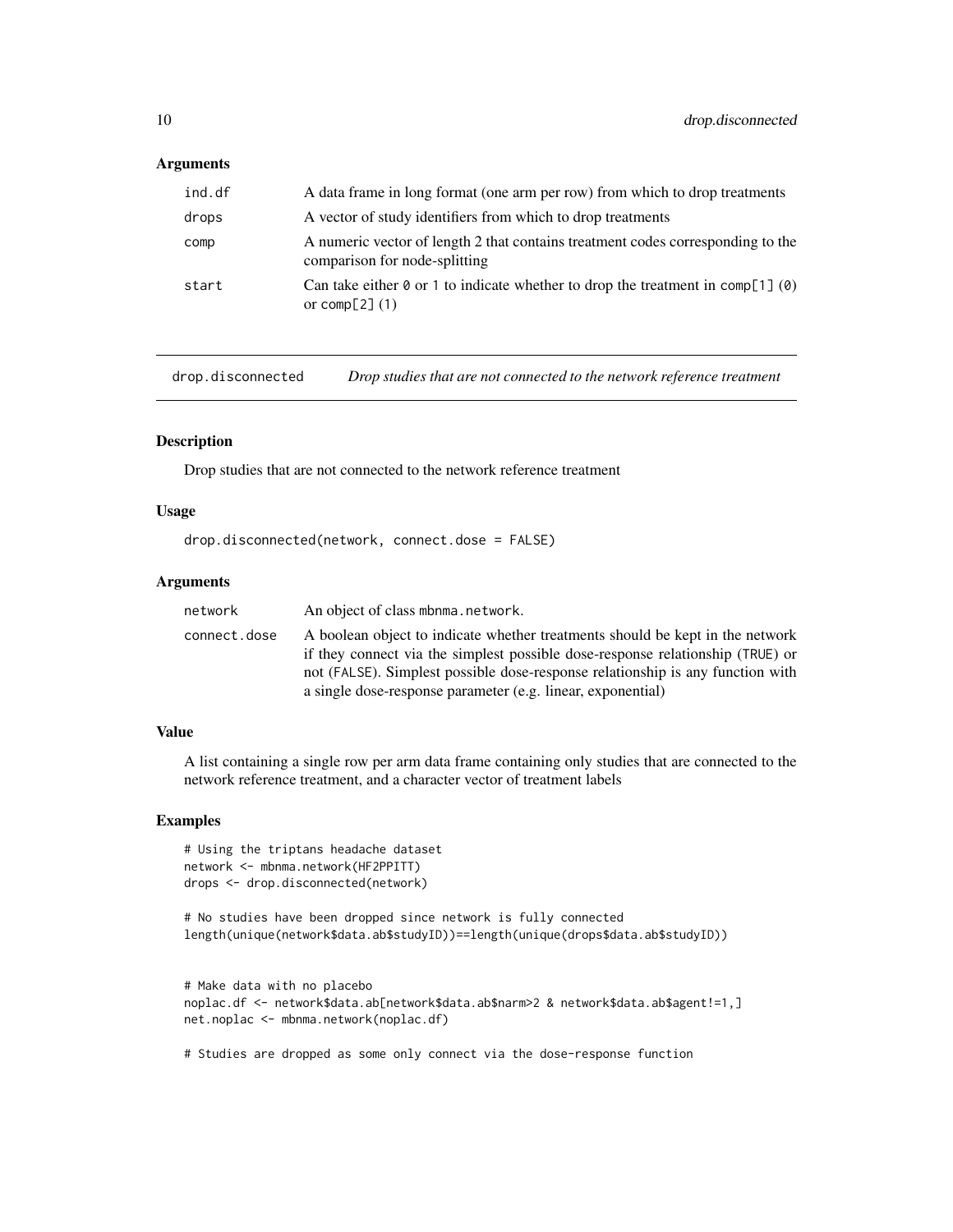#### <span id="page-10-0"></span>fitplot that the contract of the contract of the contract of the contract of the contract of the contract of the contract of the contract of the contract of the contract of the contract of the contract of the contract of t

```
drops <- drop.disconnected(net.noplac, connect.dose=FALSE)
length(unique(net.noplac$data.ab$studyID))==length(unique(drops$data.ab$studyID))
# Studies are not dropped if they connect via the dose-response function
```

```
drops <- drop.disconnected(net.noplac, connect.dose=TRUE)
length(unique(net.noplac$data.ab$studyID))==length(unique(drops$data.ab$studyID))
```
fitplot *Plot fitted values from MBNMA model*

# Description

Plot fitted values from MBNMA model

# Usage

```
fitplot(
  mbnma,
  disp.obs = TRUE,n.iter = mbnma$BUGSoutput$n.iter,
  n.thin = mbnma$BUGSoutput$n.thin,
  ...
)
```
#### Arguments

| mbnma    | An S3 object of class "mbnma" generated by running a dose-response MBNMA<br>model                                                                                                                                                                         |
|----------|-----------------------------------------------------------------------------------------------------------------------------------------------------------------------------------------------------------------------------------------------------------|
| disp.obs | A boolean object to indicate whether raw data responses should be plotted as<br>points on the graph                                                                                                                                                       |
| n.iter   | number of total iterations per chain (including burn in; default: 2000)                                                                                                                                                                                   |
| n.thin   | thinning rate. Must be a positive integer. Set n.thin $> 1$ to save memory<br>and computation time if n. iter is large. Default is max(1, floor(n. chains)<br>* (n.iter-n.burnin) / 1000) which will only thin if there are at least 2000<br>simulations. |
| $\cdot$  | Arguments to be sent to $ggplot2::geom\_point()$ or $ggplot2::geom\_line()$                                                                                                                                                                               |

# Details

Fitted values should only be plotted for models that have converged successfully. If fitted values (theta) have not been monitored in mbnma\$parameters.to.save then additional iterations will have to be run to get results for these.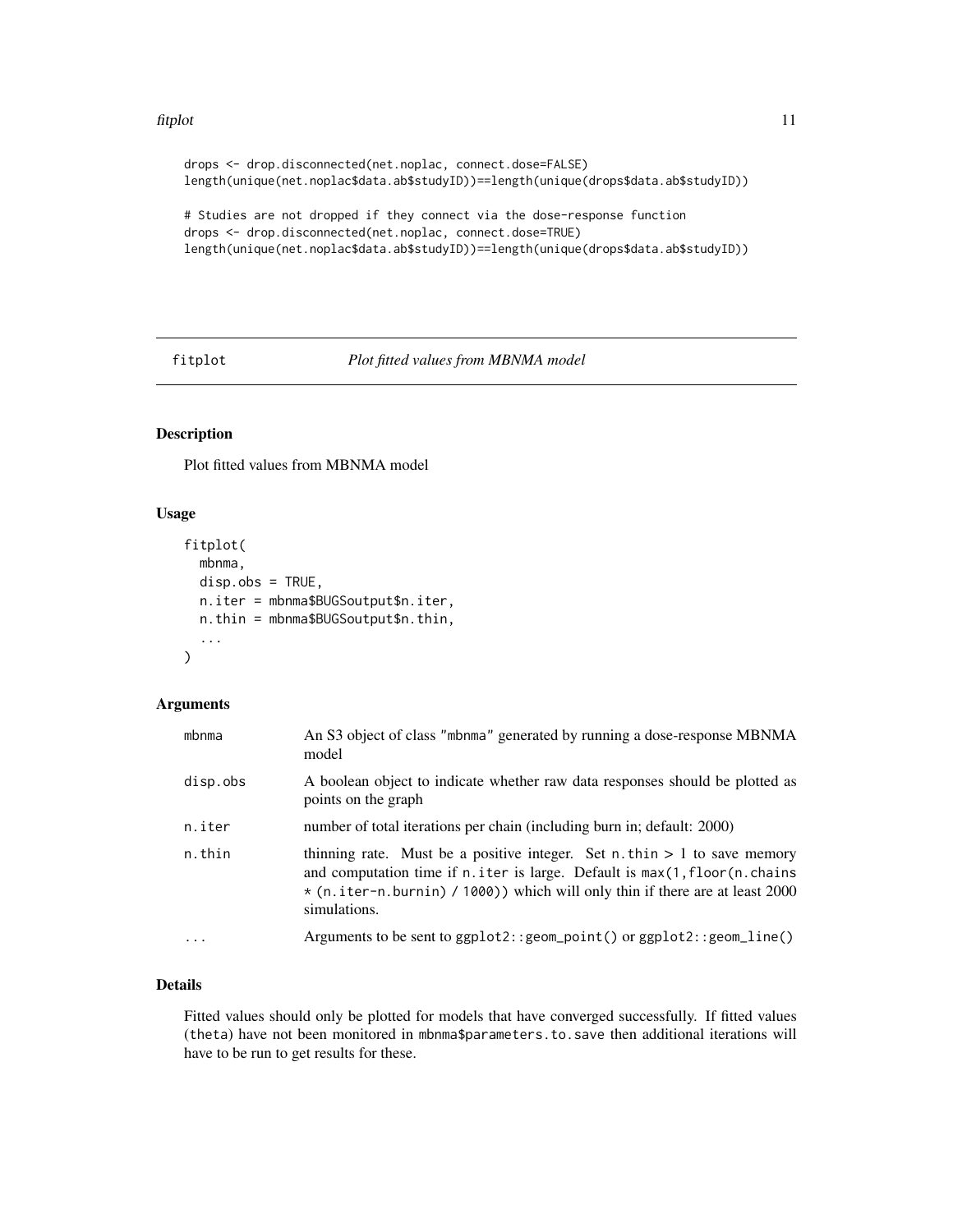# Value

Generates a plot of fitted values from the MBNMA model and returns a list containing the plot (as an object of class(c("gg","ggplot"))), and a data.frame of posterior mean fitted values for each observation.

#### Examples

```
# Using the triptans data
network <- mbnma.network(HF2PPITT)
# Run an Emax dose-response MBNMA and predict responses
emax <- mbnma.emax(network, method="random")
# Plot fitted values and observed values
fitplot(emax)
# Plot fitted values only
fitplot(emax, disp.obs=FALSE)
# A data frame of fitted values can be obtained from the object
#returned by `fitplot`
fits <- fitplot(emax)
head(fits$fv)
```

|           |  | Generates spline basis matrices for fitting to dose-response function |
|-----------|--|-----------------------------------------------------------------------|
| genspline |  |                                                                       |
|           |  |                                                                       |

# Description

Generates spline basis matrices for fitting to dose-response function

# Usage

```
genspline(x, spline = "rcs", knots = 3, ord = 4, max.dose = max(x))
```

| $\mathsf{x}$ | A numeric vector indicating all doses of an agent available in the dataset (in-<br>cluding placebo)                                                                                                                                                                                                                                       |
|--------------|-------------------------------------------------------------------------------------------------------------------------------------------------------------------------------------------------------------------------------------------------------------------------------------------------------------------------------------------|
| spline       | Indicates the type of spline function. Can be either natural cubic spline ("ns"),<br>restricted cubic spline ("rcs") or B-spline ("bs").                                                                                                                                                                                                  |
| knots        | The number/location of knots if a restricted cubic spline dose-response function<br>is fitted (fun="rcs"). If a single number is given it indicates the number of knots<br>(they will be equally spaced across the range of doses). If a numeric vector is<br>given it indicates the location of the knots. Minimum number of knots is 3. |

<span id="page-11-0"></span>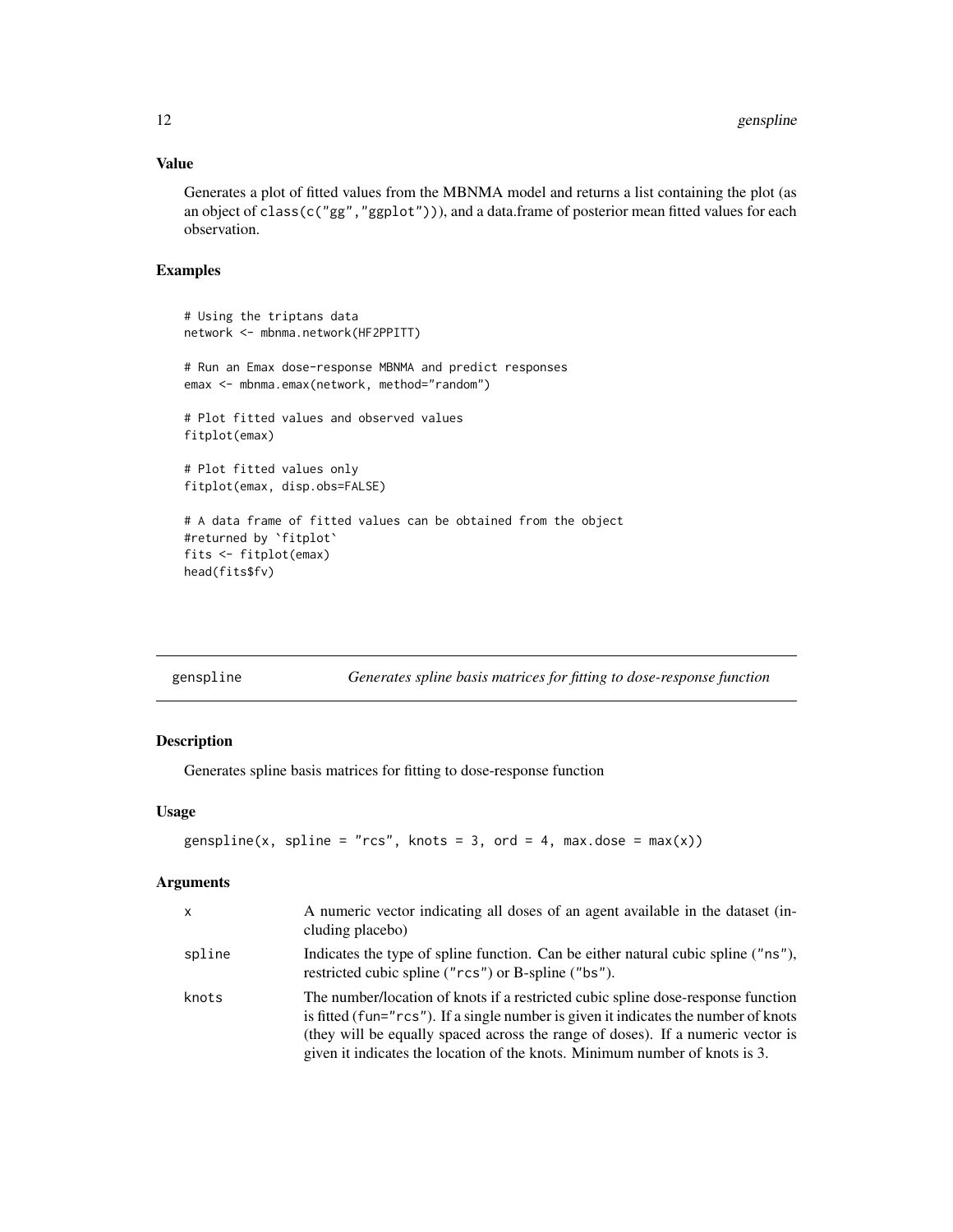#### <span id="page-12-0"></span>get.prior 13

| get.prior | Get current priors from JAGS model code                                                                                                                                                    |
|-----------|--------------------------------------------------------------------------------------------------------------------------------------------------------------------------------------------|
| max.dose  | A number indicating the maximum dose between which to calculate knot points.                                                                                                               |
| ord       | a positive integer giving the order of the spline function. This is the number of<br>coefficients in each piecewise polynomial segment, thus a cubic spline has order<br>4. Defaults to 4. |

#### Description

Identical to get.prior() in MBNMAtime package. This function takes JAGS model presented as a string and identifies what prior values have been used for calculation.

#### Usage

get.prior(model)

# Arguments

model A character object of JAGS MBNMA model code

# Details

Even if an MBNMA model that has not initialised successfully and results have not been calculated, the JAGS model for it is saved in mbnma\$model.arg\$jagscode and therefore priors can still be obtained. This allows for priors to be changed even in failing models, which may help solve issues with compiling or updating.

#### Value

A character vector, each element of which is a line of JAGS code corresponding to a prior in the JAGS code.

# Examples

```
# Using the triptans data
network <- mbnma.network(HF2PPITT)
# Run an Emax dose-response MBNMA
result <- mbnma.emax(network, emax="rel", ed50="rel", method="random")
# Obtain model prior values
print(result$model.arg$priors)
# Priors when using mbnma.run with an exponential function
result <- mbnma.run(network, fun="exponential", beta.1="rel", method="random")
print(result$model.arg$priors)
```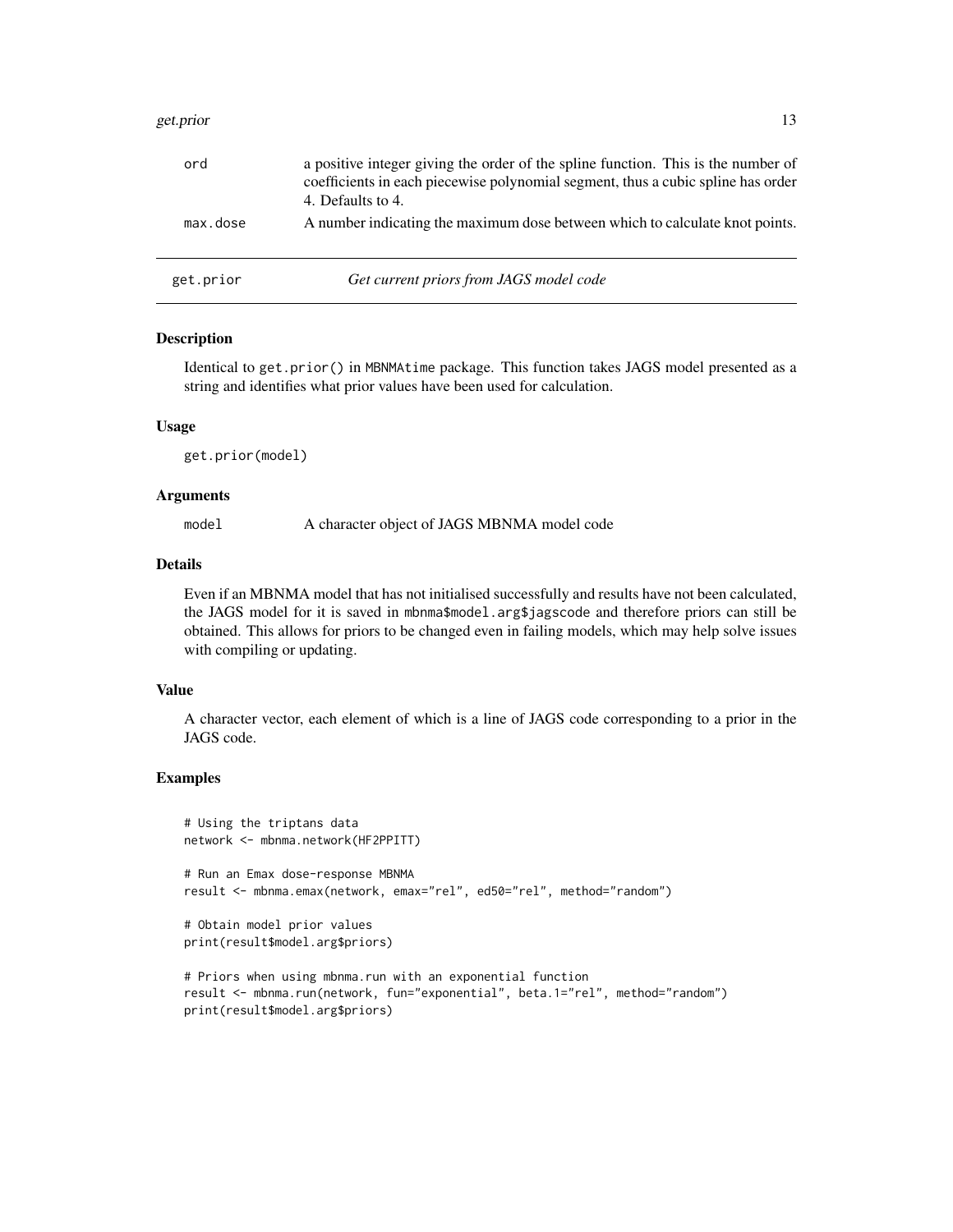<span id="page-13-0"></span>

# Description

Calculates relative effects between treatments in an MBNMA model

#### Usage

```
get.relative(mbnma, treatments = list())
```
## Arguments

| mbnma      | An object of class ("mbnma")                                                                                                                                                                                                                                                                                                                                               |
|------------|----------------------------------------------------------------------------------------------------------------------------------------------------------------------------------------------------------------------------------------------------------------------------------------------------------------------------------------------------------------------------|
| treatments | A list whose elements each represent different treatments. Treatment is defined<br>as a combination of agent and dose. Only agents specified in mbnma can be<br>included. Each element in treatments is named corresponding to the agent and<br>contains a numeric vector of doses. Relative effects will be calculated between<br>all treatments specified in treatments. |

# Value

An array of length(treatments) x length(treatments) x nsims, where nsims is the number of iterations monitored in mbnma. The array contains the individual MCMC values for each relative effect calculated between all treatments. The direction of effect is for the row-defined treatment versus the column-defined treatment.

#### Examples

```
# Using the osteoarthritis data
network <- mbnma.network(osteopain_2wkabs)
expon <- mbnma.exponential(network, method="random")
# Calculate relative effects between:
# Celebrex 100mg/d, Celebrex 200mg/d, Tramadol 100mg/d
rel.eff <- get.relative(expon, treatments=list("Celebrex"=c(100,200), "Tramadol"=100))
```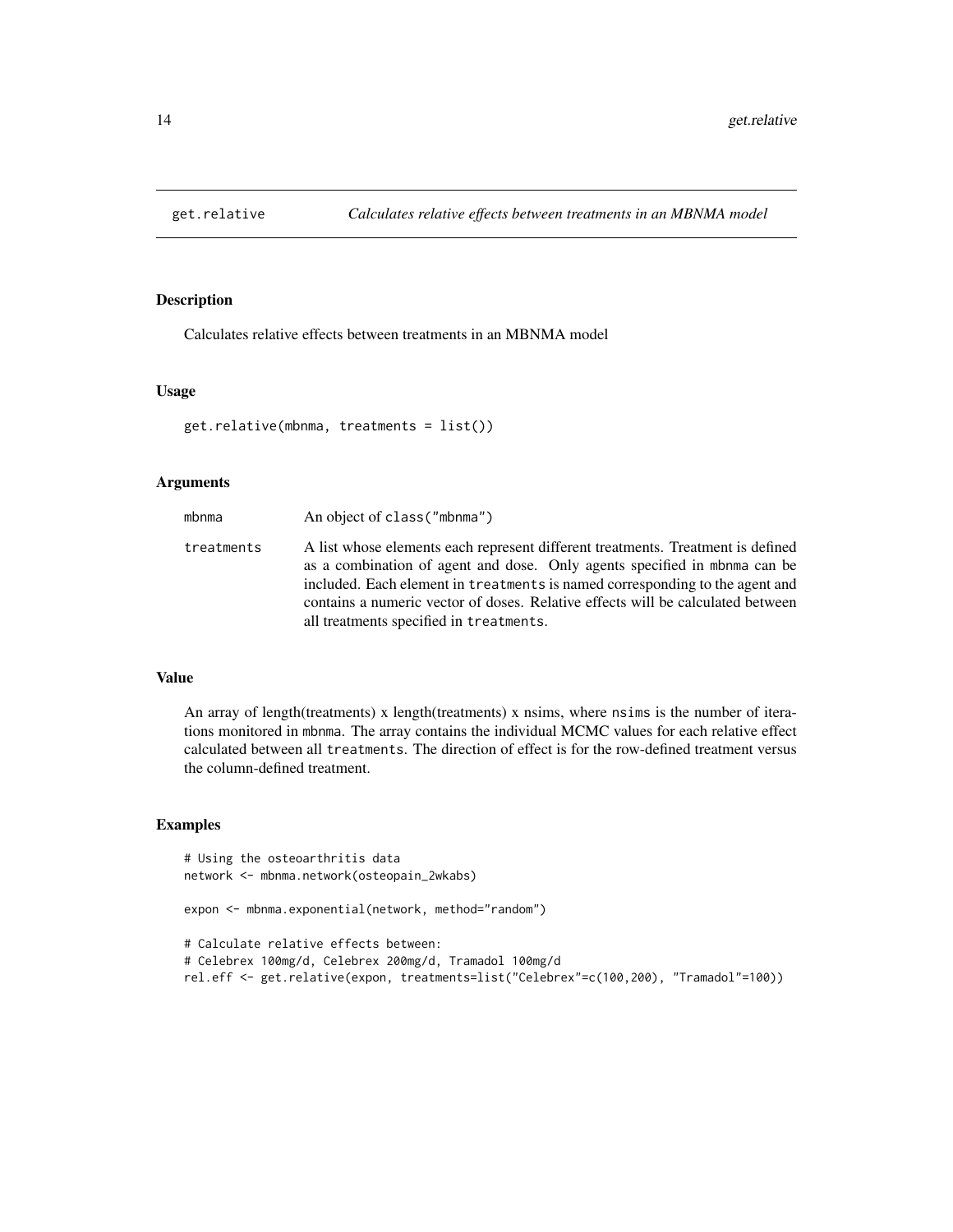<span id="page-14-0"></span>

# Description

Converts MBNMA data frame to a list for use in JAGS model

# Usage

```
getjagsdata(
 data.ab,
 class = FALSE,
 likelihood = "binomial",
 link = "logit",
 level = "agent",fun = NULL,nodesplit = NULL,
 knots = 3)
```

| data.ab    | A data frame of arm-level data in "long" format containing the columns:                                                                                                         |
|------------|---------------------------------------------------------------------------------------------------------------------------------------------------------------------------------|
|            | • studyID Study identifiers                                                                                                                                                     |
|            | • dose Numeric data indicating the dose (must take positive values)                                                                                                             |
|            | • agent Agent identifiers (can be numeric, factor or character)                                                                                                                 |
|            | • y Numeric data indicating the aggregate response for a continuous outcome.<br>Required for continuous data.                                                                   |
|            | • se Numeric data indicating the standard error for a given observation. Re-<br>quired for continuous data.                                                                     |
|            | • r Numeric data indicating the number of responders within a study arm.<br>Required for binomial or poisson data.                                                              |
|            | • N Numeric data indicating the total number of participants within a study<br>arm. Required for binomial data                                                                  |
|            | • E Numeric data indicating the total exposure time for participants within a<br>study arm. Required for poisson data.                                                          |
|            | • class An optional column indicating a particular class code. Agents with<br>the same identifier must also have the same class code.                                           |
| class      | A boolean object indicating whether or not data ab contains information on<br>different classes of treatments                                                                   |
| likelihood | A string indicating the likelihood to use in the model. Can take either "binomial",<br>"normal" or "poisson". If left as NULL the likelihood will be inferred from the<br>data. |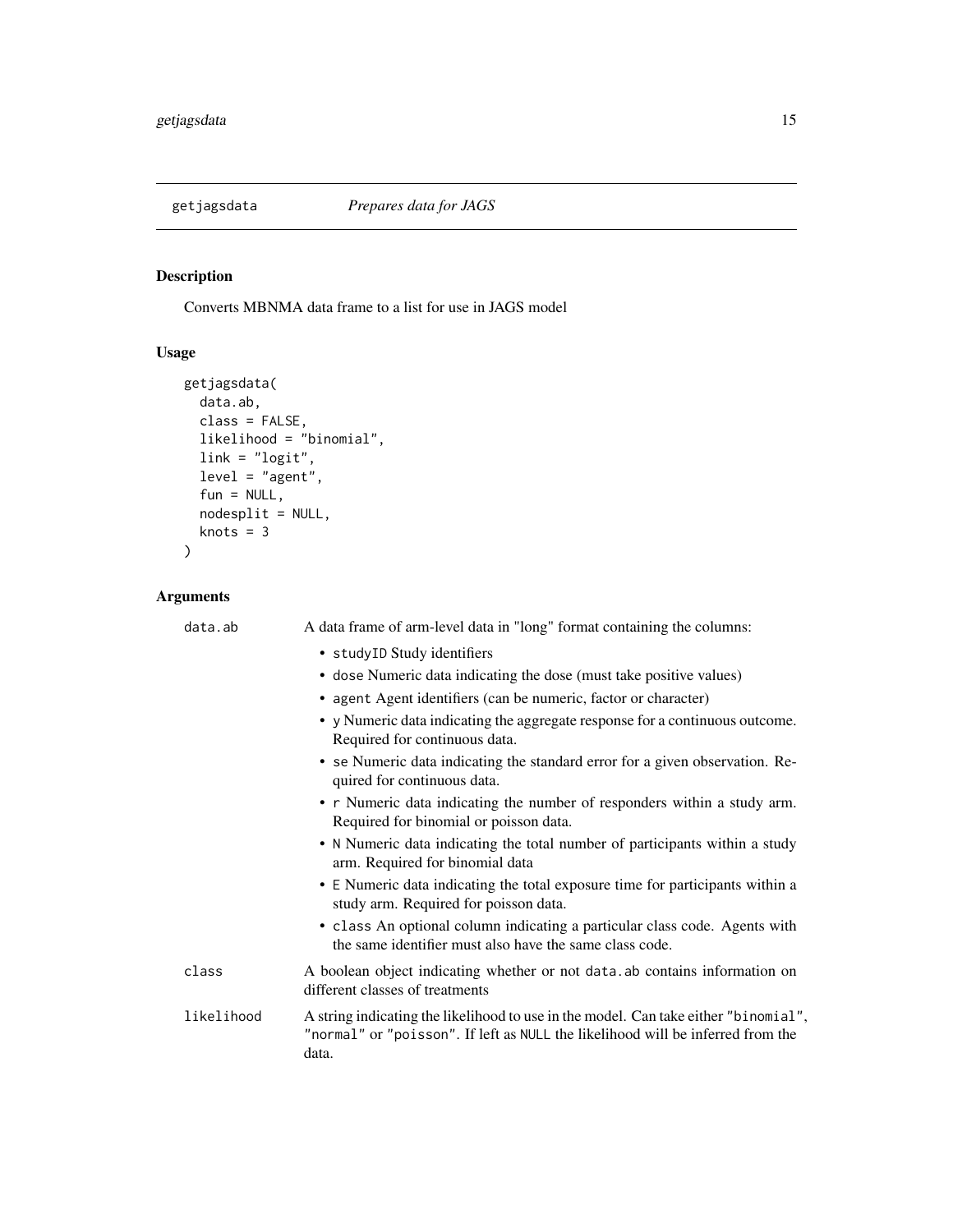| link      | A string indicating the link function to use in the model. Can take any link<br>function defined within JAGS (e.g. "logit", "log", "probit", "cloglog") or<br>be assigned the value "identity" for and identity link function. If left as NULL<br>the link function will be automatically assigned based on the likelihood.               |
|-----------|-------------------------------------------------------------------------------------------------------------------------------------------------------------------------------------------------------------------------------------------------------------------------------------------------------------------------------------------|
| level     | Can take either "agent" to indicate that data should be at the agent-level (for<br>MBNMA) or "treatment" to indicate that data should be at the treatment-level<br>(for NMA)                                                                                                                                                              |
| fun       | A character vector specifying a functional form to be assigned to the dose-<br>response. Options are given in details.                                                                                                                                                                                                                    |
| nodesplit | A numeric vector of length 2 containing treatment codes on which to perform<br>an MBNMA nodesplit.                                                                                                                                                                                                                                        |
| knots     | The number/location of knots if a restricted cubic spline dose-response function<br>is fitted (fun="rcs"). If a single number is given it indicates the number of knots<br>(they will be equally spaced across the range of doses). If a numeric vector is<br>given it indicates the location of the knots. Minimum number of knots is 3. |

# Value

A named list of numbers, vector, matrices and arrays to be sent to JAGS. List elements are:

- If likelihood="normal":
	- y An array of mean responses for each arm within each study
	- se An array of standard errors for each arm within each study
- If likelihood="binomial":
	- r An array of the number of responses/count for each each arm within each study
	- N An array of the number of participants for each arm within each study
- If likelihood="poisson":
	- r An array of the number of responses/count for each each arm within each study
	- E An array of the total exposure time for each arm within each study
- dose A matrix of doses for each arm within each study (if level="agent")
- narm A numeric vector with the number of arms per study
- NS The total number of studies in the dataset
- Nagent The total number of agents in the dataset (if level="agent")
- agent A matrix of agent codes within each study (if level="agent")
- NT The total number of treatment in the dataset (if level="treatment")
- treatment A matrix of treatment codes within each study (if level="treatment")
- Nclass Optional. The total number of classes in the dataset
- class Optional. A matrix of class codes within each study
- classkey Optional. A vector of class codes that correspond to agent codes. Same length as the number of agent codes.
- split.ind Optional. A matrix indicating whether a specific arm contributes evidence to a nodesplit comparison.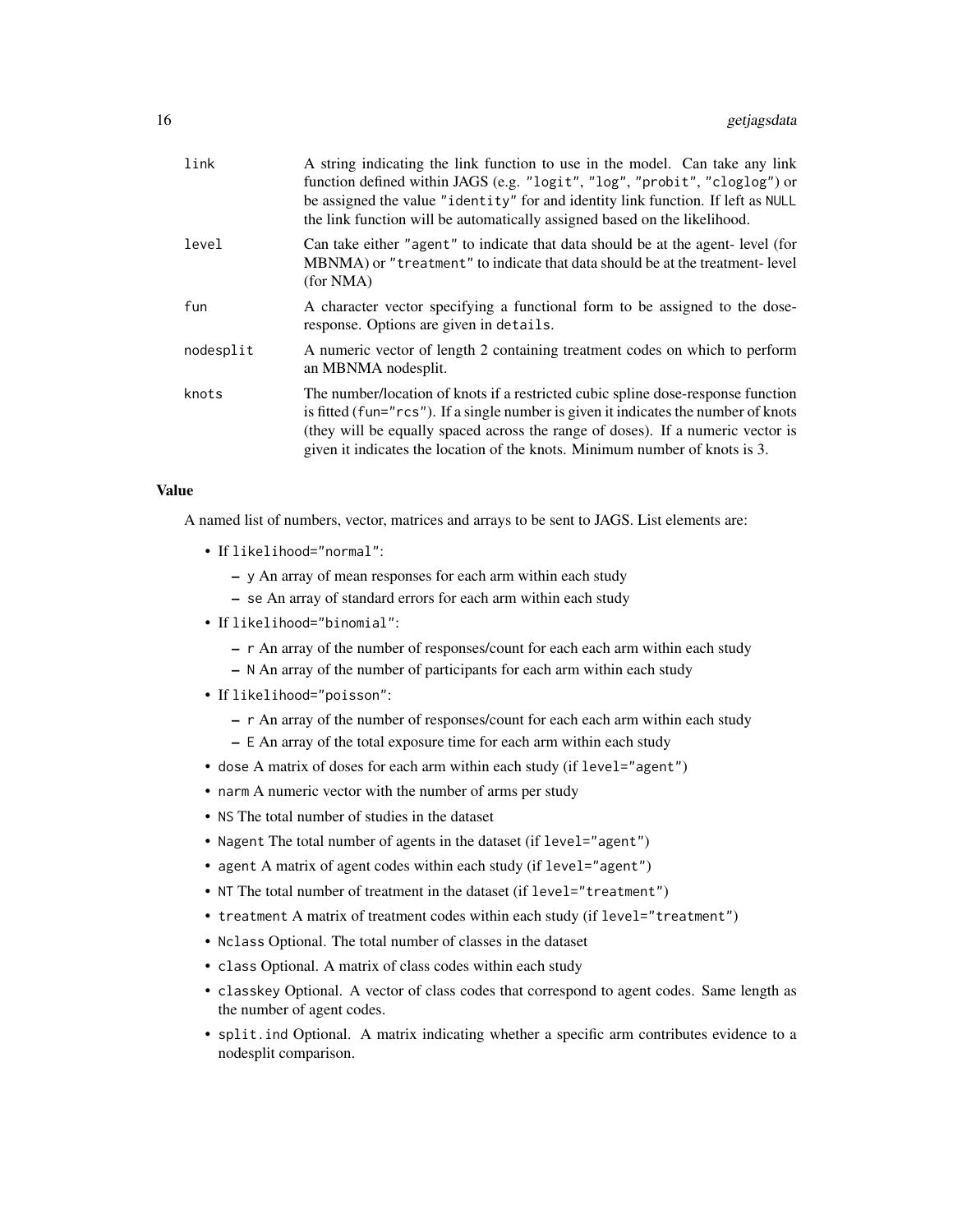#### <span id="page-16-0"></span>GoutSUA\_2wkCFB 17

#### Examples

```
# Using the triptans headache dataset
network <- mbnma.network(HF2PPITT)
jagsdat <- getjagsdata(network$data.ab, likelihood="binomial", link="logit")
# Get JAGS data with class
df <- HF2PPITT
df$class <- ifelse(df$agent=="placebo", "placebo", "active")
netclass <- mbnma.network(df)
jagsdat <- getjagsdata(netclass$data.ab, class=TRUE)
# Get JAGS data at the treatment level for Network Meta-Analysis
network <- mbnma.network(HF2PPITT)
jagsdat <- getjagsdata(network$data.ab, level="treatment")
```
GoutSUA\_2wkCFB *Studies of treatments for Serum Uric Acid reduction in patients with gout*

#### **Description**

A dataset from a systematic review of interventions for lowering Serum Uric Acid (SUA) concentration in patients with gout (not published previously). The outcome is continuous, and aggregate data responses correspond to the mean change from baseline in SUA in mg/dL at 2 weeks followup. The dataset includes 10 Randomised-Controlled Trials (RCTs), comparing 5 different agents, and placebo. Data for one agent (RDEA) arises from an RCT that is not placebo-controlled, and so is not connected to the network directly. In total there were 19 different treatments (combination of dose and agent).

#### Usage

GoutSUA\_2wkCFB

#### Format

A data frame in long format (one row per arm and study), with 27 rows and 5 variables:

- studyID Study identifiers
- y Numeric data indicating the mean change from baseline in SUA in a study arm
- se Numeric data indicating the standard error for the mean change from baseline in SUA in a study arm
- agent Character data indicating the agent to which participants were randomised
- dose Numeric data indicating the standardised dose received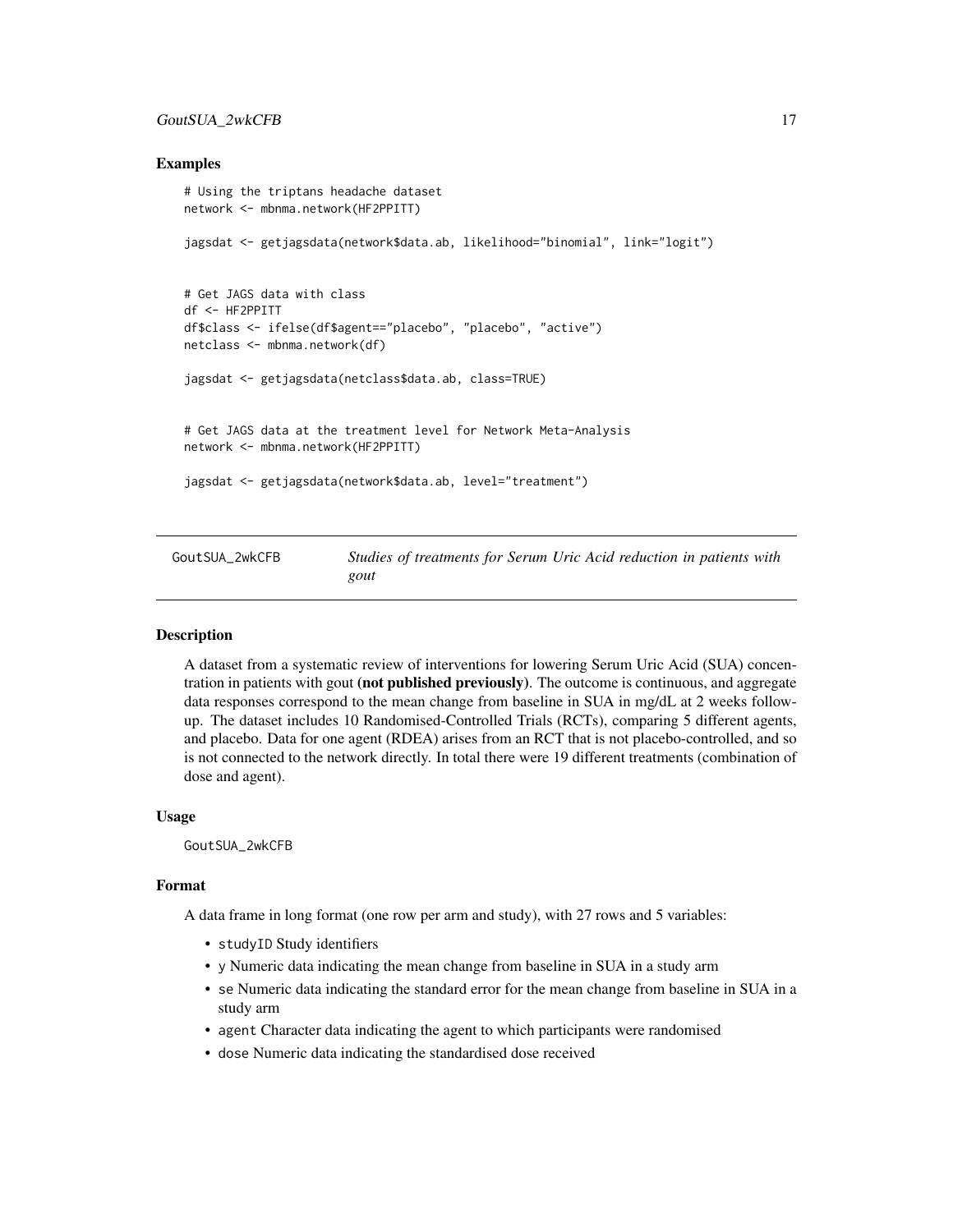#### <span id="page-17-0"></span>Source

Pfizer Ltd.

# HF2PPITT *Studies of triptans for headache pain relief*

#### Description

A dataset from a systematic review of interventions for pain relief in migraine (Thorlund et al. 2014). The outcome is binary, and represents (as aggregate data) the proportion of participants who were headache-free at 2 hours. Data are from patients who had had at least one migraine attack, who were not lost to follow-up, and who did not violate the trial protocol. The dataset includes 70 Randomised-Controlled Trials (RCTs), comparing 7 triptans with placebo. Doses are standardised as relative to a "common" dose, and in total there are 23 different treatments (combination of dose and agent).

#### Usage

HF2PPITT

#### Format

A data frame in long format (one row per arm and study), with with 181 rows and 6 variables:

- studyID Study identifiers
- AuthorYear The author and year published of the study
- N Numeric data indicating the number of participants in a study arm
- r Numeric data indicating the number of responders (headache free at 2 hours) in a study arm
- dose Numeric data indicating the standardised dose received
- agent Factor data indicating the agent to which participants were randomised

# Source

There are no references for Rd macro \insertAllCites on this help page.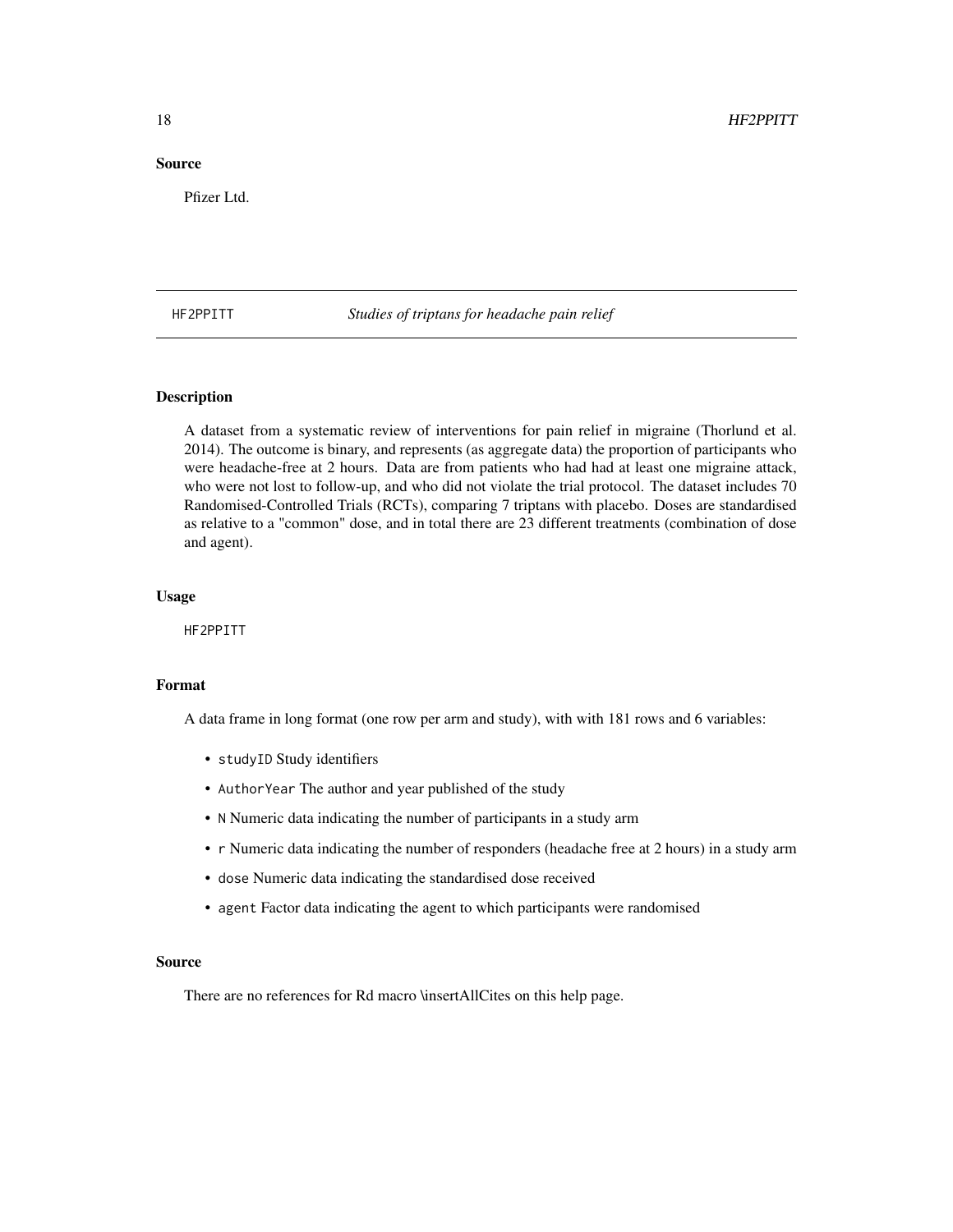<span id="page-18-0"></span>inconsistency.loops *Identify comparisons in loops that fulfil criteria for node-splitting*

#### Description

Identify comparisons informed by both direct and indirect evidence from independent sources, which therefore fulfil the criteria for testing for inconsistency via node-splitting. Follows the method of van Valkenhoef et al. (2016).

#### Usage

```
inconsistency.loops(df, checkindirect = TRUE, incldr = FALSE)
```
#### Arguments

| df            | A data frame containing variables studyID and treatment (as numeric codes)<br>that indicate which treatments are used in which studies. If checkindirect =<br>TRUE then variables agent and dose are also required.                                                                                                                                                                                                                         |
|---------------|---------------------------------------------------------------------------------------------------------------------------------------------------------------------------------------------------------------------------------------------------------------------------------------------------------------------------------------------------------------------------------------------------------------------------------------------|
| checkindirect | A boolean object to indicate whether or not to perform an additional check<br>to ensure network remains connected even after dropping direct evidence on<br>a comparison. Default is TRUE and should be kept as TRUE if working with dose-<br>response data, though this requires further computational iterations to confirm.<br>If set to FALSE, additional comparisons may be identified, though computation<br>will be much more rapid. |
| incldr        | A boolean object indicating whether or not to allow for indirect evidence contri-<br>butions via the dose-response relationship. This can be used when node-splitting<br>in dose-response MBNMA to allow for a greater number of potential loops in<br>which to check for consistency.                                                                                                                                                      |

#### Details

Similar to gemtc::mtc.nodesplit.comparisons() but uses a fixed reference treatment and therefore identifies fewer loops in which to test for inconsistency. Heterogeneity can also be parameterised as inconsistency and so testing for inconsistency in additional loops whilst changing the reference treatment would also be identifying heterogeneity. Depends on [igraph](#page-0-0).

#### Value

A data frame of comparisons that are informed by direct and indirect evidence from independent sources. Each row of the data frame is a different treatment comparison. Numerical codes in t1 and t2 correspond to treatment codes. path indicates the treatment codes that connect the shortest path of indirect evidence.

If incldr=TRUE then path may indicate doseresp for some comparisons. These are comparisons for which indirect evidence is only available via the dose-response relationship. The two numbers given after (e.g. 3 2) indicate the number of doses available in the indirect evidence with which to estimate the dose-response function for the treatments in t1 and t2 respectively/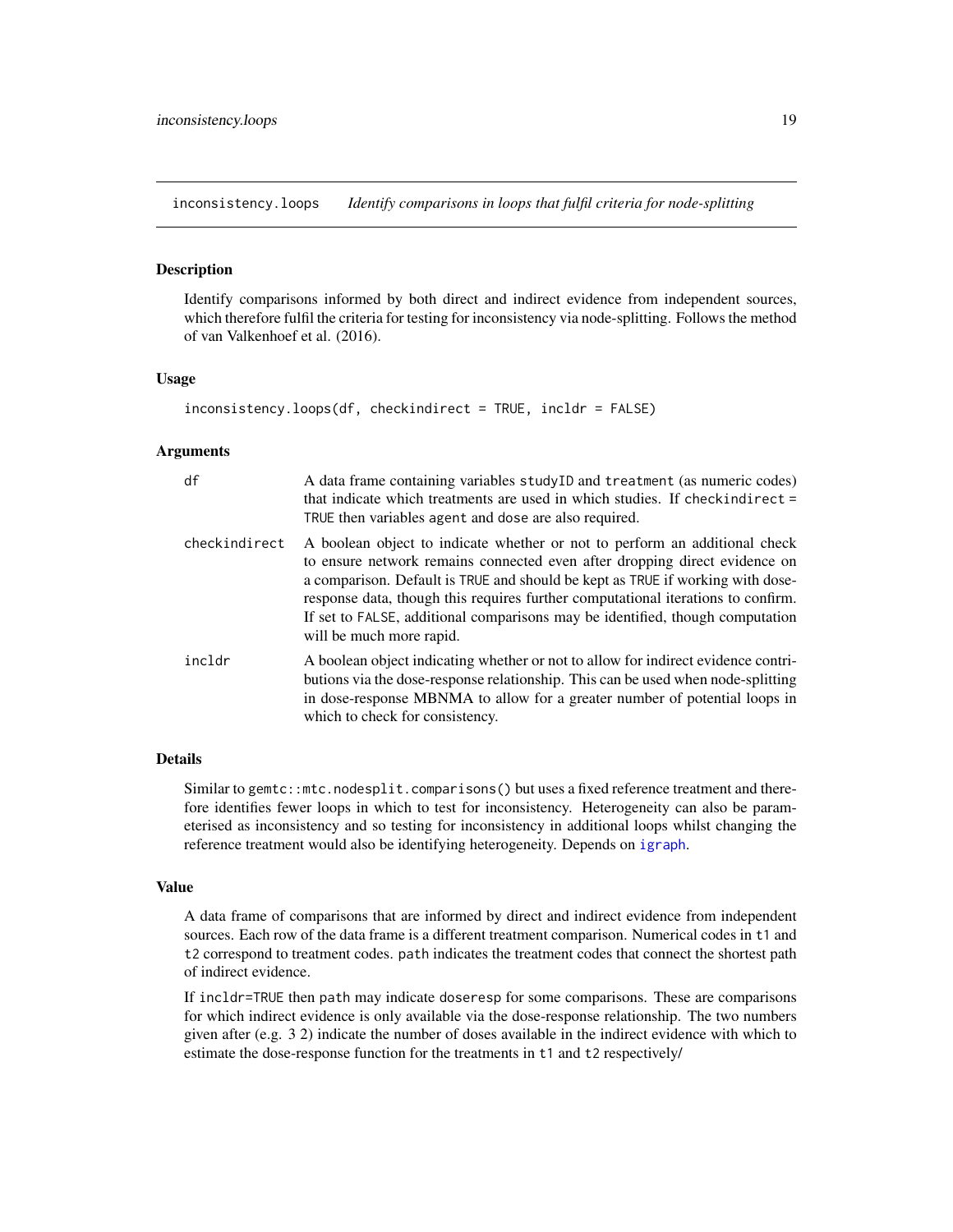#### <span id="page-19-0"></span>References

van Valkenhoef G, Dias S, Ades AE, Welton NJ (2016). "Automated generation of node-splitting models for assessment of inconsistency in network meta-analysis." *Res Synth Methods*, 7(1), 80- 93. ISSN 1759-2887 (Electronic) 1759-2879 (Linking), doi: [10.1002/jrsm.1167,](https://doi.org/10.1002/jrsm.1167) [https://pubmed.](https://pubmed.ncbi.nlm.nih.gov/26461181/) [ncbi.nlm.nih.gov/26461181/](https://pubmed.ncbi.nlm.nih.gov/26461181/).

## Examples

```
# Identify comparisons informed by direct and indirect evidence
#in triptans dataset
network <- mbnma.network(HF2PPITT)
inconsistency.loops(network$data.ab)
# Include indirect evidence via dose-response relationship
inconsistency.loops(network$data.ab, incldr=TRUE)
# Do not perform additional connectivity check on data
data <- data.frame(studyID=c(1,1,2,2,3,3,4,4,5,5,5),
            treatment=c(1,2,1,3,2,3,3,4,1,2,4)
            \lambdainconsistency.loops(data, checkindirect=FALSE)
```
mbnma.comparisons *Identify unique comparisons within a network*

# Description

Identify unique contrasts within a network that make up all the head-to-head comparisons. Repetitions of the same treatment comparison are grouped together.

#### Usage

```
mbnma.comparisons(data)
```
#### Arguments

data A data frame containing variables studyID and treatment (as numeric codes) that indicate which treatments are used in which studies.

# Value

A data frame of unique comparisons in which each row represents a different comparison. t1 and t2 indicate the treatment codes that make up the comparison. nr indicates the number of times the given comparison is made within the network.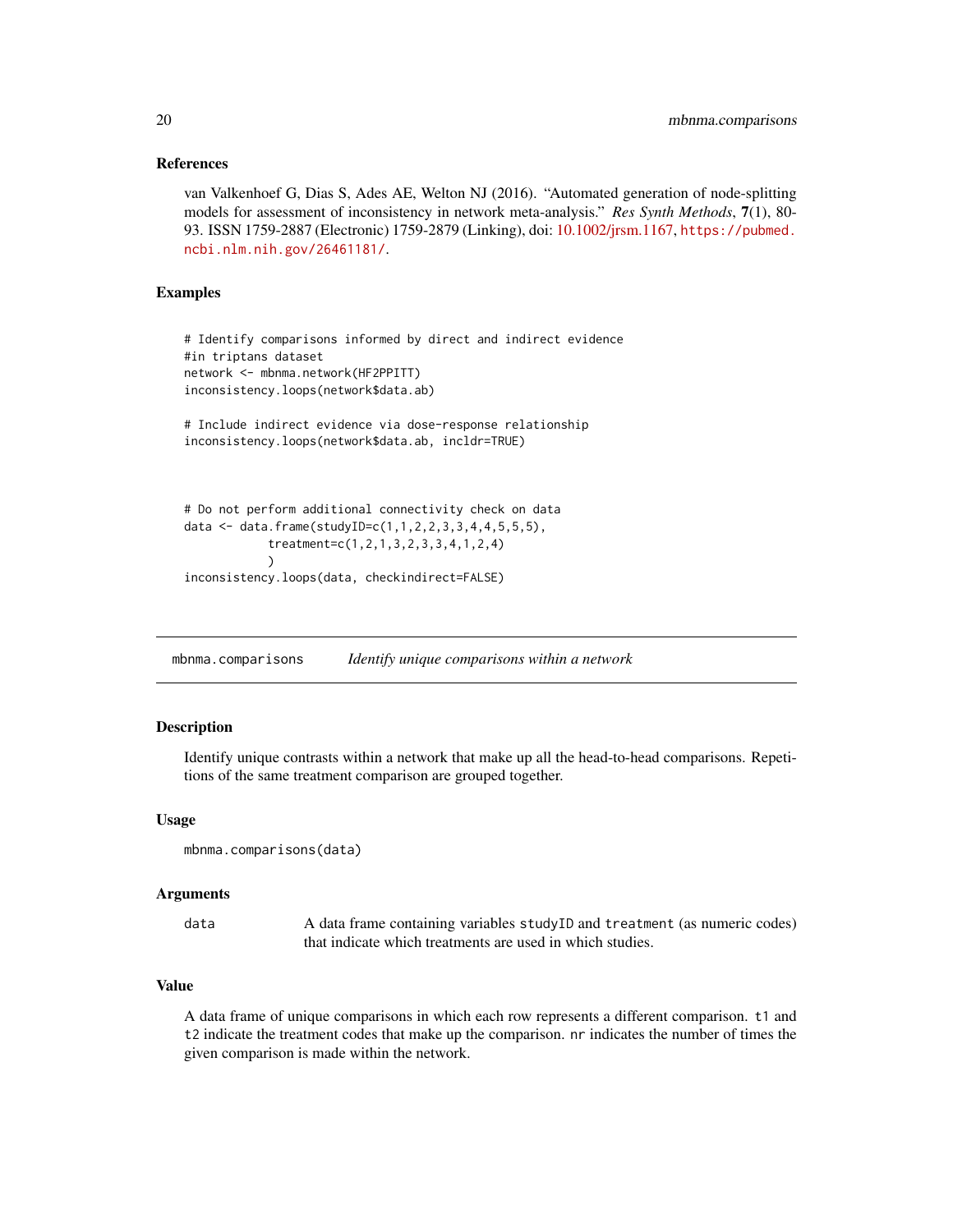#### <span id="page-20-0"></span>mbnma.emax 21

If there is only a single follow-up observation for each study within the dataset (i.e. as for standard network meta-analysis) nr will represent the number of studies that compare treatments t1 and t2.

If there are multiple observations for each study within the dataset (as in time-course MBNMA) nr will represent the number of time points in the dataset in which treatments t1 and t2 are compared.

#### Examples

```
data <- data.frame(studyID=c(1,1,2,2,3,3,4,4,5,5,5),
 treatment=c(1,2,1,3,2,3,3,4,1,2,4)
 )
# Identify unique comparisons within the data
mbnma.comparisons(data)
# Using the triptans headache dataset
```

```
network <- mbnma.network(HF2PPITT) # Adds treatment identifiers
mbnma.comparisons(network$data.ab)
```
mbnma.emax *Run MBNMA model with an Emax dose-response function (without Hill parameter)*

#### Description

Fits a Bayesian model-based network meta-analysis (MBNMA) with a defined dose-response function. Follows the methods of Mawdsley et al. (2016). This function acts as a wrapper for mbnma.run() that uses more clearly defined parameter names.

#### Usage

```
mbnma.emax(
  network,
  emax = "rel",ed50 = "rel",method = "common",
  class.effect = list(),
 UME = FALSE,
  cor = TRUE,var.scale = NULL,
  parameters.to.save = NULL,
 pd = "pv",parallel = FALSE,
  likelihood = NULL,
  link = NULL,priors = NULL,
  arg.params = NULL,
```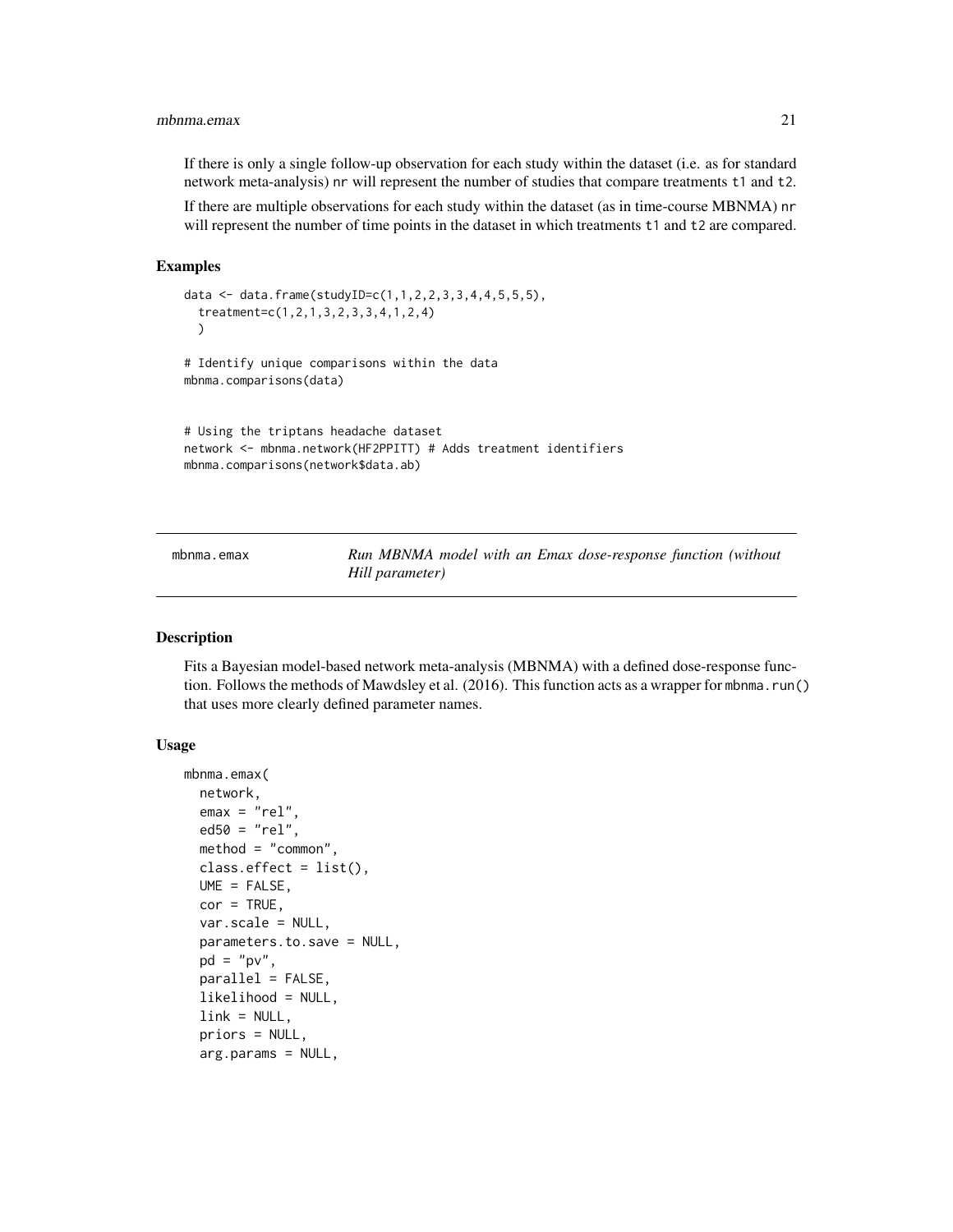...  $\mathcal{L}$ 

| network            | An object of class mbnma.network.                                                                                                                                                                                                                                                                                                                                                                                                                                                         |
|--------------------|-------------------------------------------------------------------------------------------------------------------------------------------------------------------------------------------------------------------------------------------------------------------------------------------------------------------------------------------------------------------------------------------------------------------------------------------------------------------------------------------|
| emax               | Refers to the Emax parameter of the Emax dose-response function. Can take<br>either "rel", "common", "random", or be assigned a numeric value (see details).                                                                                                                                                                                                                                                                                                                              |
| ed50               | Refers to the ED50 parameter of the Emax dose-response function. Can take<br>either "rel", "common", "random", or be assigned a numeric value (see details).                                                                                                                                                                                                                                                                                                                              |
| method             | Can take either "common" or "random" to indicate whether relative effects should<br>be modelled with between-study heterogeneity or not (see details).                                                                                                                                                                                                                                                                                                                                    |
| class.effect       | A list of named strings that determines which dose-response parameters to model<br>with a class effect and what that effect should be ("common" or "random"). Ele-<br>ment names should match dose-response parameter names (which will therefore<br>depend on whether or not a wrapper function has been used for mbnma.run()).<br>For example: list("beta.2"="fixed","beta.3"="random") when using mbnma.run()<br>or list("ed50"="fixed","hill"="random") when using mbnma.emax.hill(). |
| <b>UME</b>         | A boolean object to indicate whether to fit an Unrelated Mean Effects model<br>that does not assume consistency and so can be used to test if the consistency<br>assumption is valid.                                                                                                                                                                                                                                                                                                     |
| cor                | A boolean object that indicates whether correlation should be modelled between<br>relative effect dose-response parameters (TRUE) or not (FALSE). This is automat-<br>ically set to FALSE if class effects are modelled or if multiple dose-response<br>functions are fitted.                                                                                                                                                                                                             |
| var.scale          | A numeric vector indicating the relative scale of variances between correlated<br>dose-response parameters when relative effects are modelled on more than one<br>dose-response parameter and cor=TRUE (see details). Each element of the vec-<br>tor refers to the relative scale of each of the dose-response parameters that is<br>modelled using relative effects.                                                                                                                    |
| parameters.to.save |                                                                                                                                                                                                                                                                                                                                                                                                                                                                                           |
|                    | A character vector containing names of parameters to monitor in JAGS                                                                                                                                                                                                                                                                                                                                                                                                                      |
| pd                 | Can take either:                                                                                                                                                                                                                                                                                                                                                                                                                                                                          |
|                    | • pv only pV will be reported (as automatically outputted by R2jags).                                                                                                                                                                                                                                                                                                                                                                                                                     |
|                    | • plugin calculates pD by the plug-in method (Spiegelhalter et al. 2002).<br>It is faster, but may output negative non-sensical values, due to skewed<br>deviances that can arise with non-linear models.                                                                                                                                                                                                                                                                                 |
|                    | • pd. k1 calculates pD by the Kullback-Leibler divergence (Plummer 2008).<br>This will require running the model for additional iterations but will always<br>produce a positive result.                                                                                                                                                                                                                                                                                                  |
|                    | • popt calculates pD using an optimism adjustment which allows for calcu-<br>lation of the penalized expected deviance (Plummer 2008)                                                                                                                                                                                                                                                                                                                                                     |
| parallel           | A boolean value that indicates whether JAGS should be run in parallel (TRUE) or<br>not (FALSE). If TRUE then the number of cores to use is automatically calculated.                                                                                                                                                                                                                                                                                                                      |
|                    |                                                                                                                                                                                                                                                                                                                                                                                                                                                                                           |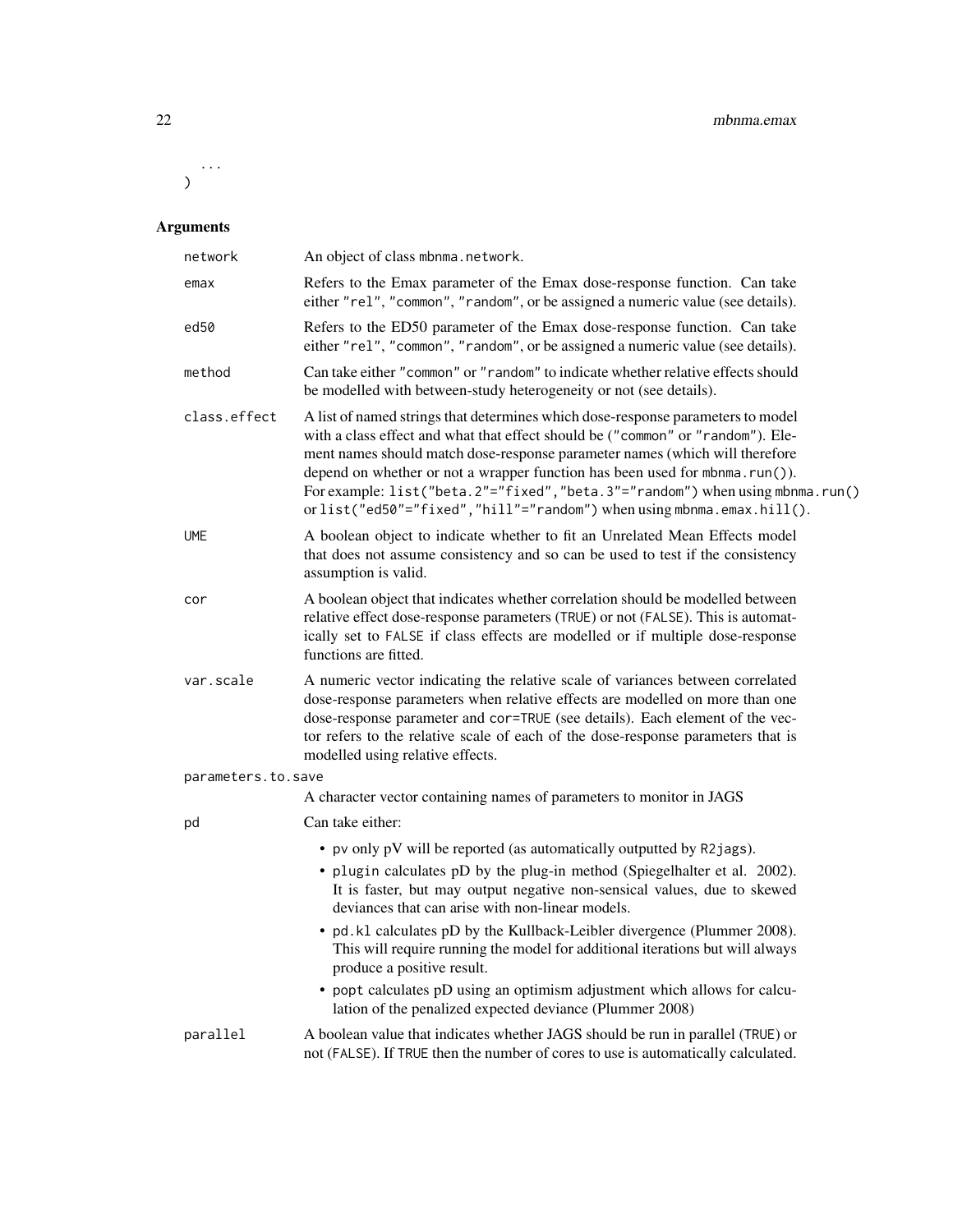#### mbnma.emax 23

| likelihood | A string indicating the likelihood to use in the model. Can take either "binomial",<br>"normal" or "poisson". If left as NULL the likelihood will be inferred from the<br>data.                                                                                                                                             |
|------------|-----------------------------------------------------------------------------------------------------------------------------------------------------------------------------------------------------------------------------------------------------------------------------------------------------------------------------|
| link       | A string indicating the link function to use in the model. Can take any link<br>function defined within JAGS (e.g. "logit", "log", "probit", "cloglog") or<br>be assigned the value "identity" for and identity link function. If left as NULL<br>the link function will be automatically assigned based on the likelihood. |
| priors     | A named list of parameter values (without indices) and replacement prior distri-<br>bution values given as strings using distributions as specified in JAGS syntax<br>(see examples).                                                                                                                                       |
| arg.params | Contains a list of arguments sent to mbnma.run() by dose-response specific<br>wrapper functions                                                                                                                                                                                                                             |
| .          | Arguments to be sent to R2 jags.                                                                                                                                                                                                                                                                                            |

# Value

An object of S3 class(c("mbnma","rjags")) containing parameter results from the model. Can be summarized by print() and can check traceplots using R2jags::traceplot() or various functions from the package mcmcplots.

Nodes that are automatically monitored (if present in the model) have the following interpretation. These will have an additional suffix that relates to the name/number of the dose-response parameter to which they correspond (e.g. d.ed50 or d.1):

- d The pooled effect for each agent for a given dose-response parameter. Will be estimated by the model if dose-response parameters (beta.1, beta.2, beta.3, beta.4) are set to "rel".
- sd (without a suffix) the between-study SD (heterogeneity) for relative effects, reported if method="random".
- D The class effect for each class for a given dose-response parameter. Will be estimated by the model if specified in class.effect.
- sd.D The within-class SD for different agents within the same class. Will be estimated by the model if any dose-response parameter in class.effect is set to "random".
- beta The absolute value of a given dose-response parameter across the whole network (does not vary by agent/class). Will be estimated by the model if dose-response parameters (beta.1, beta.2, beta.3, beta.4) are set to "common" or "random".
- sd (with a suffix) the between-study SD (heterogeneity) for absolute dose-response parameters, reported if beta.1, beta.2, beta.3 or beta.4 are set to "random"
- totresdev The residual deviance of the model
- deviance The deviance of the model

If there are errors in the JAGS model code then the object will be a list consisting of two elements - an error message from JAGS that can help with debugging and model.arg, a list of arguments provided to mbnma.run() which includes jagscode, the JAGS code for the model that can help users identify the source of the error.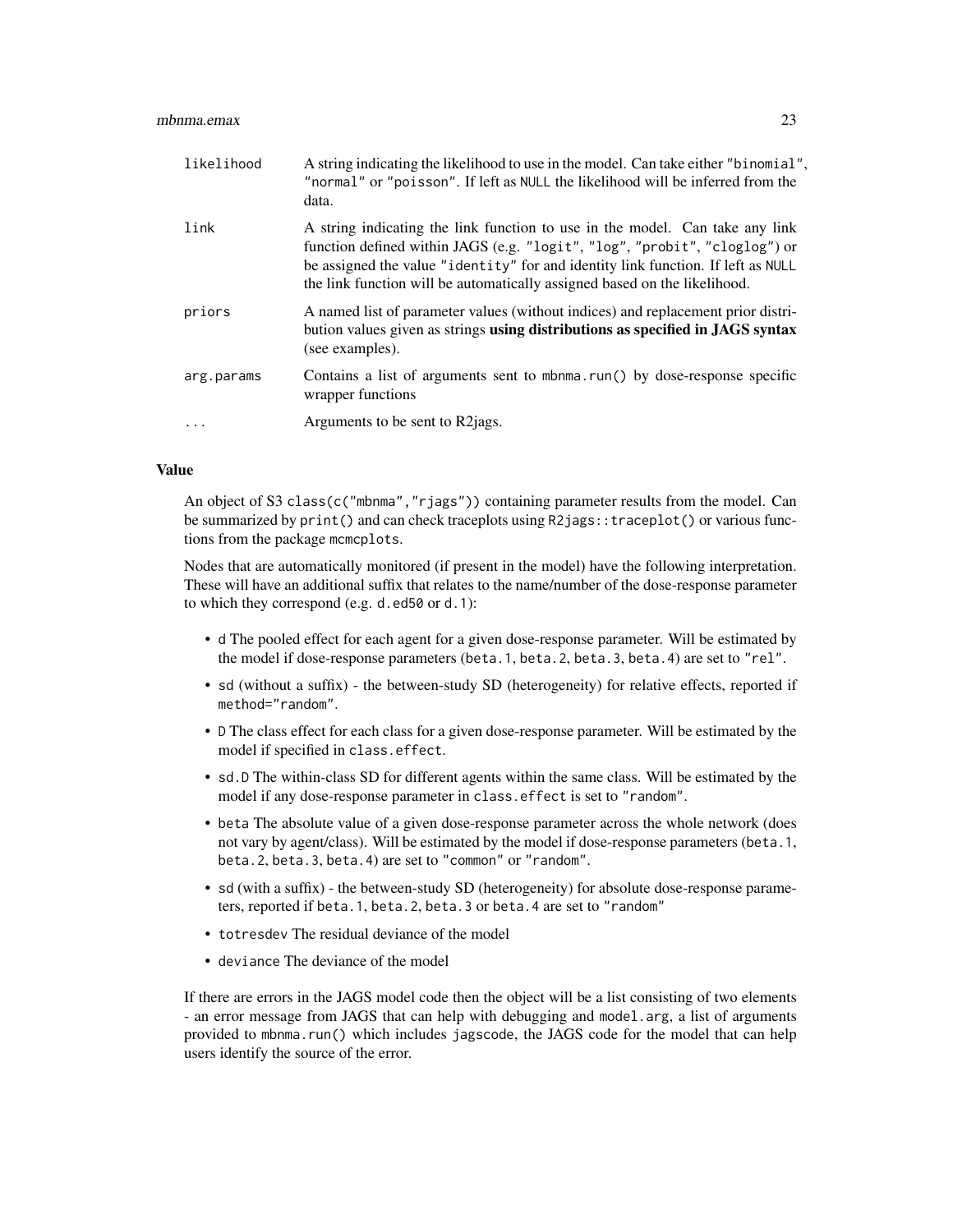#### Dose-response parameters

- "rel" implies that relative effects should be pooled for this dose-response parameter separately for each agent in the network.
- "common" implies that all studies estimate the same true absolute effect (akin to a "fixed effects" meta-analysis) across the whole network
- "random" implies that all studies estimate a separate true absolute effect, but that each of these true effects vary randomly around a true mean effect. This approach allows for modelling of between-study heterogeneity.
- numeric() Assigned a numeric value. It indicates that this dose-response parameter should not be estimated from the data but should be assigned the numeric value determined by the user. This can be useful for fixing specific dose-response parameters (e.g. Hill parameters in Emax functions) to a value.

#### References

Mawdsley D, Bennetts M, Dias S, Boucher M, Welton NJ (2016). "Model-Based Network Meta-Analysis: A Framework for Evidence Synthesis of Clinical Trial Data." *CPT Pharmacometrics Syst Pharmacol*, 5(8), 393-401. ISSN 2163-8306 (Electronic) 2163-8306 (Linking), doi: [10.1002/](https://doi.org/10.1002/psp4.12091) [psp4.12091,](https://doi.org/10.1002/psp4.12091) <https://pubmed.ncbi.nlm.nih.gov/27479782/>.

Plummer M (2008). "Penalized loss functions for Bayesian model comparison." *Biostatistics*, 9(3), 523-39. ISSN 1468-4357 (Electronic) 1465-4644 (Linking), [https://pubmed.ncbi.nlm.](https://pubmed.ncbi.nlm.nih.gov/18209015/) [nih.gov/18209015/](https://pubmed.ncbi.nlm.nih.gov/18209015/).

Spiegelhalter DJ, Best NG, Carlin BP, van der Linde A (2002). "Bayesian measures of model complexity and fit." *J R Statistic Soc B*, 64(4), 583-639.

#### Examples

```
# Using the triptans data
network <- mbnma.network(HF2PPITT)
# Fit an Emax dose-response MBNMA with random treatment effects on Emax and ED50
emax <- mbnma.emax(network, emax="rel", ed50="rel", method="random")
# Fit an Emax dose-response MBNMA with common treatment effects on Emax and
#a single common parameter estimated for ED50
emax <- mbnma.emax(network, emax="rel", ed50="common", method="common")
########## Class effects ##########
# Generate a dataset with one class for active treatments and one for placebo
class.df <- HF2PPITT
class.df$class <- ifelse(class.df$agent=="placebo", "placebo", "active")
netclass <- mbnma.network(class.df)
```
# Fit an Emax function with common relative effects on Emax and ED50 and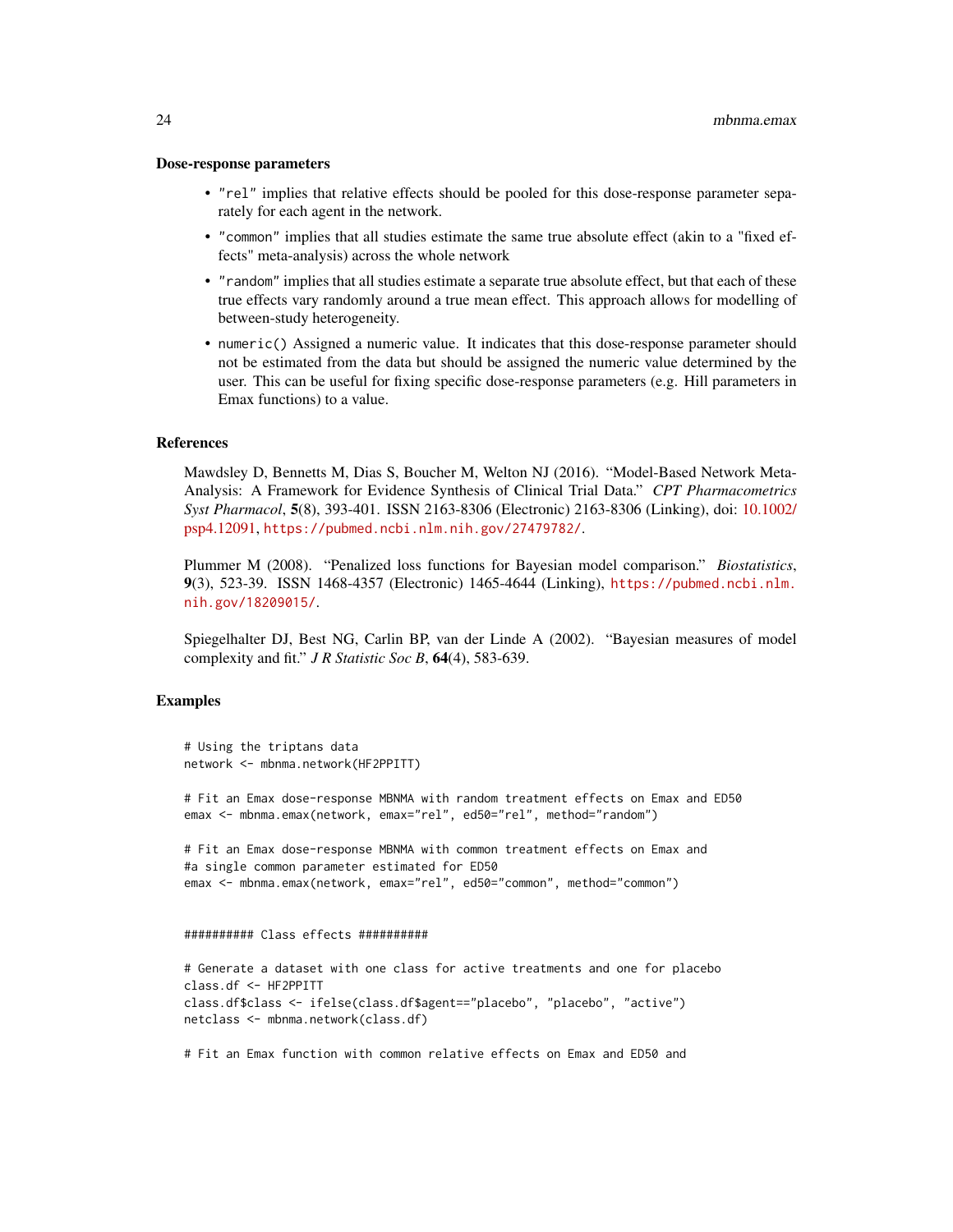```
#a random class effect on ED50.
emax <- mbnma.emax(netclass,
            emax="rel", ed50="rel", method="common",
            class.effect=list(ed50="random"))
####### Priors #######
# Obtain priors from an Emax function with random relative effects on Emax and ED50
emax <- mbnma.emax(network,
            emax="rel", ed50="rel", method="random")
print(emax$model.arg$priors)
# Set new more informative prior distributions
newpriors \le list(sd = "dnorm(0,0.5) T(0,)",
                 inv.R = "d wish(Omega[,], 100)")emax <- mbnma.emax(network,
            emax="rel", ed50="rel", method="random",
            priors=newpriors)
########## Sampler options ##########
# Change the number of MCMC iterations, the number of chains, and the thin
emax <- mbnma.emax(network, emax="rel", ed50="rel",
           n.iter=5000, n.thin=5, n.chains=4)
# Calculate effective number of parameters via plugin method
emax <- mbnma.emax(network, emax="rel", ed50="rel",
           pd="plugin")
# Calculate effective number of parameters via Kullback-Leibler method
emax <- mbnma.emax(network, emax="rel", ed50="rel",
            pd="pd.kl")
####### Examine MCMC diagnostics (using mcmcplots package) #######
# Density plots
mcmcplots::denplot(emax)
# Traceplots
mcmcplots::traplot(emax)
# Caterpillar plots
mcmcplots::caterplot(emax, "d.emax")
########## Output ###########
# Print R2jags output and summary
print(emax)
```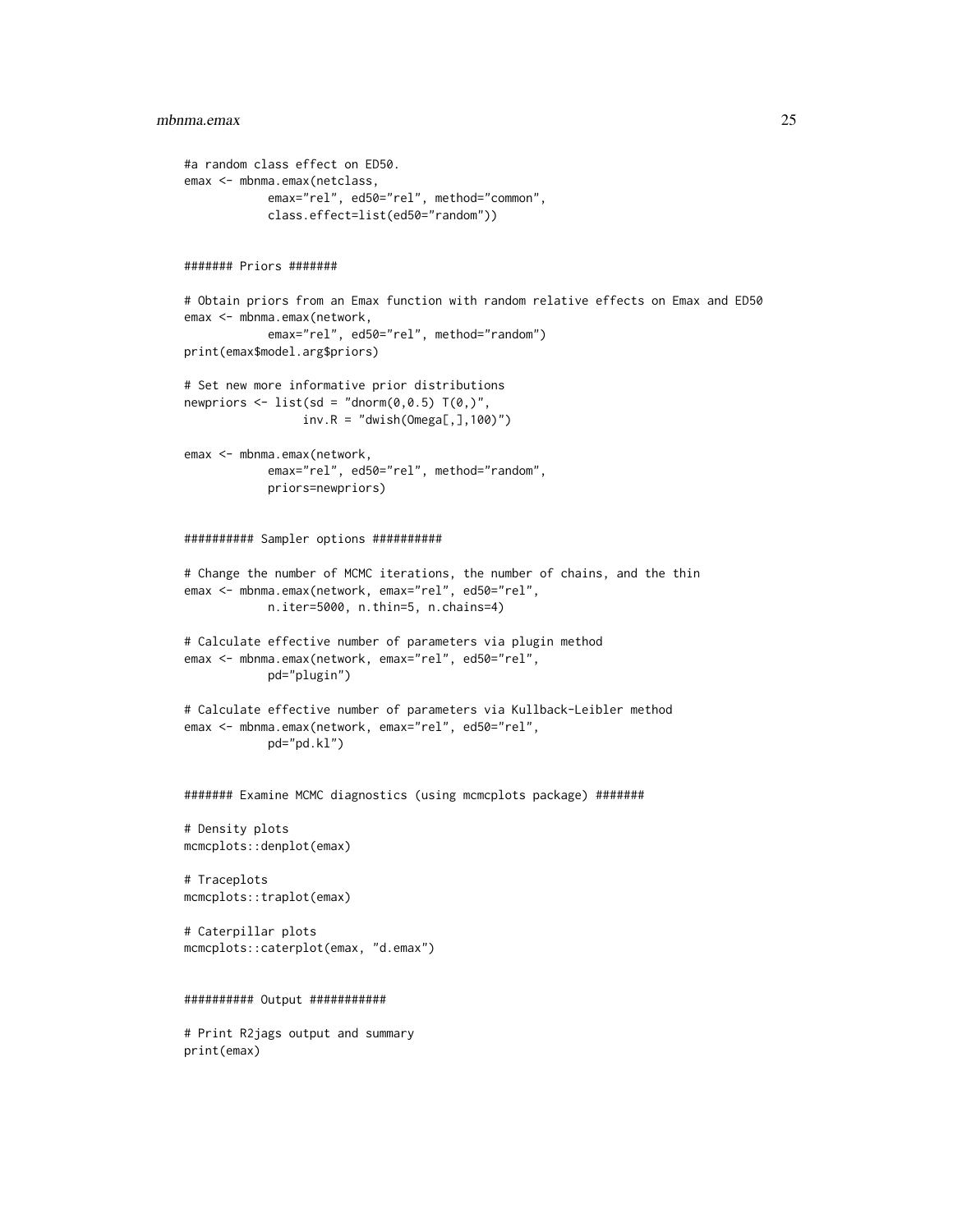<span id="page-25-0"></span>summary(emax)

```
# Plot forest plot of results
plot(emax)
```
mbnma.emax.hill *Run MBNMA model with an Emax dose-response function (with a Hill parameter)*

# Description

Fits a Bayesian model-based network meta-analysis (MBNMA) with a defined dose-response function. Follows the methods of Mawdsley et al. (2016). This function acts as a wrapper for mbnma.run() that uses more clearly defined parameter names.

#### Usage

```
mbnma.emax.hill(
  network,
  emax = "rel",ed50 = "rel",
  hill = "common",
 method = "common",
  class.effect = list(),
 UME = FALSE,
  cor = TRUE,var.scale = NULL,
  parameters.to.save = NULL,
 pd = "pv",parallel = FALSE,
  likelihood = NULL,
  link = NULL,priors = NULL,
  arg.params = NULL,
  ...
```
# $\mathcal{L}$

| network | An object of class mbnma.network.                                                                                                                            |
|---------|--------------------------------------------------------------------------------------------------------------------------------------------------------------|
| emax    | Refers to the Emax parameter of the Emax dose-response function. Can take<br>either "rel", "common", "random", or be assigned a numeric value (see details). |
| ed50    | Refers to the ED50 parameter of the Emax dose-response function. Can take<br>either "rel", "common", "random", or be assigned a numeric value (see details). |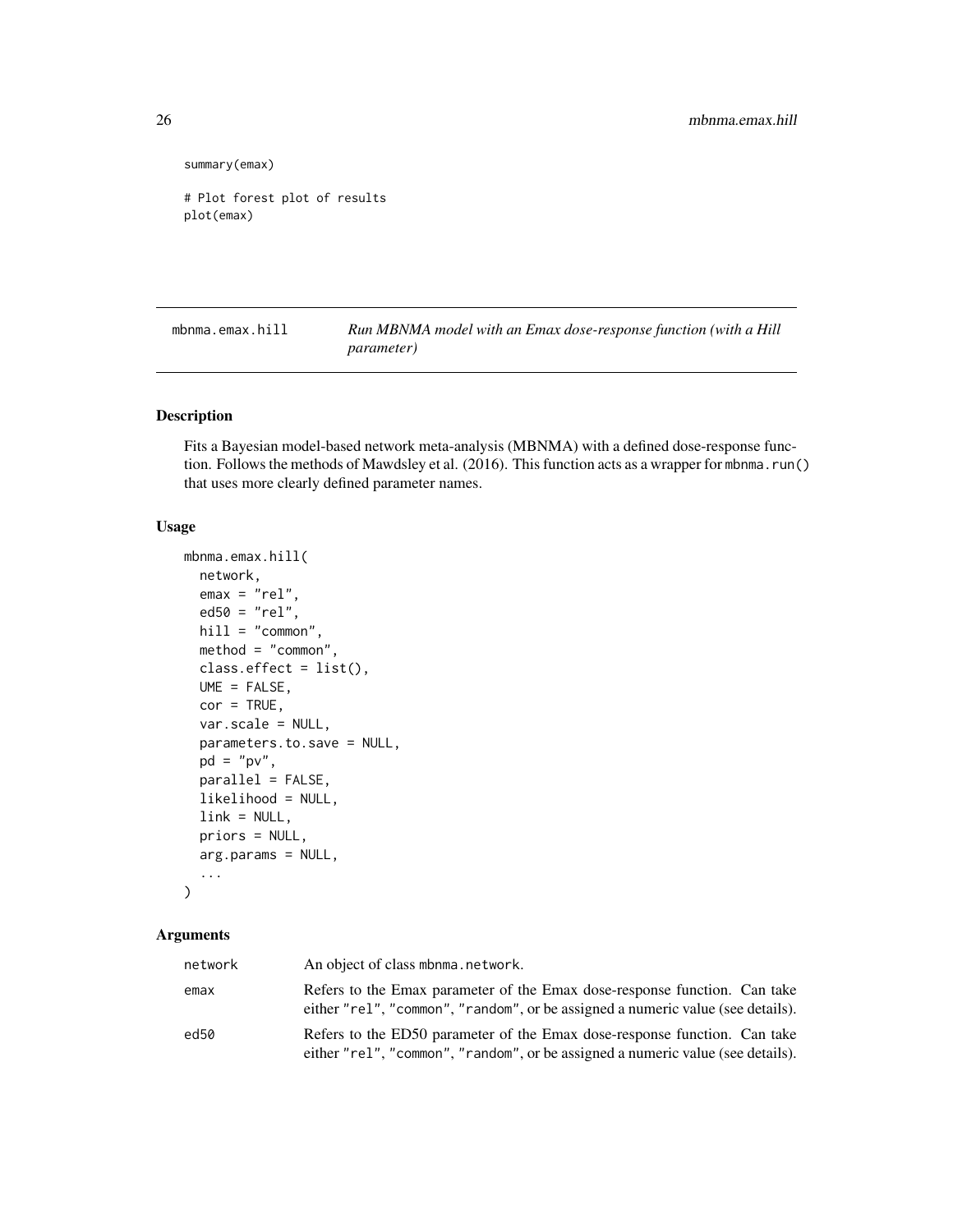| hill               | Refers to the Hill parameter of the Emax dose-response function. Can take either<br>"rel", "common", "random", or be assigned a numeric value (see details).                                                                                                                                                                                                                                                                                                                              |
|--------------------|-------------------------------------------------------------------------------------------------------------------------------------------------------------------------------------------------------------------------------------------------------------------------------------------------------------------------------------------------------------------------------------------------------------------------------------------------------------------------------------------|
| method             | Can take either "common" or "random" to indicate whether relative effects should<br>be modelled with between-study heterogeneity or not (see details).                                                                                                                                                                                                                                                                                                                                    |
| class.effect       | A list of named strings that determines which dose-response parameters to model<br>with a class effect and what that effect should be ("common" or "random"). Ele-<br>ment names should match dose-response parameter names (which will therefore<br>depend on whether or not a wrapper function has been used for mbnma.run()).<br>For example: list("beta.2"="fixed","beta.3"="random") when using mbnma.run()<br>or list("ed50"="fixed","hill"="random") when using mbnma.emax.hill(). |
| <b>UME</b>         | A boolean object to indicate whether to fit an Unrelated Mean Effects model<br>that does not assume consistency and so can be used to test if the consistency<br>assumption is valid.                                                                                                                                                                                                                                                                                                     |
| cor                | A boolean object that indicates whether correlation should be modelled between<br>relative effect dose-response parameters (TRUE) or not (FALSE). This is automat-<br>ically set to FALSE if class effects are modelled or if multiple dose-response<br>functions are fitted.                                                                                                                                                                                                             |
| var.scale          | A numeric vector indicating the relative scale of variances between correlated<br>dose-response parameters when relative effects are modelled on more than one<br>dose-response parameter and cor=TRUE (see details). Each element of the vec-<br>tor refers to the relative scale of each of the dose-response parameters that is<br>modelled using relative effects.                                                                                                                    |
| parameters.to.save |                                                                                                                                                                                                                                                                                                                                                                                                                                                                                           |
|                    | A character vector containing names of parameters to monitor in JAGS                                                                                                                                                                                                                                                                                                                                                                                                                      |
| pd                 | Can take either:                                                                                                                                                                                                                                                                                                                                                                                                                                                                          |
|                    | • pv only pV will be reported (as automatically outputted by R2jags).<br>• plugin calculates pD by the plug-in method (Spiegelhalter et al. 2002).<br>It is faster, but may output negative non-sensical values, due to skewed<br>deviances that can arise with non-linear models.                                                                                                                                                                                                        |
|                    | • pd. k1 calculates pD by the Kullback-Leibler divergence (Plummer 2008).<br>This will require running the model for additional iterations but will always<br>produce a positive result.                                                                                                                                                                                                                                                                                                  |
|                    | • popt calculates pD using an optimism adjustment which allows for calcu-<br>lation of the penalized expected deviance (Plummer 2008)                                                                                                                                                                                                                                                                                                                                                     |
| parallel           | A boolean value that indicates whether JAGS should be run in parallel (TRUE) or<br>not (FALSE). If TRUE then the number of cores to use is automatically calculated.                                                                                                                                                                                                                                                                                                                      |
| likelihood         | A string indicating the likelihood to use in the model. Can take either "binomial",<br>"normal" or "poisson". If left as NULL the likelihood will be inferred from the<br>data.                                                                                                                                                                                                                                                                                                           |
| link               | A string indicating the link function to use in the model. Can take any link<br>function defined within JAGS (e.g. "logit", "log", "probit", "cloglog") or<br>be assigned the value "identity" for and identity link function. If left as NULL<br>the link function will be automatically assigned based on the likelihood.                                                                                                                                                               |
| priors             | A named list of parameter values (without indices) and replacement prior distri-<br>bution values given as strings using distributions as specified in JAGS syntax<br>(see examples).                                                                                                                                                                                                                                                                                                     |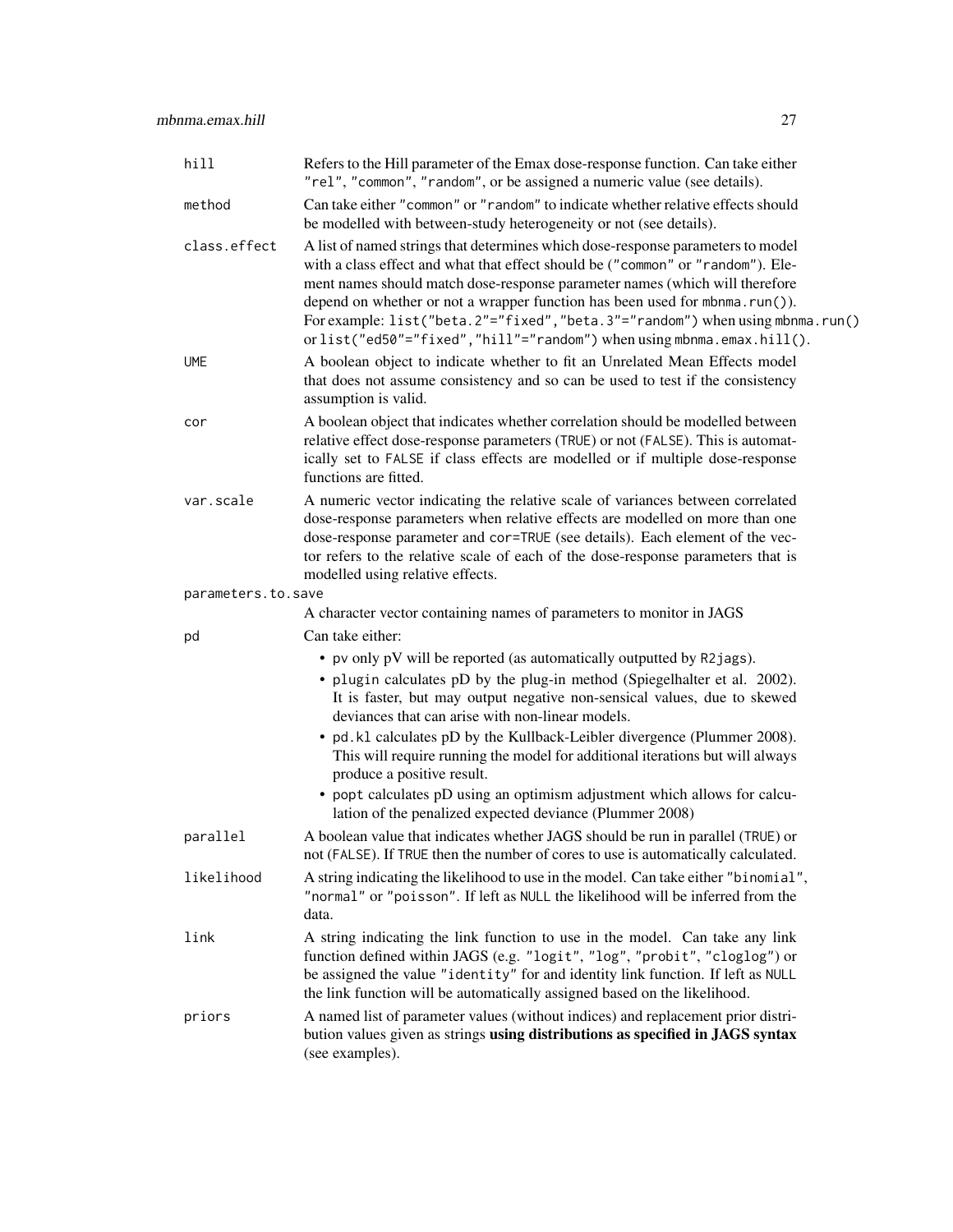| arg.params              | Contains a list of arguments sent to mbnma.run() by dose-response specific |
|-------------------------|----------------------------------------------------------------------------|
|                         | wrapper functions                                                          |
| $\cdot$ $\cdot$ $\cdot$ | Arguments to be sent to R2 jags.                                           |

#### Value

An object of S3 class(c("mbnma","rjags")) containing parameter results from the model. Can be summarized by print() and can check traceplots using R2jags::traceplot() or various functions from the package mcmcplots.

Nodes that are automatically monitored (if present in the model) have the following interpretation. These will have an additional suffix that relates to the name/number of the dose-response parameter to which they correspond (e.g. d.ed50 or d.1):

- d The pooled effect for each agent for a given dose-response parameter. Will be estimated by the model if dose-response parameters (beta.1, beta.2, beta.3, beta.4) are set to "rel".
- sd (without a suffix) the between-study SD (heterogeneity) for relative effects, reported if method="random".
- D The class effect for each class for a given dose-response parameter. Will be estimated by the model if specified in class.effect.
- sd.D The within-class SD for different agents within the same class. Will be estimated by the model if any dose-response parameter in class.effect is set to "random".
- beta The absolute value of a given dose-response parameter across the whole network (does not vary by agent/class). Will be estimated by the model if dose-response parameters (beta.1, beta.2, beta.3, beta.4) are set to "common" or "random".
- sd (with a suffix) the between-study SD (heterogeneity) for absolute dose-response parameters, reported if beta.1, beta.2, beta.3 or beta.4 are set to "random"
- totresdev The residual deviance of the model
- deviance The deviance of the model

If there are errors in the JAGS model code then the object will be a list consisting of two elements - an error message from JAGS that can help with debugging and model.arg, a list of arguments provided to mbnma.run() which includes jagscode, the JAGS code for the model that can help users identify the source of the error.

#### Dose-response parameters

- "rel" implies that relative effects should be pooled for this dose-response parameter separately for each agent in the network.
- "common" implies that all studies estimate the same true absolute effect (akin to a "fixed effects" meta-analysis) across the whole network
- "random" implies that all studies estimate a separate true absolute effect, but that each of these true effects vary randomly around a true mean effect. This approach allows for modelling of between-study heterogeneity.
- numeric() Assigned a numeric value. It indicates that this dose-response parameter should not be estimated from the data but should be assigned the numeric value determined by the user. This can be useful for fixing specific dose-response parameters (e.g. Hill parameters in Emax functions) to a value.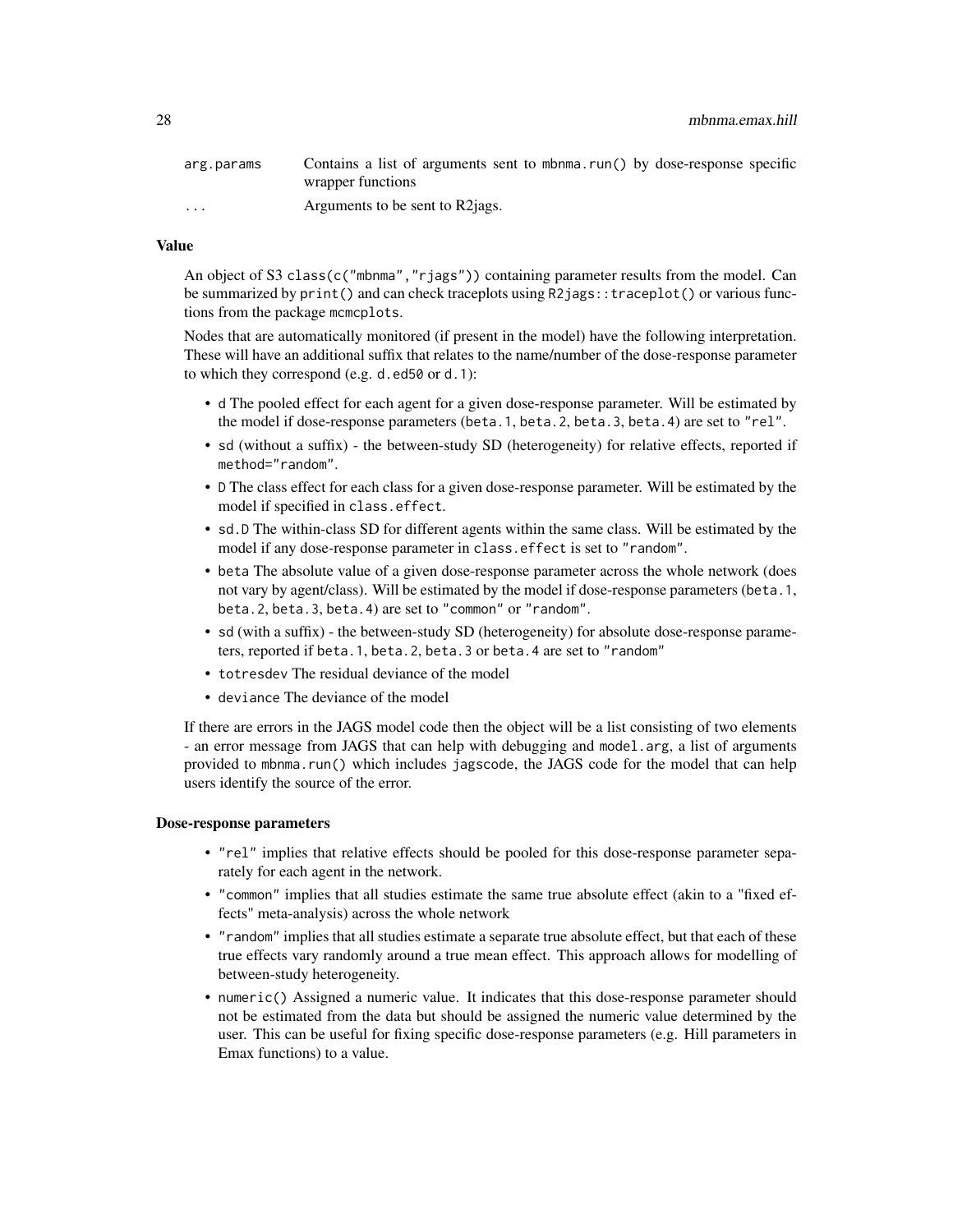#### References

Mawdsley D, Bennetts M, Dias S, Boucher M, Welton NJ (2016). "Model-Based Network Meta-Analysis: A Framework for Evidence Synthesis of Clinical Trial Data." *CPT Pharmacometrics Syst Pharmacol*, 5(8), 393-401. ISSN 2163-8306 (Electronic) 2163-8306 (Linking), doi: [10.1002/](https://doi.org/10.1002/psp4.12091) [psp4.12091,](https://doi.org/10.1002/psp4.12091) <https://pubmed.ncbi.nlm.nih.gov/27479782/>.

Plummer M (2008). "Penalized loss functions for Bayesian model comparison." *Biostatistics*, 9(3), 523-39. ISSN 1468-4357 (Electronic) 1465-4644 (Linking), [https://pubmed.ncbi.nlm.](https://pubmed.ncbi.nlm.nih.gov/18209015/) [nih.gov/18209015/](https://pubmed.ncbi.nlm.nih.gov/18209015/).

Spiegelhalter DJ, Best NG, Carlin BP, van der Linde A (2002). "Bayesian measures of model complexity and fit." *J R Statistic Soc B*, 64(4), 583-639.

#### Examples

```
# Using the triptans data
network <- mbnma.network(HF2PPITT)
# Fit an Emax (with Hill parameter) dose-response MBNMA with random treatment
#effects on Emax, ED50 and Hill
emax.hill <- mbnma.emax.hill(network, emax="rel", ed50="rel", hill="rel",
                method="random")
# Fit an Emax (with Hill parameter) dose-response MBNMA with common treatment
#effects on Emax, a single random parameter estimated for ED50
#and a single common parameter estimated for Hill
emax.hill <- mbnma.emax.hill(network, emax="rel", ed50="random", hill="common",
                 method="common")
# Assign a specific numerical value for Hill parameter
emax.hill <- mbnma.emax.hill(network, emax="rel", ed50="rel", hill=5)
########## Class effects ##########
# Generate a dataset with one class for active treatments and one for placebo
class.df <- HF2PPITT
class.df$class <- ifelse(class.df$agent=="placebo", "placebo", "active")
netclass <- mbnma.network(class.df)
# Fit an Emax (with Hill parameter) function with common relative effects on
#all parameters and common class effects on ED50 and Hill.
emax.hill <- mbnma.emax.hill(netclass,
                 emax="rel", ed50="rel", hill="rel", method="common",
                 class.effect=list(ed50="common", hill="common"))
```
####### Priors #######

# Obtain priors from an Emax (with Hill parameter) function with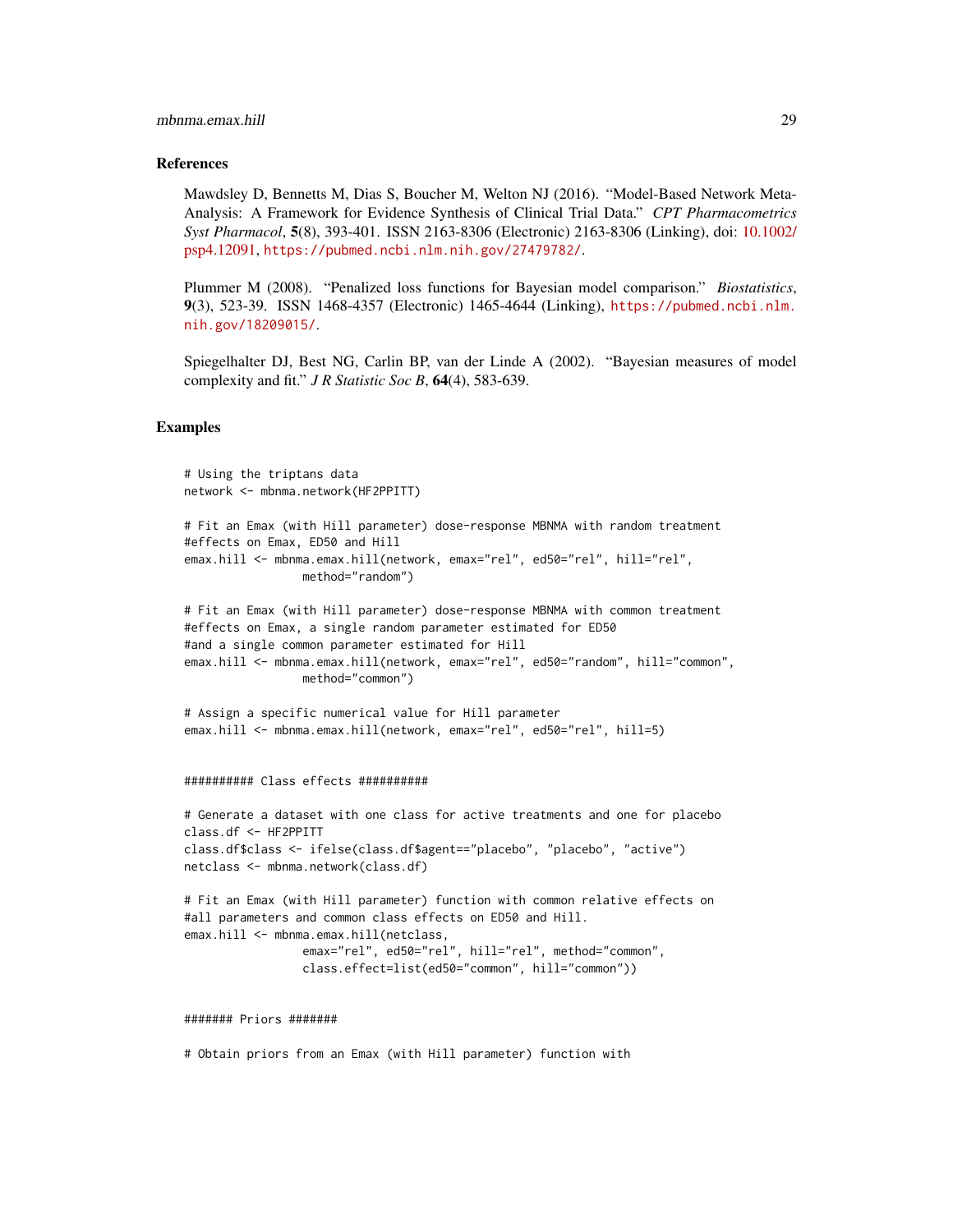```
#relative effects on Emax and ED50 and a single common parameter for Hill
emax.hill <- mbnma.emax.hill(network,
                 emax="rel", ed50="rel", hill="common", method="common")
print(emax.hill$model.arg$priors)
# Set new more informative prior distributions
newpriors \le list(beta.hill = "dnorm(0,0.5) T(,0)")
emax.hill <- mbnma.emax.hill(network,
                 emax="rel", ed50="rel", hill="common", method="common",
                 priors=newpriors)
########## Sampler options ##########
# Change the number of MCMC iterations, the number of chains, and the thin
emax.hill <- mbnma.emax.hill(network, emax="rel", ed50="rel", hill=2,
                 n.iter=5000, n.thin=5, n.chains=4)
# Calculate effective number of parameters via plugin method
emax.hill <- mbnma.emax.hill(network, emax="rel", ed50="rel", hill=2,
                 pd="plugin")
# Calculate effective number of parameters via Kullback-Leibler method
emax.hill <- mbnma.emax.hill(network, emax="rel", ed50="rel", hill=2,
                 pd="pd.kl")
####### Examine MCMC diagnostics (using mcmcplots package) #######
# Density plots
mcmcplots::denplot(emax.hill)
# Traceplots
mcmcplots::traplot(emax.hill)
# Caterpillar plots
mcmcplots::caterplot(emax.hill, "d.emax")
########## Output ###########
# Print R2jags output and summary
print(emax.hill)
summary(emax.hill)
# Plot forest plot of results
plot(emax.hill)
```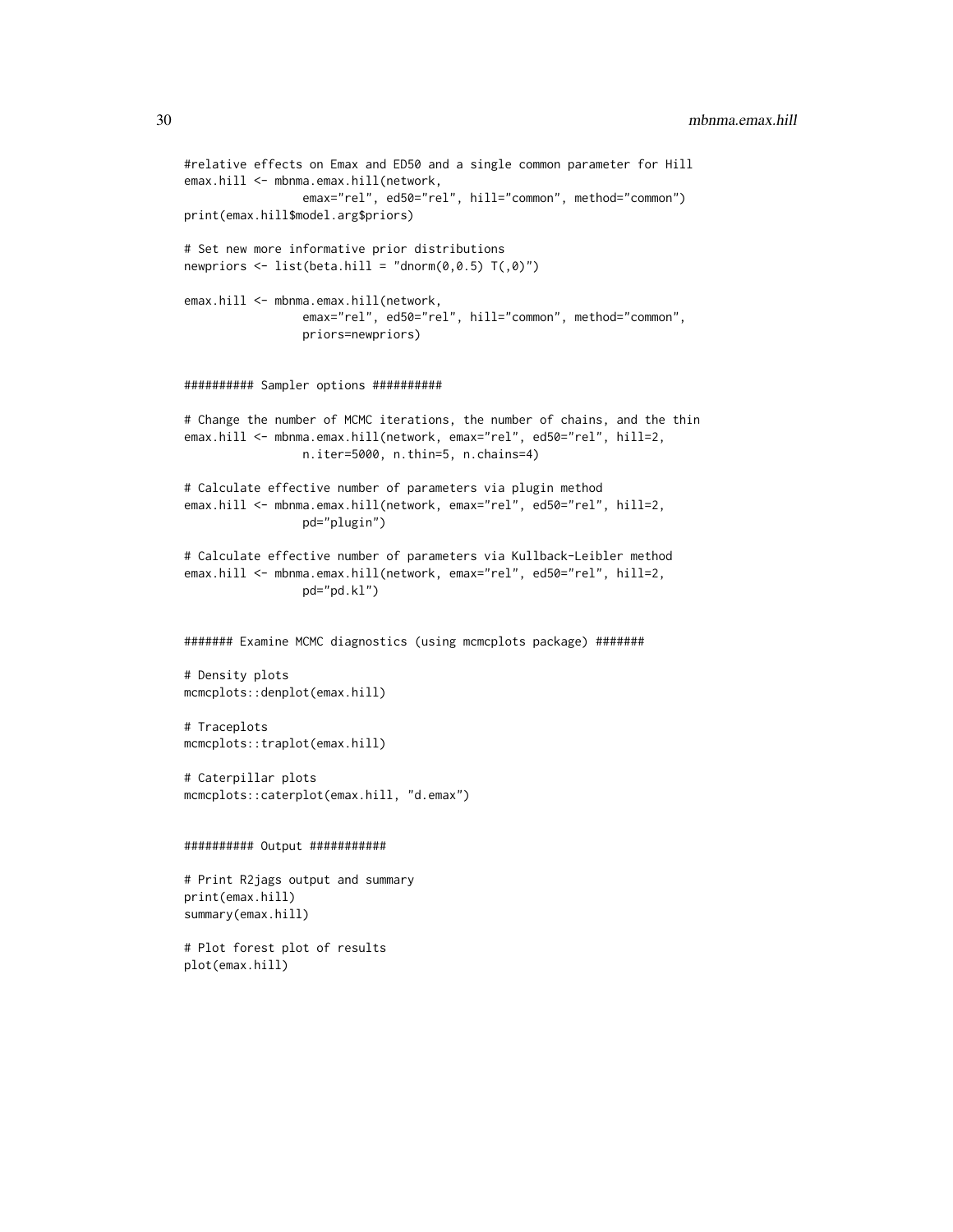<span id="page-30-0"></span>

# Description

Fits a Bayesian model-based network meta-analysis (MBNMA) with a defined dose-response function. Follows the methods of Mawdsley et al. (2016). This function acts as a wrapper for mbnma.run() that uses more clearly defined parameter names.

#### Usage

```
mbnma.exponential(
 network,
 lambda = "rel",method = "common",
 class.effect = list(),
 UME = FALSE,
 cor = TRUE,var.scale = NULL,
 parameters.to.save = NULL,
 pd = "pv",parallel = FALSE,
  likelihood = NULL,
 link = NULL,priors = NULL,
 arg.params = NULL,
  ...
)
```

| network      | An object of class mbnma.network.                                                                                                                                                                                                                                                                                                                                                                                                                                                        |
|--------------|------------------------------------------------------------------------------------------------------------------------------------------------------------------------------------------------------------------------------------------------------------------------------------------------------------------------------------------------------------------------------------------------------------------------------------------------------------------------------------------|
| lambda       | Refers to the rate of growth/decay of the exponential dose-response function.<br>Can take either "rel", "common", "random", or be assigned a numeric value<br>(see details).                                                                                                                                                                                                                                                                                                             |
| method       | Can take either "common" or "random" to indicate whether relative effects should<br>be modelled with between-study heterogeneity or not (see details).                                                                                                                                                                                                                                                                                                                                   |
| class.effect | A list of named strings that determines which dose-response parameters to model<br>with a class effect and what that effect should be ("common" or "random"). Ele-<br>ment names should match dose-response parameter names (which will therefore<br>depend on whether or not a wrapper function has been used for mbnma.run().<br>For example: list("beta.2"="fixed","beta.3"="random") when using mbnma.run()<br>or list("ed50"="fixed","hill"="random") when using mbnma.emax.hill(). |
| <b>UME</b>   | A boolean object to indicate whether to fit an Unrelated Mean Effects model<br>that does not assume consistency and so can be used to test if the consistency<br>assumption is valid.                                                                                                                                                                                                                                                                                                    |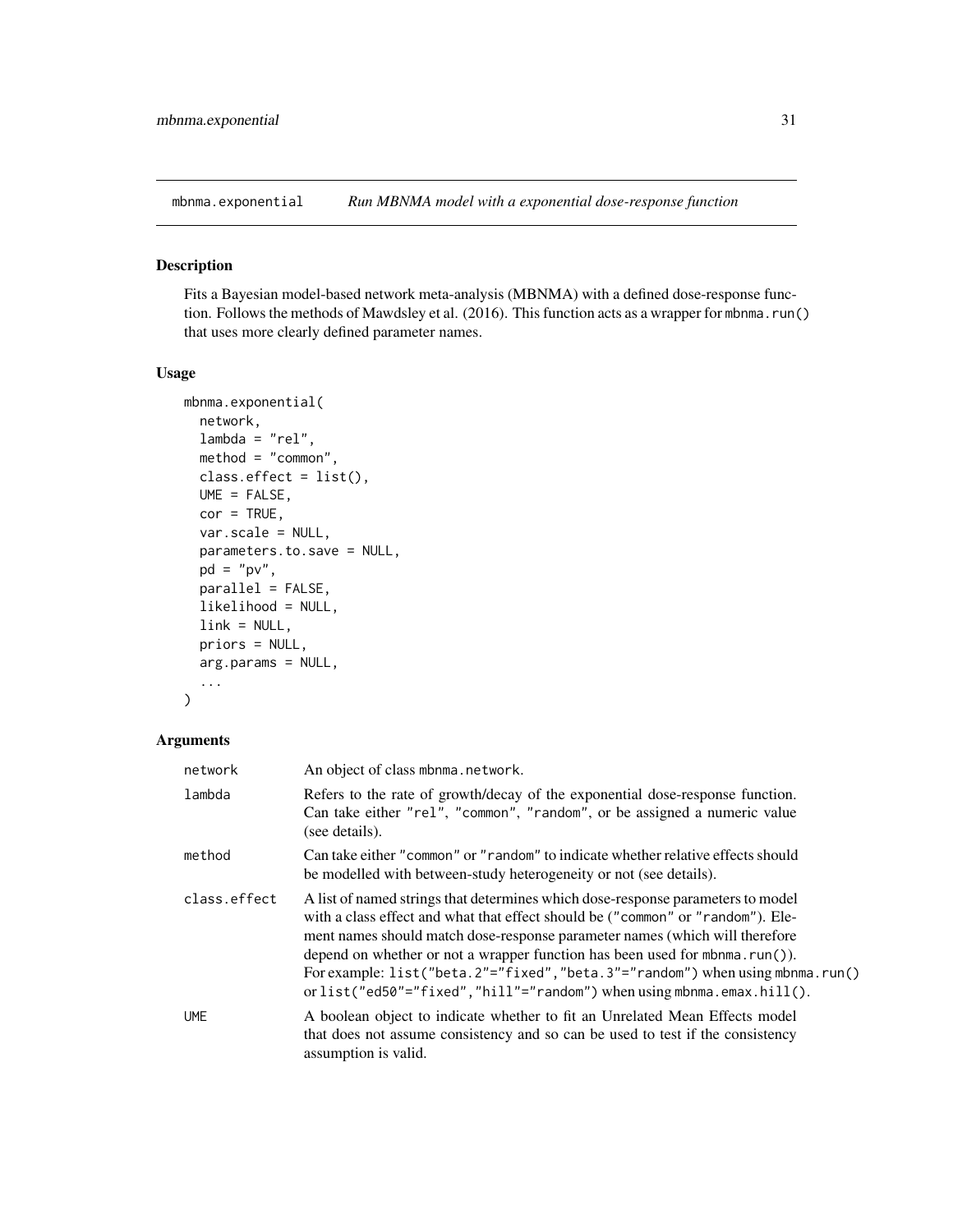| cor                | A boolean object that indicates whether correlation should be modelled between<br>relative effect dose-response parameters (TRUE) or not (FALSE). This is automat-<br>ically set to FALSE if class effects are modelled or if multiple dose-response<br>functions are fitted.                                                                                          |
|--------------------|------------------------------------------------------------------------------------------------------------------------------------------------------------------------------------------------------------------------------------------------------------------------------------------------------------------------------------------------------------------------|
| var.scale          | A numeric vector indicating the relative scale of variances between correlated<br>dose-response parameters when relative effects are modelled on more than one<br>dose-response parameter and cor=TRUE (see details). Each element of the vec-<br>tor refers to the relative scale of each of the dose-response parameters that is<br>modelled using relative effects. |
| parameters.to.save |                                                                                                                                                                                                                                                                                                                                                                        |
|                    | A character vector containing names of parameters to monitor in JAGS                                                                                                                                                                                                                                                                                                   |
| pd                 | Can take either:                                                                                                                                                                                                                                                                                                                                                       |
|                    | • pv only pV will be reported (as automatically outputted by R2jags).                                                                                                                                                                                                                                                                                                  |
|                    | • plugin calculates pD by the plug-in method (Spiegelhalter et al. 2002).<br>It is faster, but may output negative non-sensical values, due to skewed<br>deviances that can arise with non-linear models.                                                                                                                                                              |
|                    | • pd. k1 calculates pD by the Kullback-Leibler divergence (Plummer 2008).<br>This will require running the model for additional iterations but will always<br>produce a positive result.                                                                                                                                                                               |
|                    | • popt calculates pD using an optimism adjustment which allows for calcu-<br>lation of the penalized expected deviance (Plummer 2008)                                                                                                                                                                                                                                  |
| parallel           | A boolean value that indicates whether JAGS should be run in parallel (TRUE) or<br>not (FALSE). If TRUE then the number of cores to use is automatically calculated.                                                                                                                                                                                                   |
| likelihood         | A string indicating the likelihood to use in the model. Can take either "binomial",<br>"normal" or "poisson". If left as NULL the likelihood will be inferred from the<br>data.                                                                                                                                                                                        |
| link               | A string indicating the link function to use in the model. Can take any link<br>function defined within JAGS (e.g. "logit", "log", "probit", "cloglog") or<br>be assigned the value "identity" for and identity link function. If left as NULL<br>the link function will be automatically assigned based on the likelihood.                                            |
| priors             | A named list of parameter values (without indices) and replacement prior distri-<br>bution values given as strings using distributions as specified in JAGS syntax<br>(see examples).                                                                                                                                                                                  |
| arg.params         | Contains a list of arguments sent to mbnma.run() by dose-response specific<br>wrapper functions                                                                                                                                                                                                                                                                        |
|                    | Arguments to be sent to R2jags.                                                                                                                                                                                                                                                                                                                                        |
|                    |                                                                                                                                                                                                                                                                                                                                                                        |

# Value

An object of S3 class(c("mbnma", "rjags")) containing parameter results from the model. Can be summarized by print() and can check traceplots using R2jags:: traceplot() or various functions from the package mcmcplots.

Nodes that are automatically monitored (if present in the model) have the following interpretation. These will have an additional suffix that relates to the name/number of the dose-response parameter to which they correspond (e.g. d.ed50 or d.1):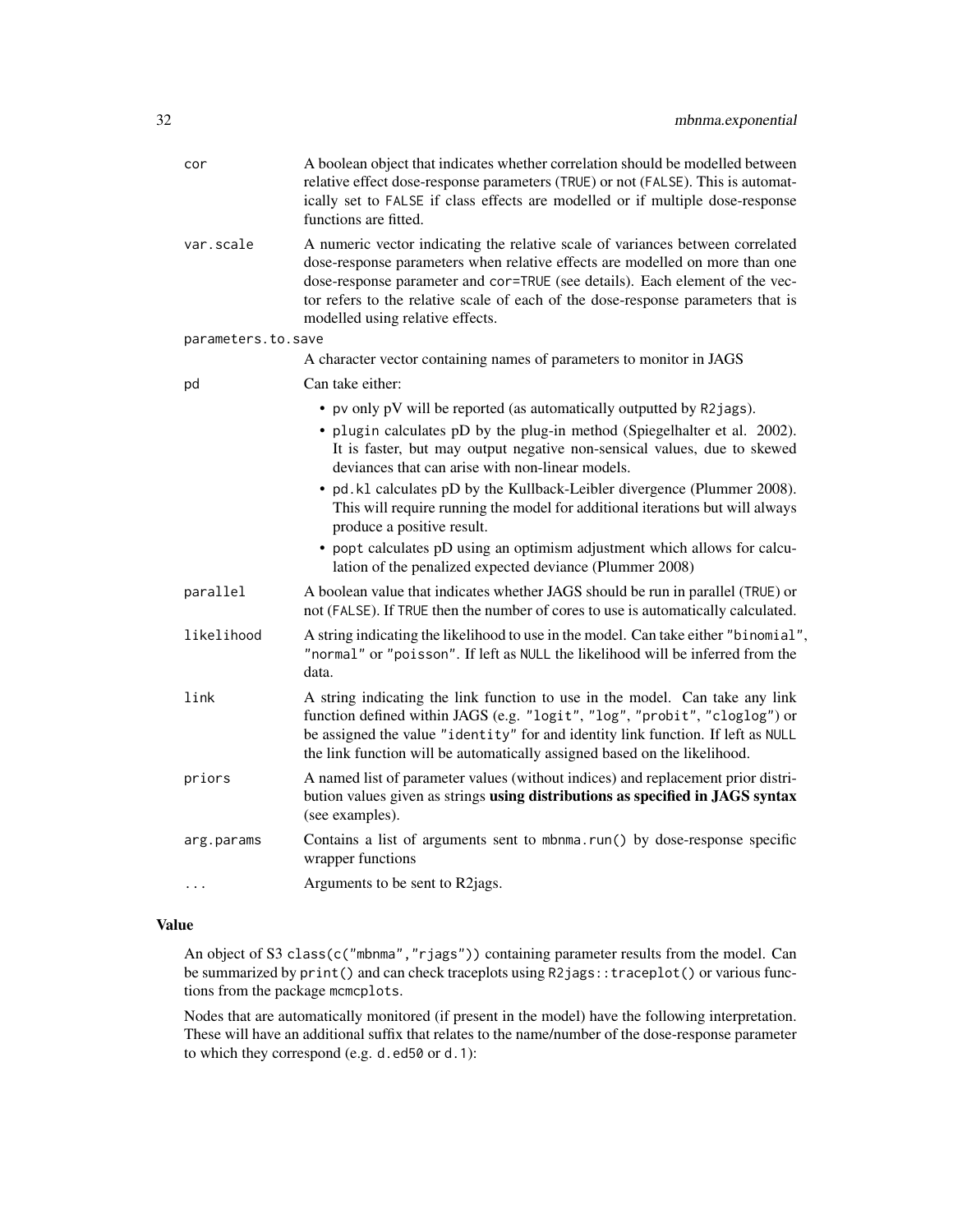- d The pooled effect for each agent for a given dose-response parameter. Will be estimated by the model if dose-response parameters (beta.1, beta.2, beta.3, beta.4) are set to "rel".
- sd (without a suffix) the between-study SD (heterogeneity) for relative effects, reported if method="random".
- D The class effect for each class for a given dose-response parameter. Will be estimated by the model if specified in class.effect.
- sd.D The within-class SD for different agents within the same class. Will be estimated by the model if any dose-response parameter in class.effect is set to "random".
- beta The absolute value of a given dose-response parameter across the whole network (does not vary by agent/class). Will be estimated by the model if dose-response parameters (beta.1, beta.2, beta.3, beta.4) are set to "common" or "random".
- sd (with a suffix) the between-study SD (heterogeneity) for absolute dose-response parameters, reported if beta.1, beta.2, beta.3 or beta.4 are set to "random"
- totresdev The residual deviance of the model
- deviance The deviance of the model

If there are errors in the JAGS model code then the object will be a list consisting of two elements - an error message from JAGS that can help with debugging and model.arg, a list of arguments provided to mbnma.run() which includes jagscode, the JAGS code for the model that can help users identify the source of the error.

# Dose-response parameters

- "rel" implies that relative effects should be pooled for this dose-response parameter separately for each agent in the network.
- "common" implies that all studies estimate the same true absolute effect (akin to a "fixed effects" meta-analysis) across the whole network
- "random" implies that all studies estimate a separate true absolute effect, but that each of these true effects vary randomly around a true mean effect. This approach allows for modelling of between-study heterogeneity.
- numeric() Assigned a numeric value. It indicates that this dose-response parameter should not be estimated from the data but should be assigned the numeric value determined by the user. This can be useful for fixing specific dose-response parameters (e.g. Hill parameters in Emax functions) to a value.

# References

Mawdsley D, Bennetts M, Dias S, Boucher M, Welton NJ (2016). "Model-Based Network Meta-Analysis: A Framework for Evidence Synthesis of Clinical Trial Data." *CPT Pharmacometrics Syst Pharmacol*, 5(8), 393-401. ISSN 2163-8306 (Electronic) 2163-8306 (Linking), doi: [10.1002/](https://doi.org/10.1002/psp4.12091) [psp4.12091,](https://doi.org/10.1002/psp4.12091) <https://pubmed.ncbi.nlm.nih.gov/27479782/>.

Plummer M (2008). "Penalized loss functions for Bayesian model comparison." *Biostatistics*, 9(3), 523-39. ISSN 1468-4357 (Electronic) 1465-4644 (Linking), [https://pubmed.ncbi.nlm.](https://pubmed.ncbi.nlm.nih.gov/18209015/) [nih.gov/18209015/](https://pubmed.ncbi.nlm.nih.gov/18209015/).

Spiegelhalter DJ, Best NG, Carlin BP, van der Linde A (2002). "Bayesian measures of model complexity and fit." *J R Statistic Soc B*, 64(4), 583-639.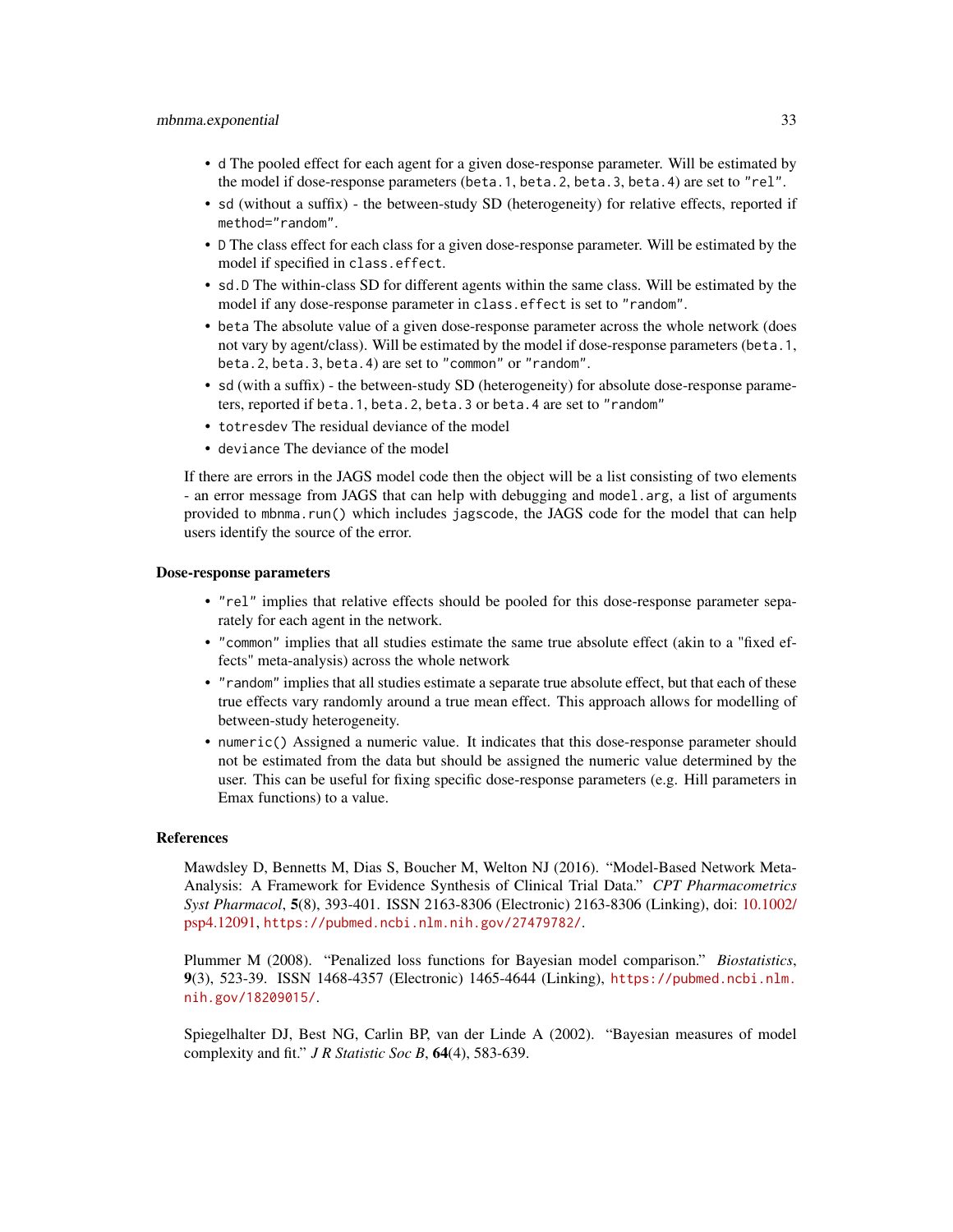#### Examples

```
# Using the triptans data
network <- mbnma.network(HF2PPITT)
# Fit a exponential dose-response MBNMA with random treatment effects
exponential <- mbnma.exponential(network, lambda="rel", method="random")
# Fit a exponential dose-response MBNMA using a cloglog link function
exponential <- mbnma.exponential(network, lambda="rel", link="cloglog")
####### Priors #######
# Obtain priors from exponential dose-response MBNMA
exponential <- mbnma.exponential(network, lambda="rel", method="random")
print(exponential$model.arg$priors)
# Set new more informative prior distributions
newpriors \le list(sd = "dnorm(0,0.5) T(0,)")
exponential <- mbnma.exponential(network, lambda="rel", method="random",
                   priors=newpriors)
########## Sampler options ##########
# Change the number of MCMC iterations, the number of chains, and the thin
exponential <- mbnma.exponential(network, lambda="rel", method="random",
                   n.iter=5000, n.thin=5, n.chains=4)
# Calculate effective number of parameters via plugin method
exponential <- mbnma.exponential(network, lambda="rel", method="random",
                   pd="plugin")
# Calculate effective number of parameters via Kullback-Leibler method
exponential <- mbnma.exponential(network, lambda="rel", method="random",
                   pd="pd.kl")
####### Examine MCMC diagnostics (using mcmcplots package) #######
# Density plots
mcmcplots::denplot(exponential)
# Traceplots
mcmcplots::traplot(exponential)
# Caterpillar plots
```

```
mcmcplots::caterplot(exponential, "d.lambda")
```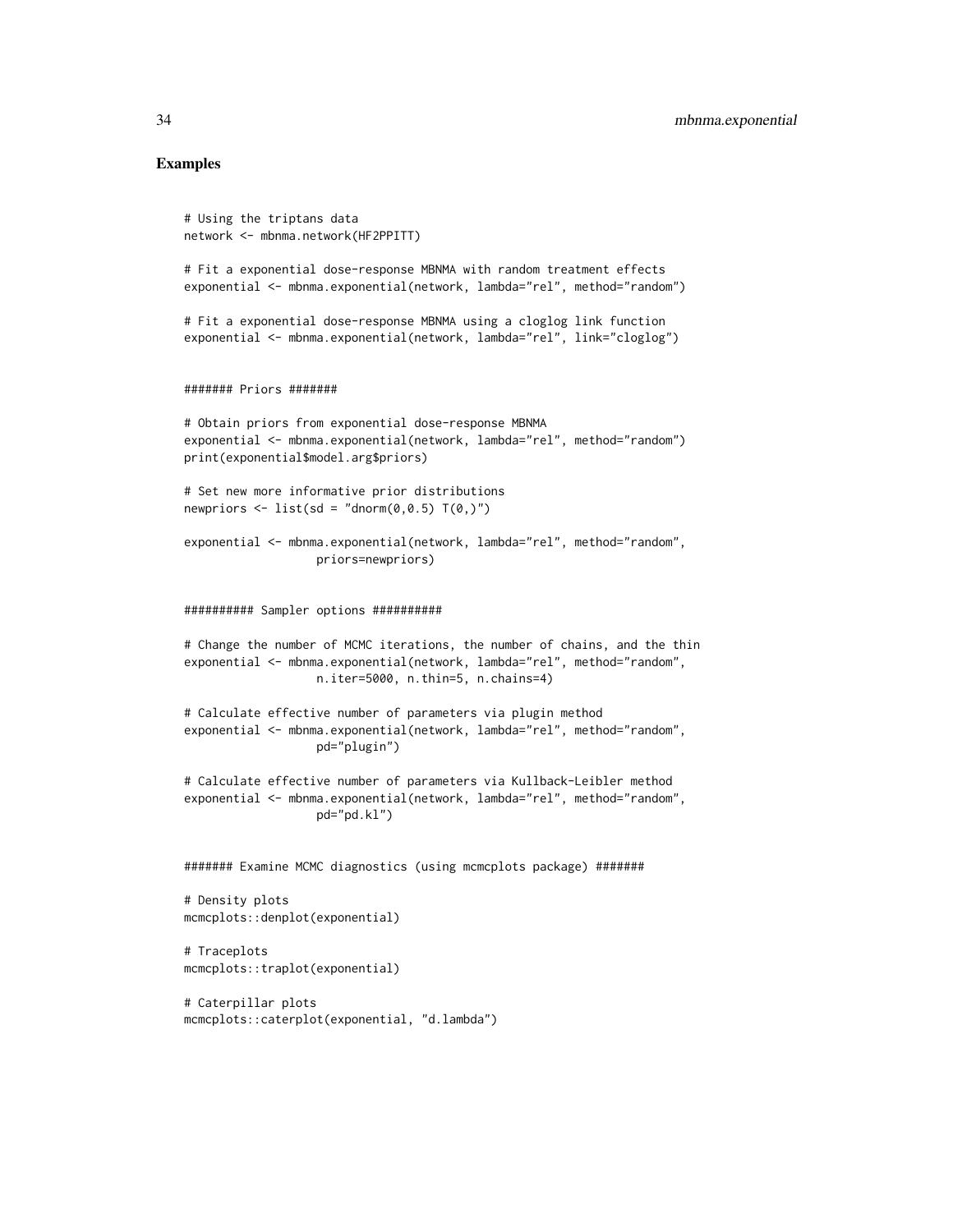#### <span id="page-34-0"></span>mbnma.linear 35

```
########## Output ###########
# Print R2jags output and summary
print(exponential)
summary(exponential)
# Plot forest plot of results
plot(exponential)
```
mbnma.linear *Run MBNMA model with a linear dose-response function*

#### Description

Fits a Bayesian model-based network meta-analysis (MBNMA) with a defined dose-response function. Follows the methods of Mawdsley et al. (2016). This function acts as a wrapper for mbnma.run() that uses more clearly defined parameter names.

#### Usage

```
mbnma.linear(
  network,
  slope = "rel",method = "common",
  class.effect = list(),
 UME = FALSE,cor = TRUE,var.scale = NULL,
  parameters.to.save = NULL,
  pd = "pv",parallel = FALSE,
  likelihood = NULL,
  link = NULL,
  priors = NULL,
  arg.params = NULL,
  ...
)
```

| network | An object of class mbnma.network.                                                                                                                               |
|---------|-----------------------------------------------------------------------------------------------------------------------------------------------------------------|
| slope   | Refers to the slope parameter of the linear dose-response function. Can take<br>either "rel", "common", "random", or be assigned a numeric value (see details). |
| method  | Can take either "common" or "random" to indicate whether relative effects should<br>be modelled with between-study heterogeneity or not (see details).          |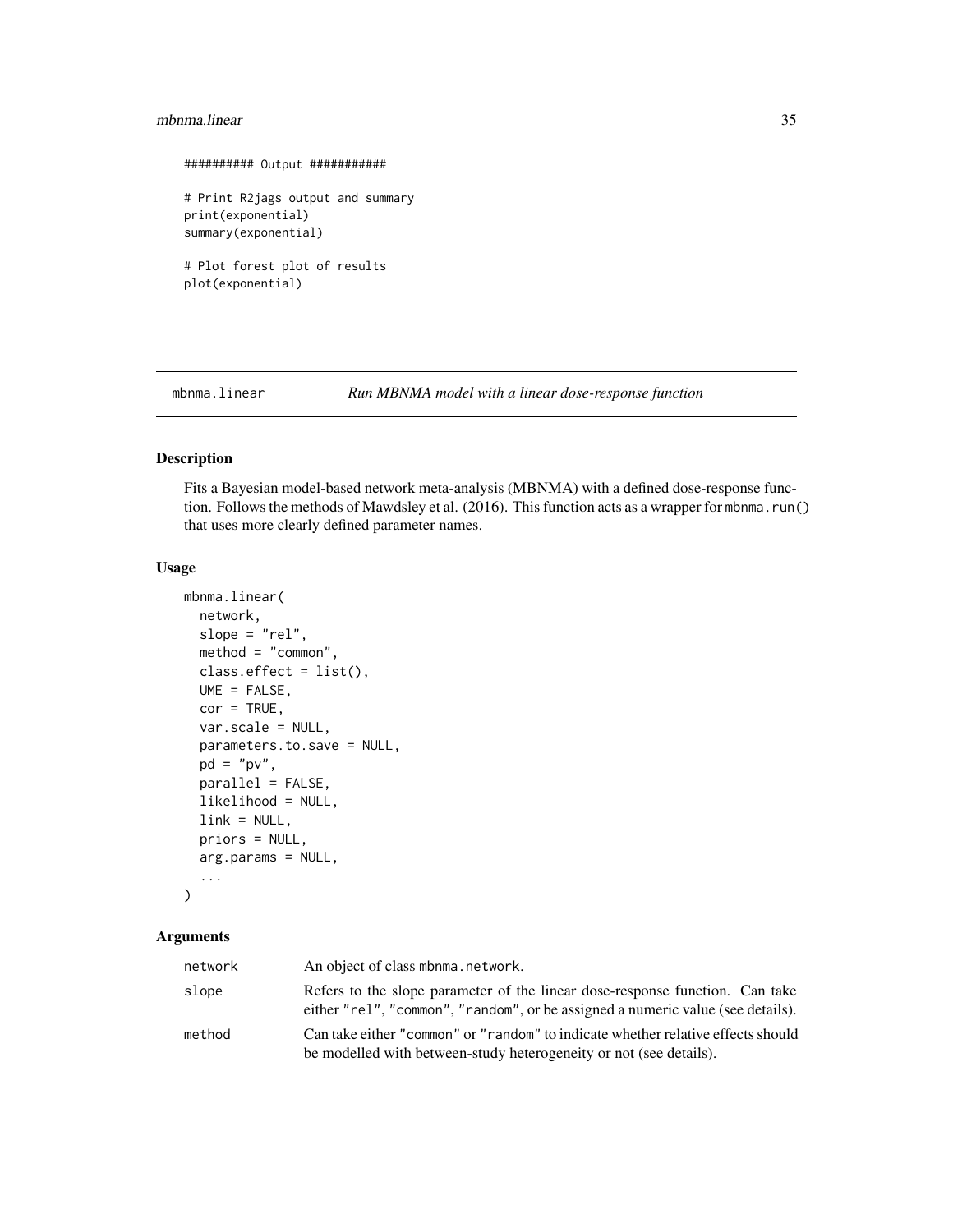| class.effect       | A list of named strings that determines which dose-response parameters to model<br>with a class effect and what that effect should be ("common" or "random"). Ele-<br>ment names should match dose-response parameter names (which will therefore<br>depend on whether or not a wrapper function has been used for mbnma.run()).<br>For example: list("beta.2"="fixed","beta.3"="random") when using mbnma.run()<br>or list("ed50"="fixed","hill"="random") when using mbnma.emax.hill(). |
|--------------------|-------------------------------------------------------------------------------------------------------------------------------------------------------------------------------------------------------------------------------------------------------------------------------------------------------------------------------------------------------------------------------------------------------------------------------------------------------------------------------------------|
| <b>UME</b>         | A boolean object to indicate whether to fit an Unrelated Mean Effects model<br>that does not assume consistency and so can be used to test if the consistency<br>assumption is valid.                                                                                                                                                                                                                                                                                                     |
| cor                | A boolean object that indicates whether correlation should be modelled between<br>relative effect dose-response parameters (TRUE) or not (FALSE). This is automat-<br>ically set to FALSE if class effects are modelled or if multiple dose-response<br>functions are fitted.                                                                                                                                                                                                             |
| var.scale          | A numeric vector indicating the relative scale of variances between correlated<br>dose-response parameters when relative effects are modelled on more than one<br>dose-response parameter and cor=TRUE (see details). Each element of the vec-<br>tor refers to the relative scale of each of the dose-response parameters that is<br>modelled using relative effects.                                                                                                                    |
| parameters.to.save |                                                                                                                                                                                                                                                                                                                                                                                                                                                                                           |
|                    | A character vector containing names of parameters to monitor in JAGS                                                                                                                                                                                                                                                                                                                                                                                                                      |
| pd                 | Can take either:                                                                                                                                                                                                                                                                                                                                                                                                                                                                          |
|                    | • pv only pV will be reported (as automatically outputted by R2jags).<br>• plugin calculates pD by the plug-in method (Spiegelhalter et al. 2002).<br>It is faster, but may output negative non-sensical values, due to skewed<br>deviances that can arise with non-linear models.                                                                                                                                                                                                        |
|                    | • pd. k1 calculates pD by the Kullback-Leibler divergence (Plummer 2008).<br>This will require running the model for additional iterations but will always<br>produce a positive result.                                                                                                                                                                                                                                                                                                  |
|                    | • popt calculates pD using an optimism adjustment which allows for calcu-<br>lation of the penalized expected deviance (Plummer 2008)                                                                                                                                                                                                                                                                                                                                                     |
| parallel           | A boolean value that indicates whether JAGS should be run in parallel (TRUE) or<br>not (FALSE). If TRUE then the number of cores to use is automatically calculated.                                                                                                                                                                                                                                                                                                                      |
| likelihood         | A string indicating the likelihood to use in the model. Can take either "binomial",<br>"normal" or "poisson". If left as NULL the likelihood will be inferred from the<br>data.                                                                                                                                                                                                                                                                                                           |
| link               | A string indicating the link function to use in the model. Can take any link<br>function defined within JAGS (e.g. "logit", "log", "probit", "cloglog") or<br>be assigned the value "identity" for and identity link function. If left as NULL<br>the link function will be automatically assigned based on the likelihood.                                                                                                                                                               |
| priors             | A named list of parameter values (without indices) and replacement prior distri-<br>bution values given as strings using distributions as specified in JAGS syntax<br>(see examples).                                                                                                                                                                                                                                                                                                     |
| arg.params         | Contains a list of arguments sent to mbnma.run() by dose-response specific<br>wrapper functions                                                                                                                                                                                                                                                                                                                                                                                           |
|                    | Arguments to be sent to R2jags.                                                                                                                                                                                                                                                                                                                                                                                                                                                           |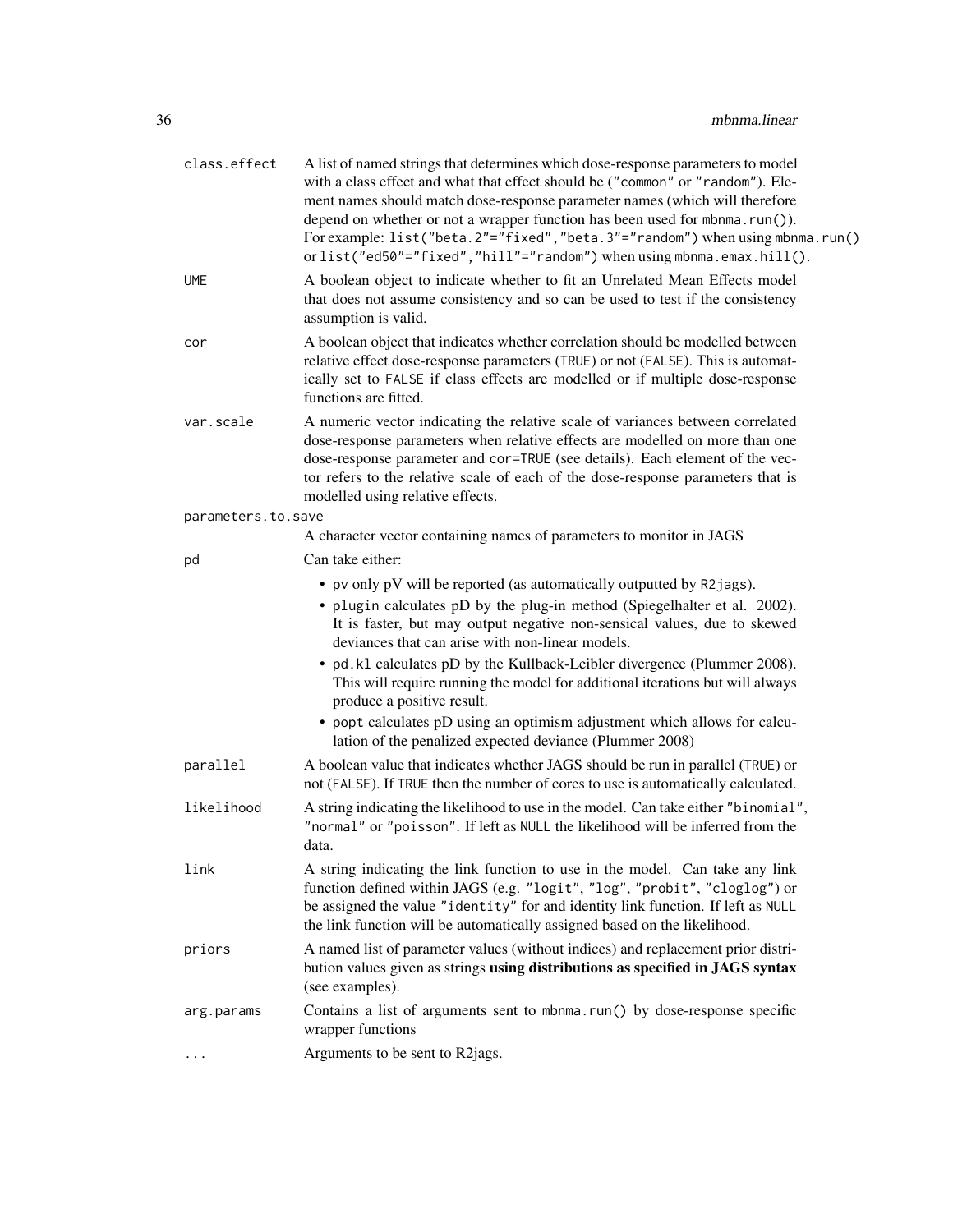#### mbnma.linear 37

### Value

An object of S3 class(c("mbnma", "rjags")) containing parameter results from the model. Can be summarized by print() and can check traceplots using R2jags::traceplot() or various functions from the package mcmcplots.

Nodes that are automatically monitored (if present in the model) have the following interpretation. These will have an additional suffix that relates to the name/number of the dose-response parameter to which they correspond (e.g. d.ed50 or d.1):

- d The pooled effect for each agent for a given dose-response parameter. Will be estimated by the model if dose-response parameters (beta.1, beta.2, beta.3, beta.4) are set to "rel".
- sd (without a suffix) the between-study SD (heterogeneity) for relative effects, reported if method="random".
- D The class effect for each class for a given dose-response parameter. Will be estimated by the model if specified in class.effect.
- sd.D The within-class SD for different agents within the same class. Will be estimated by the model if any dose-response parameter in class.effect is set to "random".
- beta The absolute value of a given dose-response parameter across the whole network (does not vary by agent/class). Will be estimated by the model if dose-response parameters (beta.1, beta.2, beta.3, beta.4) are set to "common" or "random".
- sd (with a suffix) the between-study SD (heterogeneity) for absolute dose-response parameters, reported if beta.1, beta.2, beta.3 or beta.4 are set to "random"
- totresdev The residual deviance of the model
- deviance The deviance of the model

If there are errors in the JAGS model code then the object will be a list consisting of two elements - an error message from JAGS that can help with debugging and model.arg, a list of arguments provided to mbnma.run() which includes jagscode, the JAGS code for the model that can help users identify the source of the error.

#### Dose-response parameters

- "rel" implies that relative effects should be pooled for this dose-response parameter separately for each agent in the network.
- "common" implies that all studies estimate the same true absolute effect (akin to a "fixed effects" meta-analysis) across the whole network
- "random" implies that all studies estimate a separate true absolute effect, but that each of these true effects vary randomly around a true mean effect. This approach allows for modelling of between-study heterogeneity.
- numeric() Assigned a numeric value. It indicates that this dose-response parameter should not be estimated from the data but should be assigned the numeric value determined by the user. This can be useful for fixing specific dose-response parameters (e.g. Hill parameters in Emax functions) to a value.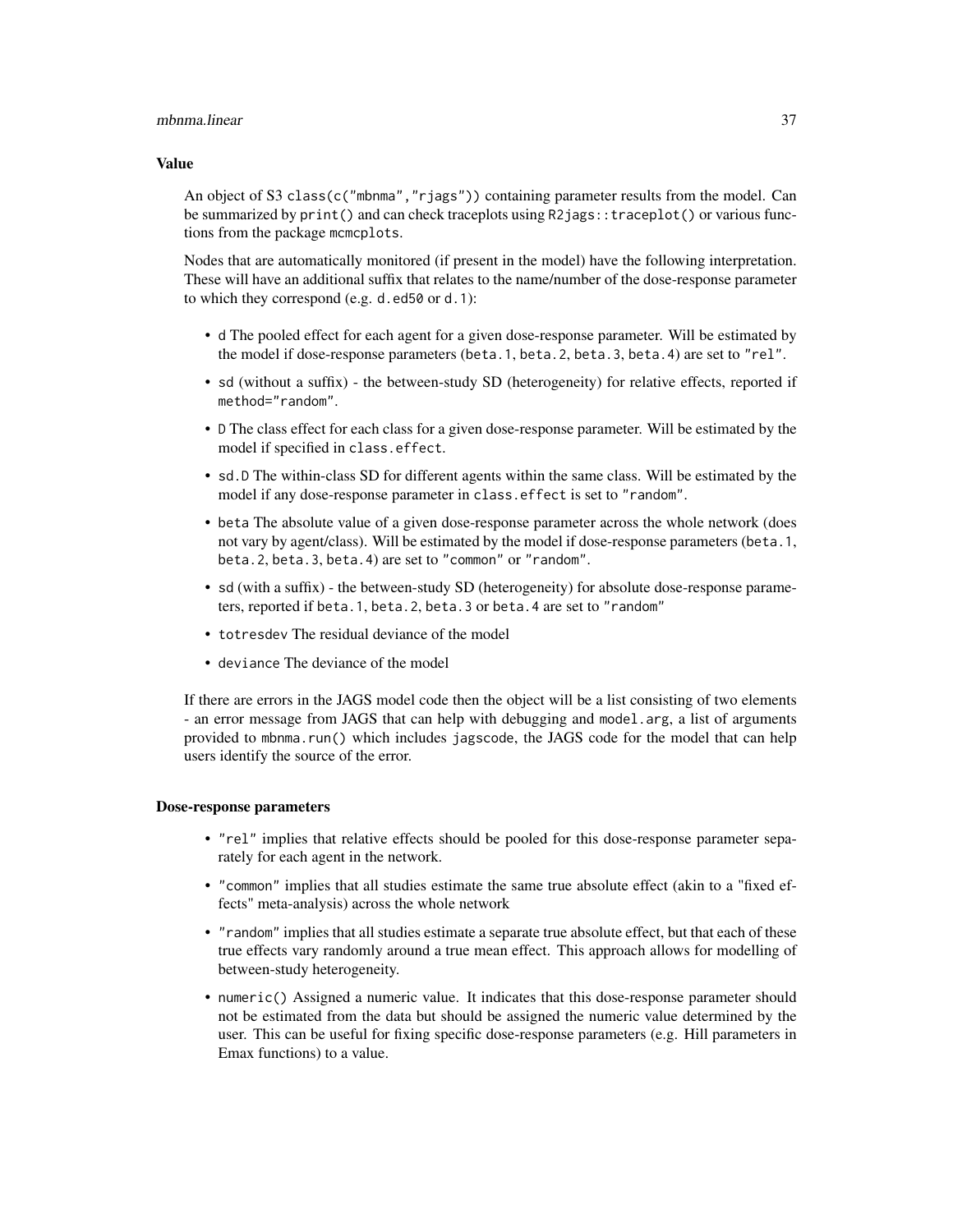#### References

Mawdsley D, Bennetts M, Dias S, Boucher M, Welton NJ (2016). "Model-Based Network Meta-Analysis: A Framework for Evidence Synthesis of Clinical Trial Data." *CPT Pharmacometrics Syst Pharmacol*, 5(8), 393-401. ISSN 2163-8306 (Electronic) 2163-8306 (Linking), doi: [10.1002/](https://doi.org/10.1002/psp4.12091) [psp4.12091,](https://doi.org/10.1002/psp4.12091) <https://pubmed.ncbi.nlm.nih.gov/27479782/>.

Plummer M (2008). "Penalized loss functions for Bayesian model comparison." *Biostatistics*, 9(3), 523-39. ISSN 1468-4357 (Electronic) 1465-4644 (Linking), [https://pubmed.ncbi.nlm.](https://pubmed.ncbi.nlm.nih.gov/18209015/) [nih.gov/18209015/](https://pubmed.ncbi.nlm.nih.gov/18209015/).

Spiegelhalter DJ, Best NG, Carlin BP, van der Linde A (2002). "Bayesian measures of model complexity and fit." *J R Statistic Soc B*, 64(4), 583-639.

#### Examples

```
# Using the triptans data
network <- mbnma.network(HF2PPITT)
# Fit a linear dose-response MBNMA with random treatment effects
linear <- mbnma.linear(network, slope="rel", method="random")
# Fit a linear dose-response MBNMA using a cloglog link function
linear <- mbnma.linear(network, slope="rel", link="cloglog")
####### Priors #######
# Obtain priors from linear dose-response MBNMA
linear <- mbnma.linear(network, slope="rel", method="random")
print(linear$model.arg$priors)
# Set new more informative prior distributions
newpriors \le list(sd = "dnorm(0,0.5) T(0,)")
linear <- mbnma.linear(network, slope="rel", method="random",
              priors=newpriors)
########## Sampler options ##########
# Change the number of MCMC iterations, the number of chains, and the thin
linear <- mbnma.linear(network, slope="rel", method="random",
              n.iter=5000, n.thin=5, n.chains=4)
# Calculate effective number of parameters via plugin method
linear <- mbnma.linear(network, slope="rel", method="random",
              pd="plugin")
# Calculate effective number of parameters via Kullback-Leibler method
linear <- mbnma.linear(network, slope="rel", method="random",
```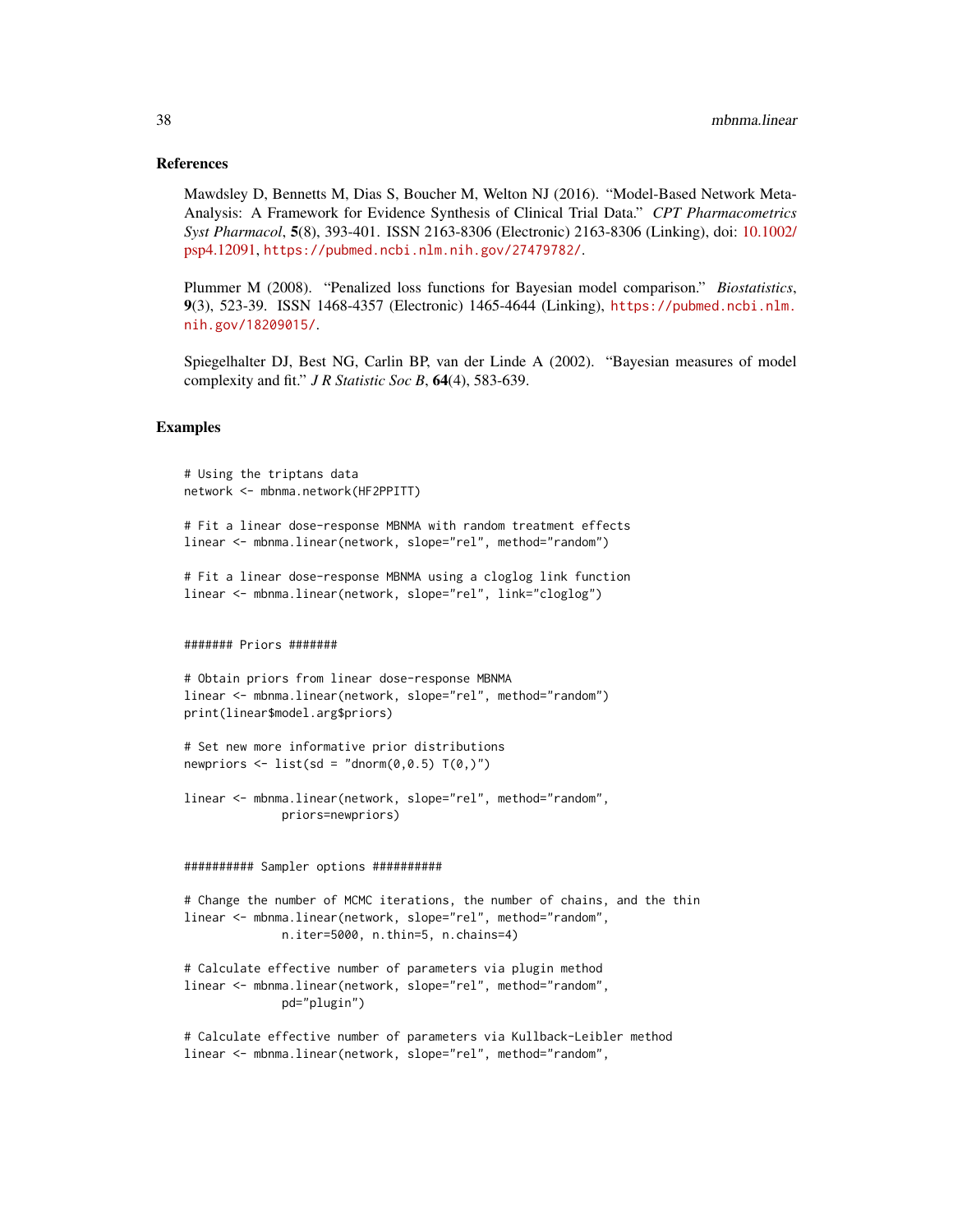## mbnma.nodesplit 39

pd="pd.kl")

####### Examine MCMC diagnostics (using mcmcplots package) #######

# Density plots mcmcplots::denplot(linear)

# Traceplots mcmcplots::traplot(linear)

# Caterpillar plots mcmcplots::caterplot(linear, "d.slope")

########## Output ###########

# Print R2jags output and summary print(linear) summary(linear)

# Plot forest plot of results plot(linear)

| mbnma.nodesplit | Node-splitting model for testing consistency at the treatment level us- |
|-----------------|-------------------------------------------------------------------------|
|                 | <i>ing MBNMA</i>                                                        |

## Description

Splits contributions for a given set of treatment comparisons into direct and indirect evidence. A discrepancy between the two suggests that the consistency assumption required for NMA and MB-NMA may violated.

### Usage

```
mbnma.nodesplit(
  network,
  fun = "linear",
  user.fun = NULL,
 beta.1 = "rel",beta.2 = "rel".
 beta.3 = "rel",
 beta.4 = "rel",
 method = "common",
  knots = 3,
  comparisons = NULL,
```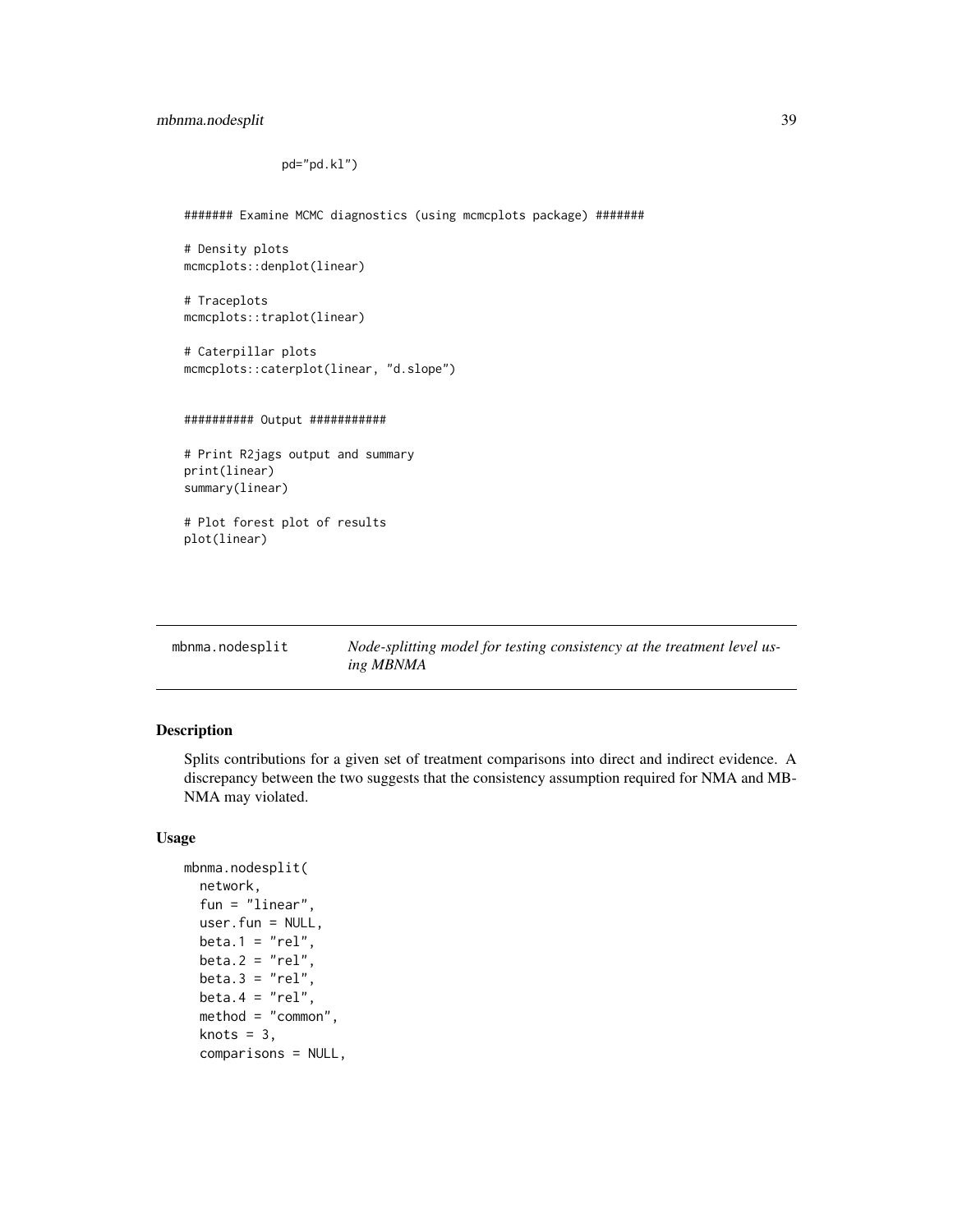```
incldr = TRUE,
  ...
\lambda
```

```
## S3 method for class 'nodesplit'
plot(x, plot_type = NULL, ...)
```

| network     | An object of class mbnma.network.                                                                                                                                                                                                                                                                                                                                                 |
|-------------|-----------------------------------------------------------------------------------------------------------------------------------------------------------------------------------------------------------------------------------------------------------------------------------------------------------------------------------------------------------------------------------|
| fun         | A character vector specifying a functional form to be assigned to the dose-<br>response. Options are given in details.                                                                                                                                                                                                                                                            |
| user.fun    | A formula specifying any relationship including dose and one/several of: beta.1,<br>beta.2, beta.3, beta.4.                                                                                                                                                                                                                                                                       |
| beta.1      | Refers to dose-parameter(s) specified within the dose-response function(s). Can<br>take either "rel", "common", "random", or be assigned a numeric value (see<br>details).                                                                                                                                                                                                        |
| beta.2      | Refers to dose-parameter(s) specified within the dose-response function(s). Can<br>take either "rel", "common", "random", or be assigned a numeric value (see<br>details).                                                                                                                                                                                                        |
| beta.3      | Refers to dose-parameter(s) specified within the dose-response function(s). Can<br>take either "rel", "common", "random", or be assigned a numeric value (see<br>details).                                                                                                                                                                                                        |
| beta.4      | Refers to dose-parameter(s) specified within the dose-response function(s). Can<br>take either "rel", "common", "random", or be assigned a numeric value (see<br>details).                                                                                                                                                                                                        |
| method      | Can take either "common" or "random" to indicate whether relative effects should<br>be modelled with between-study heterogeneity or not (see details).                                                                                                                                                                                                                            |
| knots       | The number/location of knots if a restricted cubic spline dose-response function<br>is fitted (fun="rcs"). If a single number is given it indicates the number of knots<br>(they will be equally spaced across the range of doses). If a numeric vector is<br>given it indicates the location of the knots. Minimum number of knots is 3.                                         |
| comparisons | A matrix specifying the comparisons to be split (one row per comparison). The<br>matrix must have two columns indicating each treatment for each comparison.<br>Values can either be character (corresponding to the treatment names given in<br>network) or numeric (corresponding to treatment codes within the network -<br>note that these may change if drop.discon = TRUE). |
| incldr      | A boolean object indicating whether or not to allow for indirect evidence contri-<br>butions via the dose-response relationship. This can be used when node-splitting<br>in dose-response MBNMA to allow for a greater number of potential loops in<br>which to check for consistency.                                                                                            |
|             | Arguments to be sent to ggplot2::ggplot()                                                                                                                                                                                                                                                                                                                                         |
| х           | An object of class ("nodesplit")                                                                                                                                                                                                                                                                                                                                                  |
| plot.type   | A character string that can take the value of "forest" to plot only forest plots,<br>"density" to plot only density plots, or left as NULL (the default) to plot both<br>types of plot.                                                                                                                                                                                           |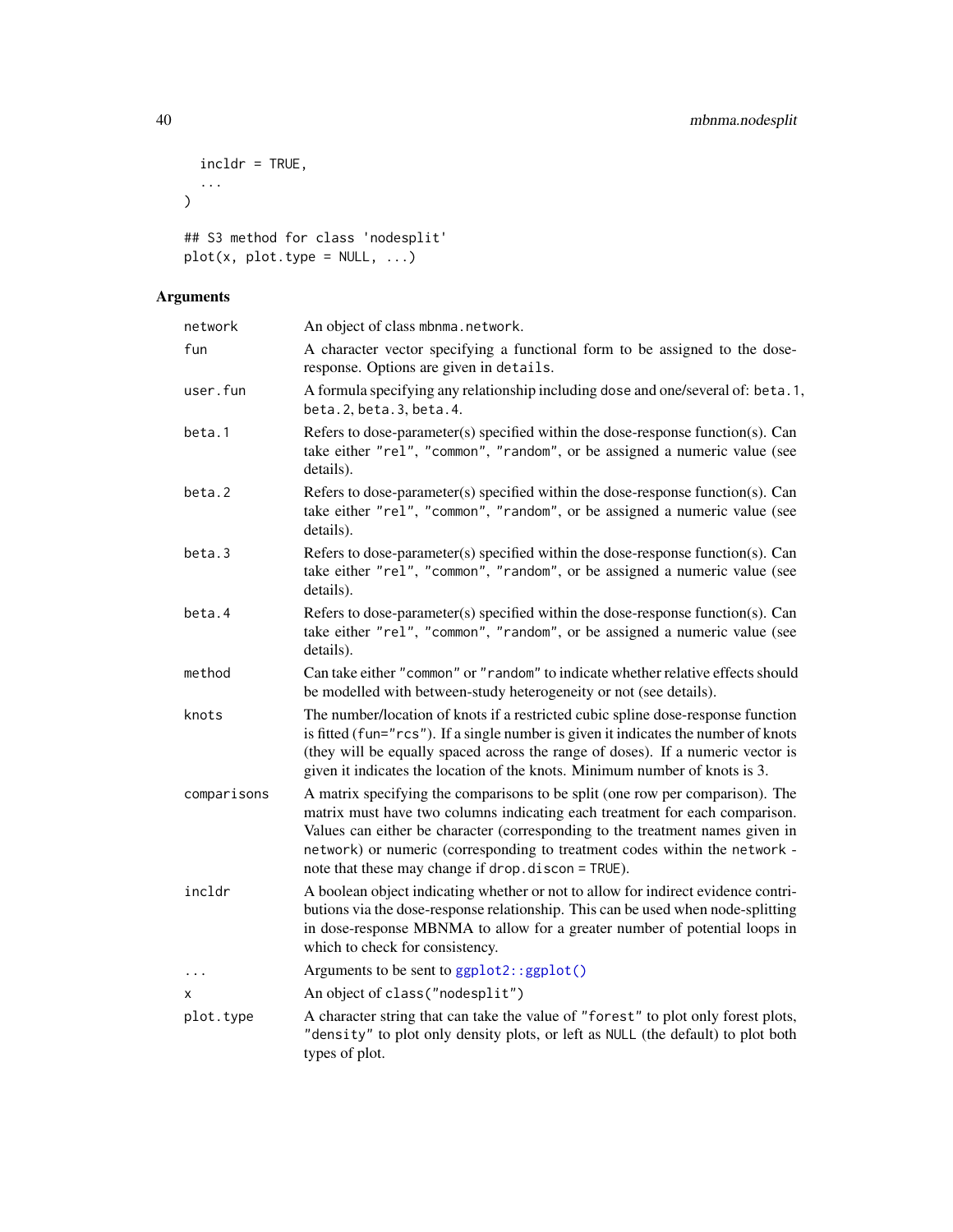### Details

The S3 method plot() on an nodesplit object generates either forest plots of posterior medians and 95\% credible intervals, or density plots of posterior densities for direct and indirect evidence.

### Value

Plots the desired graph(s) and returns an object (or list of object if plot. type=NULL) of class(c("gg", "ggplot"))

#### Methods (by generic)

• plot: Plot outputs from treatment-level nodesplit MBNMA models

## Examples

```
# Using the triptans data
network <- mbnma.network(HF2PPITT)
split <- mbnma.nodesplit(network, fun="emax", likelihood = "binomial", link="logit",
  method="common")
#### To perform nodesplit on selected comparisons ####
# Check for closed loops of treatments with independent evidence sources
# Including indirect evidence via the dose-response relationship
loops <- inconsistency.loops(network$data.ab, incldr=TRUE)
# This...
single.split <- mbnma.nodesplit(network, fun="exponential", likelihood = "binomial", link="logit",
             method="random", comparisons=rbind(c("sumatriptan_1", "almotriptan_1")))
#...is the same as...
single.split <- mbnma.nodesplit(network, fun="exponential", likelihood = "binomial", link="logit",
             method="random", comparisons=rbind(c(6, 12)))
# Plot results
plot(split, plot.type="density") # Plot density plots of posterior densities
plot(split, plot.type="forest") # Plot forest plots of direct and indirect evidence
# Print and summarise results
print(split)
summary(split) # Generate a data frame of summary results
```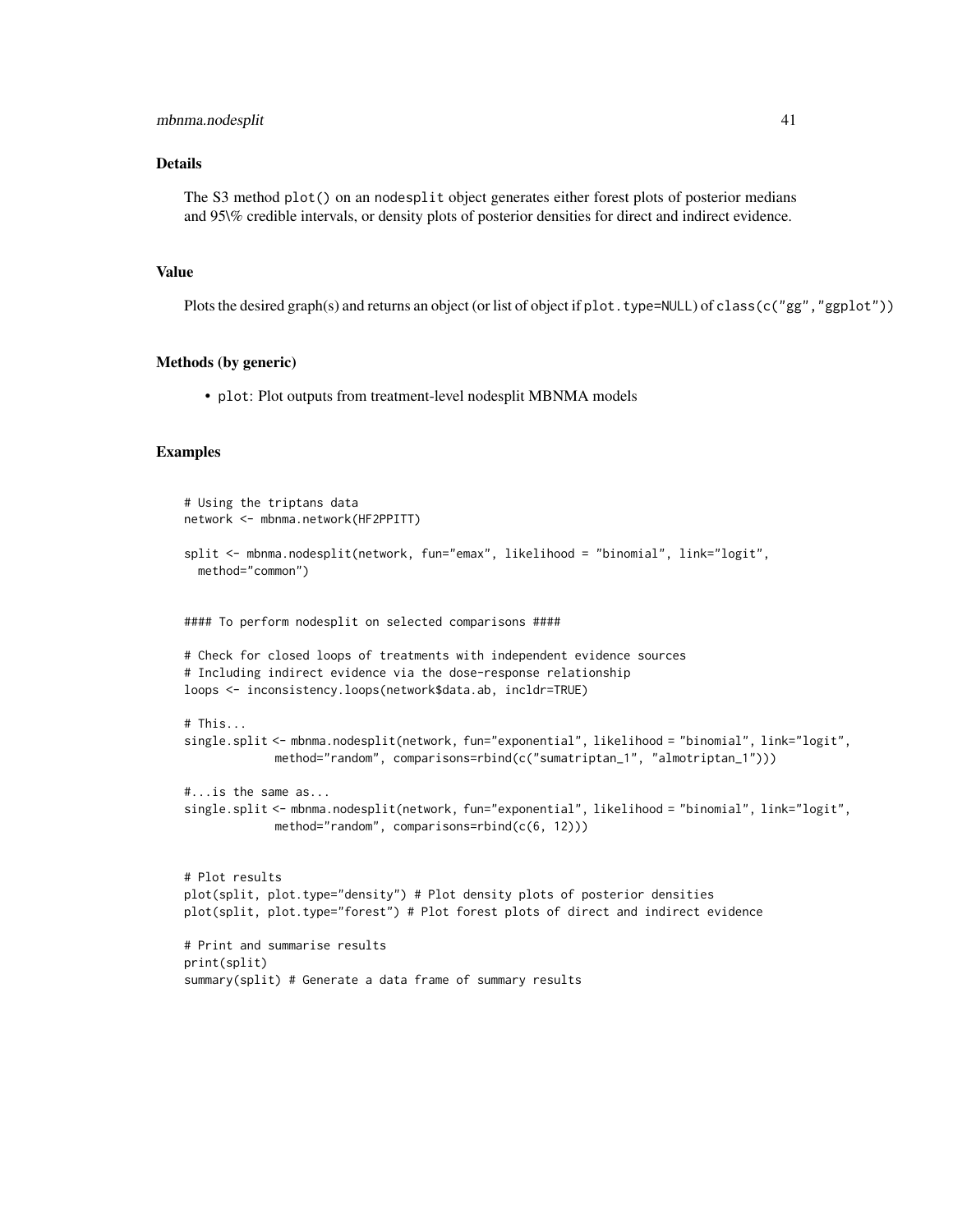### Description

Fits a Bayesian dose-response for model-based network meta-analysis (MBNMA) that can account for multiple doses of different agents by applying a desired dose-response function. Follows the methods of Mawdsley et al. (2016).

#### Usage

```
mbnma.run(
 network,
  fun = "linear",
  beta.1 = "rel",
 beta.2 = "rel",
  beta.3 = "rel",
 beta.4 = "rel",
 method = "common",
  class.effect = list(),
  UME = FALSE,
  knots = 3,
  cor = TRUE,var.scale = NULL,
  user.fun = NULL,
  parameters.to.save = NULL,
  pd = "pv",parallel = FALSE,
  likelihood = NULL,
  link = NULL,
  priors = NULL,
  model.file = NULL,
  n.iter = 10000,
  n.chains = 3,
  n.burnin = floor(n.iter/2),
  n.thin = max(1, floor((n.iter - n.burnin)/1000)),autojags = FALSE,
  Rhat = 1.1,
  n.update = 10,arg.params = NULL,
  ...
```
)

### Arguments

network An object of class mbnma.network.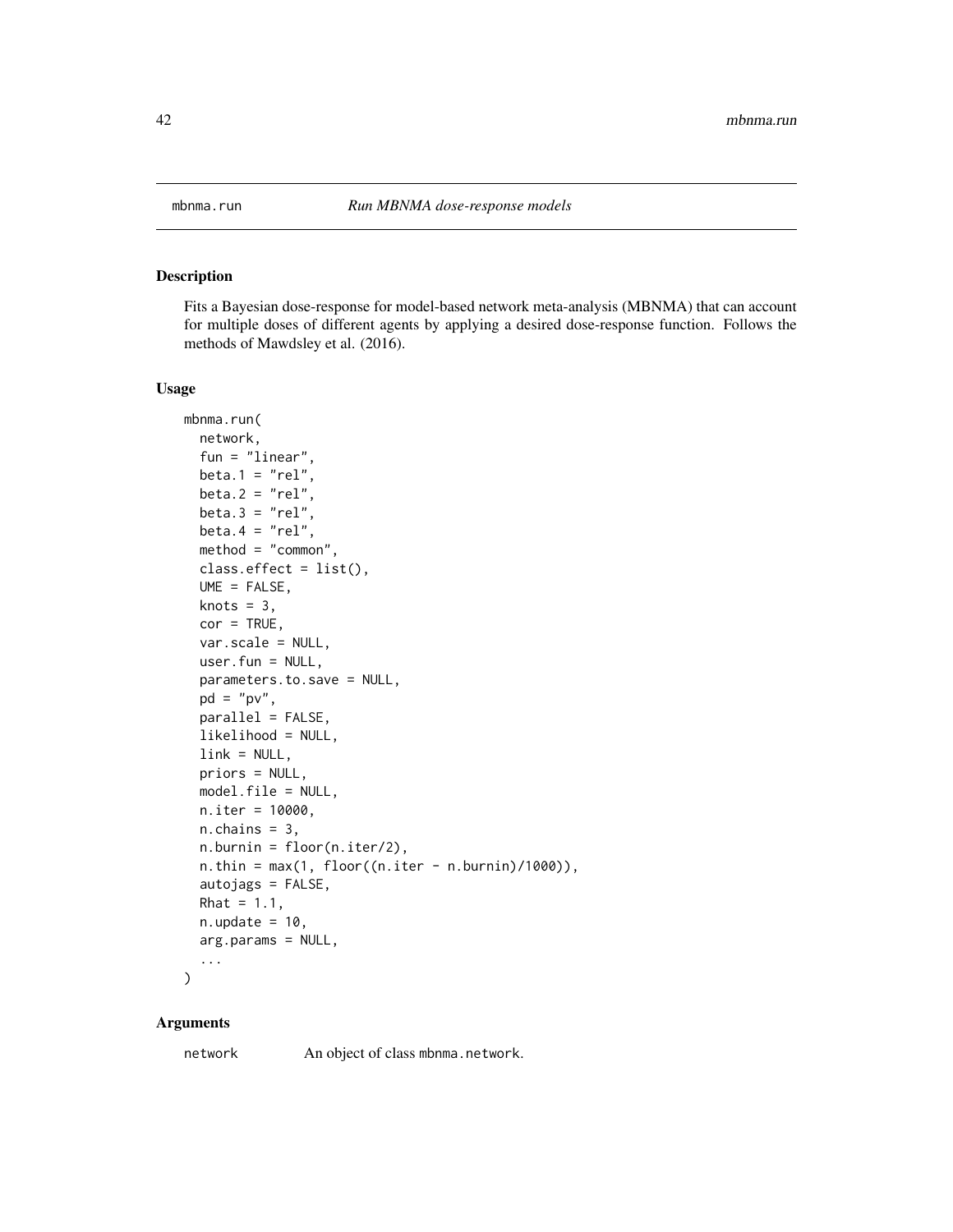| fun                | A character vector specifying a functional form to be assigned to the dose-<br>response. Options are given in details.                                                                                                                                                                                                                                                                                                                                                                    |
|--------------------|-------------------------------------------------------------------------------------------------------------------------------------------------------------------------------------------------------------------------------------------------------------------------------------------------------------------------------------------------------------------------------------------------------------------------------------------------------------------------------------------|
| beta.1             | Refers to dose-parameter(s) specified within the dose-response function(s). Can<br>take either "rel", "common", "random", or be assigned a numeric value (see<br>details).                                                                                                                                                                                                                                                                                                                |
| beta.2             | Refers to dose-parameter(s) specified within the dose-response function(s). Can<br>take either "rel", "common", "random", or be assigned a numeric value (see<br>details).                                                                                                                                                                                                                                                                                                                |
| beta.3             | Refers to dose-parameter(s) specified within the dose-response function(s). Can<br>take either "rel", "common", "random", or be assigned a numeric value (see<br>details).                                                                                                                                                                                                                                                                                                                |
| beta.4             | Refers to dose-parameter(s) specified within the dose-response function(s). Can<br>take either "rel", "common", "random", or be assigned a numeric value (see<br>details).                                                                                                                                                                                                                                                                                                                |
| method             | Can take either "common" or "random" to indicate whether relative effects should<br>be modelled with between-study heterogeneity or not (see details).                                                                                                                                                                                                                                                                                                                                    |
| class.effect       | A list of named strings that determines which dose-response parameters to model<br>with a class effect and what that effect should be ("common" or "random"). Ele-<br>ment names should match dose-response parameter names (which will therefore<br>depend on whether or not a wrapper function has been used for mbnma.run()).<br>For example: list("beta.2"="fixed","beta.3"="random") when using mbnma.run()<br>or list("ed50"="fixed","hill"="random") when using mbnma.emax.hill(). |
| <b>UME</b>         | A boolean object to indicate whether to fit an Unrelated Mean Effects model<br>that does not assume consistency and so can be used to test if the consistency<br>assumption is valid.                                                                                                                                                                                                                                                                                                     |
| knots              | The number/location of knots if a restricted cubic spline dose-response function<br>is fitted (fun="rcs"). If a single number is given it indicates the number of knots<br>(they will be equally spaced across the range of doses). If a numeric vector is<br>given it indicates the location of the knots. Minimum number of knots is 3.                                                                                                                                                 |
| cor                | A boolean object that indicates whether correlation should be modelled between<br>relative effect dose-response parameters (TRUE) or not (FALSE). This is automat-<br>ically set to FALSE if class effects are modelled or if multiple dose-response<br>functions are fitted.                                                                                                                                                                                                             |
| var.scale          | A numeric vector indicating the relative scale of variances between correlated<br>dose-response parameters when relative effects are modelled on more than one<br>dose-response parameter and cor=TRUE (see details). Each element of the vec-<br>tor refers to the relative scale of each of the dose-response parameters that is<br>modelled using relative effects.                                                                                                                    |
| user.fun           | A formula specifying any relationship including dose and one/several of: beta.1,<br>beta.2, beta.3, beta.4.                                                                                                                                                                                                                                                                                                                                                                               |
| parameters.to.save |                                                                                                                                                                                                                                                                                                                                                                                                                                                                                           |
|                    | A character vector containing names of parameters to monitor in JAGS                                                                                                                                                                                                                                                                                                                                                                                                                      |
| pd                 | Can take either:                                                                                                                                                                                                                                                                                                                                                                                                                                                                          |
|                    | • pv only pV will be reported (as automatically outputted by R2jags).                                                                                                                                                                                                                                                                                                                                                                                                                     |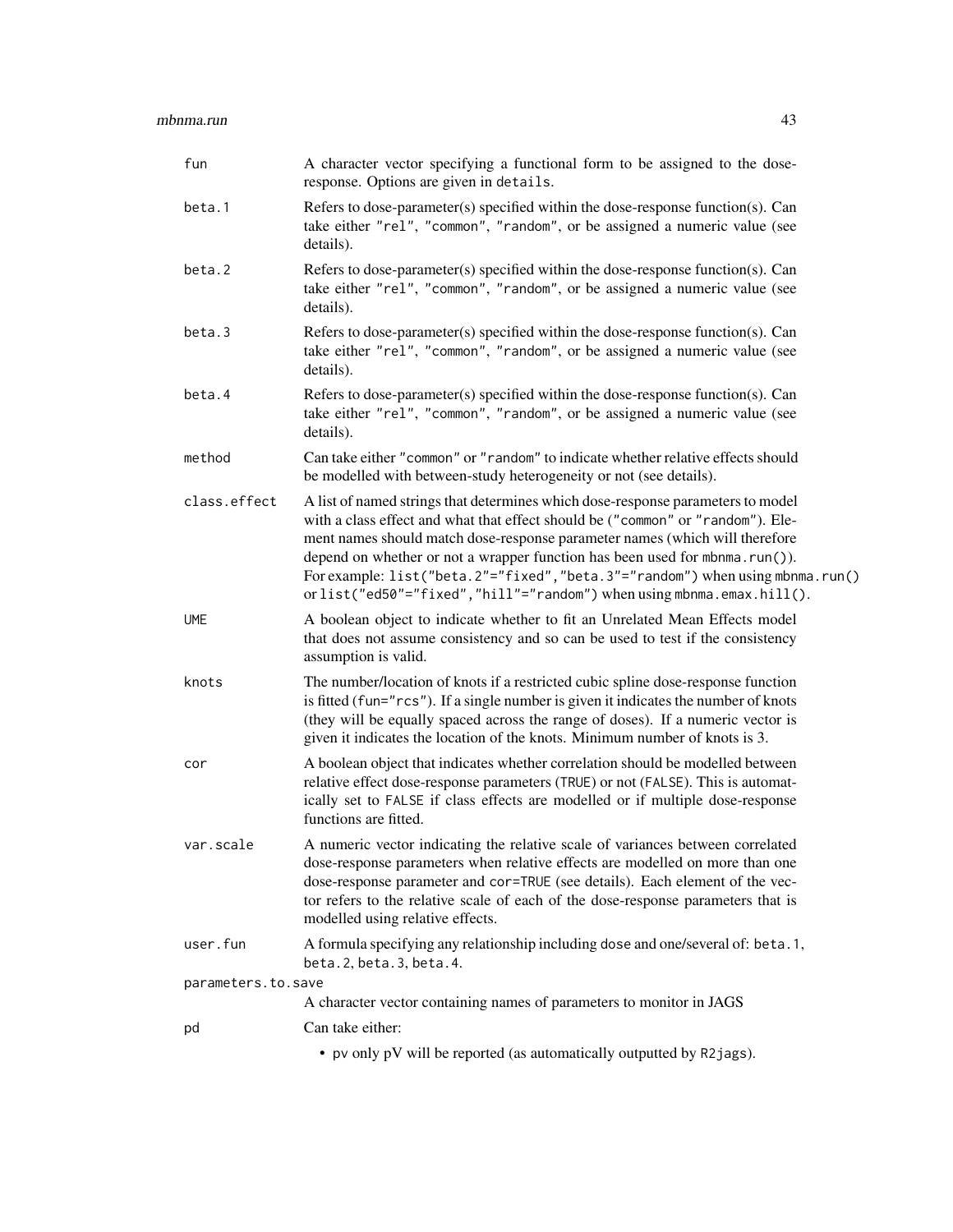|            | · plugin calculates pD by the plug-in method (Spiegelhalter et al. 2002).<br>It is faster, but may output negative non-sensical values, due to skewed<br>deviances that can arise with non-linear models.                                                                                                                   |
|------------|-----------------------------------------------------------------------------------------------------------------------------------------------------------------------------------------------------------------------------------------------------------------------------------------------------------------------------|
|            | • pd. k1 calculates pD by the Kullback-Leibler divergence (Plummer 2008).<br>This will require running the model for additional iterations but will always<br>produce a positive result.                                                                                                                                    |
|            | • popt calculates pD using an optimism adjustment which allows for calcu-<br>lation of the penalized expected deviance (Plummer 2008)                                                                                                                                                                                       |
| parallel   | A boolean value that indicates whether JAGS should be run in parallel (TRUE) or<br>not (FALSE). If TRUE then the number of cores to use is automatically calculated.                                                                                                                                                        |
| likelihood | A string indicating the likelihood to use in the model. Can take either "binomial",<br>"normal" or "poisson". If left as NULL the likelihood will be inferred from the<br>data.                                                                                                                                             |
| link       | A string indicating the link function to use in the model. Can take any link<br>function defined within JAGS (e.g. "logit", "log", "probit", "cloglog") or<br>be assigned the value "identity" for and identity link function. If left as NULL<br>the link function will be automatically assigned based on the likelihood. |
| priors     | A named list of parameter values (without indices) and replacement prior distri-<br>bution values given as strings using distributions as specified in JAGS syntax<br>(see examples).                                                                                                                                       |
| model.file | A JAGS model written as a character object that can be used to overwrite the<br>JAGS model that is automatically written based on the specified options.                                                                                                                                                                    |
| n.iter     | number of total iterations per chain (including burn in; default: 15000)                                                                                                                                                                                                                                                    |
| n.chains   | number of Markov chains (default: 3)                                                                                                                                                                                                                                                                                        |
| n.burnin   | length of burn in, i.e. number of iterations to discard at the beginning. Default<br>is 'n.iter/2", that is, discarding the first half of the simulations. If n.burnin is $0$ ,<br>jags() will run 100 iterations for adaption.                                                                                             |
| n.thin     | thinning rate. Must be a positive integer. Set n.thin $> 1$ to save memory and com-<br>putation time if n.iter is large. Default is max(1, floor(n.chains * (n.iter-n.burnin)<br>/ 1000))" which will only thin if there are at least 2000 simulations.                                                                     |
| autojags   | A boolean value that indicates whether the model should be continually updated<br>until it has converged below a specific cutoff of Rhat                                                                                                                                                                                    |
| Rhat       | A cutoff value for the Gelman-Rubin convergence diagnostic(Gelman and Rubin<br>1992). Unless all parameters have Rhat values lower than this the model will<br>continue to sequentially update up to a maximum of n. update. Default is 1.1                                                                                 |
| n.update   | The maximum number of updates. Each update is run for 1000 iterations, af-<br>ter which the Rhat values of all parameters are checked against Rhat. Default<br>maximum updates is 10 (i.e. 10,000 additional iterations in total).                                                                                          |
| arg.params | Contains a list of arguments sent to mbnma.run() by dose-response specific<br>wrapper functions                                                                                                                                                                                                                             |
| .          | Arguments to be sent to R2 jags.                                                                                                                                                                                                                                                                                            |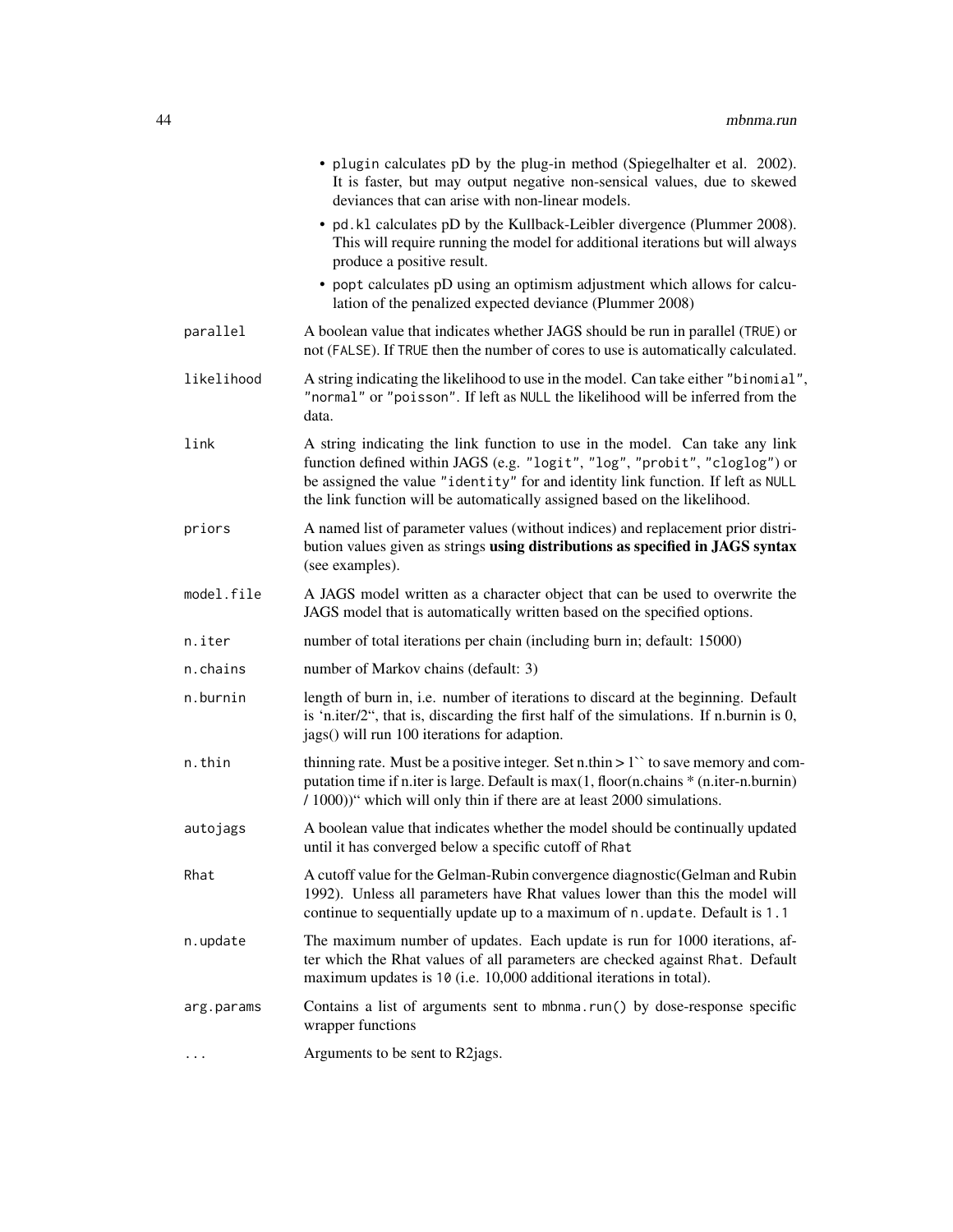#### mbnma.run 45

#### Details

When relative effects are modelled on more than one dose-response parameter and cor = TRUE, correlation between the dose-response parameters is automatically estimated using a vague Wishart prior. This prior can be made slightly more informative by specifying the relative scale of variances between the dose-response parameters using var.scale. cor will automatically be set to FALSE if class effects are modelled or if a model is fitted with multiple dose-response functions.

## Value

An object of S3 class(c("mbnma","rjags")) containing parameter results from the model. Can be summarized by print() and can check traceplots using R2jags::traceplot() or various functions from the package mcmcplots.

Nodes that are automatically monitored (if present in the model) have the following interpretation. These will have an additional suffix that relates to the name/number of the dose-response parameter to which they correspond (e.g. d.ed50 or d.1):

- d The pooled effect for each agent for a given dose-response parameter. Will be estimated by the model if dose-response parameters (beta.1, beta.2, beta.3, beta.4) are set to "rel".
- sd (without a suffix) the between-study SD (heterogeneity) for relative effects, reported if method="random".
- D The class effect for each class for a given dose-response parameter. Will be estimated by the model if specified in class.effect.
- sd.D The within-class SD for different agents within the same class. Will be estimated by the model if any dose-response parameter in class.effect is set to "random".
- beta The absolute value of a given dose-response parameter across the whole network (does not vary by agent/class). Will be estimated by the model if dose-response parameters (beta.1, beta.2, beta.3, beta.4) are set to "common" or "random".
- sd (with a suffix) the between-study SD (heterogeneity) for absolute dose-response parameters, reported if beta.1, beta.2, beta.3 or beta.4 are set to "random"
- totresdev The residual deviance of the model
- deviance The deviance of the model

If there are errors in the JAGS model code then the object will be a list consisting of two elements - an error message from JAGS that can help with debugging and model.arg, a list of arguments provided to mbnma.run() which includes jagscode, the JAGS code for the model that can help users identify the source of the error.

#### Dose-response parameters

- "rel" implies that relative effects should be pooled for this dose-response parameter separately for each agent in the network.
- "common" implies that all studies estimate the same true absolute effect (akin to a "fixed effects" meta-analysis) across the whole network
- "random" implies that all studies estimate a separate true absolute effect, but that each of these true effects vary randomly around a true mean effect. This approach allows for modelling of between-study heterogeneity.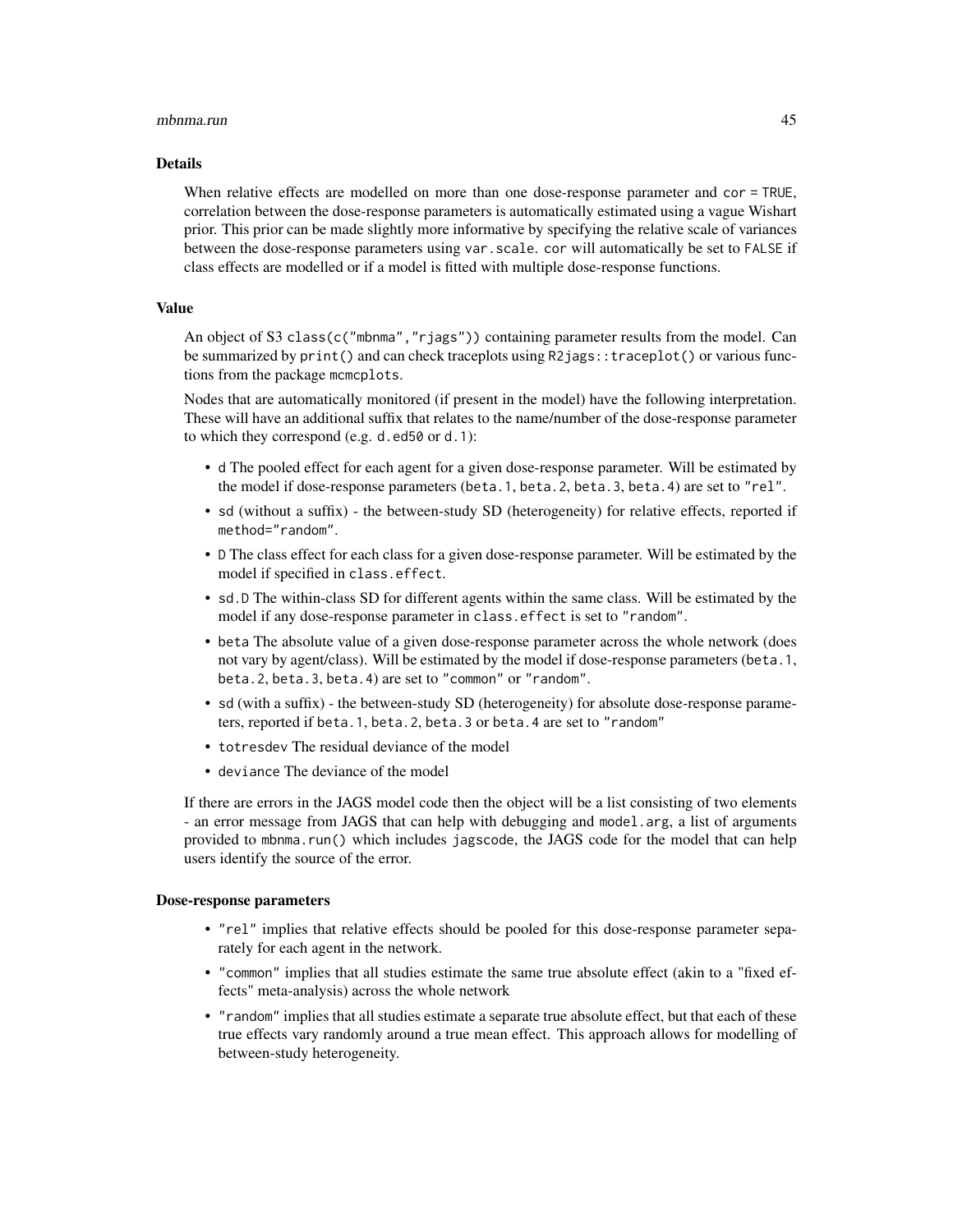• numeric() Assigned a numeric value. It indicates that this dose-response parameter should not be estimated from the data but should be assigned the numeric value determined by the user. This can be useful for fixing specific dose-response parameters (e.g. Hill parameters in Emax functions) to a value.

#### Dose-response function

Several general dose-response functions are provided, but a user-defined dose-response relationship can instead be used.

Built-in dose-response functions are:

- "linear": beta.1 refers to the gradient
- "exponential": beta.1 refers to the rate of gain/decay
- "emax" (emax without a Hill parameter): beta.1 refers to Emax parameter, beta.2 refers to ET50 parameter
- "emax.hill" (emax with a Hill parameter): beta.1 refers to Emax parameter, beta.2 refers to ET50 parameter, beta.3 refers to Hill parameter
- "rcs" restricted cubic splines with knot number/location defined by knot.beta.1 refers to the first spline coeffficient, beta.2 to the second coefficient, etc. Follows the method of Hamza et al. (2020)
- "nonparam.up" (monotonically increasing non-parametric dose-response relationship following the method of Owen et al. (2015))
- "nonparam.down" (monotonically decreasing non-parametric dose-response relationship following the method of Owen et al. (2015))
- "user" (user-defined function: user. fun must be specified in arguments)

As of version 0.2.5, separate dose-response functions can be specified for different agents in the network by passing a character vector with multiple elements to fun. Each agent in network is assigned the dose-response function in the corresponding element in fun. fun must therefore be the same length as the number of agents in network. Dose-response parameters beta.1, beta.2, beta.3 and beta.4 refer to the corresponding dose-response parameters across the multiple functions in the following order: user, linear, exponential, emax, emax.hill.

This would mean that if fun included linear, exponential and emax within it then for the corresponding agents beta.1 would refer to linear slope parameters, beta.2 to exponential rate of growth/decay parameters, beta.3 to Emax parameters, and beta.4 to ED50 parameters.

#### References

Gelman A, Rubin DB (1992). "Inference from iterative simulation using multiple sequences." *Statistical Science*, 7(4), 457-511. <https://projecteuclid.org/euclid.ss/1177011136/>.

Hamza T, Cipriani A, Furukawa TA, Egger M, Orsini N. Salanti G (2020). "A Bayesian doseresponse meta-analysis model: simulation study and application." preprint, [https://arxiv.org/](https://arxiv.org/abs/2004.12737v1) [abs/2004.12737v1](https://arxiv.org/abs/2004.12737v1).

Mawdsley D, Bennetts M, Dias S, Boucher M, Welton NJ (2016). "Model-Based Network Meta-Analysis: A Framework for Evidence Synthesis of Clinical Trial Data." *CPT Pharmacometrics*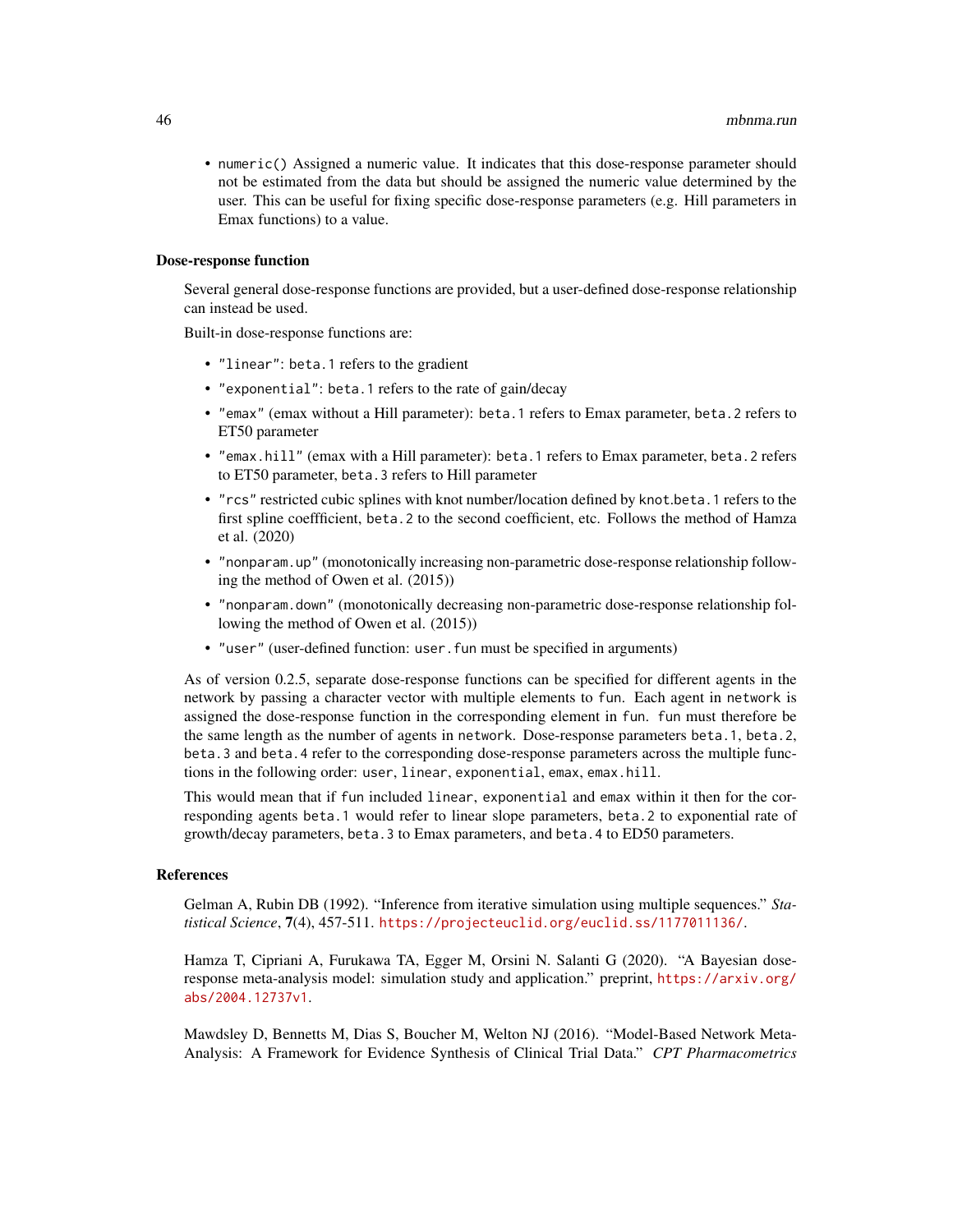#### mbnma.run 47

*Syst Pharmacol*, 5(8), 393-401. ISSN 2163-8306 (Electronic) 2163-8306 (Linking), doi: [10.1002/](https://doi.org/10.1002/psp4.12091) [psp4.12091,](https://doi.org/10.1002/psp4.12091) <https://pubmed.ncbi.nlm.nih.gov/27479782/>.

Owen RK, Tincello DG, Keith RA (2015). "Network meta-analysis: development of a three-level hierarchical modeling approach incorporating dose-related constraints." *Value Health*, 18(1), 116- 26. ISSN 1524-4733 (Electronic) 1098-3015 (Linking), doi: [10.1016/j.jval.2014.10.006,](https://doi.org/10.1016/j.jval.2014.10.006) [https:](https://pubmed.ncbi.nlm.nih.gov/25595242/) [//pubmed.ncbi.nlm.nih.gov/25595242/](https://pubmed.ncbi.nlm.nih.gov/25595242/).

Plummer M (2008). "Penalized loss functions for Bayesian model comparison." *Biostatistics*, 9(3), 523-39. ISSN 1468-4357 (Electronic) 1465-4644 (Linking), [https://pubmed.ncbi.nlm.](https://pubmed.ncbi.nlm.nih.gov/18209015/) [nih.gov/18209015/](https://pubmed.ncbi.nlm.nih.gov/18209015/).

Spiegelhalter DJ, Best NG, Carlin BP, van der Linde A (2002). "Bayesian measures of model complexity and fit." *J R Statistic Soc B*, 64(4), 583-639.

### Examples

```
# Using the triptans data
network <- mbnma.network(HF2PPITT)
######## Dose-response functions ########
# Fit a dose-response MBNMA with a linear function and common treatment effects
result <- mbnma.run(network, fun="linear", beta.1="rel", method="common")
# Fit a dose-response MBNMA with an exponential function and random treatment effects
result <- mbnma.run(network, fun="exponential", beta.1="rel", method="random")
# Fit a user-defined function (quadratic)
fun.def \leq - \leq (beta.1 \neq dose) + (beta.2 \neq (dose<sup>\geq</sup>))
result <- mbnma.run(network, fun="user", user.fun=fun.def,
              beta.1="rel", beta.2="rel", method="common")
# Fit an Emax function with a single random (exchangeable) parameter estimated
#for ED50 and common treatment effects on relative Emax effects
result <- mbnma.run(network, fun="emax",
              beta.1="rel", beta.2="random", method="common")
# Fit an Emax function with a Hill parameter, with a fixed value for the Hill parameter
#provided to the model and random relative effects on Emax and ED50 (which will
#therefore be modelled with a correlation between them).
result <- mbnma.run(network, fun="emax.hill",
              beta.1="rel", beta.2="rel", beta.3=5, method="random")
# Fit a model with restricted cubic splines and 3 knots
#at 10% 30% and 60% quartiles of dose ranges
depnet <- mbnma.network(ssri) # Using the sSRI depression dataset
result <- mbnma.run(depnet, fun="rcs", knots=c(0.1,0.3,0.6))
# Fit a model with different dose-response functions for each agent
```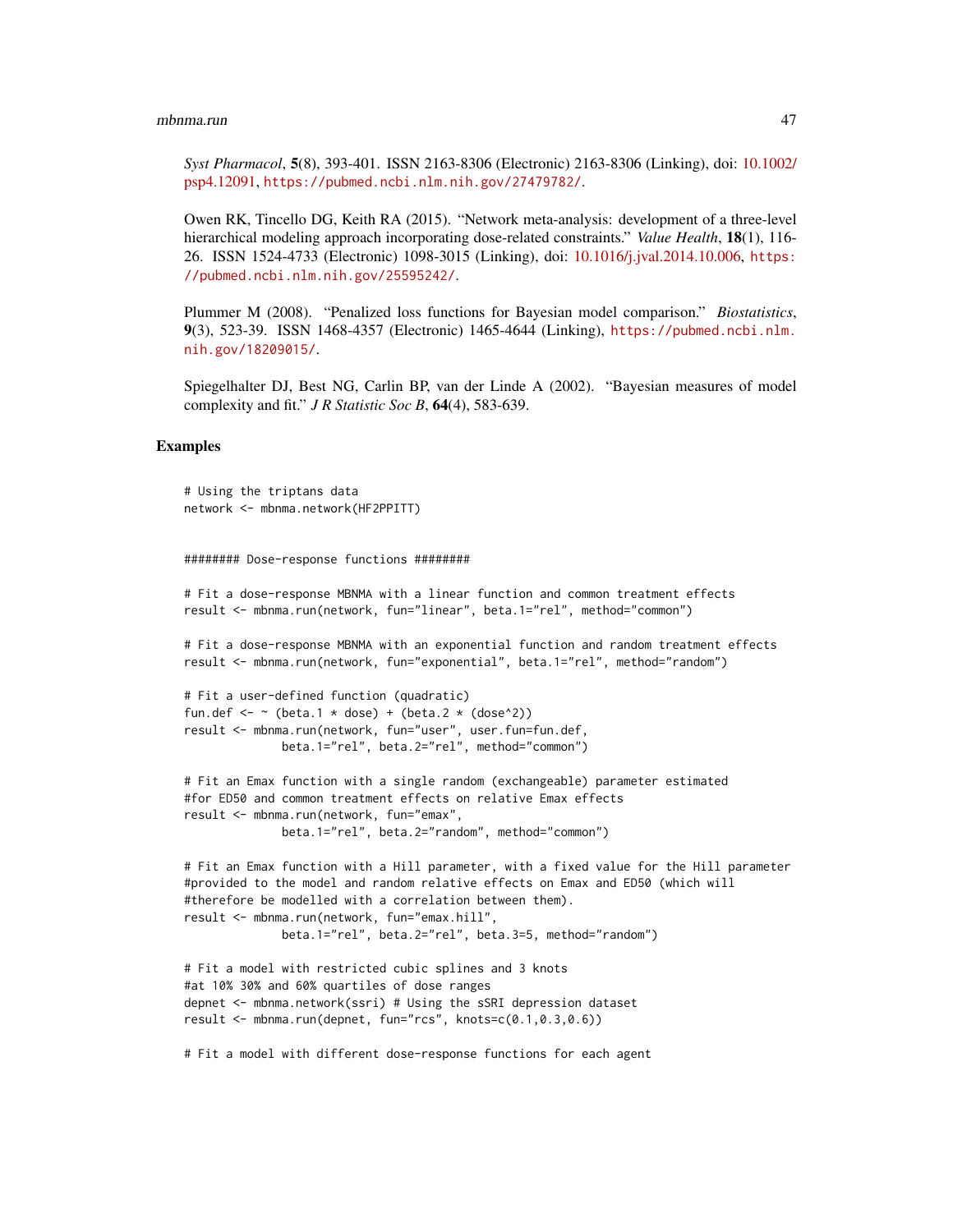```
48 mbnma.run
```

```
multidose <- mbnma.run(network, fun=c("emax", "emax", "emax", "exponential",
                 "emax", "emax", "exponential", "emax"))
########## Class effects ##########
# Generate a dataset with one class for active treatments and one for placebo
class.df <- HF2PPITT
class.df$class <- ifelse(class.df$agent=="placebo", "placebo", "active")
netclass <- mbnma.network(class.df)
painnet <- mbnma.network(osteopain_2wkabs)
# Fit an Emax function with random relative effects on Emax and ED50 and
#a common class effect on Emax
result <- mbnma.run(painnet, fun="emax", method="random",
             beta.1="rel", beta.2="rel",
              class.effect=list(beta.1="common"))
####### Priors #######
# Obtain priors from an Emax function with random relative effects on Emax and ED50
result <- mbnma.run(network, fun="emax",
             beta.1="rel", beta.2="rel", method="random")
print(result$model.arg$priors)
# Set new more informative prior distributions
newpriors \le list(sd = "dnorm(0,0.5) T(0,)",
                inv.R = "d wish(Omega[,], 100)")result <- mbnma.run(network, fun="emax",
             beta.1="rel", beta.2="rel", method="random",
              priors=newpriors)
########## Sampler options ##########
# Change the number of MCMC iterations, the number of chains, and the thin
result <- mbnma.run(network, fun="exponential", beta.1="rel", method="random",
              n.iter=5000, n.thin=5, n.chains=4)
# Calculate effective number of parameters via plugin method
result <- mbnma.run(network, fun="exponential", beta.1="rel", method="random",
             pd="plugin")
# Calculate effective number of parameters via Kullback-Leibler method
result <- mbnma.run(network, fun="exponential", beta.1="rel", method="random",
             pd="pd.kl")
```
####### Examine MCMC diagnostics (using mcmcplots package) #######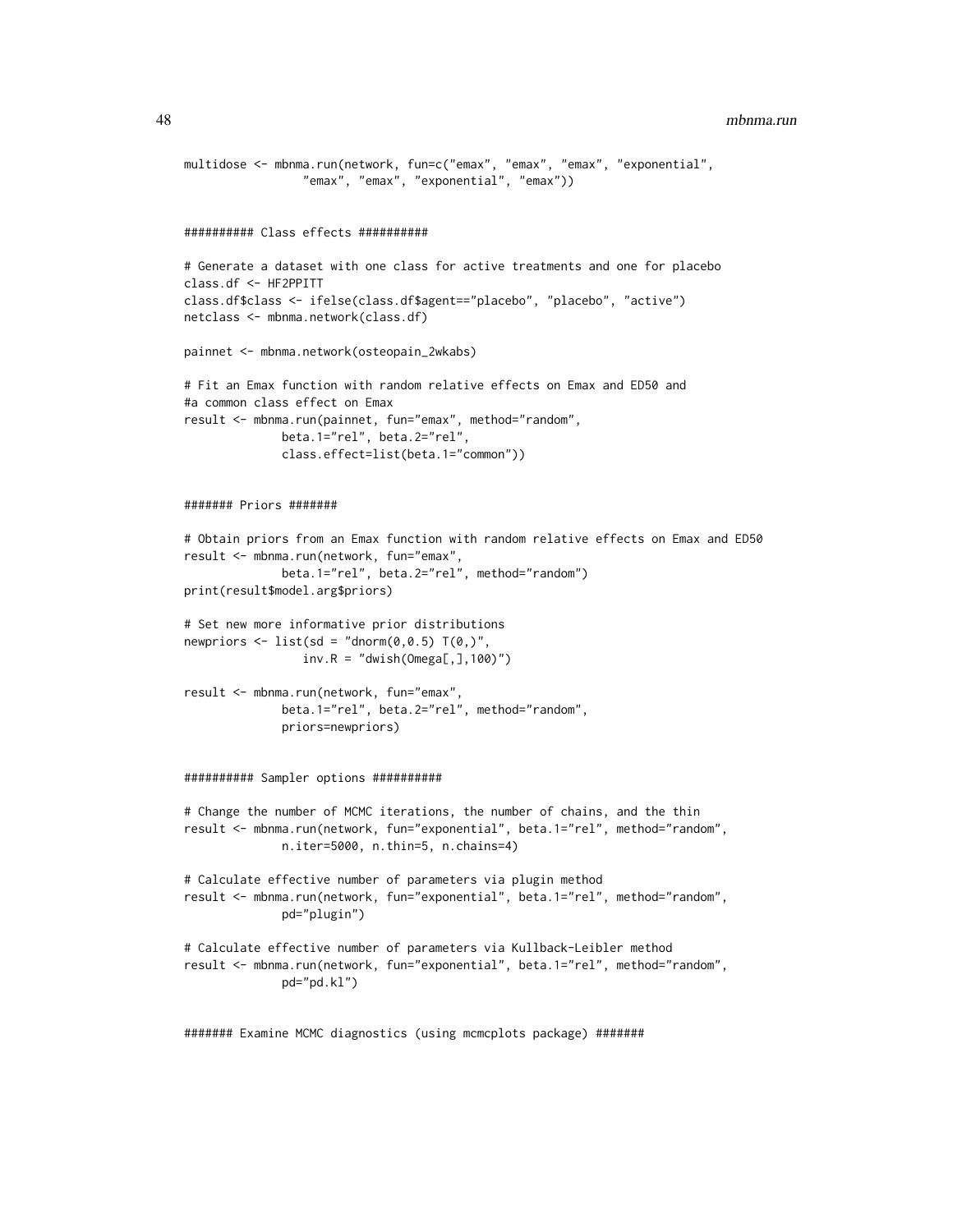```
mbnma.update 49
```

```
# Density plots
mcmcplots::denplot(result)
# Traceplots
mcmcplots::traplot(result)
# Caterpillar plots
mcmcplots::caterplot(result, "d.1")
####### Automatically run jags until convergence is reached #########
# Rhat of 1.08 is set as the criteria for convergence
#on all monitored parameters
conv.res <- mbnma.run(network, fun="emax",
             beta.1="rel", beta.2="rel", method="random",
             n.iter=10000, n.burnin=9000,
              autojags=TRUE, Rhat=1.08, n.update=8)
########## Output ###########
# Print R2jags output and summary
print(result)
summary(result)
# Plot forest plot of results
plot(result)
```
mbnma.update *Update MBNMA to monitor deviance nodes in the model*

### Description

Useful for obtaining deviance contributions or fitted values

### Usage

```
mbnma.update(
 mbnma,
 param = "theta",n.iter = mbnma$BUGSoutput$n.iter,
 n.thin = mbnma$BUGSoutput$n.thin
)
```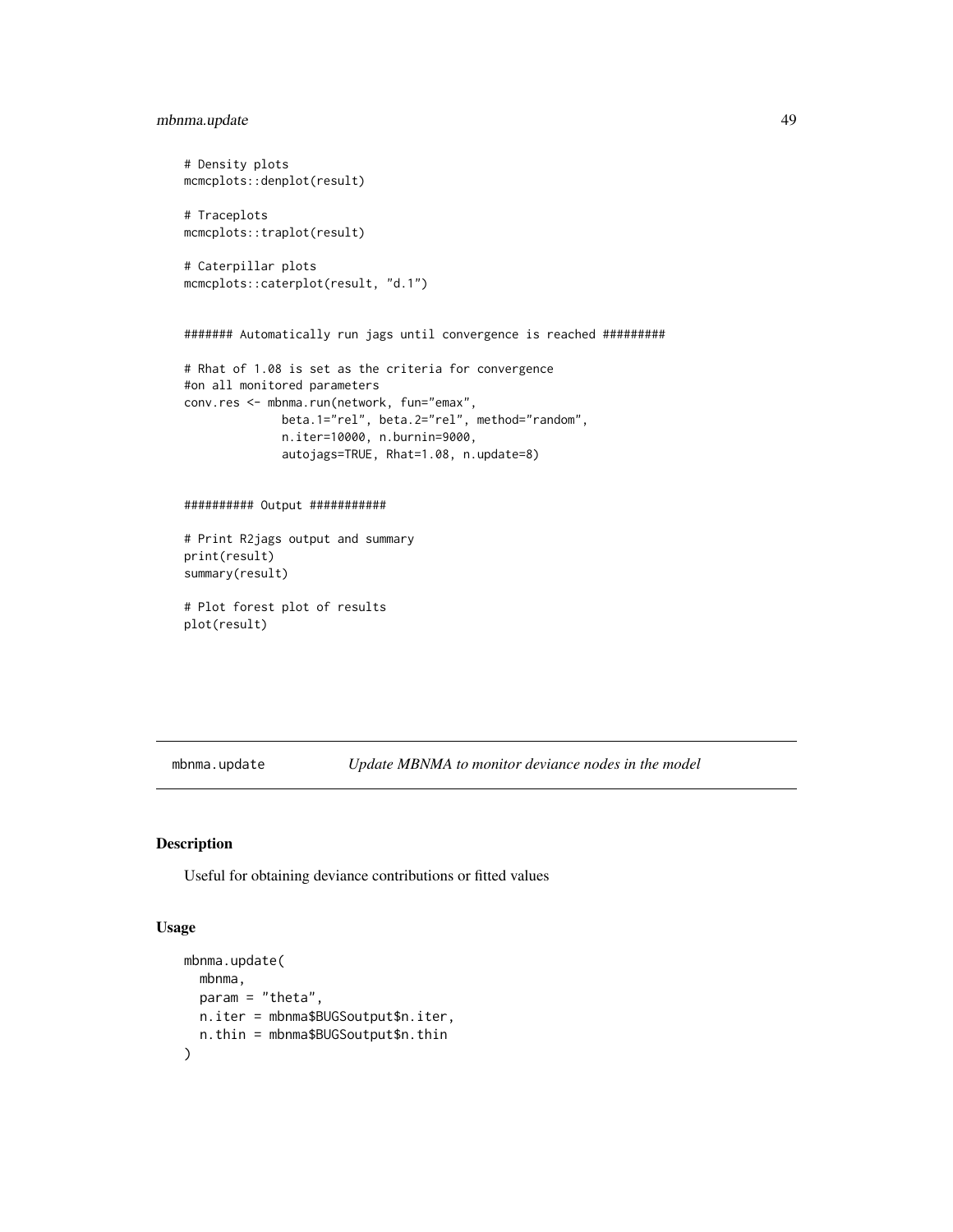## Arguments

| mbnma  | An S3 object of class "mbnma" generated by running a dose-response MBNMA<br>model                                                                                                                                                                                         |
|--------|---------------------------------------------------------------------------------------------------------------------------------------------------------------------------------------------------------------------------------------------------------------------------|
| param  | Used to indicate which node to monitor in the model. Can be any parameter<br>in the model code that varies by all arms within all studies. These are some<br>typical parameters that it might be of interest to monitor, provided they are in<br>the original model code: |
|        | • "theta" for fitted values                                                                                                                                                                                                                                               |
|        | • "psi" for fitted values on natural scale (e.g. probabilities)                                                                                                                                                                                                           |
|        | • "dev" for deviance contributions                                                                                                                                                                                                                                        |
|        | • "resdev" for residual deviance contributions                                                                                                                                                                                                                            |
|        | • "delta" for within-study relative effects versus the study reference treat-<br>ment                                                                                                                                                                                     |
| n.iter | number of total iterations per chain (including burn in; default: 2000)                                                                                                                                                                                                   |
| n.thin | thinning rate. Must be a positive integer. Set n.thin $> 1$ to save memory<br>and computation time if $n$ , iter is large. Default is $max(1, floor(n, chains))$<br>* (n.iter-n.burnin) / 1000)) which will only thin if there are at least 2000<br>simulations.          |

### Value

A data frame containing the posterior mean of the updates by arm and study, with arm and study identifiers.

For MBNMAdose:

- facet indicates the agent identifier in the given arm of a study
- fupdose indicates the dose in the given arm of a study

For MBNMAtime:

- facet indicates the treatment identifier in the given arm of the study
- fupdose indicates the follow-up time at the given observation in the given arm of the study

## Examples

```
# Using the triptans data
network <- mbnma.network(HF2PPITT)
# Fit a dose-response MBNMA, monitoring "psi" and "resdev"
result <- mbnma.run(network, fun="exponential", beta.1="rel", method="random",
  parameters.to.save=c("psi", "resdev"))
mbnma.update(result, param="theta") # monitor theta
mbnma.update(result, param="rhat") # monitor rhat
mbnma.update(result, param="delta") # monitor delta
```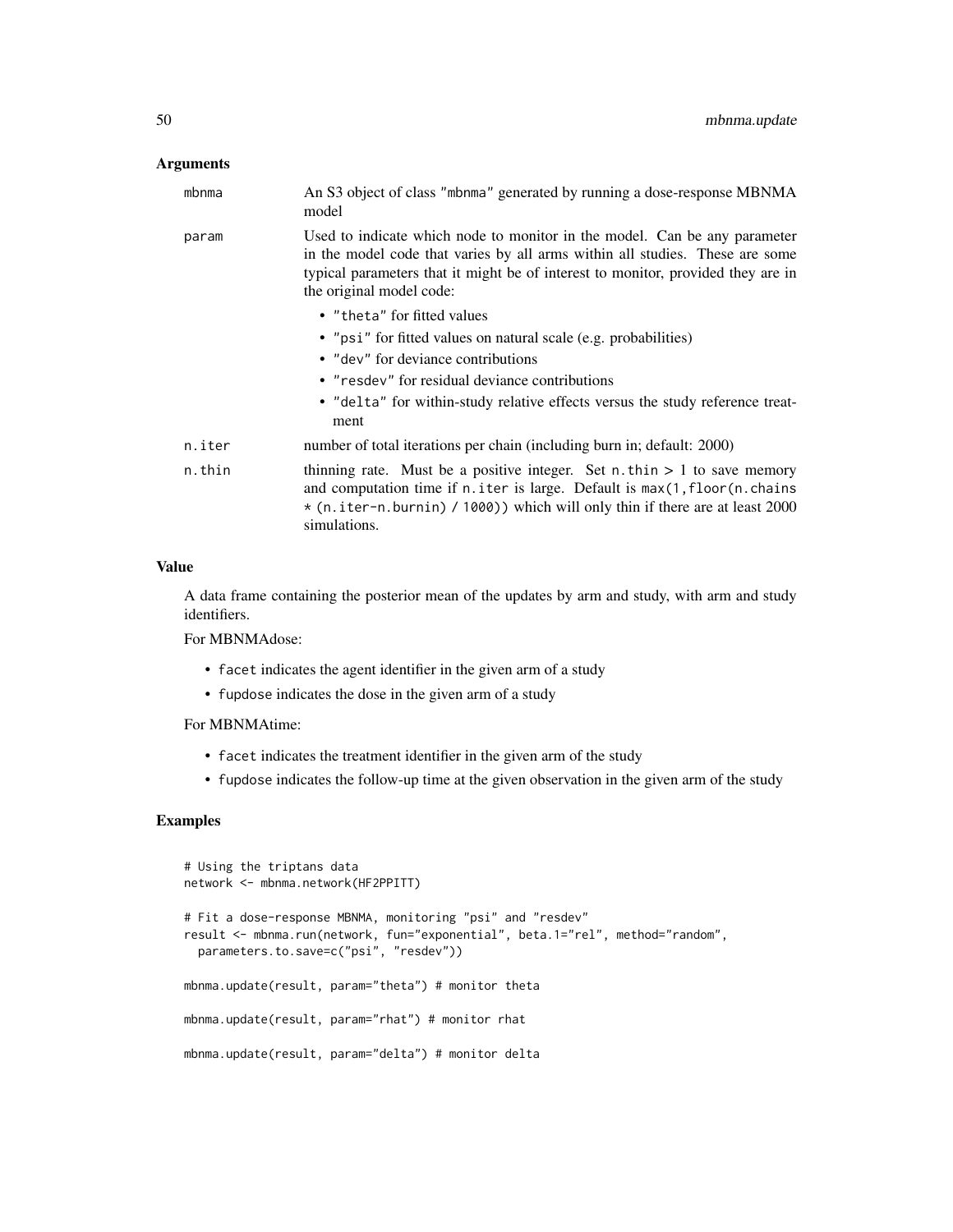mbnma.validate.data *Validates that a dataset fulfils requirements for MBNMA*

## Description

Validates that a dataset fulfils requirements for MBNMA

### Usage

```
mbnma.validate.data(data.ab, single.arm = FALSE)
```
## Arguments

| data.ab    | A data frame of arm-level data in "long" format containing the columns:                                                               |
|------------|---------------------------------------------------------------------------------------------------------------------------------------|
|            | • studyID Study identifiers                                                                                                           |
|            | • dose Numeric data indicating the dose (must take positive values)                                                                   |
|            | • agent Agent identifiers (can be numeric, factor or character)                                                                       |
|            | • y Numeric data indicating the aggregate response for a continuous outcome.<br>Required for continuous data.                         |
|            | • se Numeric data indicating the standard error for a given observation. Re-<br>quired for continuous data.                           |
|            | • r Numeric data indicating the number of responders within a study arm.<br>Required for binomial or poisson data.                    |
|            | • N Numeric data indicating the total number of participants within a study<br>arm. Required for binomial data                        |
|            | • E Numeric data indicating the total exposure time for participants within a<br>study arm. Required for poisson data.                |
|            | • class An optional column indicating a particular class code. Agents with<br>the same identifier must also have the same class code. |
| single.arm | A boolean object to indicate whether to allow single arm studies in the dataset<br>(TRUE) or not (FALSE)                              |

### Details

Checks done within the validation:

- Checks data.ab has required column names
- Checks there are no NAs
- Checks that all SEs are >0 (if variables are included in dataset)
- Checks that all doses are  $>=0$
- Checks that all r and N are positive (if variables are included in dataset)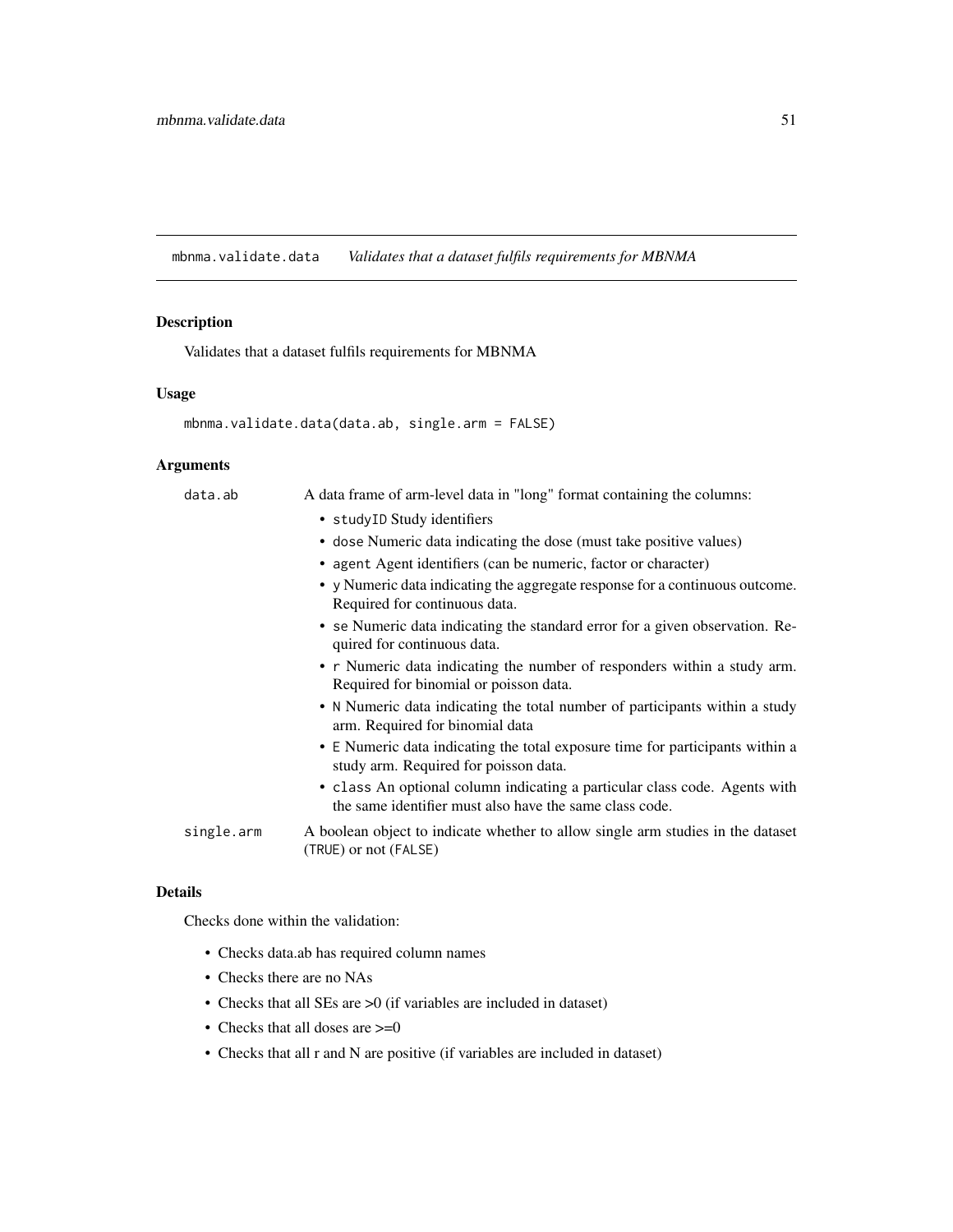- Checks that all y, se, r, N and E are numeric
- Checks that class codes are consistent within each agent
- Checks that agent/class names do not contain restricted characters
- Checks that studies have at least two arms (if single.arm = FALSE)
- Checks that each study includes at least two treatments

### Value

An error if checks are not passed. Runs silently if checks are passed

mbnma.write *Write MBNMA dose-response model JAGS code*

### Description

Writes JAGS code for a Bayesian time-course model for model-based network meta-analysis (MB-NMA).

### Usage

```
mbnma.write(
  fun = "linear",
  beta.1 = "rel",
 beta.2 = NULL,beta.3 = NULL,beta.4 = NULL,method = "common",
 knots = 3,
  cor = TRUE,
  cor.prior = "wishart",
  var.scale = NULL,
  class.effect = list(),
 UME = FALSE,user.fun = NULL,
  likelihood = "binomial",
  link = NULL
\mathcal{L}
```

| fun    | A character vector specifying a functional form to be assigned to the dose-<br>response. Options are given in details.                                                     |
|--------|----------------------------------------------------------------------------------------------------------------------------------------------------------------------------|
| beta.1 | Refers to dose-parameter(s) specified within the dose-response function(s). Can<br>take either "rel", "common", "random", or be assigned a numeric value (see<br>details). |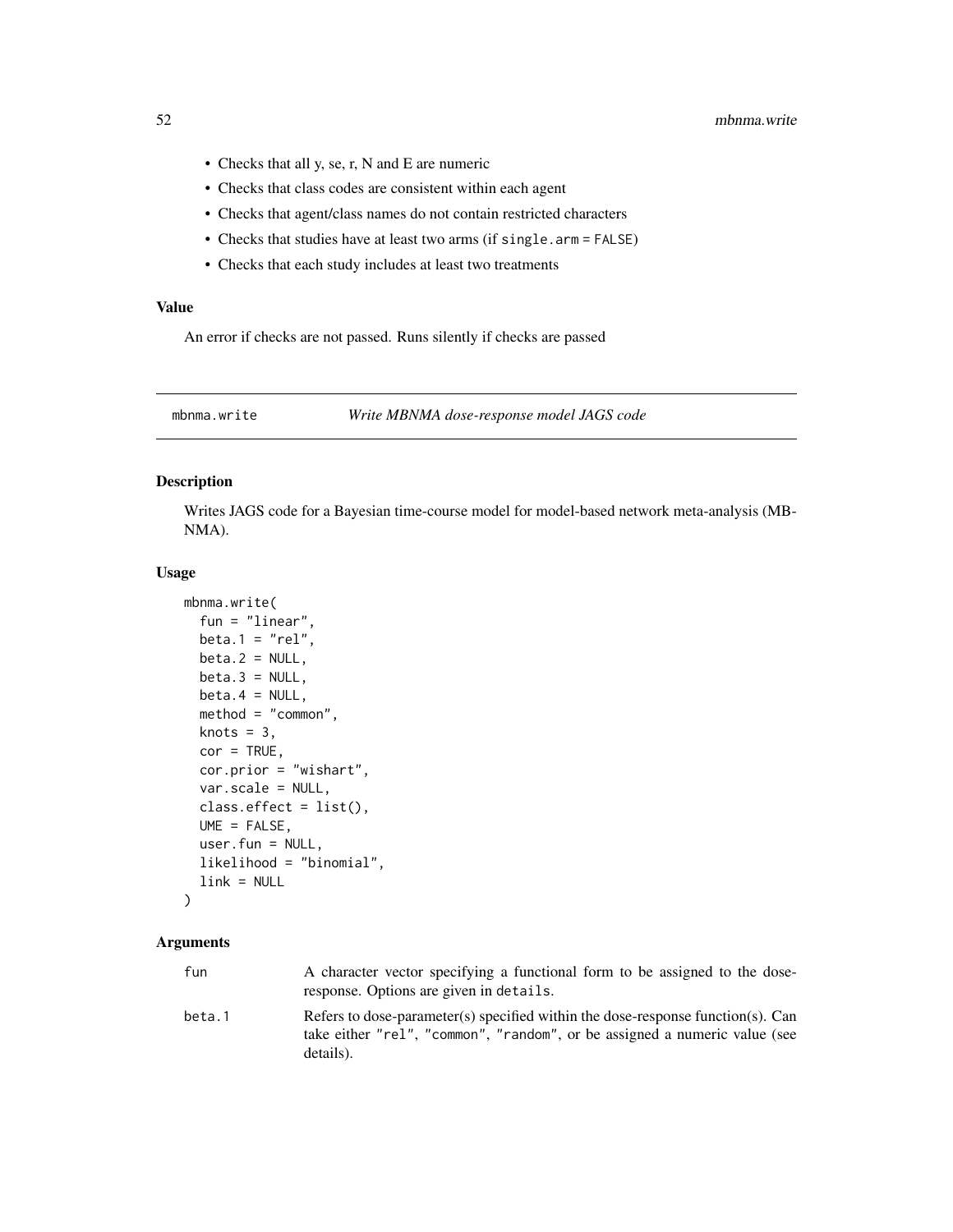| beta.2       | Refers to dose-parameter(s) specified within the dose-response function(s). Can<br>take either "rel", "common", "random", or be assigned a numeric value (see<br>details).                                                                                                                                                                                                                                                                                                                |
|--------------|-------------------------------------------------------------------------------------------------------------------------------------------------------------------------------------------------------------------------------------------------------------------------------------------------------------------------------------------------------------------------------------------------------------------------------------------------------------------------------------------|
| beta.3       | Refers to dose-parameter(s) specified within the dose-response function(s). Can<br>take either "rel", "common", "random", or be assigned a numeric value (see<br>details).                                                                                                                                                                                                                                                                                                                |
| beta.4       | Refers to dose-parameter(s) specified within the dose-response function(s). Can<br>take either "rel", "common", "random", or be assigned a numeric value (see<br>details).                                                                                                                                                                                                                                                                                                                |
| method       | Can take either "common" or "random" to indicate whether relative effects should<br>be modelled with between-study heterogeneity or not (see details).                                                                                                                                                                                                                                                                                                                                    |
| knots        | The number/location of knots if a restricted cubic spline dose-response function<br>is fitted (fun="rcs"). If a single number is given it indicates the number of knots<br>(they will be equally spaced across the range of doses). If a numeric vector is<br>given it indicates the location of the knots. Minimum number of knots is 3.                                                                                                                                                 |
| cor          | A boolean object that indicates whether correlation should be modelled between<br>relative effect dose-response parameters (TRUE) or not (FALSE). This is automat-<br>ically set to FALSE if class effects are modelled or if multiple dose-response<br>functions are fitted.                                                                                                                                                                                                             |
| cor.prior    | NOT CURRENTLY IN USE - indicates the prior distribution to use for the<br>correlation/covariance between relative effects. Must be kept as "wishart"                                                                                                                                                                                                                                                                                                                                      |
| var.scale    | A numeric vector indicating the relative scale of variances between correlated<br>dose-response parameters when relative effects are modelled on more than one<br>dose-response parameter and cor=TRUE (see details). Each element of the vec-<br>tor refers to the relative scale of each of the dose-response parameters that is<br>modelled using relative effects.                                                                                                                    |
| class.effect | A list of named strings that determines which dose-response parameters to model<br>with a class effect and what that effect should be ("common" or "random"). Ele-<br>ment names should match dose-response parameter names (which will therefore<br>depend on whether or not a wrapper function has been used for mbnma.run()).<br>For example: list("beta.2"="fixed","beta.3"="random") when using mbnma.run()<br>or list("ed50"="fixed","hill"="random") when using mbnma.emax.hill(). |
| <b>UME</b>   | A boolean object to indicate whether to fit an Unrelated Mean Effects model<br>that does not assume consistency and so can be used to test if the consistency<br>assumption is valid.                                                                                                                                                                                                                                                                                                     |
| user.fun     | A formula specifying any relationship including dose and one/several of: beta.1,<br>beta. 2, beta. 3, beta. 4.                                                                                                                                                                                                                                                                                                                                                                            |
| likelihood   | A string indicating the likelihood to use in the model. Can take either "binomial",<br>"normal" or "poisson". If left as NULL the likelihood will be inferred from the<br>data.                                                                                                                                                                                                                                                                                                           |
| link         | A string indicating the link function to use in the model. Can take any link<br>function defined within JAGS (e.g. "logit", "log", "probit", "cloglog") or<br>be assigned the value "identity" for and identity link function. If left as NULL<br>the link function will be automatically assigned based on the likelihood.                                                                                                                                                               |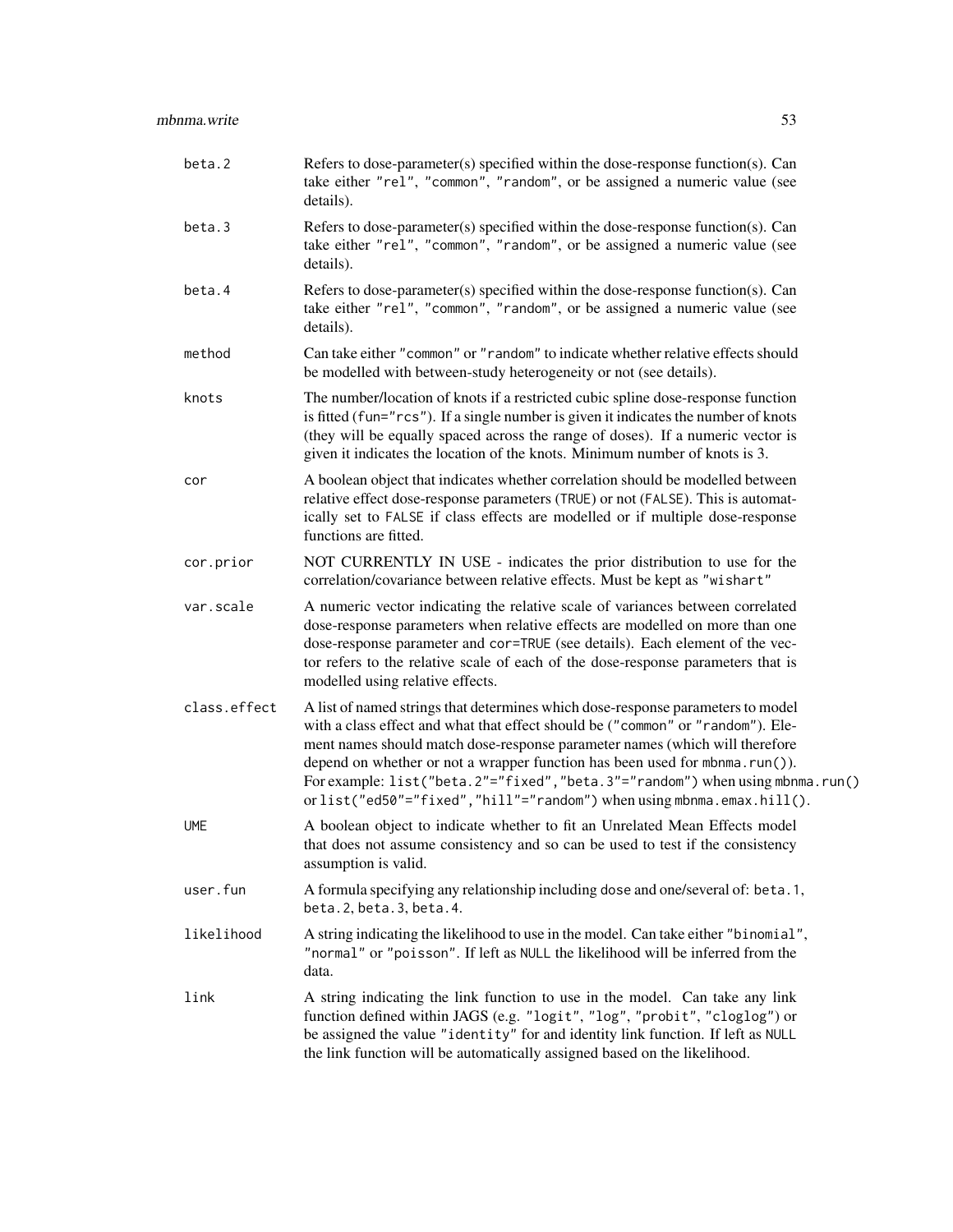## Details

When relative effects are modelled on more than one dose-response parameter and cor = TRUE, correlation between the dose-response parameters is automatically estimated using a vague Wishart prior. This prior can be made slightly more informative by specifying the relative scale of variances between the dose-response parameters using var.scale. cor will automatically be set to FALSE if class effects are modelled or if a model is fitted with multiple dose-response functions.

#### Value

A single long character string containing the JAGS model generated based on the arguments passed to the function.

#### Examples

```
# Write model code for a model with an exponential dose-response function,
# relative effects modelled on the rate of growth/decay (beta.1) with a random
# effects model
model <- mbnma.write(fun="exponential",
            beta.1="rel",
             method="random",
             likelihood="binomial",
             link="logit"
             )
cat(model)
# Write model code for a model with an Emax dose-response function,
# relative effects modelled on Emax (beta.1) with a random effects model,
# a single parameter estimated for ED50 (beta.2) with a common effects model
model <- mbnma.write(fun="emax",
            beta.1="rel",
             beta.2="common",
             likelihood="normal",
             link="identity"
             )
cat(model)
# Write model code for a model with an Emax dose-response function,
# relative effects modelled on Emax (beta.1) and ED50 (beta.2).
# Class effects modelled on ED50 with common effects
model <- mbnma.write(fun="emax",
            beta.1="rel",
             beta.2="rel",
             likelihood="normal",
             link="identity",
             class.effect=list("beta.2"="common")
             )
cat(model)
# Write model code for a model with an Emax dose-response function,
# relative effects modelled on Emax (beta.1) and ED50 (beta.2) with a
# random effects model that automatically models a correlation between
```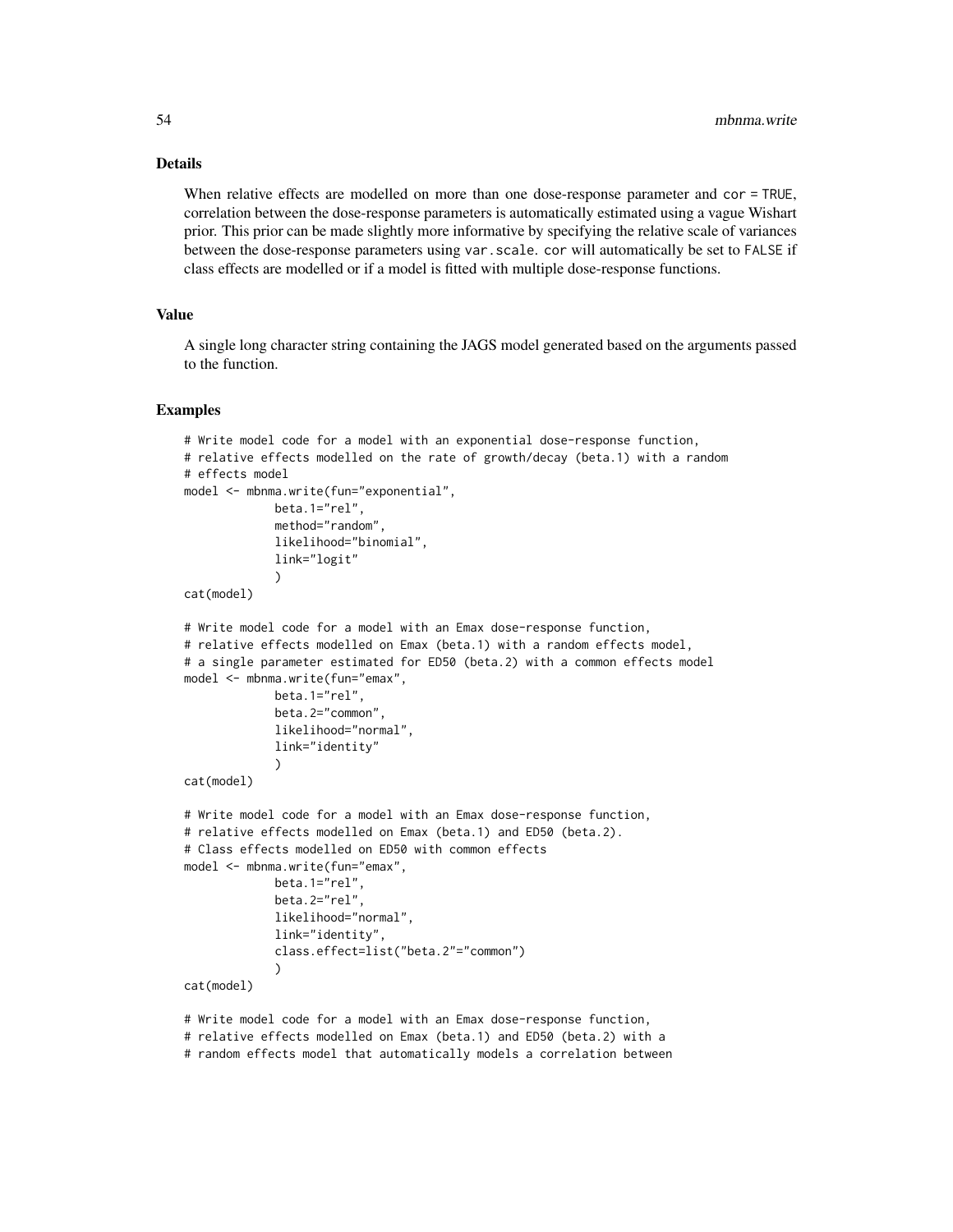## nma.nodesplit 55

```
# both parameters.
model <- mbnma.write(fun="emax",
             beta.1="rel",
             beta.2="rel",
             method="random",
             likelihood="normal",
             link="identity",
             )
cat(model)
```
nma.nodesplit *Node-splitting model for testing consistency at the treatment level*

## Description

Splits contributions for a given set of treatment comparisons into direct and indirect evidence. A discrepancy between the two suggests that the consistency assumption required for NMA and MB-NMA may violated.

## Usage

```
nma.nodesplit(
  network,
  likelihood = NULL,
 link = NULL,
 method = "common",comparisons = NULL,
  drop.discon = TRUE,
  ...
\mathcal{L}## S3 method for class 'nma.nodesplit'
plot(x, plot-type = NULL, ...)
```

| network    | An object of class mbnma.network.                                                                                                                                                                                                                                                                                           |
|------------|-----------------------------------------------------------------------------------------------------------------------------------------------------------------------------------------------------------------------------------------------------------------------------------------------------------------------------|
| likelihood | A string indicating the likelihood to use in the model. Can take either "binomial",<br>"normal" or "poisson". If left as NULL the likelihood will be inferred from the<br>data.                                                                                                                                             |
| link       | A string indicating the link function to use in the model. Can take any link<br>function defined within JAGS (e.g. "logit", "log", "probit", "cloglog") or<br>be assigned the value "identity" for and identity link function. If left as NULL<br>the link function will be automatically assigned based on the likelihood. |
| method     | Can take either "common" or "random" to indicate whether relative effects should<br>be modelled with between-study heterogeneity or not (see details).                                                                                                                                                                      |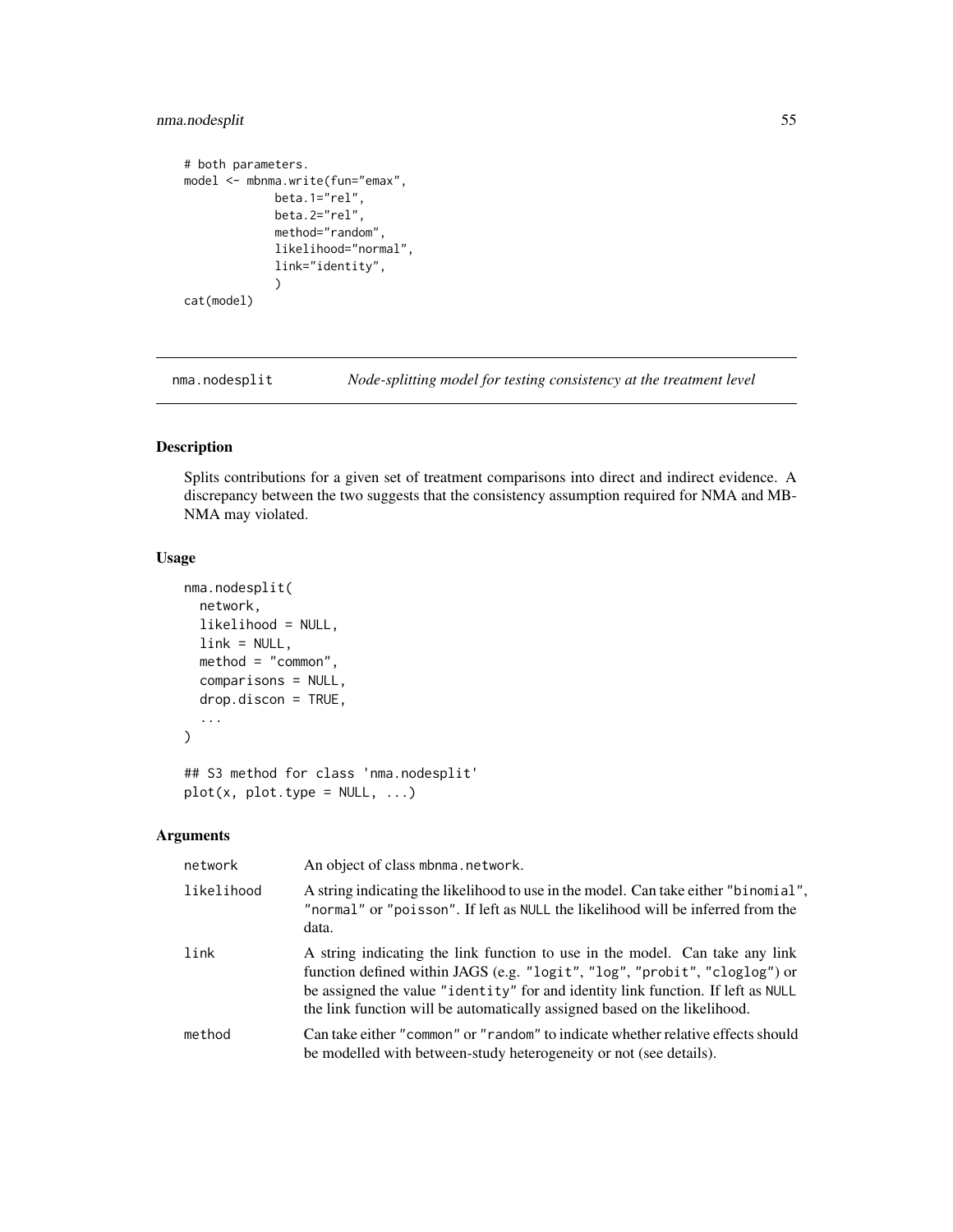| comparisons | A matrix specifying the comparisons to be split (one row per comparison). The<br>matrix must have two columns indicating each treatment for each comparison.<br>Values can either be character (corresponding to the treatment names given in<br>network) or numeric (corresponding to treatment codes within the network -<br>note that these may change if drop. discon = TRUE). |
|-------------|------------------------------------------------------------------------------------------------------------------------------------------------------------------------------------------------------------------------------------------------------------------------------------------------------------------------------------------------------------------------------------|
| drop.discon | A boolean object that indicates whether to drop treatments that are disconnected<br>at the treatment level. Default is TRUE. If set to FALSE then this could lead to<br>identification of nodesplit comparisons that are not connected to the network<br>reference treatment, or lead to errors in running the nodesplit models, though it<br>can be useful for error checking.    |
|             | Arguments to be sent to $ggplot2::ggplot()$                                                                                                                                                                                                                                                                                                                                        |
| X           | An object of class ("nma.nodesplit")                                                                                                                                                                                                                                                                                                                                               |
| plot.type   | A character string that can take the value of "forest" to plot only forest plots,<br>"density" to plot only density plots, or left as NULL (the default) to plot both<br>types of plot.                                                                                                                                                                                            |
|             |                                                                                                                                                                                                                                                                                                                                                                                    |

## Details

The S3 method plot() on an nma.nodesplit object generates either forest plots of posterior medians and 95\% credible intervals, or density plots of posterior densities for direct and indirect evidence.

#### Value

Plots the desired graph(s) and returns an object (or list of object if plot. type=NULL) of class(c("gg","ggplot"))

## Methods (by generic)

• plot: Plot outputs from treatment-level nodesplit models

## Examples

```
# Using the triptans data
network <- mbnma.network(HF2PPITT)
split <- nma.nodesplit(network, likelihood = "binomial", link="logit",
  method="common")
#### To perform nodesplit on selected comparisons ####
# Check for closed loops of treatments with independent evidence sources
loops <- inconsistency.loops(network$data.ab)
# This...
single.split <- nma.nodesplit(network, likelihood = "binomial", link="logit",
             method="random", comparisons=rbind(c("sumatriptan_1", "almotriptan_1")))
```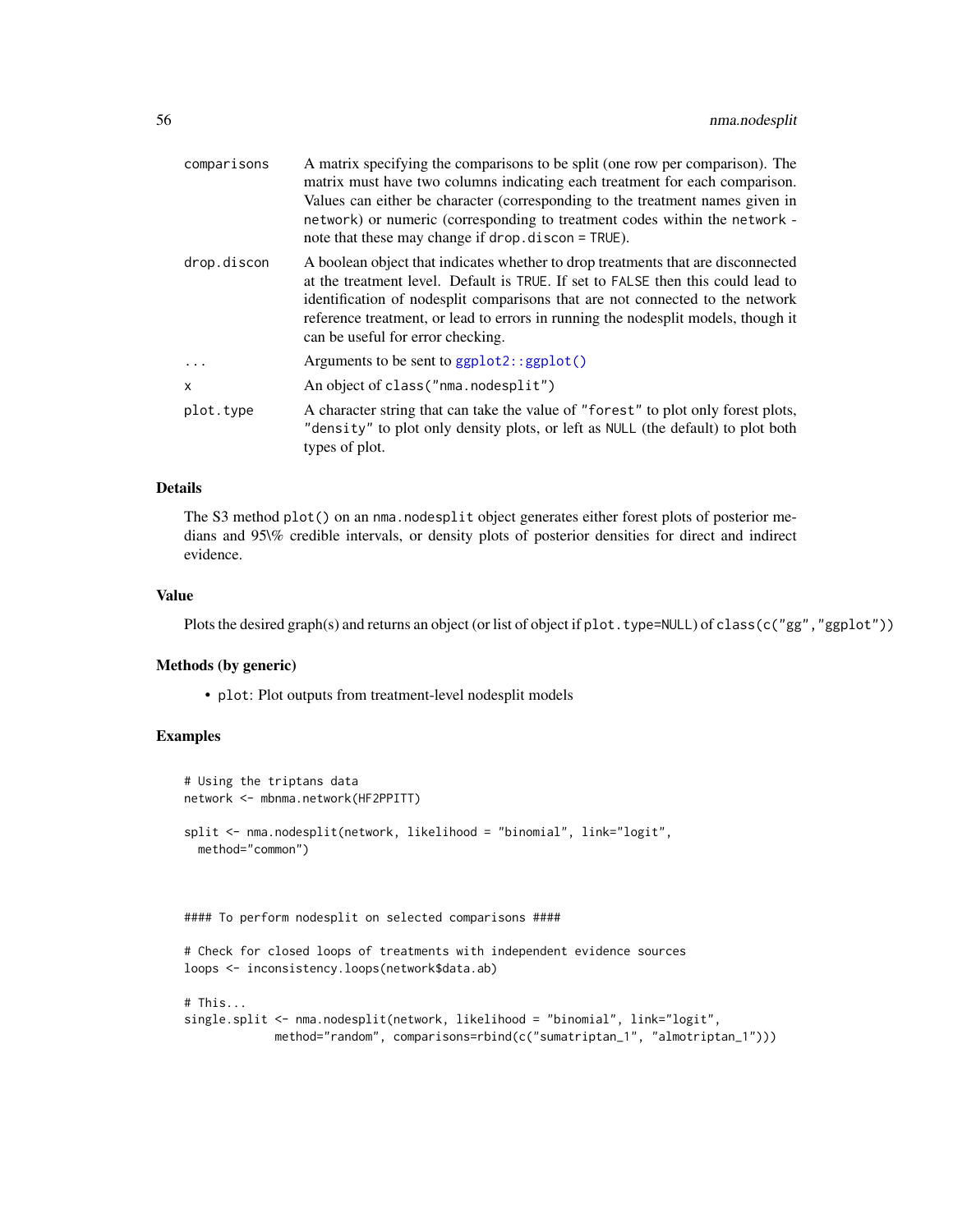### osteopain\_2wkabs 57

```
#...is the same as...
single.split <- nma.nodesplit(network, likelihood = "binomial", link="logit",
            method="random", comparisons=rbind(c(6, 12)))
# Plot results
plot(split, plot.type="density") # Plot density plots of posterior densities
plot(split, plot.type="forest") # Plot forest plots of direct and indirect evidence
# Print and summarise results
print(split)
summary(split) # Generate a data frame of summary results
```
osteopain\_2wkabs *Studies of treatments for pain relief in patients with osteoarthritis*

### Description

A dataset from a systematic review of interventions for pain relief in osteoarthritis, used previously in Pedder et al. (2019). The outcome is continuous, and aggregate data responses correspond to the mean WOMAC pain score at 2 weeks follow-up. The dataset includes 18 Randomised-Controlled Trials (RCTs), comparing 8 different agents with placebo. In total there were 26 different treatments (combination of dose and agent). The active treatments can also be grouped into 3 different classes, within which they have similar mechanisms of action.

### Usage

osteopain\_2wkabs

## Format

A data frame in long format (one row per arm and study), with 74 rows and 7 variables:

- studyID Study identifiers
- agent Character data indicating the agent to which participants were randomised
- dose Numeric data indicating the standardised dose received
- class Character data indicating the drug class to which the agent belongs to
- y Numeric data indicating the mean pain score on the WOMAC scale in a study arm
- se Numeric data indicating the standard error for the mean pain score on the WOMAC scale in a study arm

#### Source

Pfizer Ltd.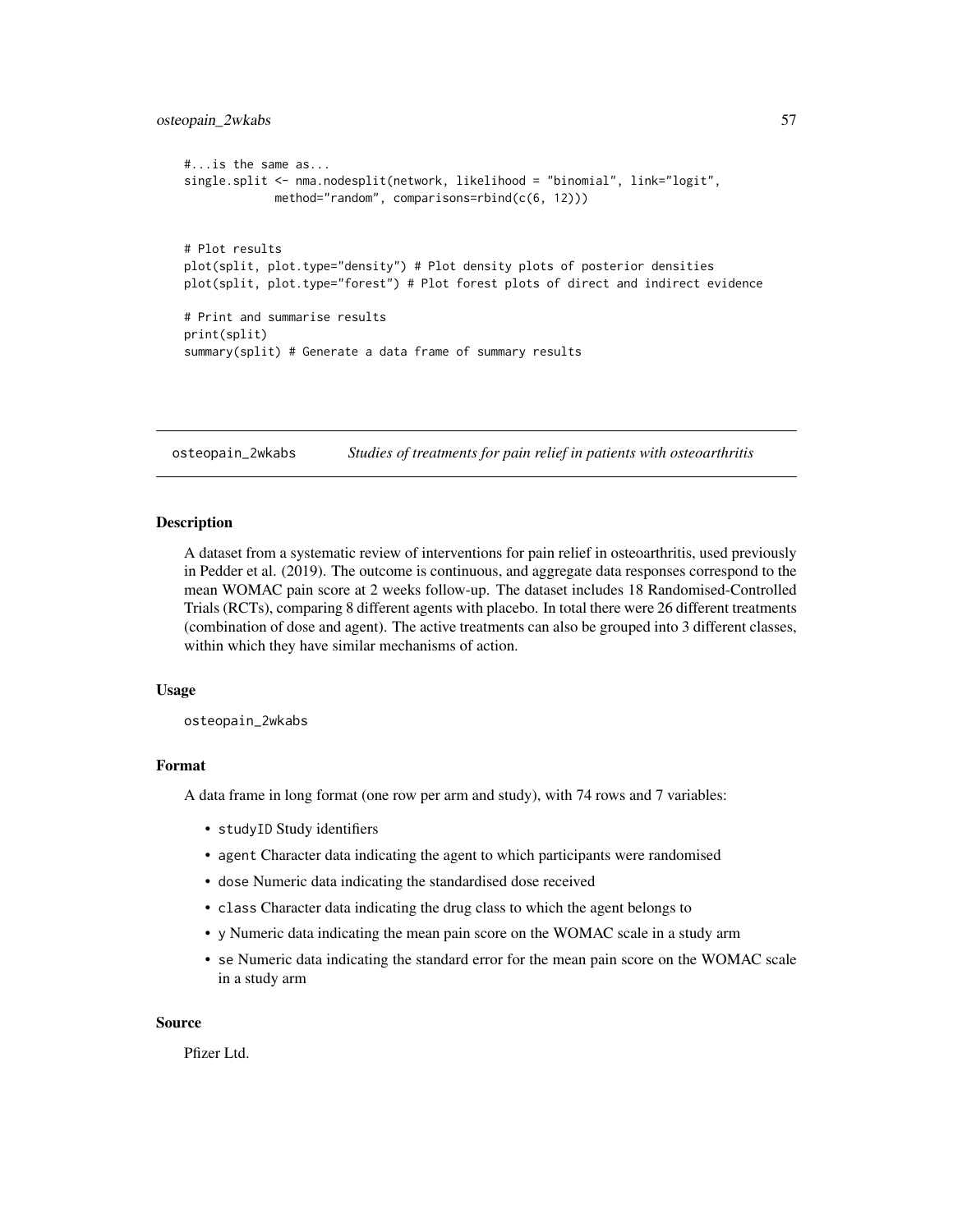## References

Pedder H, Dias S, Bennetts M, Boucher M, Welton NJ (2019). "Modelling time-course relationships with multiple treatments: Model-Based Network Meta-Analysis for continuous summary outcomes." *Res Synth Methods*, 10(2), 267-286.

pDcalc *Calculate plugin pD from a JAGS model with univariate likelihood for studies with repeated measurements*

### Description

Uses results from MBNMA JAGS models to calculate pD via the plugin method (Spiegelhalter et al. 2002). Can only be used for models with known standard errors or covariance matrices (typically univariate likelihoods).

### Usage

```
pDcalc(
  obs1,
  obs2,
  fups = NULL,narm,
 NS,
  theta.result,
  resdev.result,
  likelihood = "normal",
  type = "time")
```

| obs1      | A matrix (study x arm) or array (study x arm x time point) containing observed<br>data for y (normal likelihood) or r (binomial or poisson likelihood) in each arm<br>of each study. This will be the same array used as data for the JAGS model.                  |
|-----------|--------------------------------------------------------------------------------------------------------------------------------------------------------------------------------------------------------------------------------------------------------------------|
| obs2      | A matrix (study x arm) or array (study x arm x time point) containing observed<br>data for se (normal likelihood), N (binomial likelihood) or E (poisson likelihood)<br>in each arm of each study. This will be the same array used as data for the JAGS<br>model. |
| fups      | A numeric vector of length equal to the number of studies, containing the num-<br>ber of follow-up mean responses reported in each study. Required for time-<br>course MBNMA models (if type="time")                                                               |
| narm      | A numeric vector of length equal to the number of studies, containing the num-<br>ber of arms in each study.                                                                                                                                                       |
| <b>NS</b> | A single number equal to the number of studies in the dataset.                                                                                                                                                                                                     |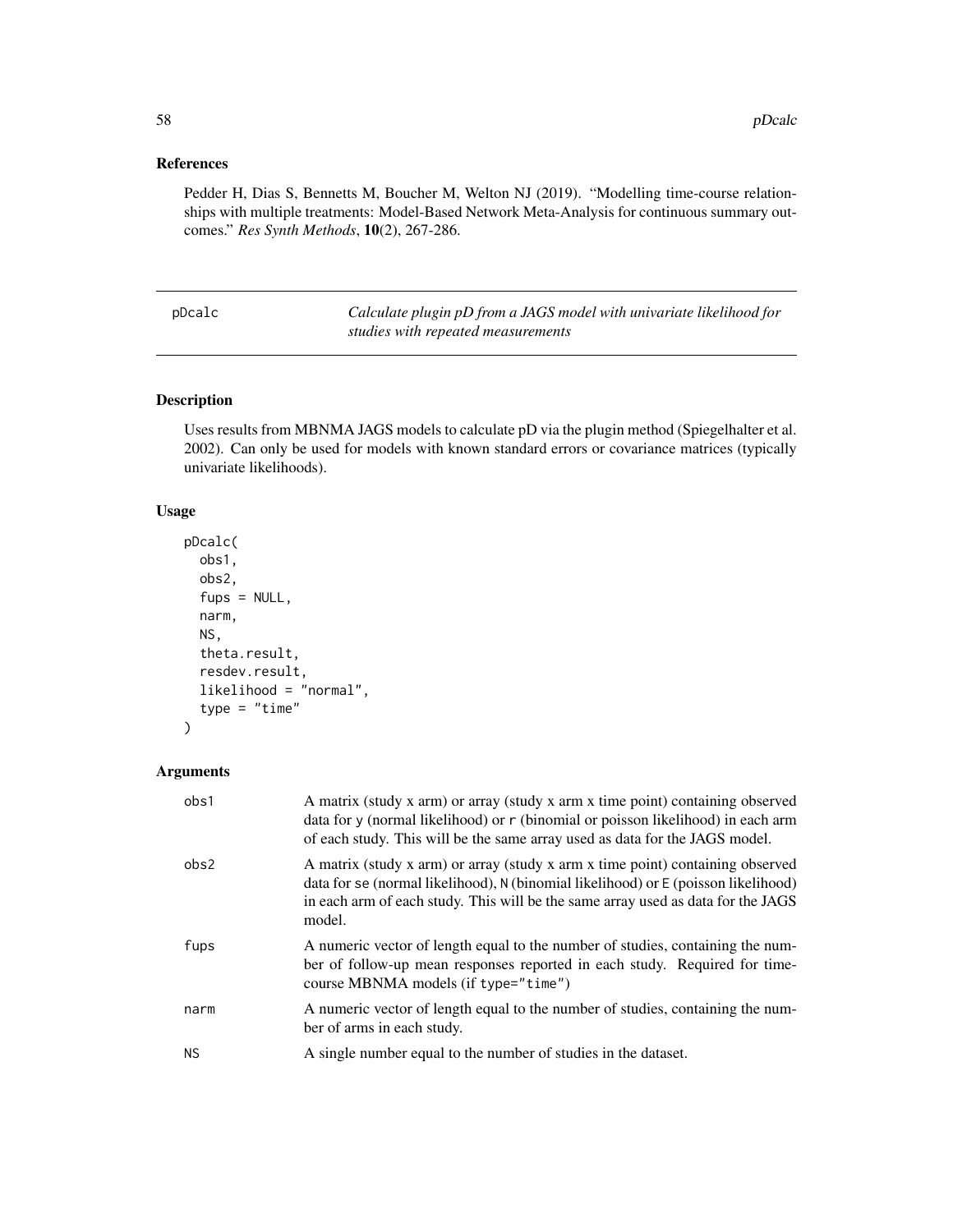#### pDcalc 59

| theta.result  | A matrix (study x arm) or array (study x arm x time point) containing the pos-<br>terior mean predicted means/probabilities/rate in each arm of each study. This<br>will be estimated by the JAGS model. |
|---------------|----------------------------------------------------------------------------------------------------------------------------------------------------------------------------------------------------------|
| resdev.result | A matrix (study x arm) or array (study x arm x time point) containing the pos-<br>terior mean residual deviance contributions in each arm of each study. This will<br>be estimated by the JAGS model.    |
| likelihood    | A character object of any of the following likelihoods:<br>$\cdot$ normal<br>• binomial (does not work with time-course MBNMA models)<br>• poisson (does not work with time-course MBNMA models)         |
| type          | The type of MBNMA model fitted. Can be either "time" or "dose"                                                                                                                                           |
|               |                                                                                                                                                                                                          |

### Details

Method for calculating pD via the plugin method proposed by Spiegelhalter (Spiegelhalter et al. 2002). Standard errors / covariance matrices must be assumed to be known. To obtain values for theta.result and resdev.result these parameters must be monitored when running the MB-NMA model (using parameters.to.save).

For non-linear time-course MBNMA models residual deviance contributions may be skewed, which can lead to non-sensical results when calculating pD via the plugin method. Alternative approaches are to use pV as an approximation or pD calculated by Kullback-Leibler divergence (Plummer 2008).

### Value

A single numeric value for pD calculated via the plugin method.

#### References

Plummer M (2008). "Penalized loss functions for Bayesian model comparison." *Biostatistics*, 9(3), 523-39. ISSN 1468-4357 (Electronic) 1465-4644 (Linking), [https://pubmed.ncbi.nlm.nih.](https://pubmed.ncbi.nlm.nih.gov/18209015/) [gov/18209015/](https://pubmed.ncbi.nlm.nih.gov/18209015/).

Spiegelhalter DJ, Best NG, Carlin BP, van der Linde A (2002). "Bayesian measures of model complexity and fit." *J R Statistic Soc B*, 64(4), 583-639.

### Examples

```
# Using the triptans data
network <- mbnma.network(HF2PPITT)
# Fit a dose-response MBNMA, monitoring "psi" and "resdev"
result <- mbnma.run(network, fun="exponential", beta.1="rel", method="random",
             parameters.to.save=c("psi", "resdev"))
```
#### Calculate pD for binomial data ####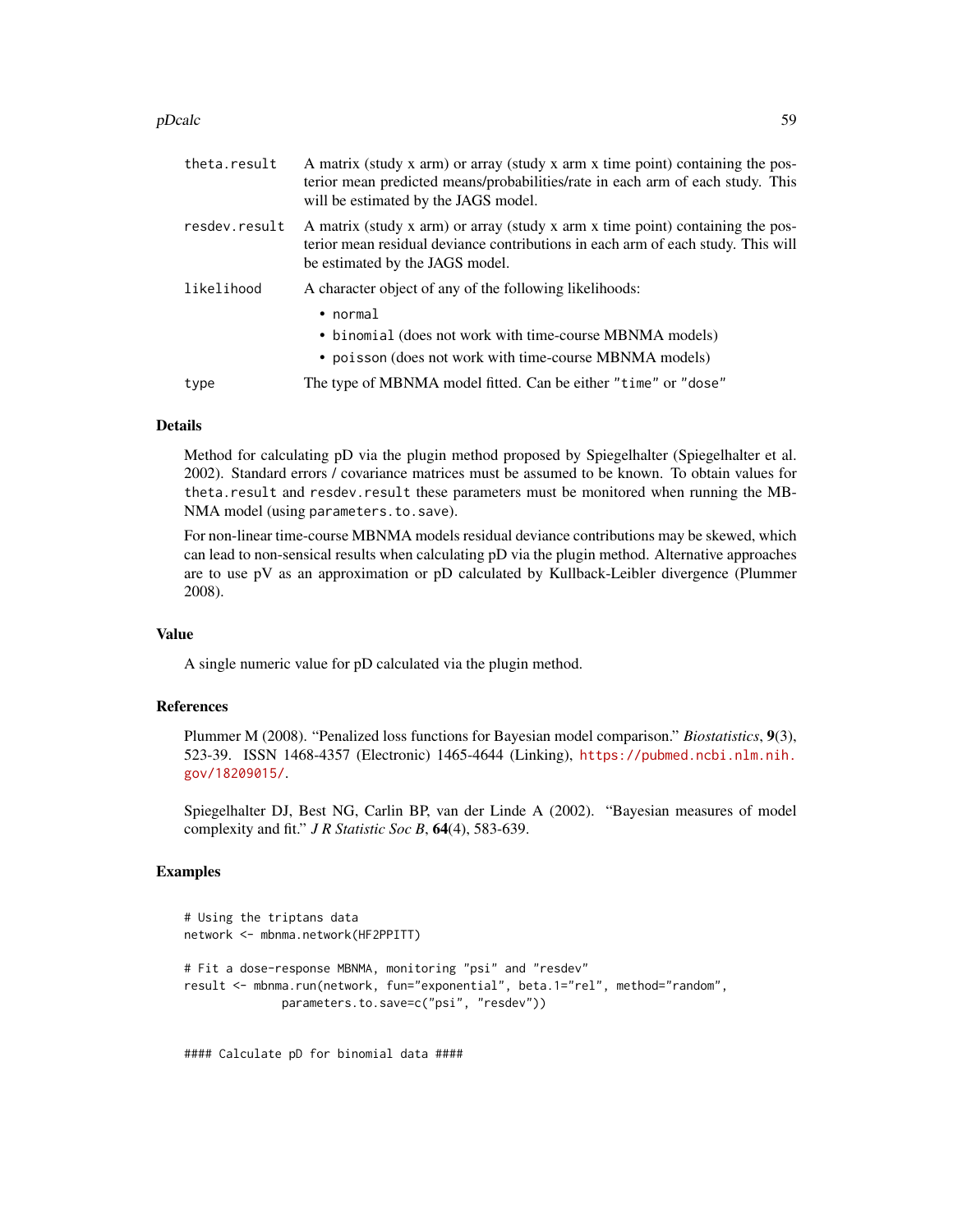```
# Prepare data for pD calculation
r <- result$model$data()$r
N <- result$model$data()$N
narm <- result$model$data()$narm
NS <- result$model$data()$NS
psi <- result$BUGSoutput$median$psi
resdevs <- result$BUGSoutput$median$resdev
# Calculate pD via plugin method
pD <- pDcalc(obs1=r, obs2=N, narm=narm, NS=NS,
          theta.result=psi, resdev.result=resdevs,
          likelihood="binomial", type="dose")
```
plot.mbnma *Forest plot for results from dose-response MBNMA models*

## Description

Generates a forest plot for dose-response parameters.

### Usage

```
## S3 method for class 'mbnma'
plot(x, parents = NULL, agent.labs = NULL, class.labs = NULL, ...)
```
#### Arguments

| $\mathsf{x}$ | An S3 object of class "mbnma" generated by running a dose-response MBNMA<br>model                                                                                                                                                                                              |
|--------------|--------------------------------------------------------------------------------------------------------------------------------------------------------------------------------------------------------------------------------------------------------------------------------|
| params       | A character vector of dose-response parameters to plot. Parameters must be<br>given the same name as monitored nodes in mbnma and must be modelled as<br>relative effects ("rel"). Can be set to NULL to include all available dose-response<br>parameters estimated by mbnma. |
| agent.labs   | A character vector of agent labels (including "Placebo" if it has been included<br>in the original network). If left as NULL (the default) then labels will be used as<br>defined in the data.                                                                                 |
| class.labs   | A character vector of class labels if mbnma was modelled using class effects<br>(including "Placebo" if it has been included in the original network). If left as<br>NULL (the default) then labels will be used as defined in the data.                                       |
| .            | Arguments to be passed to methods, such as graphical parameters                                                                                                                                                                                                                |

#### Value

A forest plot of class c("gg","ggplot") that has separate panels for different dose-response parameters. Results are plotted on the link scale.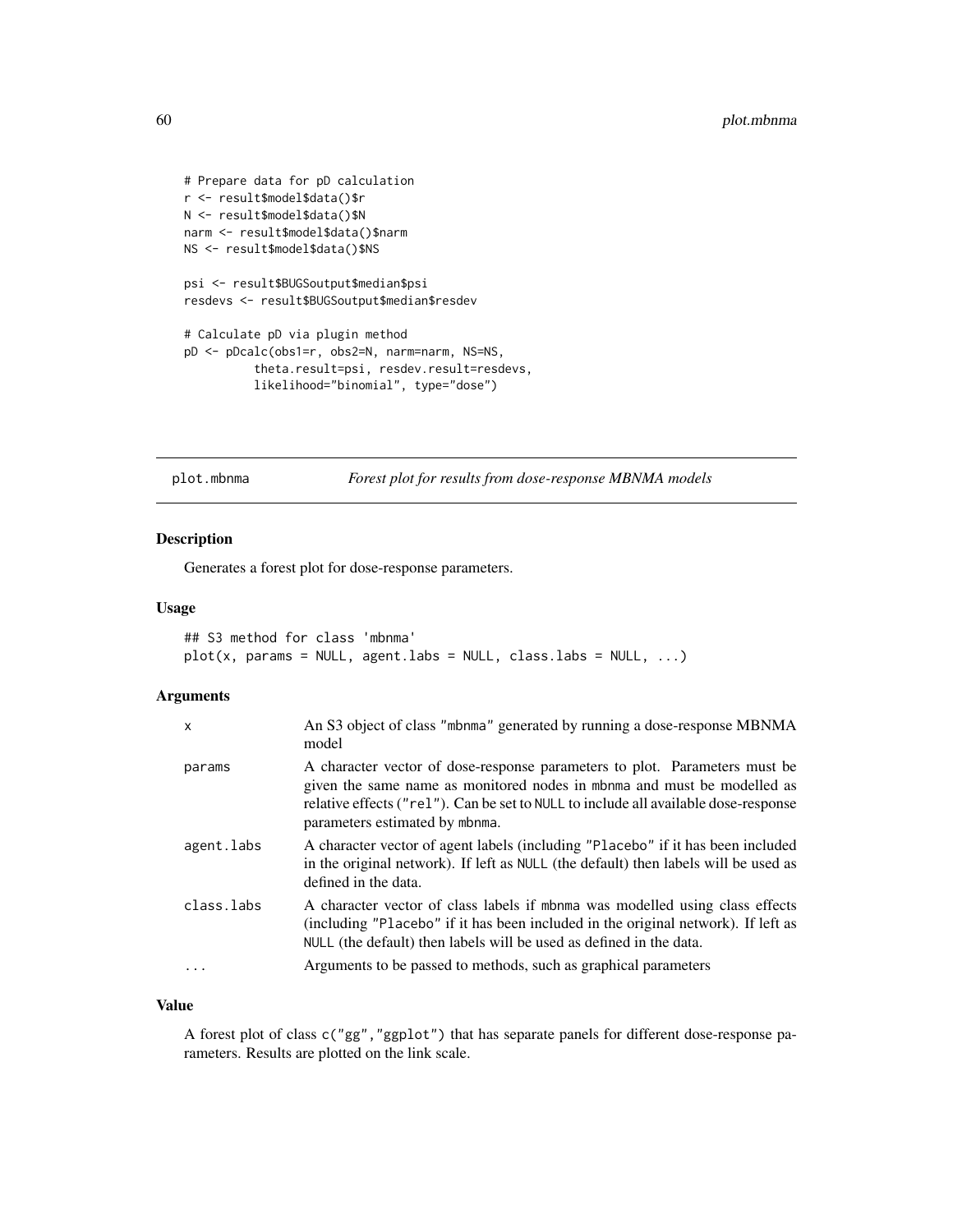### plot.mbnma.network 61

### Examples

```
# Using the triptans data
network <- mbnma.network(HF2PPITT)
# Run an exponential dose-response MBNMA and generate the forest plot
exponential <- mbnma.run(network, fun="exponential")
plot(exponential)
# Plot only Emax parameters from an Emax dose-response MBNMA
emax <- mbnma.emax(network, emax="rel", ed50="rel", method="random")
plot(emax, params=c("d.emax"))
#### Forest plots including class effects ####
# Generate some classes for the data
class.df <- HF2PPITT
class.df$class <- ifelse(class.df$agent=="placebo", "placebo", "active1")
class.df$class <- ifelse(class.df$agent=="eletriptan", "active2", class.df$class)
netclass <- mbnma.network(class.df)
emax <- mbnma.emax(netclass, emax="rel", ed50="rel", method="random",
            class.effect=list("ed50"="common"))
# Plot forest plot with different labels for classes
plot(emax, class.labs=c("Placebo", "Other Active", "Eletriptan"))
# Since "Placebo" is included in the network, it must be included in labels
# Failure to do so will cause an error
## ERROR ## plot(emax, class.labs=c("Other Active", "Eletriptan"))
```
plot.mbnma.network *Create an mbnma.network object*

#### Description

Creates an object of class mbnma.network. Various MBNMA functions can subsequently be applied to this object.

#### Usage

```
## S3 method for class 'mbnma.network'
plot(
 x,
  level = "treatment",
  v.color = "connect",
  doselink = NULL,
  layout = igraph::in_circle(),
```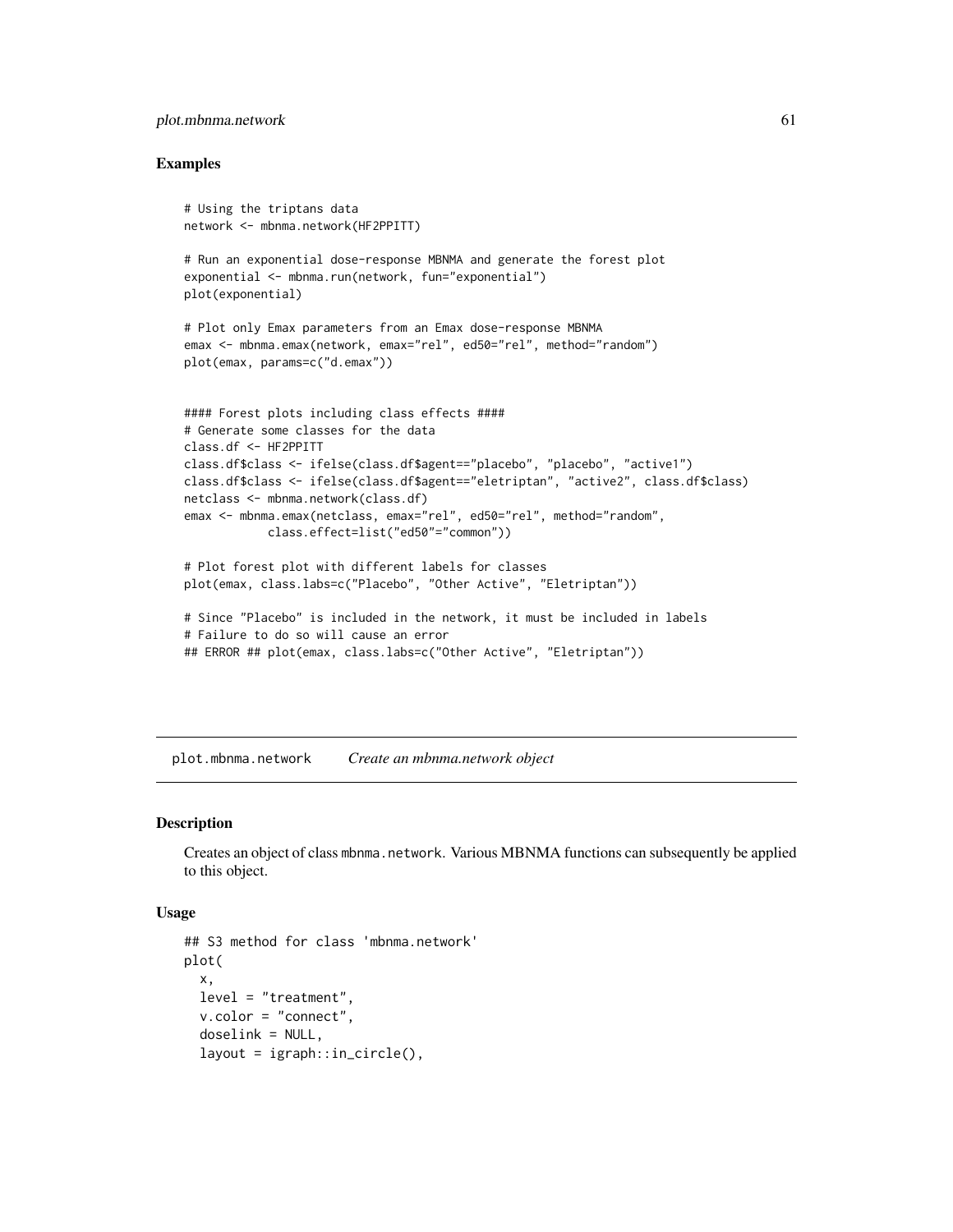```
remove.loops = FALSE,
 edge.scale = 1,
 v.scale = NULL,
 label.distance = 0,
 legend = TRUE,
 legend.x = "bottomleft",
 legend.y = NULL,
  ...
)
```
mbnma.network(data.ab, description = "Network")

| x            | An object of class mbnma.network.                                                                                                                                                                                                                                                                                                                                                                                                                               |
|--------------|-----------------------------------------------------------------------------------------------------------------------------------------------------------------------------------------------------------------------------------------------------------------------------------------------------------------------------------------------------------------------------------------------------------------------------------------------------------------|
| level        | A string indicating whether nodes/facets should represent "treatment" or "agent"<br>in the plot. Can be used to examine the expected impact of modelling dose-<br>response in terms of network connectivity.                                                                                                                                                                                                                                                    |
| v.color      | Can take either "connect" (the default) to indicate that nodes should only be<br>coloured if they are connected to the network reference treatment (indicates net-<br>work connectivity) or "agent" to colour nodes by agent.                                                                                                                                                                                                                                   |
| doselink     | If given an integer value it indicates that connections via the dose-response re-<br>lationship with placebo should be plotted. The integer represents the minimum<br>number of doses from which a dose-response function could be estimated and<br>is equivalent to the number of parameters in the desired dose-response function<br>plus one. If left as NULL (the default), connections to placebo via dose-response<br>relationships will not be included. |
| layout       | An igraph layout specification. This is a function specifying an igraph layout<br>that determines the arrangement of the vertices (nodes). The default igraph::as_circle()<br>arranged vertices in a circle. Two other useful layouts for network plots are:<br>igraph::as_star(), igraph::with_fr(). Others can be found in layout_                                                                                                                            |
| remove.loops | A boolean value indicating whether to include loops that indicate comparisons<br>within a node.                                                                                                                                                                                                                                                                                                                                                                 |
| edge.scale   | A number to scale the thickness of connecting lines (edges). Line thickness is<br>proportional to the number of studies for a given comparison. Set to 0 to make<br>thickness equal for all comparisons.                                                                                                                                                                                                                                                        |
| v.scale      | A number with which to scale the size of the nodes. If the variable N (to indicate<br>the numbers of participants in each study arm) is included in the dataset then<br>the size of the nodes will be proportional to the number of participants within a<br>treatment/agent in the network.                                                                                                                                                                    |
|              | label.distance A number scaling the distance of labels from the nodes to improve readability.<br>The labels will be directly on top of the nodes if the default of 0 is used. Option<br>only applicable if layout_in_circle is set to TRUE.                                                                                                                                                                                                                     |
| legend       | A boolean object to indicate whether or not to plot a legend to indicate which<br>node colour corresponds to which agent if v. color="agent". Default is TRUE.                                                                                                                                                                                                                                                                                                  |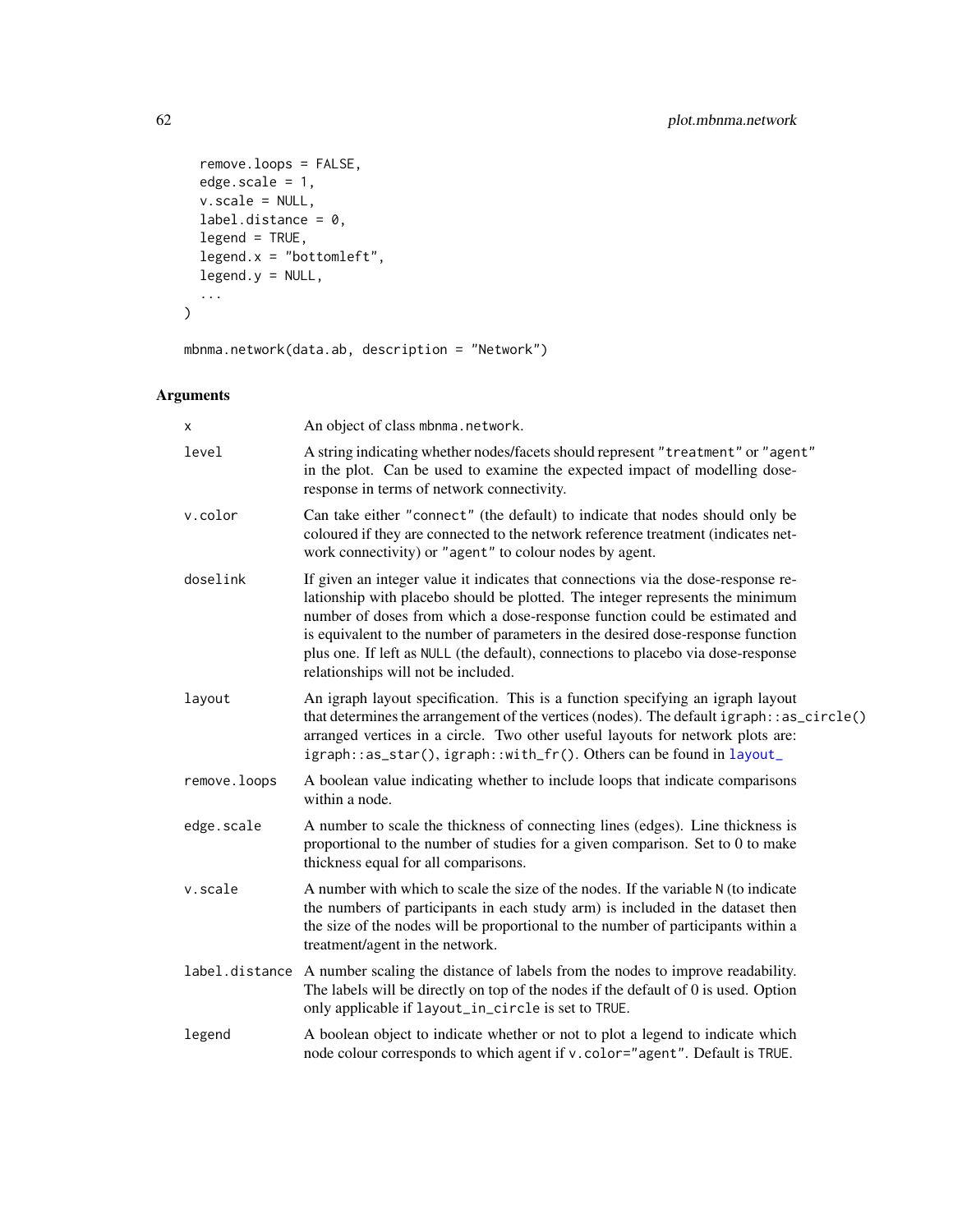| legend.x, legend.y |                                                                                                                                               |
|--------------------|-----------------------------------------------------------------------------------------------------------------------------------------------|
|                    | The x and y co-ordinates to be used to position the legend. They can be specified<br>by keyword or in any way which is accepted by xy.coords. |
| $\ddotsc$          | Options for plotting in igraph.                                                                                                               |
| data.ab            | A data frame of arm-level data in "long" format containing the columns:                                                                       |
|                    | • studyID Study identifiers                                                                                                                   |
|                    | • dose Numeric data indicating the dose (must take positive values)                                                                           |
|                    | • agent Agent identifiers (can be numeric, factor or character)                                                                               |
|                    | • y Numeric data indicating the aggregate response for a continuous outcome.<br>Required for continuous data.                                 |
|                    | • se Numeric data indicating the standard error for a given observation. Re-<br>quired for continuous data.                                   |
|                    | • r Numeric data indicating the number of responders within a study arm.<br>Required for binomial or poisson data.                            |
|                    | • N Numeric data indicating the total number of participants within a study<br>arm. Required for binomial data                                |
|                    | • E Numeric data indicating the total exposure time for participants within a<br>study arm. Required for poisson data.                        |
|                    | • class An optional column indicating a particular class code. Agents with<br>the same identifier must also have the same class code.         |
| description        | Optional. Short description of the network.                                                                                                   |

#### Details

The S3 method plot() on an mbnma.network object generates a network plot that shows how different treatments are connected within the network via study comparisons. This can be used to identify how direct and indirect evidence are informing different treatment comparisons. Depends on [igraph](#page-0-0).

Agents/classes for arms that have dose  $= 0$  will be relabelled as "Placebo". Missing values (NA) cannot be included in the dataset. Single arm studies cannot be included.

#### Value

plot(): An object of class("igraph") - any functions from the igraph package can be applied to this object to change its characteristics.

mbnma.network(): An object of class("mbnma.network") which is a list containing:

- description A short description of the network
- data.ab A data frame containing the arm-level network data (treatment identifiers will have been recoded to a sequential numeric code)
- agents A character vector indicating the agent identifiers that correspond to the new agent codes.
- treatments A character vector indicating the treatment identifiers that correspond to the new treatment codes.
- classes A character vector indicating the class identifiers (if included in the original data) that correspond to the new class codes.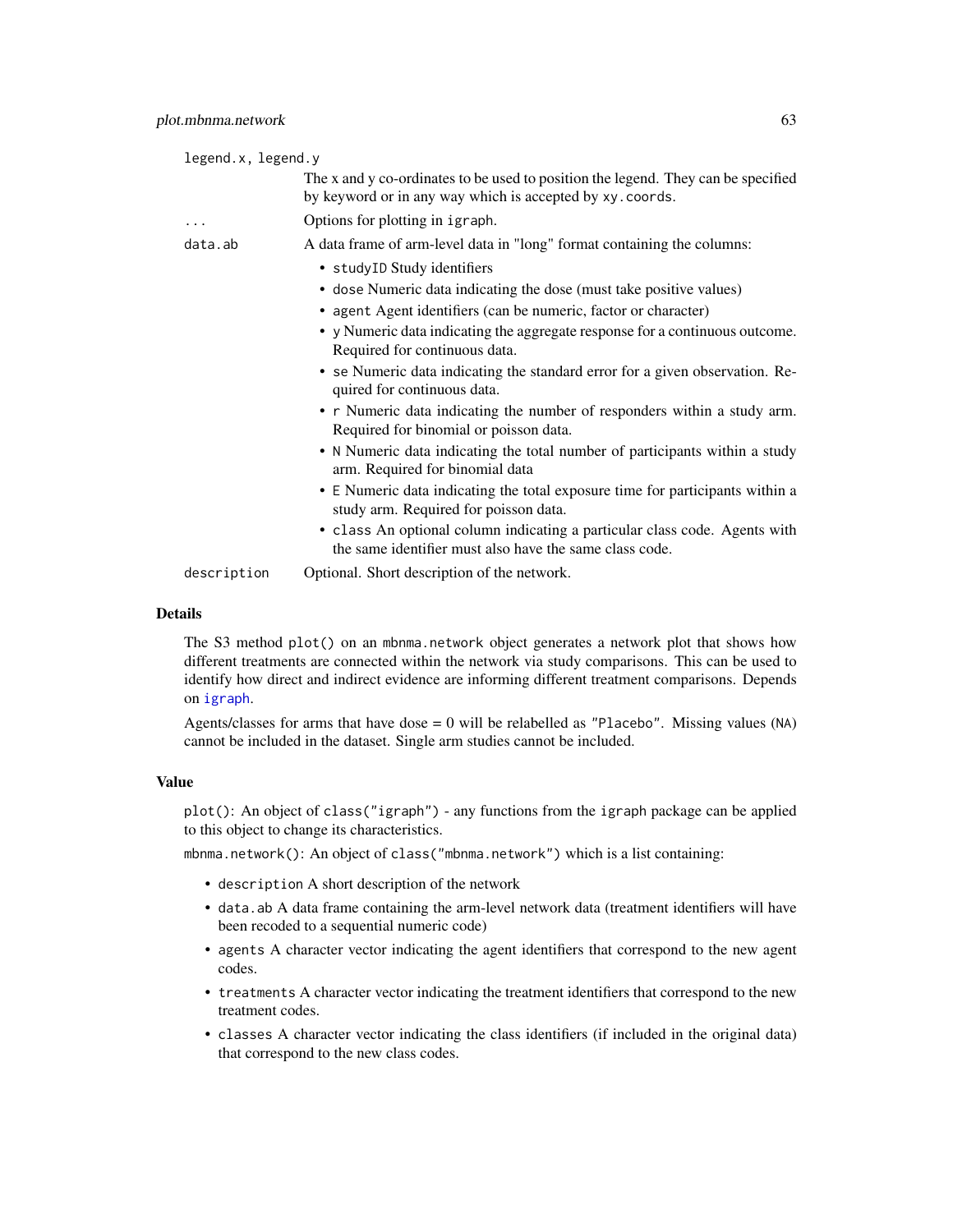#### Methods (by generic)

• plot: Generate a network plot

### Examples

```
# Create an mbnma.network object from the data
network <- mbnma.network(HF2PPITT)
# Generate a network plot from the data
plot(network)
# Generate a network plot at the agent level that removes loops indicating comparisons
#within a node
plot(network, level="agent", remove.loops=TRUE)
# Generate a network plot at the treatment level that colours nodes by agent
plot(network, v.color="agent", remove.loops=TRUE)
# Generate a network plot that includes connections via the dose-response function
# For a one parameter dose-response function (e.g. exponential)
plot(network, level="treatment", doselink=1, remove.loops=TRUE)
# For a two parameter dose-response function (e.g. Emax)
plot(network, level="treatment", doselink=2, remove.loops=TRUE)
# Arrange network plot in a star with the reference treatment in the centre
plot(network, layout=igraph::as_star(), label.distance=3)
#### Plot a network with no placebo data included ####
# Make data with no placebo
noplac.df <- network$data.ab[network$data.ab$narm>2 & network$data.ab$agent!=1,]
net.noplac <- mbnma.network(noplac.df)
# Plotting network automatically plots connections to Placebo via dose-response
plot(net.noplac)
# Using the triptans headache dataset
print(HF2PPITT)
# Define network
network <- mbnma.network(HF2PPITT, description="Example")
# Plot network
plot(network)
```
plot.mbnma.predict *Plots predicted responses from a dose-response MBNMA model*

### **Description**

Plots predicted responses on the natural scale from a dose-response MBNMA model.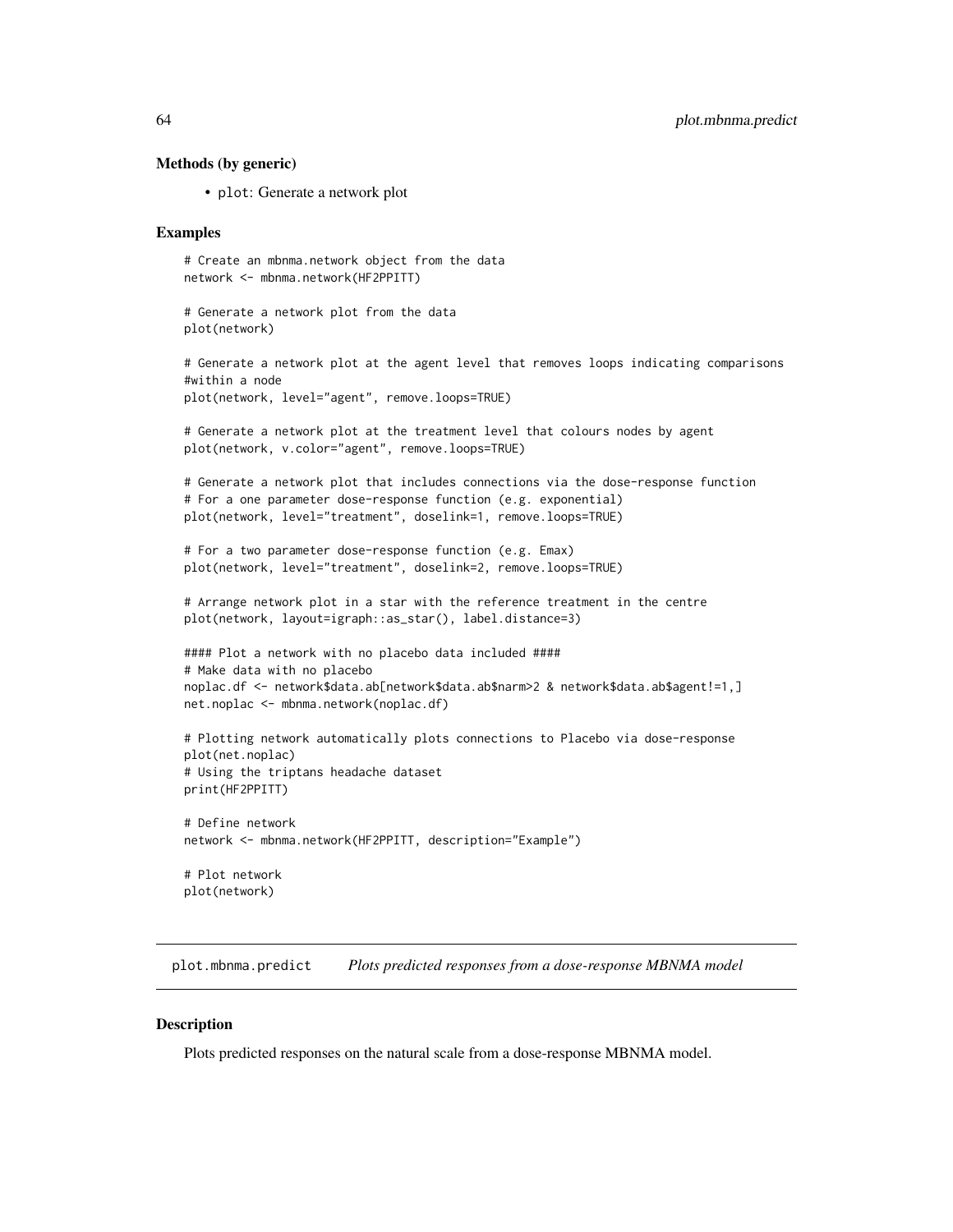## plot.mbnma.predict 65

## Usage

```
## S3 method for class 'mbnma.predict'
plot(
  x,
 disp.obs = FALSE,
 overlay.split = FALSE,
 method = "common",
  agent.labs = NULL,
  scales = "free_x",
  ...
\mathcal{L}
```
## Arguments

| X             | An object of class "mbnma.predict" generated by predict ("mbnma")                                                                                                                                                                                                                                                                                                                                                                                                                                                                                                 |
|---------------|-------------------------------------------------------------------------------------------------------------------------------------------------------------------------------------------------------------------------------------------------------------------------------------------------------------------------------------------------------------------------------------------------------------------------------------------------------------------------------------------------------------------------------------------------------------------|
| disp.obs      | A boolean object to indicate whether to show the location of observed doses in<br>the data on the 95\% credible intervals of the predicted dose-response curves as<br>shaded regions (TRUE) or not (FALSE). If set to TRUE the original network object<br>used for the model must be specified in network.                                                                                                                                                                                                                                                        |
| overlay.split | A boolean object indicating whether to overlay a line showing the split (treatment-<br>level) NMA results on the plot (TRUE) or not (FALSE). This will require automatic<br>running of a split NMA model. For overlay. split=TRUE the original network<br>object used for the model must be specified in network.                                                                                                                                                                                                                                                 |
| method        | Indicates the type of split (treatment-level) NMA to perform when overlay. split=TRUE.<br>Can take either "common" or "random".                                                                                                                                                                                                                                                                                                                                                                                                                                   |
| agent.labs    | A character vector of agent labels to display on plots. If left as NULL (the default)<br>the names of agents will be taken from predict. The position of each label<br>corresponds to each element of predict. The number of labels must equal the<br>number of active agents in predict. If placebo / dose=0 data is included in the<br>predictions then a label for placebo should not be included in agent. labs. It<br>will not be shown in the final plot since placebo is the point within each plot at<br>which dose $= 0$ (rather than a separate agent). |
| scales        | Should scales be fixed ("fixed", the default), free ("free"), or free in one<br>dimension ("free_x", "free_y")?                                                                                                                                                                                                                                                                                                                                                                                                                                                   |
|               | Arguments for ggplot2                                                                                                                                                                                                                                                                                                                                                                                                                                                                                                                                             |
|               |                                                                                                                                                                                                                                                                                                                                                                                                                                                                                                                                                                   |

## Details

For the S3 method plot(), it is advisable to ensure predictions in predict are estimated using a sufficient number of doses to ensure a smooth predicted dose-response curve. If disp.obs = TRUE it is advisable to ensure predictions in predict are estimated using an even sequence of time points to avoid misrepresentation of shaded densities.

## Examples

# Using the triptans data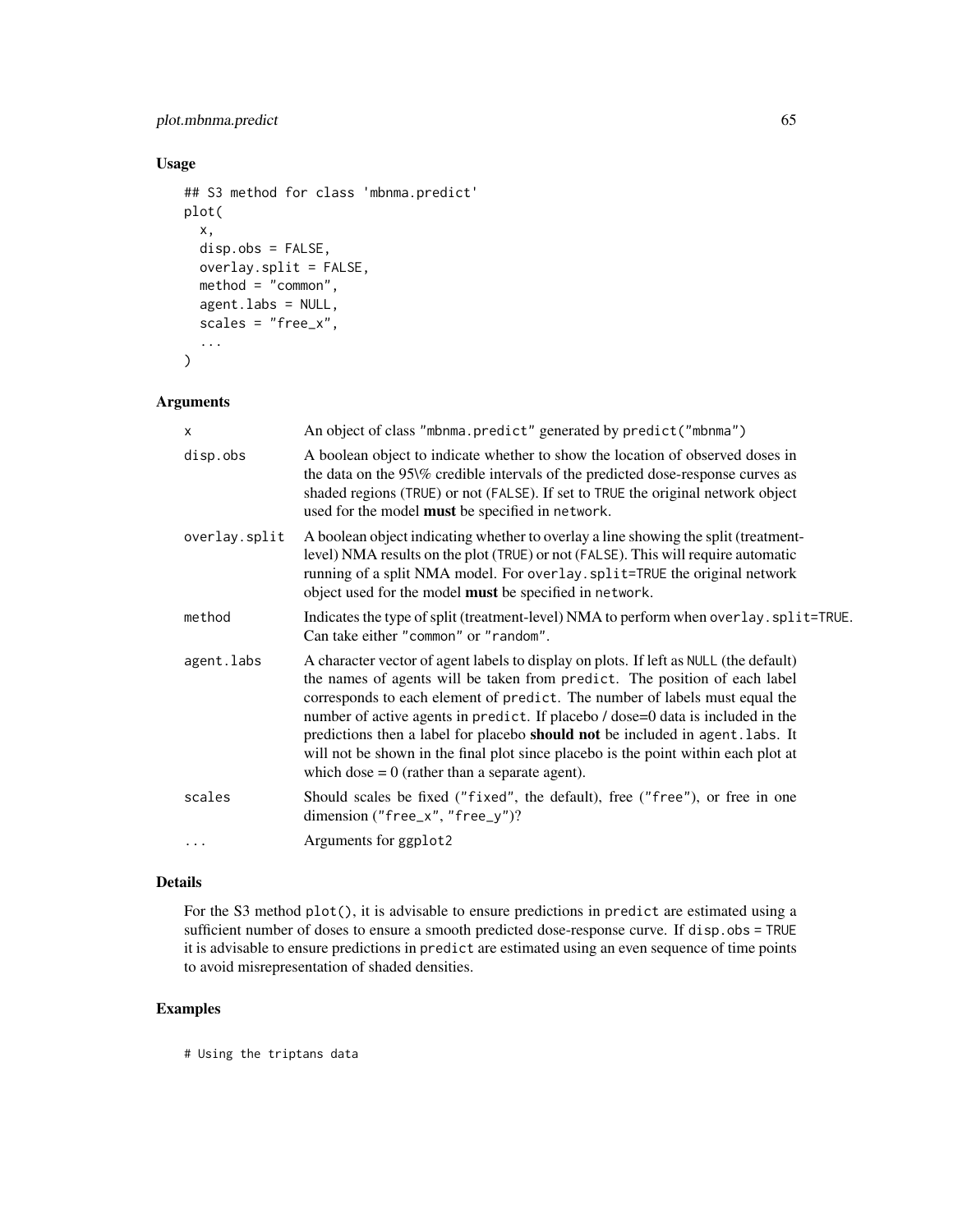```
network <- mbnma.network(HF2PPITT)
# Run an Emax dose-response MBNMA and predict responses
emax <- mbnma.emax(network, method="random")
pred \leq predict(emax, E0 = 0.5)
plot(pred)
# Display observed doses on the plot
plot(pred, disp.obs=TRUE)
# Display split NMA results on the plot
plot(pred, overlay.split=TRUE)
# Split NMA results estimated using random treatment effects model
plot(pred, overlay.split=TRUE, method="random")
# Add agent labels
plot(pred, agent.labs=c("Elet", "Suma", "Frov", "Almo", "Zolmi",
      "Nara", "Riza"))
# These labels will throw an error because "Placebo" is included in agent.labs when
#it will not be plotted as a separate panel
#### ERROR ####
#plot(pred, agent.labs=c("Placebo", "Elet", "Suma", "Frov", "Almo", "Zolmi",
# "Nara", "Riza"))
# If insufficient predictions are made across dose-response function
# then the plotted responses are less smooth and can be misleading
pred <- predict(emax, E0 = 0.5, n.doses=3)
plot(pred)
```
plot.mbnma.rank *Plot histograms of rankings from MBNMA models*

#### Description

Plot histograms of rankings from MBNMA models

### Usage

```
## S3 method for class 'mbnma.rank'
plot(x, params = NULL, treat.labs = NULL, ...)
```
#### Arguments

x An object of class "mbnma.rank" generated by rank.mbnma()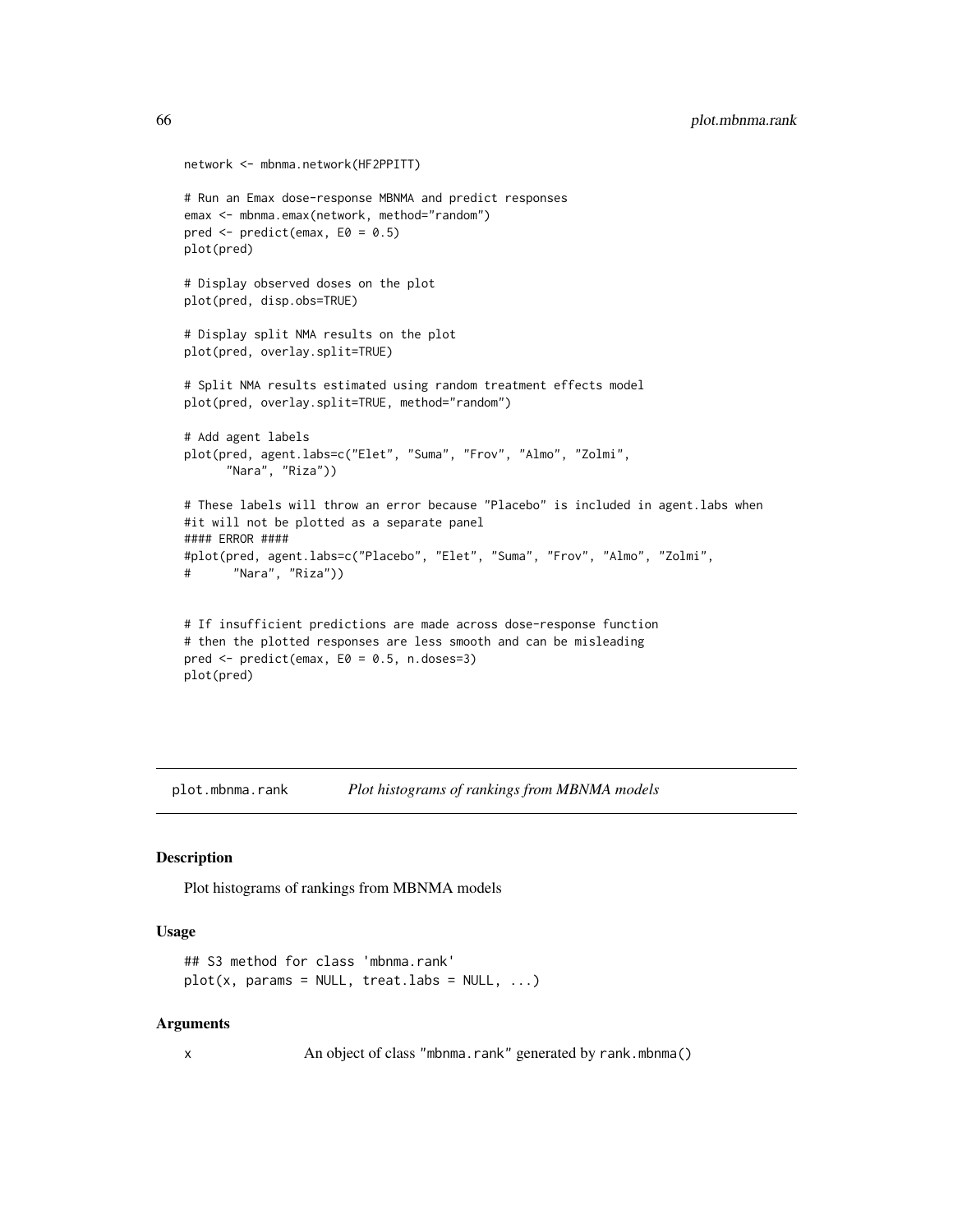#### plot.nma 67

| params     | A character vector of named parameters in the model that vary by either agent<br>or class (depending on the value assigned to level). If left as NULL (the de-<br>fault), then ranking will be calculated for all available parameters that vary by<br>agent/class. |
|------------|---------------------------------------------------------------------------------------------------------------------------------------------------------------------------------------------------------------------------------------------------------------------|
| treat.labs | A vector of treatment labels in the same order as treatment codes. Easiest to use<br>treatment labels stored by mbnma.network()                                                                                                                                     |
| $\cdot$    | Arguments to be sent to $ggplot::geom\_bar()$                                                                                                                                                                                                                       |

## Value

A series of histograms that show rankings for each treatment/agent/prediction, with a separate panel for each parameter The object returned is a list containing a separate element for each parameter in params which is an object of class(c("gg", "ggplot")).

## Examples

```
# Using the triptans data
network <- mbnma.network(HF2PPITT)
# Estimate rankings from an Emax dose-response MBNMA
emax <- mbnma.emax(network, emax="rel", ed50="rel", method="random")
ranks <- rank(emax)
# Plot rankings for both dose-response parameters (in two separate plots)
plot(ranks)
# Plot rankings just for ED50
plot(ranks, params="d.ed50")
# Plot rankings from prediction
doses <- list("eletriptan"=c(0,1,2,3), "rizatriptan"=c(0.5,1,2))
pred <- predict(emax, E0 = "rbeta(n, shape1=1, shape2=5)",
            exact.doses=doses)
rank <- rank(pred)
plot(rank)
```
plot.nma *Run an NMA model*

## Description

Used for calculating split NMA results, either when comparing models that do not account for doseresponse relationship, or to estimate split results for overlay.split. Results can also be compared between consistency (UME=FALSE) and inconsistency (UME=TRUE) models to test the validity of the consistency assumption.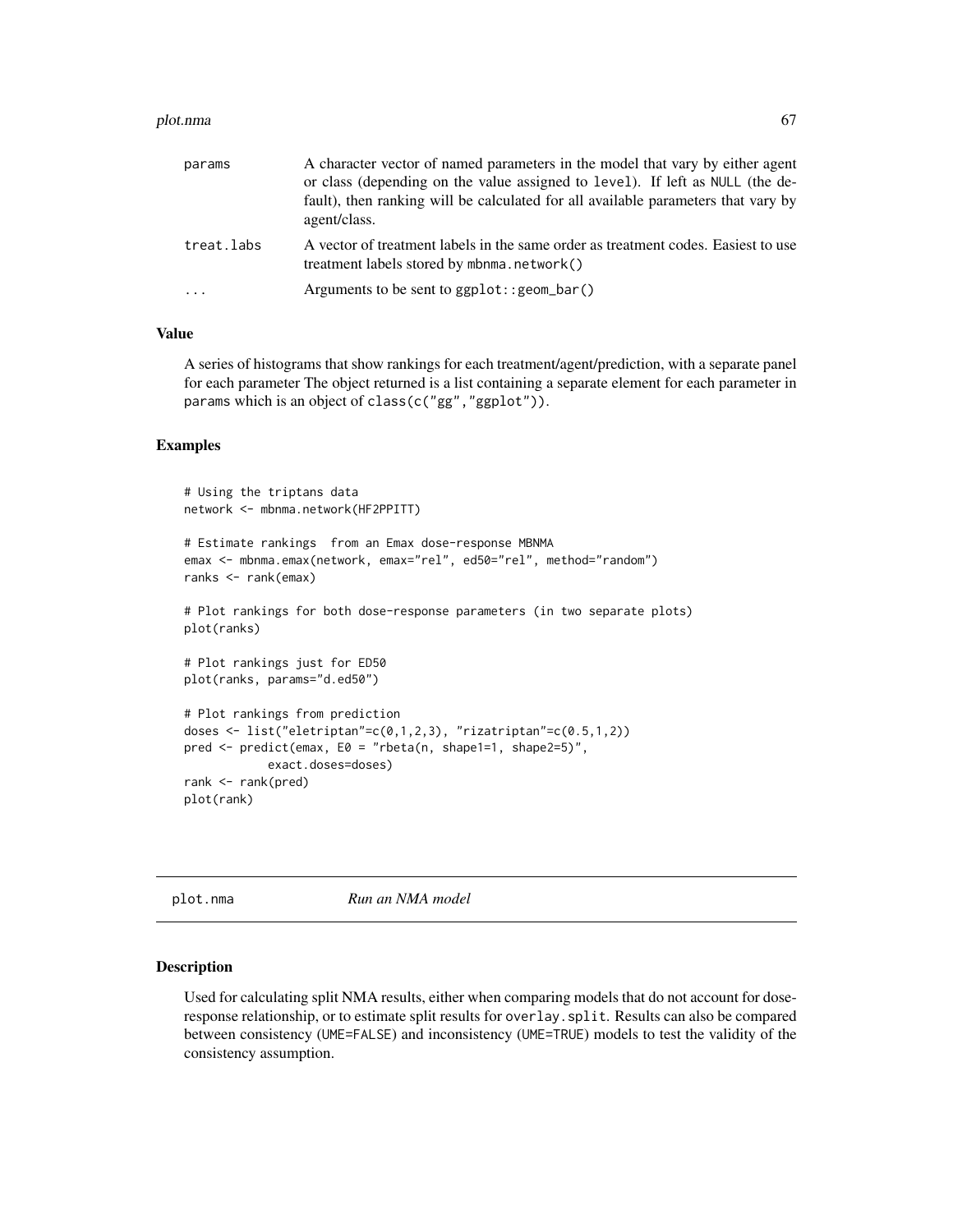## Usage

```
## S3 method for class 'nma'
plot(x, bydose = TRUE, scales = "free_x", ...)nma.run(
  network,
  method = "common",
  likelihood = NULL,
  link = NULL,priors = NULL,
  warn.rhat = TRUE,n.iter = 10000,
  drop.discon = TRUE,
  UME = FALSE,
  pd = "pv",...
\mathcal{L}
```

| x           | An object of class ("nma")                                                                                                                                                                                                                                                                                                  |
|-------------|-----------------------------------------------------------------------------------------------------------------------------------------------------------------------------------------------------------------------------------------------------------------------------------------------------------------------------|
| bydose      | A boolean object indicating whether to plot responses with dose on the x-axis<br>(TRUE) to be able to examine potential dose-response shapes, or to plot a con-<br>ventional forest plot with all treatments on the same plot (FALSE)                                                                                       |
| scales      | Should scales be fixed ("fixed", the default), free ("free"), or free in one<br>dimension ("free_x", "free_y")?                                                                                                                                                                                                             |
| $\cdots$    | Arguments to be sent to $ggplot2::ggplot()$                                                                                                                                                                                                                                                                                 |
| network     | An object of class mbnma.network.                                                                                                                                                                                                                                                                                           |
| method      | Indicates the type of split (treatment-level) NMA to perform when overlay . split=TRUE.<br>Can take either "common" or "random".                                                                                                                                                                                            |
| likelihood  | A string indicating the likelihood to use in the model. Can take either "binomial",<br>"normal" or "poisson". If left as NULL the likelihood will be inferred from the<br>data.                                                                                                                                             |
| link        | A string indicating the link function to use in the model. Can take any link<br>function defined within JAGS (e.g. "logit", "log", "probit", "cloglog") or<br>be assigned the value "identity" for and identity link function. If left as NULL<br>the link function will be automatically assigned based on the likelihood. |
| priors      | A named list of parameter values (without indices) and replacement prior distri-<br>bution values given as strings using distributions as specified in JAGS syntax<br>(see examples).                                                                                                                                       |
| warn.rhat   | A boolean object to indicate whether to return a warning if Rhat values for any<br>monitored parameter are >1.02 (suggestive of non-convergence).                                                                                                                                                                           |
| n.iter      | number of total iterations per chain (including burn in; default: 10000)                                                                                                                                                                                                                                                    |
| drop.discon | A boolean object that indicates whether or not to drop disconnected studies from<br>the network.                                                                                                                                                                                                                            |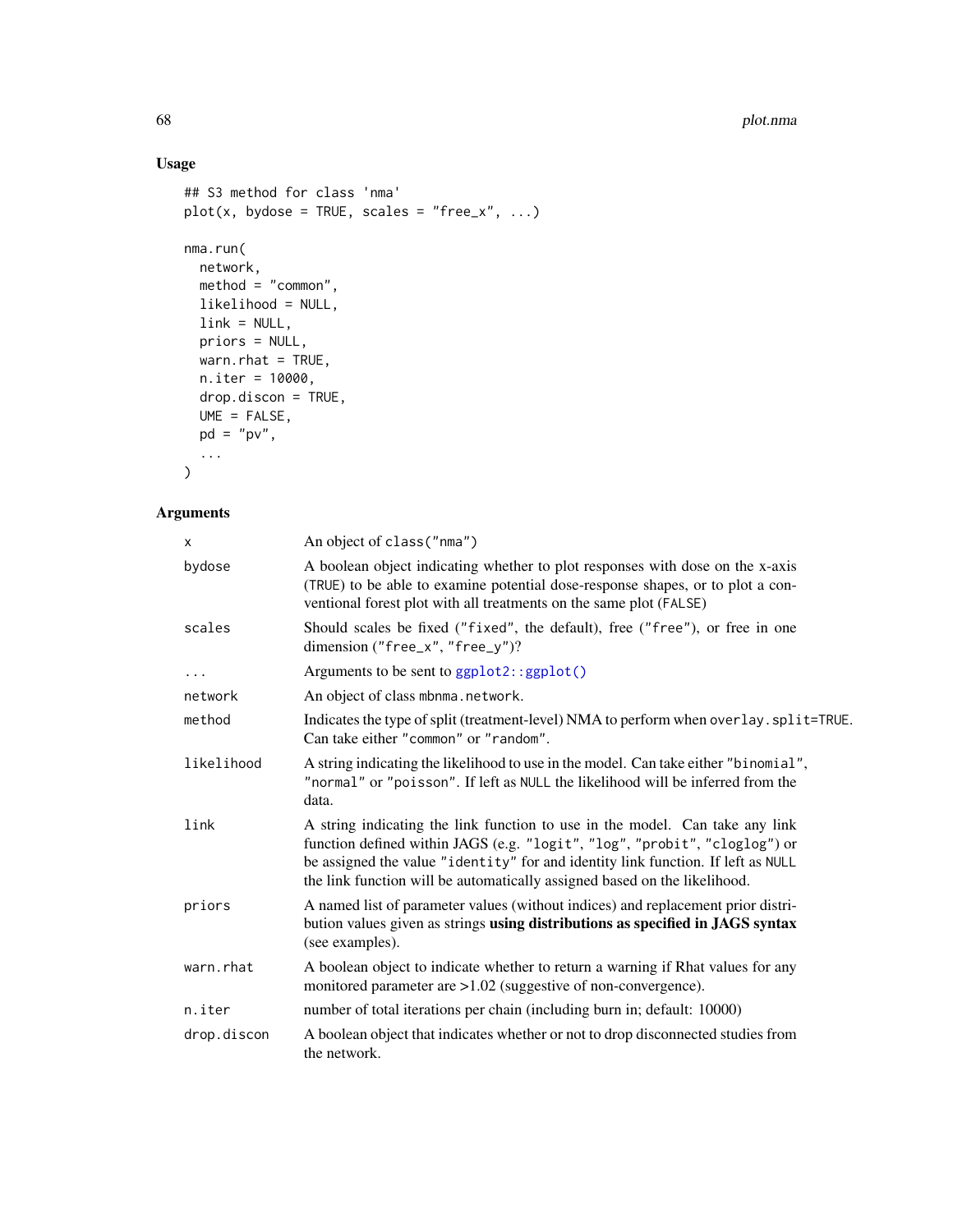| <b>UME</b>         | A boolean object to indicate whether to fit an Unrelated Mean Effects model<br>that does not assume consistency and so can be used to test if the consistency<br>assumption is valid.                                                                                                                                                                                                                                                                                                                                                                                                                                                       |
|--------------------|---------------------------------------------------------------------------------------------------------------------------------------------------------------------------------------------------------------------------------------------------------------------------------------------------------------------------------------------------------------------------------------------------------------------------------------------------------------------------------------------------------------------------------------------------------------------------------------------------------------------------------------------|
| pd                 | Can take either:<br>• pv only pV will be reported (as automatically outputted by R2jags).<br>• plugin calculates pD by the plug-in method (Spiegelhalter et al. 2002).<br>It is faster, but may output negative non-sensical values, due to skewed<br>deviances that can arise with non-linear models.<br>• pd. k1 calculates pD by the Kullback-Leibler divergence (Plummer 2008).<br>This will require running the model for additional iterations but will always<br>produce a positive result.<br>• popt calculates pD using an optimism adjustment which allows for calcu-<br>lation of the penalized expected deviance (Plummer 2008) |
| thods (by generic) |                                                                                                                                                                                                                                                                                                                                                                                                                                                                                                                                                                                                                                             |

### Me

• plot: Plot outputs from treatment-level NMA models

Results can be plotted either as a single forest plot, or facetted by agent and plotted with increasing dose in order to identify potential dose-response relationships.

## Examples

```
# Run random effects NMA on the alogliptin dataset
network <- mbnma.network(alog_pcfb)
nma <- nma.run(network, method="random")
print(nma)
plot(nma)
# Run common effects NMA keeping treatments that are disconnected in the NMA
network <- mbnma.network(GoutSUA_2wkCFB)
nma <- nma.run(network, method="common", drop.discon=FALSE)
# Run an Unrelated Mean Effects (UME) inconsistency model on triptans dataset
network <- mbnma.network(HF2PPITT)
ume <- nma.run(network, method="random", UME=TRUE)
```
predict.mbnma *Predict responses for different doses of agents in a given population based on MBNMA dose-response models*

### Description

Used to predict responses for different doses of agents or to predict the results of a new study. This is calculated by combining relative treatment effects with a given reference treatment response (specific to the population of interest).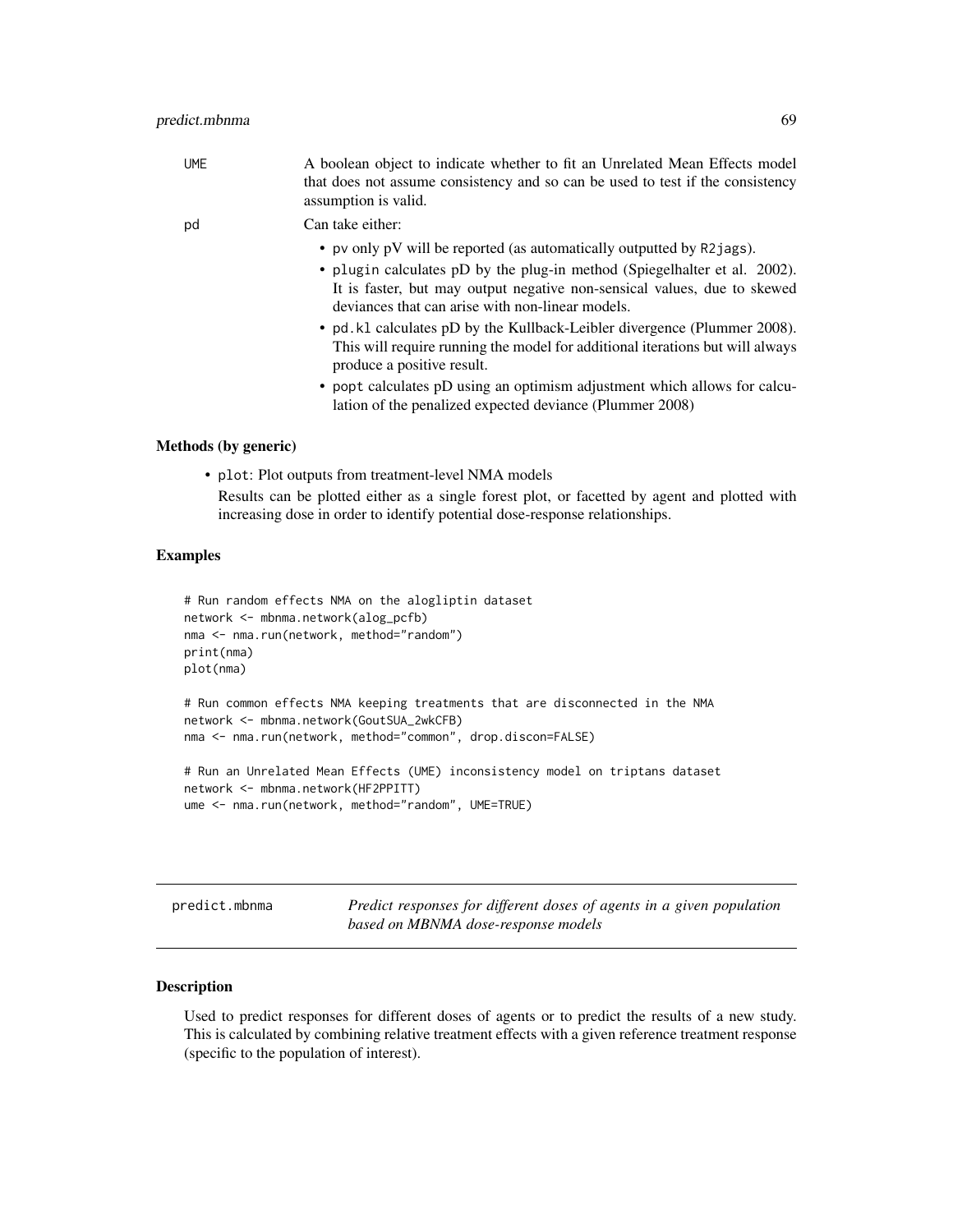# Usage

```
## S3 method for class 'mbnma'
predict(
  object,
 n.doses = 15,
  max.doses = NULL,
  exact.doses = NULL,
  E0 = 0,
 synth = "fixed",
  ...
\mathcal{L}
```

| object      | An S3 object of class "mbnma" generated by running a dose-response MBNMA<br>model                                                                                                                                                                                                                                                                                                                                                                                                                                                                                                                                                                                    |
|-------------|----------------------------------------------------------------------------------------------------------------------------------------------------------------------------------------------------------------------------------------------------------------------------------------------------------------------------------------------------------------------------------------------------------------------------------------------------------------------------------------------------------------------------------------------------------------------------------------------------------------------------------------------------------------------|
| n.doses     | A number indicating the number of doses at which to make predictions within<br>each agent. The default is 15.                                                                                                                                                                                                                                                                                                                                                                                                                                                                                                                                                        |
| max.doses   | A list of numbers. Each named element in the list corresponds to an agent<br>(either named similarly to agent names given in the data, or named correspond-<br>ingly to the codes for agents given in mbnma) and each number for that element<br>corresponds to the maximum dose of the given agent, below which several pre-<br>dictions will be calculated at different doses (the number of these is determined<br>by n. doses). Can only take positive values. If left as NULL (the default) results<br>will be predicted based on the maximum dose of each agent given in the data.                                                                             |
| exact.doses | A list of numeric vectors. Each named element in the list correponds to an<br>agent (either named similarly to agent names given in the data, or named corre-<br>spondingly to the codes for agents given in mbnma) and each number within the<br>vector for that element corresponds to a dose of the agent for which to predict<br>responses. Doses can only take positive values.                                                                                                                                                                                                                                                                                 |
| E0          | An object to indicate the value(s) to use for the response at dose = $0$ (i.e. placebo)<br>in the prediction. This can take a number of different formats depending on how<br>it will be used/calculated. The default is 0 but this will typically lead to non-<br>sensical predictions.                                                                                                                                                                                                                                                                                                                                                                             |
|             | • numeric() A single numeric value representing the deterministic response<br>at dose $= 0$ , given on the natural scale - so for binomial data, proportions<br>should be given and for Poisson data, a rate should be given.<br>• character () A single string representing a stochastic distribution for the<br>response at dose $= 0$ , given on the natural scale - so for binomial data,<br>proportions should be given and for Poisson data, a rate should be given.<br>This is specified as a random number generator (RNG) given as a string,<br>and can take any RNG distribution for which a function exists in R. For<br>example: " $rnorm(n, 7, 0.5)$ ". |
|             | • data. frame () A data frame containing data in the long format (one row per<br>study arm) to be meta-analysed to estimate the dose $= 0$ (placebo) response.                                                                                                                                                                                                                                                                                                                                                                                                                                                                                                       |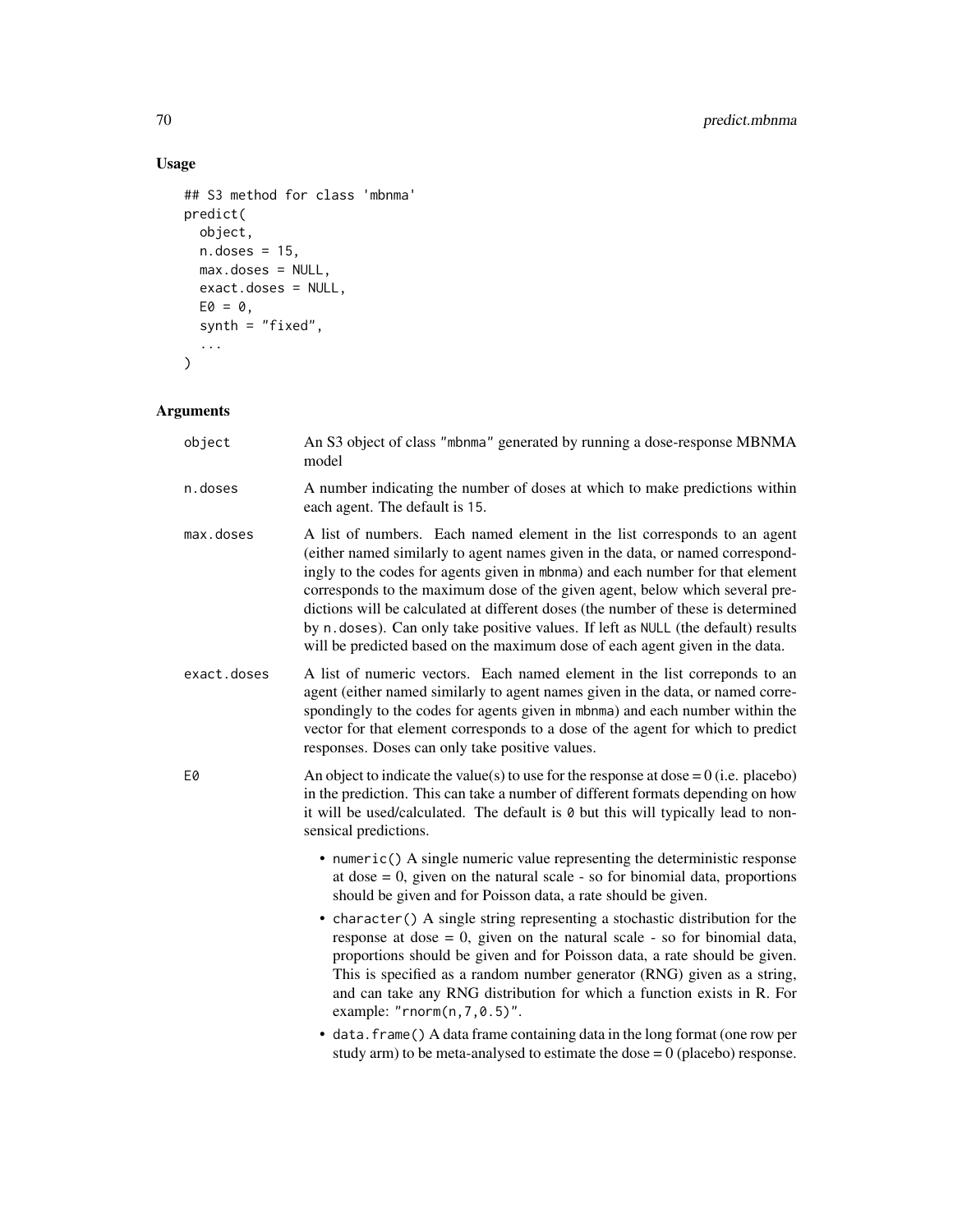|       | This could be a set of observational studies that are specific to the popula-<br>tion on which to make predictions, or it can be a subset of the study arms<br>within the MBNMA dataset that investigate placebo. See ref. synth()                                            |
|-------|-------------------------------------------------------------------------------------------------------------------------------------------------------------------------------------------------------------------------------------------------------------------------------|
| synth | A character object that can take the value "fixed" or "random" to specify the<br>the type of pooling to use for synthesis of E0 if a data frame has been provided<br>for it. Using "random" rather than "fixed" for synth will result in wider $95\%$<br>CrI for predictions. |
| .     | Arguments to be sent to $R2jags: jags()$ for synthesis of the network reference<br>treatment effect $(using ref.synth())$                                                                                                                                                     |

## Details

The range of doses on which to make predictions can be specified in one of two ways:

- 1. Use max.dose and n.doses to specify the maximum dose for each agent and the number of doses within that agent for which to predict responses. Doses will be chosen that are equally spaced from zero to the maximum dose for each agent. This is useful for generating plots of predicted responses (using [plot-mbnma.predict]) as it will lead to fitting a smooth doseresponse curve (provided n.doses is sufficiently high).
- 2. Use exact.doses to specify the exact doses for which to predict responses for each agent. This may be more useful when ranking different predicted responses using [rank-mbnma.predict]

#### Value

An S3 object of class mbnma.predict that contains the following elements:

- summary A named list of data frames. Each data frame contains a summary of predicted responses at follow-up times specified in times for each treatment specified in treats
- pred.mat A named list of matrices. Each matrix contains the MCMC results of predicted responses at follow-up times specified in times for each treatment specified in treats

## Examples

```
# Using the triptans data
network <- mbnma.network(HF2PPITT)
# Run an Emax dose-response MBNMA
emax <- mbnma.emax(network, emax="rel", ed50="rel", method="random")
###########################
###### Specifying E0 ######
###########################
#### Predict responses using deterministic value for E0 ####
# Data is binomial so we specify E0 on the natural scale as a probability
pred \leq predict(emax, E0 = 0.2)
```
# Specifying non-sensical values will return an error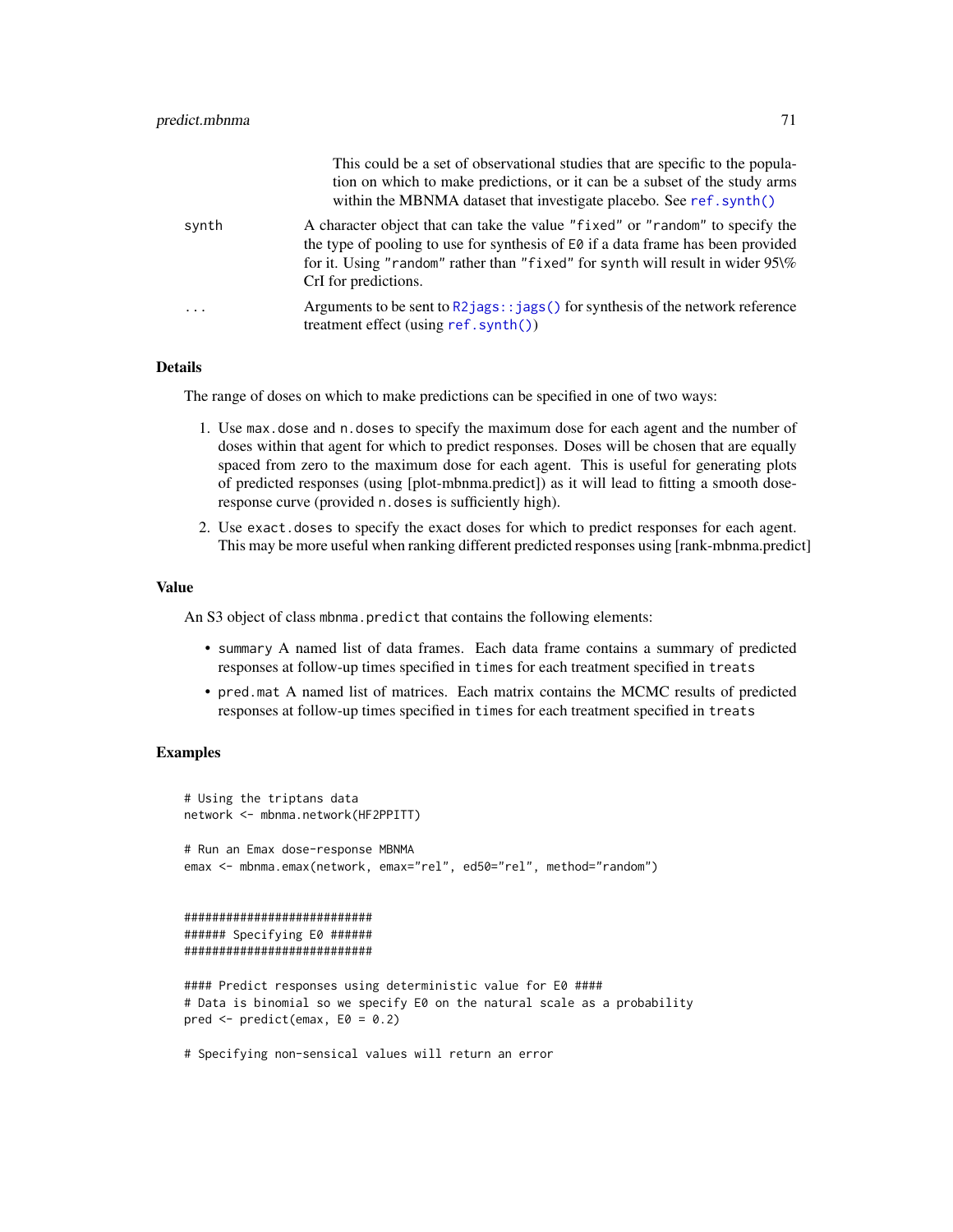### 72 predict.mbnma

```
#pred <- predict(emax, E0 = -10)
### ERROR ###
#### Predict responses using stochastic value for E0 ####
# Data is binomial so we might want to draw from a beta distribution
pred \leq predict(emax, E0 = "rbeta(n, shape1=1, shape2=5)")
# Misspecifying the RNG string will return an error
#pred <- predict(emax, E0 = "rbeta(shape1=1, shape2=5)")
### ERROR ###
#### Predict responses using meta-analysis of dose = 0 studies ####
# E0 is assigned a data frame of studies to synthesis
# Can be taken from placebo arms in triptans dataset
ref.df <- network$data.ab[network$data.ab$agent==1,]
# Synthesis can be fixed/random effects
pred <- predict(emax, E0 = ref.df, synth="random")
######################################################################
#### Specifying which doses/agents for which to predict responses ####
######################################################################
# Change the number of predictions for each agent
pred <- predict(emax, E0 = 0.2, n.doses=20)
pred <- predict(emax, E0 = 0.2, n.doses=3)
# Change the range of predicted doses to be the same for all agents
# But only predict responses for a subset of agents
pred \leq predict(emax, E0 = 0.2,
           max.doses=list("Placebo"=0, "eletriptan"=5, "sumatriptan"=5))
plot(pred) # Plot predictions
# Specify several exact combinations of doses and agents to predict
pred \leq predict(emax, E0 = 0.2,
            exact.doses=list("eletriptan"=c(0:5), "sumatriptan"=c(1,3,5)))
plot(pred) # Plot predictions
# Print and summarise `mbnma.predict` object
print(pred)
summary(pred)
# Plot `mbnma.predict` object
plot(pred)
```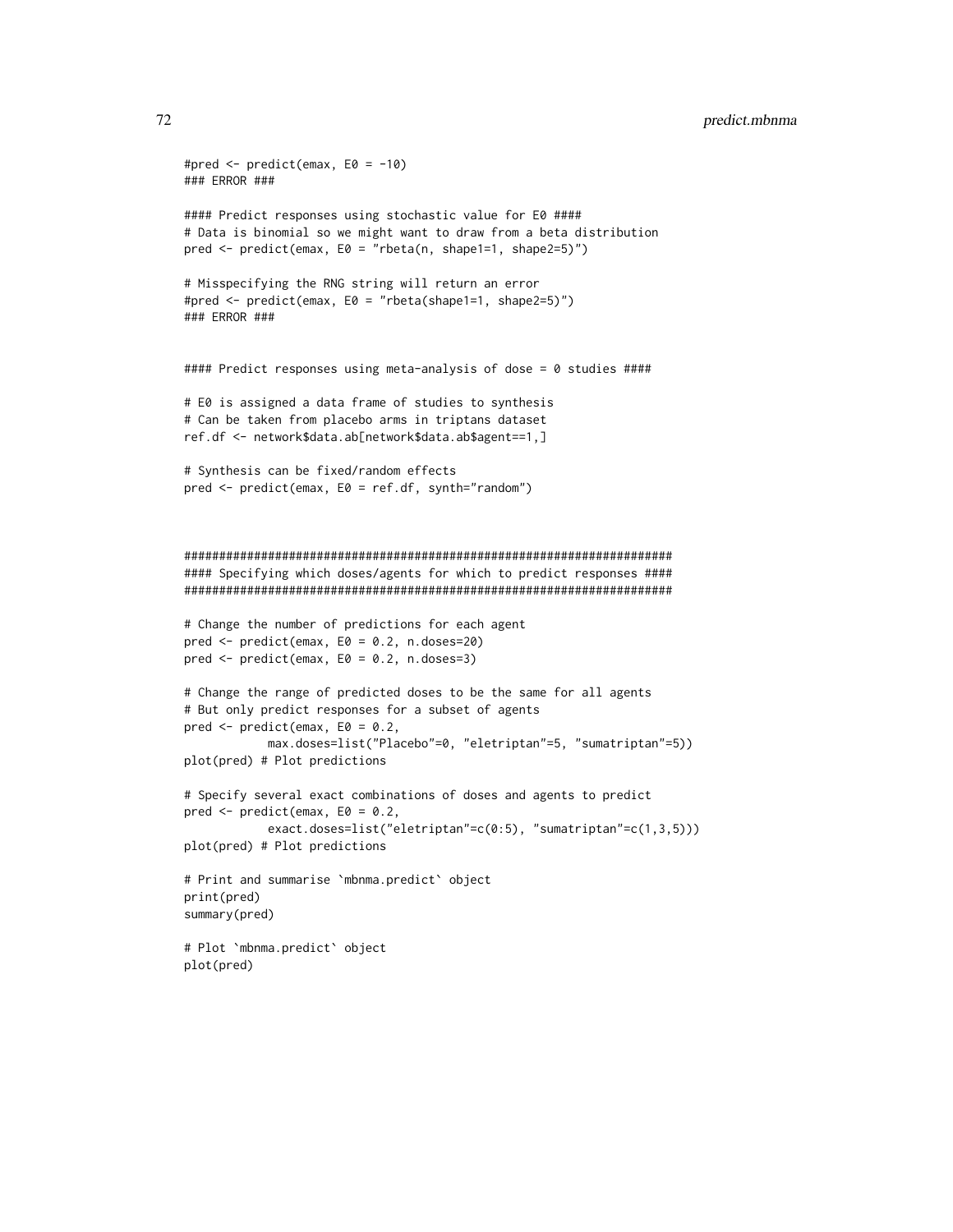<span id="page-72-0"></span>print.mbnma.network *Print mbnma.network information to the console*

# Description

Print mbnma.network information to the console

## Usage

```
## S3 method for class 'mbnma.network'
print(x, \ldots)
```
# Arguments

| x        | An object of class mbnma.network.                 |
|----------|---------------------------------------------------|
| $\cdots$ | further arguments passed to or from other methods |

print.mbnma.predict *Print summary information from an mbnma.predict object*

# Description

Print summary information from an mbnma.predict object

# Usage

```
## S3 method for class 'mbnma.predict'
print(x, \ldots)
```

|   | An object of class ("mbnma.predict") generated by predict.mbnma() |
|---|-------------------------------------------------------------------|
| . | further arguments passed to or from other methods                 |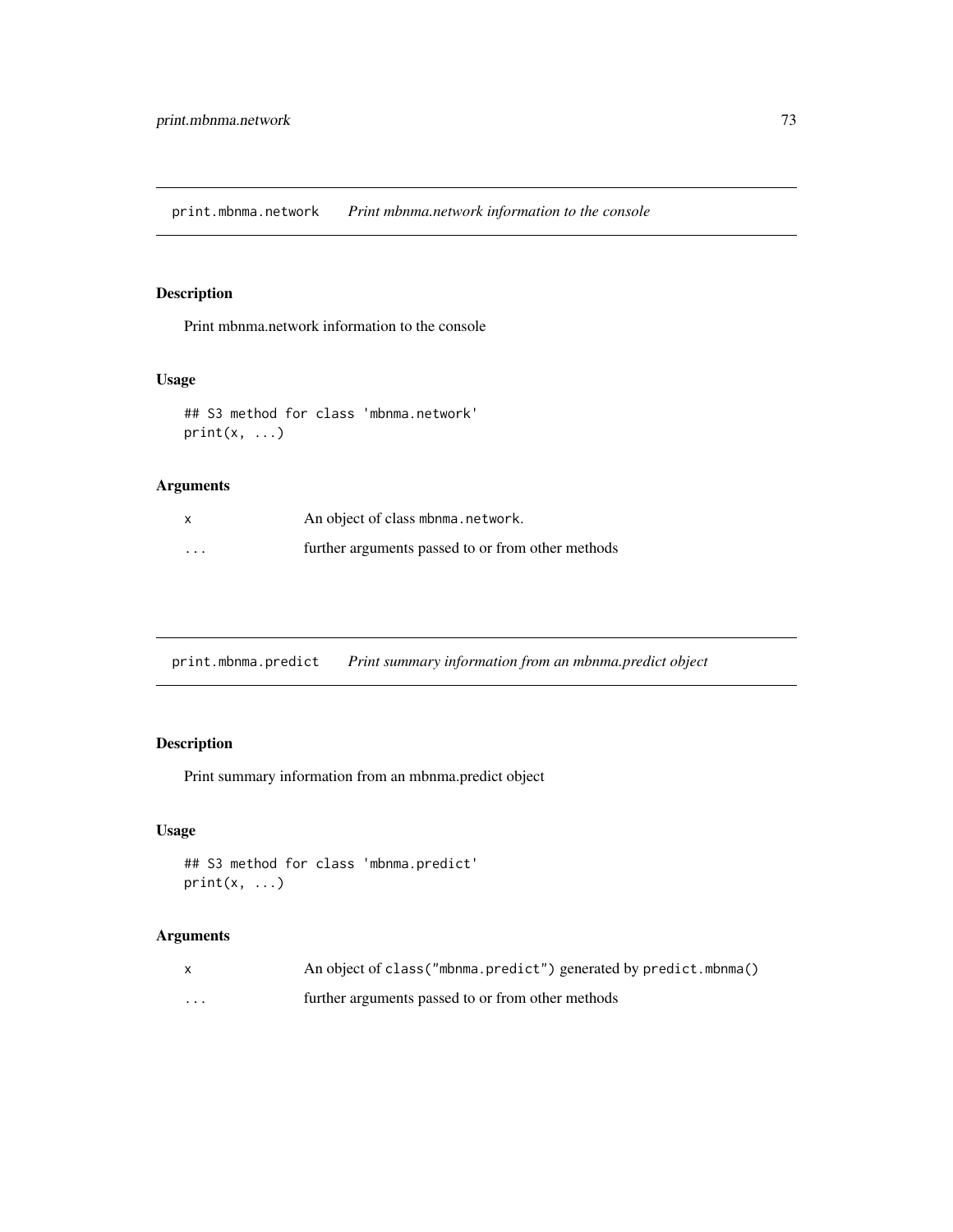<span id="page-73-0"></span>print.mbnma.rank *Prints summary information about an mbnma.rank object*

# Description

Prints summary information about an mbnma.rank object

## Usage

```
## S3 method for class 'mbnma.rank'
print(x, \ldots)
```
# Arguments

| X                       | An object of class "mbnma.rank" generated by rank.mbnma() |
|-------------------------|-----------------------------------------------------------|
| $\cdot$ $\cdot$ $\cdot$ | further arguments passed to or from other methods         |

print.nma.nodesplit *Prints summary results from an nma.nodesplit object*

# Description

Prints summary results from an nma.nodesplit object

# Usage

```
## S3 method for class 'nma.nodesplit'
print(x, \ldots)
```

| x        | An object of class ("nma.nodesplit")              |
|----------|---------------------------------------------------|
| $\cdots$ | further arguments passed to or from other methods |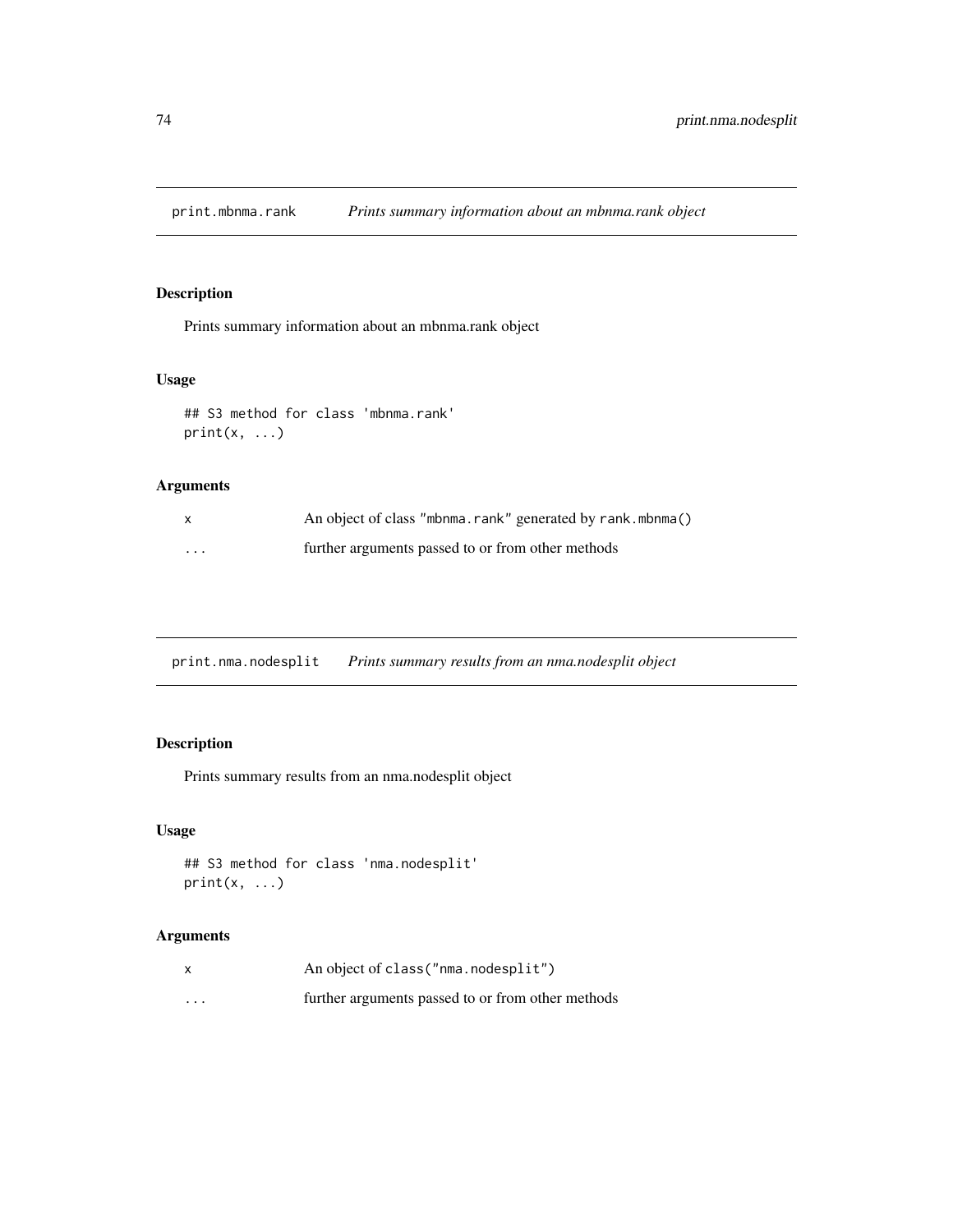<span id="page-74-0"></span>print.nodesplit *Prints summary results from a nodesplit object*

#### Description

Prints summary results from a nodesplit object

## Usage

```
## S3 method for class 'nodesplit'
print(x, \ldots)
```
#### Arguments

|          | An object of class ("nodesplit")                  |
|----------|---------------------------------------------------|
| $\cdots$ | further arguments passed to or from other methods |

psoriasis *Studies of biologics for treatment of moderate-to-severe psoriasis*

## **Description**

A dataset from a systematic review of Randomised-Controlled Trials (RCTs) comparing biologics at different doses and placebo (Warren et al. 2019). Three different binary outcomes are included, all based on the number of patients experiencing degrees of improvement on the Psoriasis Area and Severity Index (PASI) measured at 12 weeks follow-up. The dataset includes 28 Randomised-Controlled Trials (RCTs), comparing 9 different biologics at different doses with placebo.

## Usage

psoriasis

## Format

A data frame in long format (one row per arm and study), with 81 rows and 9 variables:

- studyID Study identifiers
- agent Character data indicating the agent to which participants were randomised
- dose\_mg Numeric data indicating the dose to which participants were randomised in mg
- freq Character data indicating the frequency of the dose to which participants were randomised
- dose Numeric data indicating the dose in mg/week to which the participants were randomised
- N Numeric data indicating the number of participants randomised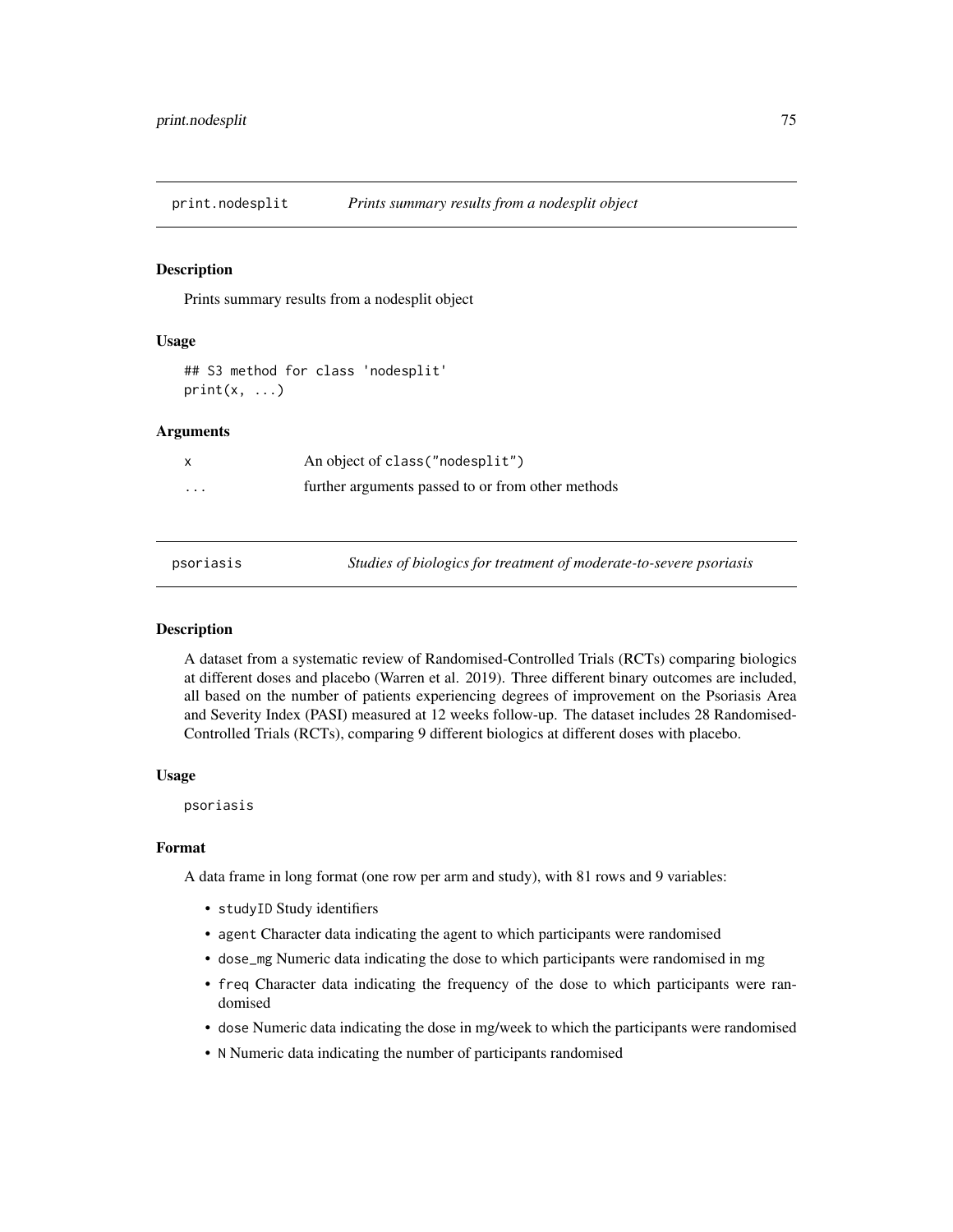- <span id="page-75-0"></span>• r75 Numeric data indicating the number of participants who achieved  $\geq$ =75% improvement in PASI score after 12 weeks
- r90 Numeric data indicating the number of participants who achieved  $\geq$ =90% improvement in PASI score after 12 weeks
- r100 Numeric data indicating the number of participants who achieved 100% improvement in PASI score after 12 weeks

# References

Warren RB, Gooderham M, Burge R, Zhu B, Amato D, Liu KH, Shrom D, Guo J, Brnabic A, Blauvelt A (2019). "Comparison of cumulative clinical benefits of biologics for the treatment of psoriasis over 16 weeks: Results from a network meta-analysis." *J Am Acad Dermatol*, 82(5), 1138-1149.

rank *Set rank as a method*

## Description

Set rank as a method

## Usage

 $rank(x, \ldots)$ 

#### Arguments

|                         | An object on which to apply the rank method |
|-------------------------|---------------------------------------------|
| $\cdot$ $\cdot$ $\cdot$ | Arguments to be passed to methods           |

rank.mbnma *Rank parameter estimates*

#### Description

Only parameters that vary by agent/class can be ranked.

### Usage

```
## S3 method for class 'mbnma'
rank(x, params = NULL, direction = 1, level = "agent", to.rank = NULL, ...)
```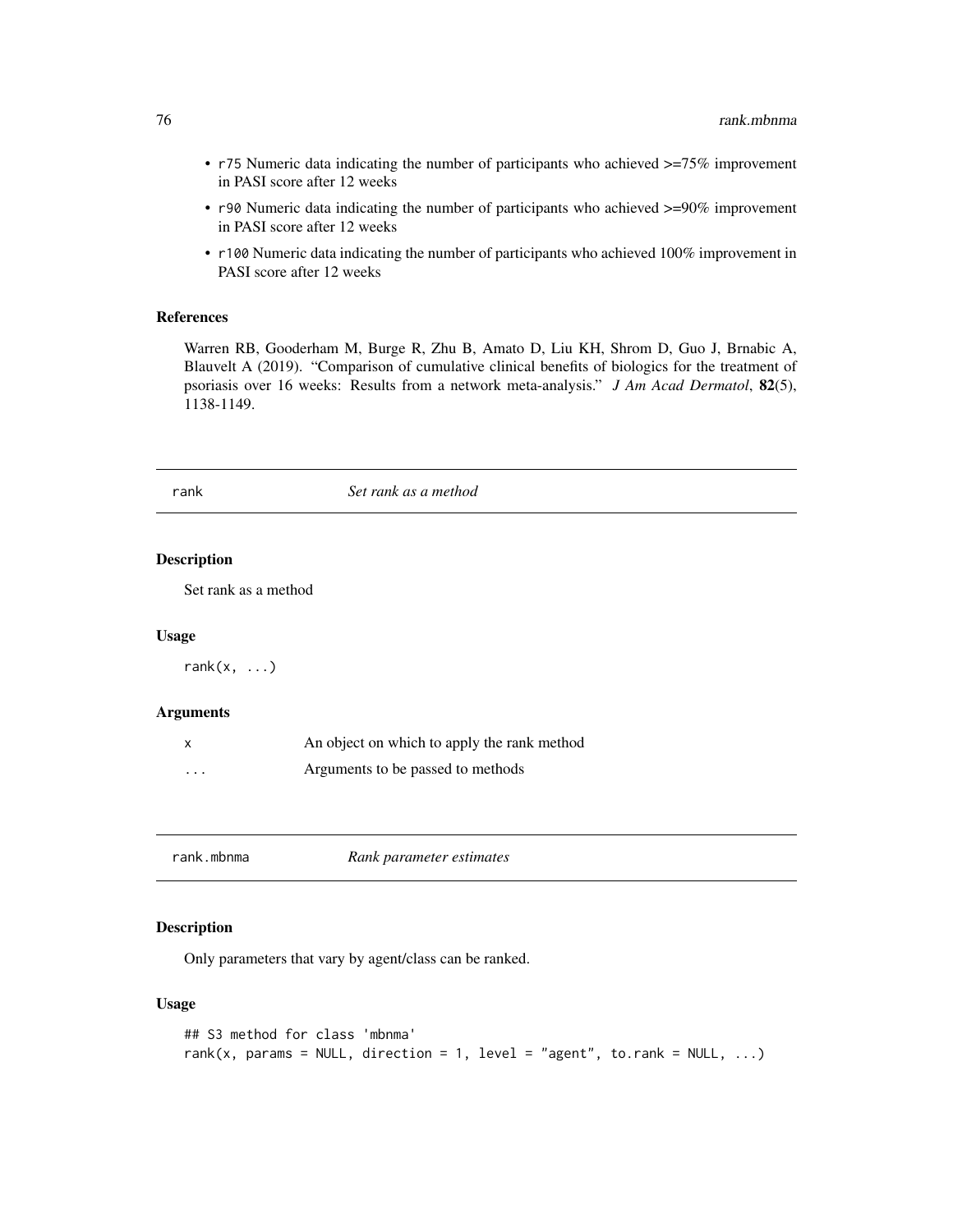#### rank.mbnma 77

#### **Arguments**

| $\mathsf{x}$ | An object on which to apply the rank method                                                                                                                                                                                                                                                                              |
|--------------|--------------------------------------------------------------------------------------------------------------------------------------------------------------------------------------------------------------------------------------------------------------------------------------------------------------------------|
| params       | A character vector of named parameters in the model that vary by either agent<br>or class (depending on the value assigned to level). If left as NULL (the de-<br>fault), then ranking will be calculated for all available parameters that vary by<br>agent/class.                                                      |
| direction    | Indicates whether negative responses are better (taking the value $-1$ ) or positive<br>responses are better (taking the value 1)                                                                                                                                                                                        |
| level        | Can be set to "agent" to rank across different agents or "class" to rank across<br>different classes.                                                                                                                                                                                                                    |
| to.rank      | A numeric vector containing the codes for the agents/classes you wish to rank.<br>If left NULL then all agents/classes (depending on the value assigned to level)<br>in the model will be ranked. Included codes must be greater than 2 if placebo<br>has been modelled, since placebo cannot be included in the ranking |
| $\ddotsc$    | Arguments to be passed to methods                                                                                                                                                                                                                                                                                        |

## Details

Ranking cannot currently be performed on non-parametric dose-response MBNMA

## Value

An object of class("mbnma.rank") which is a list containing a summary data frame, a matrix of rankings for each MCMC iteration, a matrix of probabilities that each agent has a particular rank, and a matrix of cumulative ranking probabilities for each agent, for each parameter that has been ranked.

## Examples

```
# Using the triptans data
network <- mbnma.network(HF2PPITT)
# Rank selected agents from a linear dose-response MBNMA
linear <- mbnma.run(network, fun="linear")
ranks <- rank(linear, to.rank=c("zolmitriptan", "eletriptan", "sumatriptan"))
summary(ranks)
# Rank only ED50 parameters from an Emax dose-response MBNMA
emax <- mbnma.emax(network, emax="rel", ed50="rel", method="random")
ranks <- rank(emax, params="d.ed50")
summary(ranks)
#### Ranking by class ####
# Generate some classes for the data
class.df <- HF2PPITT
class.df$class <- ifelse(class.df$agent=="placebo", "placebo", "active1")
class.df$class <- ifelse(class.df$agent=="eletriptan", "active2", class.df$class)
```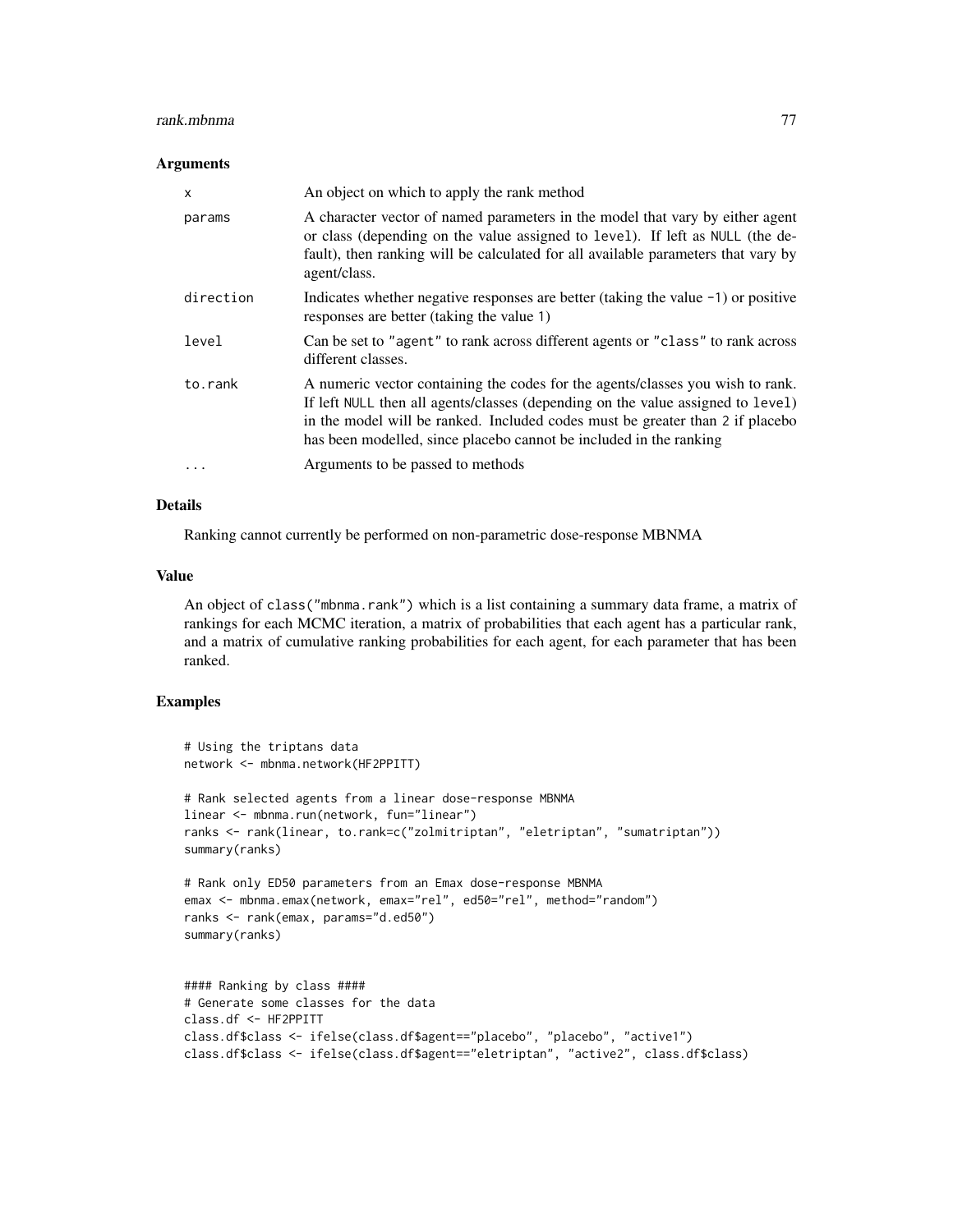```
netclass <- mbnma.network(class.df)
emax <- mbnma.emax(netclass, emax="rel", ed50="rel", method="random",
            class.effect=list("ed50"="common"))
# Rank by class, with negative responses being "better"
ranks <- rank(emax, level="class", direction=-1)
print(ranks)
# Print and generate summary data frame for `mbnma.rank` object
summary(ranks)
print(ranks)
# Plot `mbnma.rank` object
plot(ranks)
```
rank.mbnma.predict *Rank predicted doses of different agents*

# Description

Rank predicted doses of different agents

# Usage

```
## S3 method for class 'mbnma.predict'
rank(x, direction = 1, rank.doses = NULL, ...)
```
## Arguments

| $\mathsf{x}$ | An object on which to apply the rank method                                                                                                                                                                                                                                                                                                                                                                            |
|--------------|------------------------------------------------------------------------------------------------------------------------------------------------------------------------------------------------------------------------------------------------------------------------------------------------------------------------------------------------------------------------------------------------------------------------|
| direction    | Indicates whether negative responses are better (taking the value $-1$ ) or positive<br>responses are better (taking the value 1)                                                                                                                                                                                                                                                                                      |
| rank.doses   | A list of numeric vectors. Each named element corresponds to an agent (as<br>named/coded in predict), and each number within the vector for that element<br>corresponds to the dose for that agent. Doses of agents specified in rank, doses<br>must be a subset of those for which responses have been predicted in predict.<br>If left as NULL (the default) then all doses of all agents in predict will be ranked. |
|              | Arguments to be passed to methods                                                                                                                                                                                                                                                                                                                                                                                      |

#### Details

If predict contains multiple predictions at dose=0, then only the first of these will be included, to avoid duplicating rankings.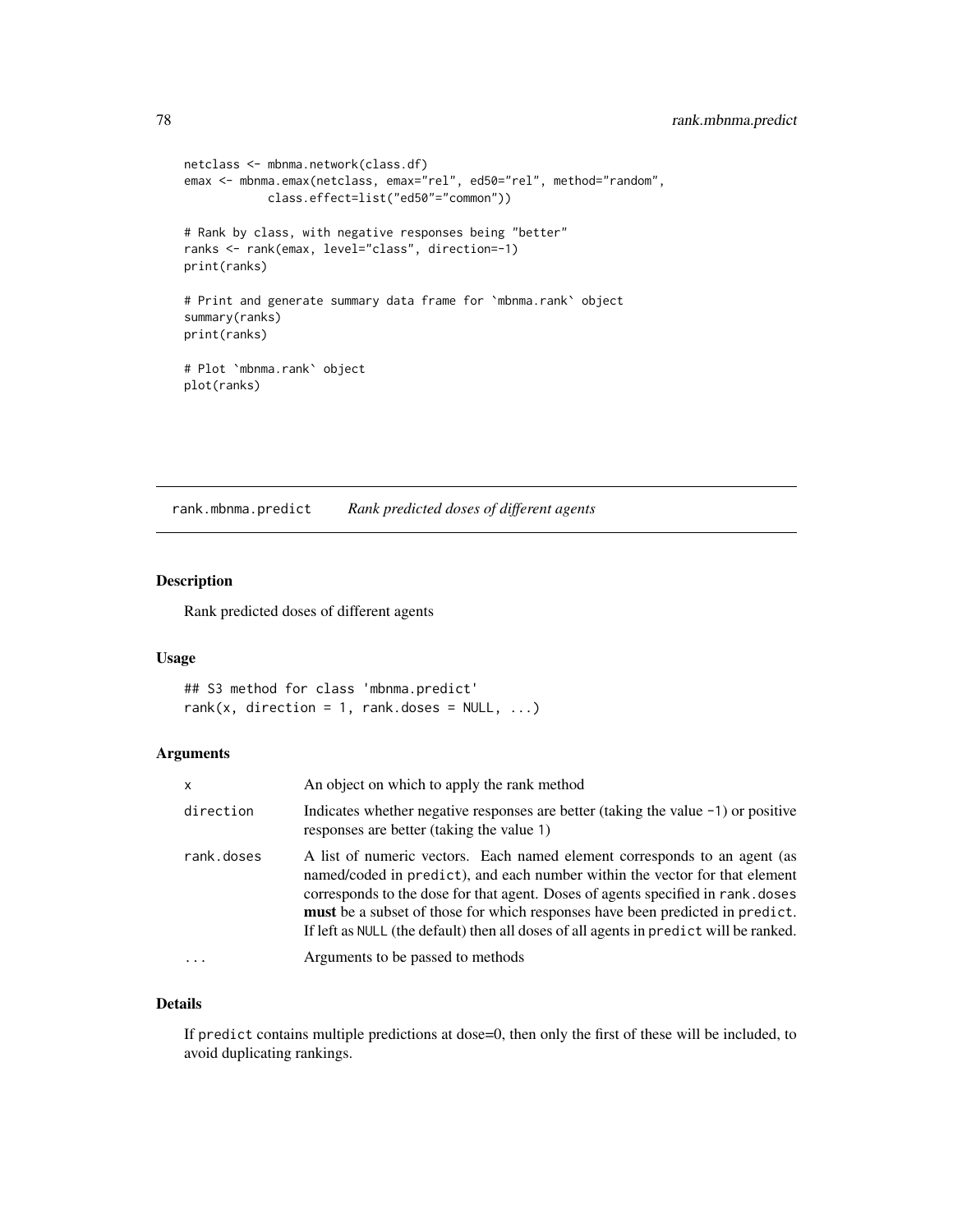#### <span id="page-78-1"></span>ref.synth 79

## Value

An object of class("mbnma.rank") which is a list containing a summary data frame, a matrix of rankings for each MCMC iteration, and a matrix of probabilities that each agent has a particular rank, for each parameter that has been ranked.

## Examples

```
# Using the triptans data
network <- mbnma.network(HF2PPITT)
# Rank predictions from a linear dose-response MBNMA
linear <- mbnma.run(network, fun="linear")
pred \leq predict(linear, E0 = 0.5)
rank <- rank(pred)
summary(rank)
# Rank selected predictions from an Emax dose-response MBNMA
emax <- mbnma.emax(network, emax="rel", ed50="rel", method="random")
doses <- list("eletriptan"=c(0,1,2,3), "rizatriptan"=c(0.5,1,2))
pred <- predict(emax, E0 = "rbeta(n, shape1=1, shape2=5)",
            exact.doses=doses)
rank <- rank(pred,
            rank.doses=list("eletriptan"=c(0,2), "rizatriptan"=2))
# Print and generate summary data frame for `mbnma.rank` object
summary(rank)
print(rank)
# Plot `mbnma.rank` object
plot(rank)
```
<span id="page-78-0"></span>ref.synth *Synthesise single arm dose = 0 / placebo studies to estimate E0*

## Description

Synthesises single arm studies to estimate E0. Used in predicting responses from a dose-response MBNMA.

## Usage

```
ref.synth(
  data.ab,
 mbnma,
  synth = "fixed",
  n.iter = mbnma$BUGSoutput$n.iter,
```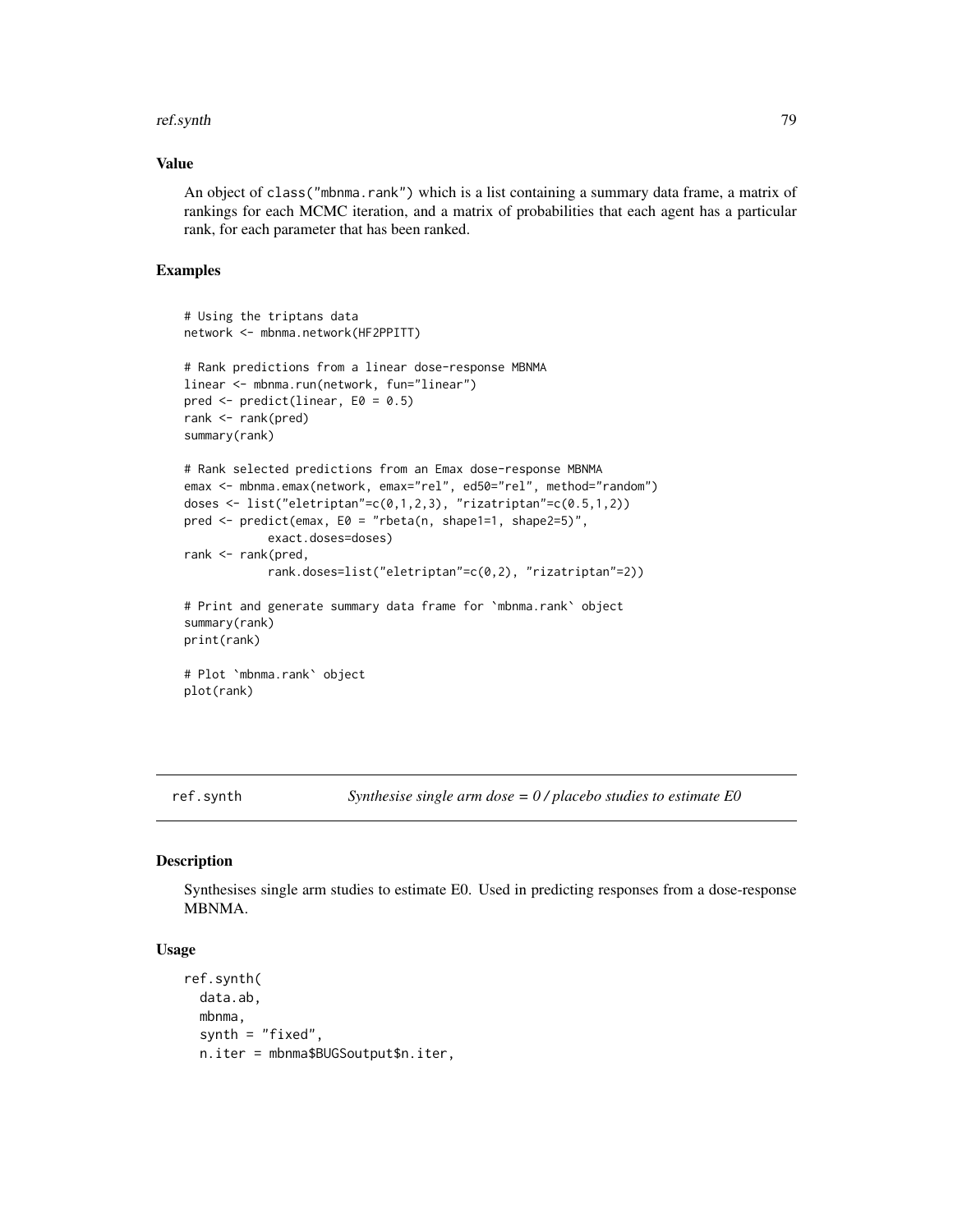```
n.burnin = mbnma$BUGSoutput$n.burnin,
  n.thin = mbnma$BUGSoutput$n.thin,
  n.chains = mbnma$BUGSoutput$n.chains,
  ...
\mathcal{E}
```
## Arguments

| data.ab  | A data frame of arm-level data in "long" format containing the columns:                                                                                                                                                                                                     |
|----------|-----------------------------------------------------------------------------------------------------------------------------------------------------------------------------------------------------------------------------------------------------------------------------|
|          | • studyID Study identifiers                                                                                                                                                                                                                                                 |
|          | • y Numeric data indicating the aggregate response for a continuous outcome.<br>Required for continuous data.                                                                                                                                                               |
|          | • se Numeric data indicating the standard error for a given observation. Re-<br>quired for continuous data.                                                                                                                                                                 |
|          | • r Numeric data indicating the number of responders within a study arm.<br>Required for binomial or poisson data.                                                                                                                                                          |
|          | • N Numeric data indicating the total number of participants within a study<br>arm. Required for binomial data                                                                                                                                                              |
|          | • E Numeric data indicating the total exposure time for participants within a<br>study arm. Required for poisson data.                                                                                                                                                      |
| mbnma    | An S3 object of class "mbnma" generated by running a dose-response MBNMA<br>model                                                                                                                                                                                           |
| synth    | A character object that can take the value "fixed" or "random" to specify the<br>the type of pooling to use for synthesis of E0 if a data frame has been provided<br>for it. Using "random" rather than "fixed" for synth will result in wider 95\%<br>CrI for predictions. |
| n.iter   | number of total iterations per chain (including burn in; default: 2000)                                                                                                                                                                                                     |
| n.burnin | length of burn in, i.e. number of iterations to discard at the beginning. Default<br>is $n$ . iter/2, that is, discarding the first half of the simulations. If n.burnin is $0$ ,<br>jags() will run 100 iterations for adaption.                                           |
| n.thin   | thinning rate. Must be a positive integer. Set $n$ . thin $> 1$ to save memory<br>and computation time if n.iter is large. Default is max(1,floor(n.chains<br>* (n.iter-n.burnin) / 1000) which will only thin if there are at least 2000<br>simulations.                   |
| n.chains | number of Markov chains (default: 3)                                                                                                                                                                                                                                        |
| $\cdots$ | Arguments to be sent to $R2jags: jags()$ for synthesis of the network reference<br>treatment effect (using ref. synth())                                                                                                                                                    |

# Details

data.ab can be a collection of studies that closely resemble the population of interest intended for the prediction, which could be different to those used to estimate the MBNMA model, and could include single arms of RCTs or observational studies. If other data is not available, the data used to estimate the MBNMA model can be used by selecting only the studies and arms that investigate  $dose = 0$  (placebo).

Defaults for n.iter, n.burnin, n.thin and n.chains are those used to estimate mbnma.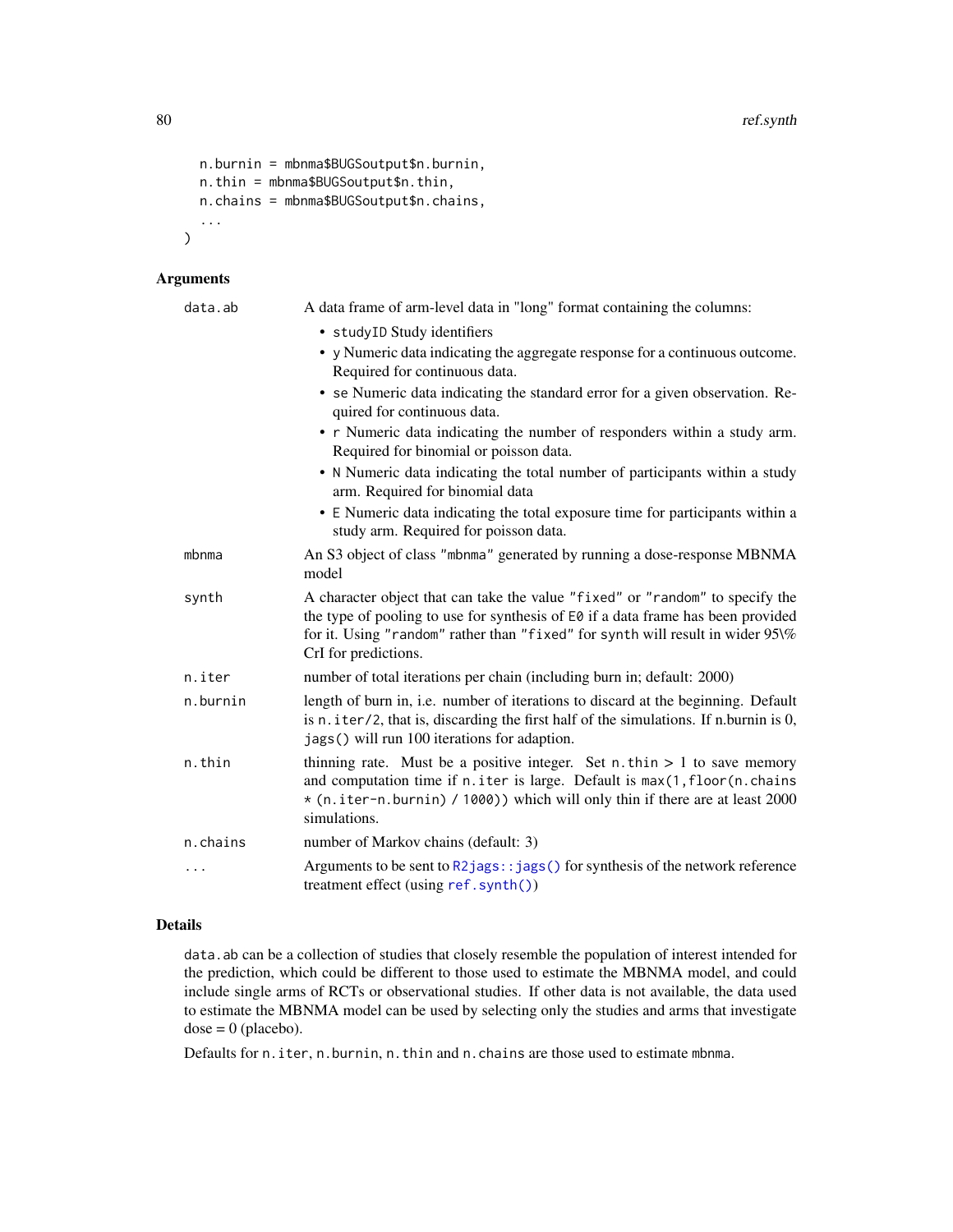#### <span id="page-80-0"></span>rescale.link 81

## Value

A list of named elements corresponding to E0 and the between-study standard deviation for E0 if synth="random". Each element contains the full MCMC results from the synthesis.

#### Examples

```
# Using the triptans data
network <- mbnma.network(HF2PPITT)
# Run an Emax dose-response MBNMA
emax <- mbnma.emax(network, emax="rel", ed50="rel", method="random")
# Data frame for synthesis can be taken from placebo arms
ref.df <- HF2PPITT[HF2PPITT$agent=="placebo",]
# Meta-analyse placebo studies using fixed treatment effects
E0 <- ref.synth(ref.df, emax, synth="fixed")
names(E0)
# Meta-analyse placebo studies using random treatment effects
E0 <- ref.synth(ref.df, emax, synth="random")
names(E0)
```

| rescale.link | Rescale data depending on the link function provided |  |
|--------------|------------------------------------------------------|--|
|--------------|------------------------------------------------------|--|

# Description

Rescale data depending on the link function provided

# Usage

```
rescaleuink(x, direction = "link", link = "logit")
```

| $\mathsf{x}$ | A numeric vector of data to be rescaled                                                                                                                                                                                                                                                                                     |
|--------------|-----------------------------------------------------------------------------------------------------------------------------------------------------------------------------------------------------------------------------------------------------------------------------------------------------------------------------|
| direction    | Can take either "link" to convert data to a particular scale as defined by the<br>link function, or "natural" to return it to the natural scale.                                                                                                                                                                            |
| link         | A string indicating the link function to use in the model. Can take any link<br>function defined within JAGS (e.g. "logit", "log", "probit", "cloglog") or<br>be assigned the value "identity" for and identity link function. If left as NULL<br>the link function will be automatically assigned based on the likelihood. |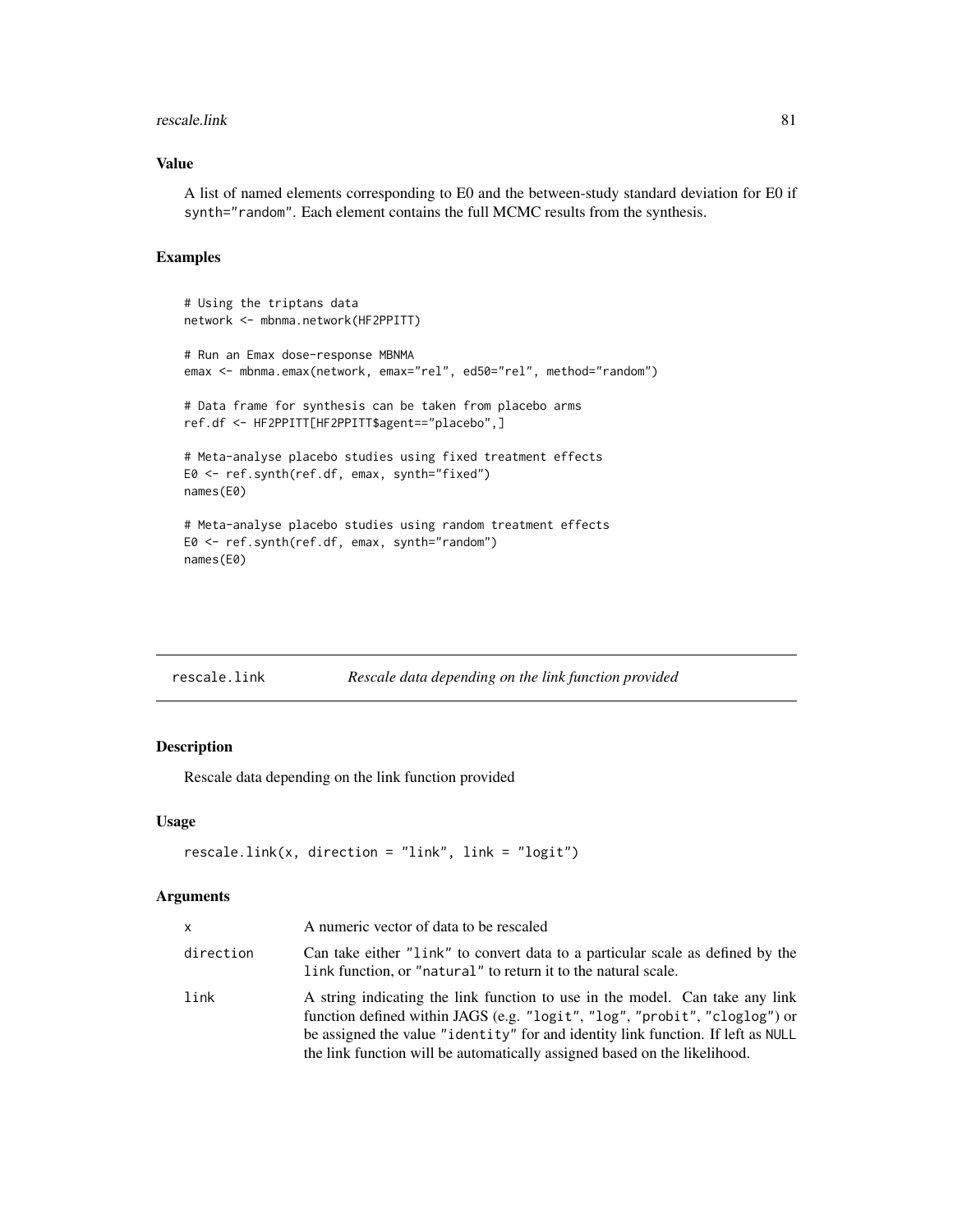# Value

A rescaled numeric vector

ssri *Studies of Selective Serotonin Reuptake Inhibitors (SSRIs) for major depression*

## **Description**

A dataset from a systematic review examining the efficacy of different doses of SSRI antidepressant drugs and placebo (Furukawa et al. 2019). The response to treatment is defined as a 50% reduction in depressive symptoms after 8 weeks (4-12 week range) follow-up. The dataset includes 60 RCTs comparing 5 different SSRIs with placebo.

#### Usage

ssri

## Format

A data frame in long format (one row per arm and study), with 145 rows and 8 variables:

- studyID Study identifiers
- bias Risk of bias evaluated on 6 domains
- age Mean participant age
- weeks Duration of study follow-up
- agent Character data indicating the agent to which participants were randomised
- dose Numeric data indicating the dose to which participants were randomised in mg
- N Numeric data indicating the number of participants randomised
- r Numeric data indicating the number of participants who achieved >50% improvement in depression symptoms

#### References

Furukawa TA, Cipriani A, Cowen PJ, Leucht S, Egger M, Salanti G (2019). "Optimal dose of selective serotonin reuptake inhibitors, venlafaxine, and mirtazapine in major depression: a systematic review and dose-response meta-analysis." *Lancet Psychiatry*, 6, 601-609.

<span id="page-81-0"></span>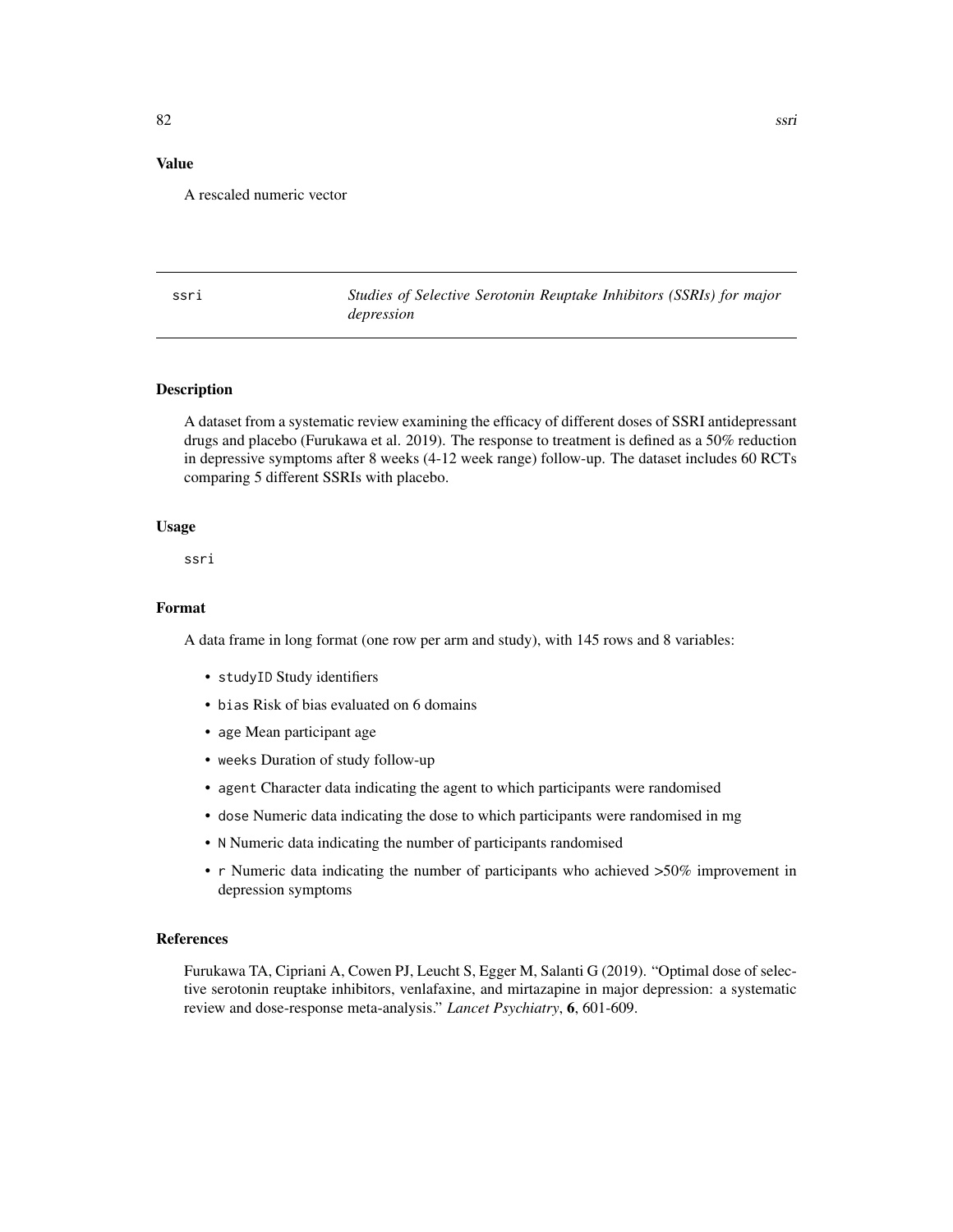<span id="page-82-0"></span>

# Description

Print summary of MBNMA results to the console

# Usage

```
## S3 method for class 'mbnma'
summary(object, ...)
```
# Arguments

| obiect                  | An S3 object of class "mbnma" generated by running a dose-response MBNMA<br>model |
|-------------------------|-----------------------------------------------------------------------------------|
| $\cdot$ $\cdot$ $\cdot$ | additional arguments affecting the summary produced                               |

summary.mbnma.network *Print summary mbnma.network information to the console*

# Description

Print summary mbnma.network information to the console

## Usage

```
## S3 method for class 'mbnma.network'
summary(object, ...)
```

| object   | An object of class mbnma.network.                 |
|----------|---------------------------------------------------|
| $\cdots$ | further arguments passed to or from other methods |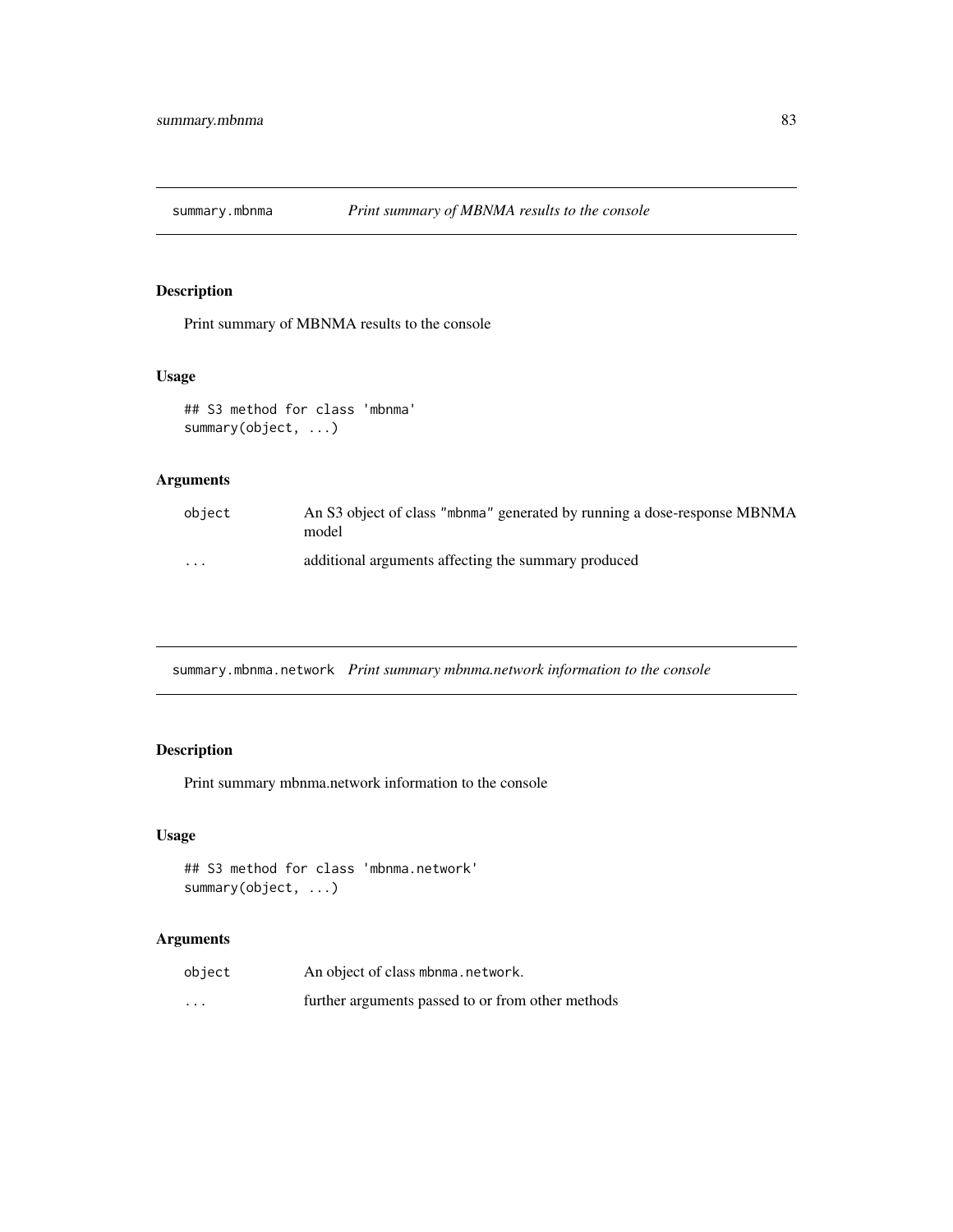<span id="page-83-0"></span>summary.mbnma.predict *Produces a summary data frame from an mbnma.predict object*

## Description

Produces a summary data frame from an mbnma.predict object

# Usage

```
## S3 method for class 'mbnma.predict'
summary(object, ...)
```
#### Arguments

| object | An object of class("mbnma.predict)" generated by predict("mbnma") |
|--------|-------------------------------------------------------------------|
| .      | additional arguments affecting the summary produced.              |

#### Value

A data frame containing posterior summary statistics from predicted responses from a dose-response MBNMA model

summary.mbnma.rank *Generates summary data frames for an mbnma.rank object*

# Description

Generates summary data frames for an mbnma.rank object

#### Usage

## S3 method for class 'mbnma.rank' summary(object, ...)

# Arguments

| object   | An object of class ("mbnma.rank") generated by rank.mbnma() |
|----------|-------------------------------------------------------------|
| $\cdots$ | additional arguments affecting the summary produced         |

#### Value

A list in which each element represents a parameter that has been ranked in mbnma.rank and contains a data frame of summary ranking results.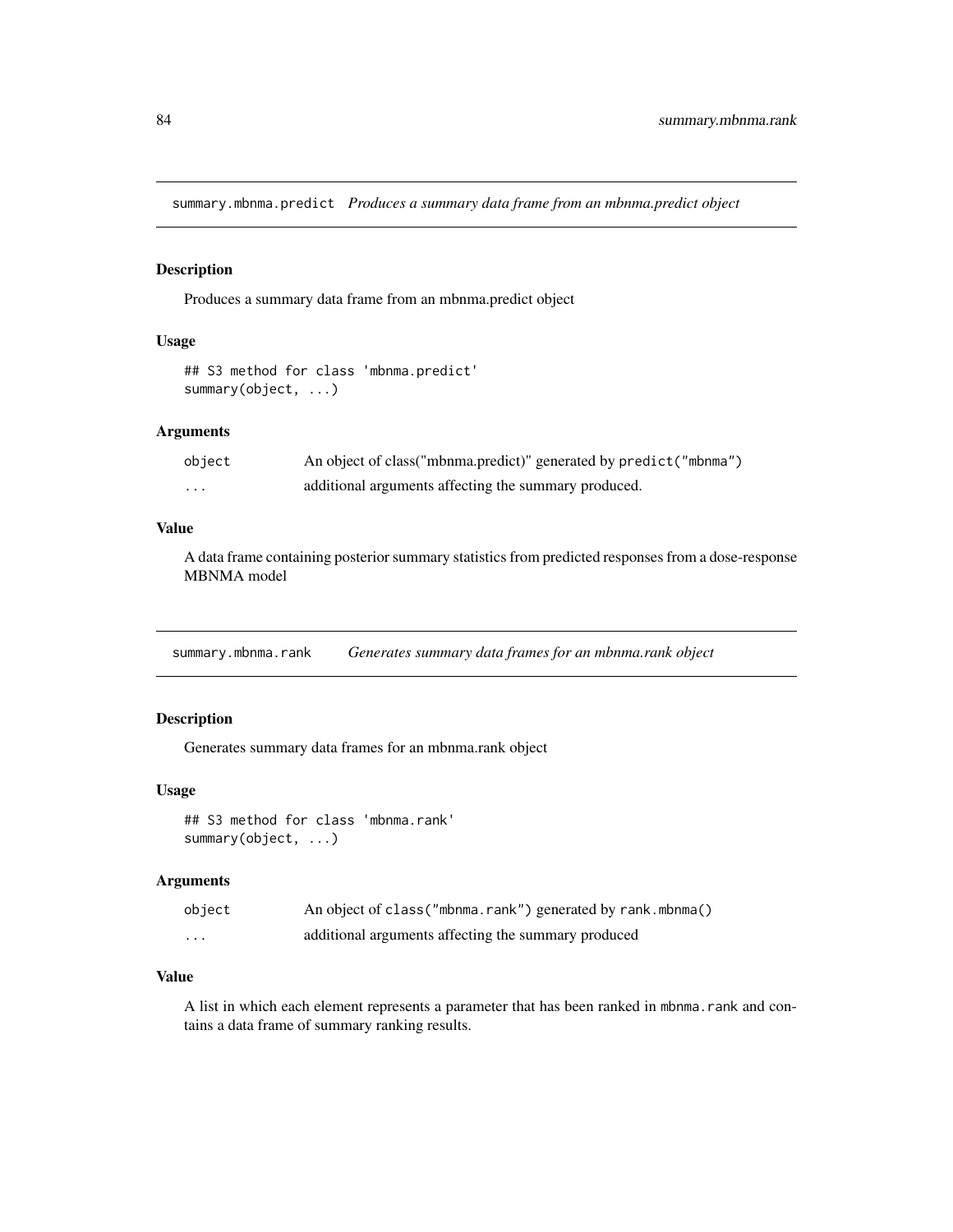<span id="page-84-0"></span>summary.nma.nodesplit *Generates a summary data frame for nma.nodesplit objects*

# Description

Generates a summary data frame for nma.nodesplit objects

# Usage

```
## S3 method for class 'nma.nodesplit'
summary(object, ...)
```
# Arguments

| object   | An object of class ("nma.nodesplit")              |
|----------|---------------------------------------------------|
| $\cdots$ | further arguments passed to or from other methods |

summary.nodesplit *Generates a summary data frame for nodesplit objects*

## Description

Generates a summary data frame for nodesplit objects

#### Usage

```
## S3 method for class 'nodesplit'
summary(object, ...)
```

| object   | An object of class ("nodesplit")                  |
|----------|---------------------------------------------------|
| $\cdots$ | further arguments passed to or from other methods |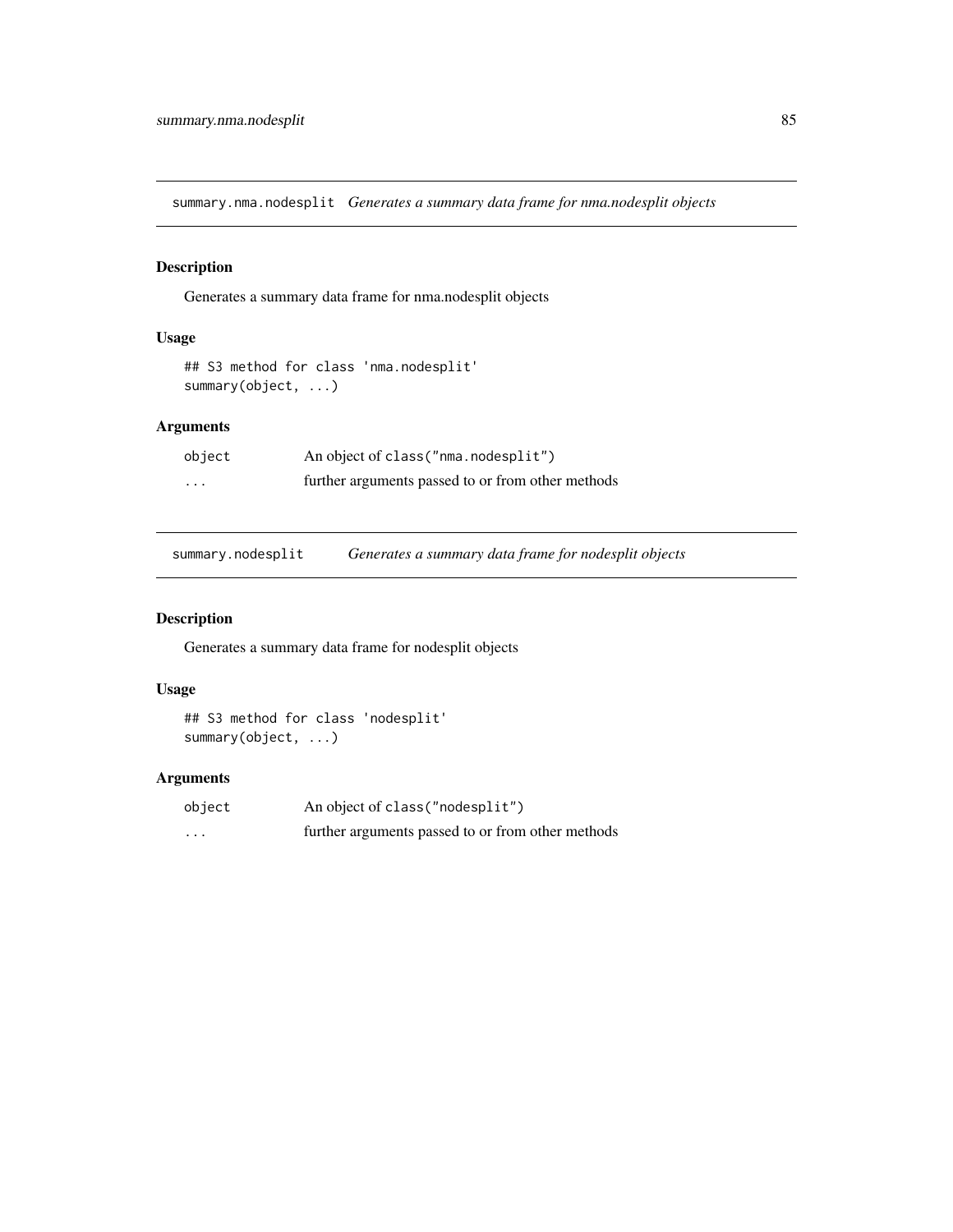# **Index**

∗ datasets alog\_pcfb, [4](#page-3-0) GoutSUA\_2wkCFB, [17](#page-16-0) HF2PPITT, [18](#page-17-0) osteopain\_2wkabs, [57](#page-56-0) psoriasis, [75](#page-74-0) ssri, [82](#page-81-0) add\_index, [3](#page-2-0) alog\_pcfb, [4](#page-3-0) check.likelink, [6](#page-5-0) cumrank, [7](#page-6-0) devplot, [8](#page-7-0) drop.comp, [9](#page-8-0) drop.disconnected, [10](#page-9-0) fitplot, [11](#page-10-0) genspline, [12](#page-11-0) get.prior, [13](#page-12-0) get.relative, [14](#page-13-0) getjagsdata, [15](#page-14-0) ggplot2::ggplot(), *[40](#page-39-0)*, *[56](#page-55-0)*, *[68](#page-67-0)* GoutSUA\_2wkCFB, [17](#page-16-0) HF2PPITT, [18](#page-17-0) igraph, *[19](#page-18-0)*, *[63](#page-62-0)* inconsistency.loops, [19](#page-18-0) layout\_, *[62](#page-61-0)* mbnma.comparisons, [20](#page-19-0) mbnma.emax, [21](#page-20-0) mbnma.emax.hill, [26](#page-25-0) mbnma.exponential, [31](#page-30-0) mbnma.linear, [35](#page-34-0) mbnma.network *(*plot.mbnma.network*)*, [61](#page-60-0)

mbnma.nodesplit, [39](#page-38-0)

mbnma.run, [42](#page-41-0) mbnma.update, [49](#page-48-0) mbnma.validate.data, [51](#page-50-0) mbnma.write, [52](#page-51-0) nma.nodesplit, [55](#page-54-0) nma.run *(*plot.nma*)*, [67](#page-66-0) osteopain\_2wkabs, [57](#page-56-0) pDcalc, [58](#page-57-0) plot.mbnma, [60](#page-59-0) plot.mbnma.network, [61](#page-60-0) plot.mbnma.predict, [64](#page-63-0) plot.mbnma.rank, [66](#page-65-0) plot.nma, [67](#page-66-0) plot.nma.nodesplit *(*nma.nodesplit*)*, [55](#page-54-0) plot.nodesplit *(*mbnma.nodesplit*)*, [39](#page-38-0) predict.mbnma, [69](#page-68-0) print.mbnma.network, [73](#page-72-0) print.mbnma.predict, [73](#page-72-0) print.mbnma.rank, [74](#page-73-0) print.nma.nodesplit, [74](#page-73-0) print.nodesplit, [75](#page-74-0) psoriasis, [75](#page-74-0) R2jags::jags(), *[71](#page-70-0)*, *[80](#page-79-0)* rank, [76](#page-75-0) rank.mbnma, [76](#page-75-0) rank.mbnma.predict, [78](#page-77-0) readWKT, *[7](#page-6-0)* ref.synth, [79](#page-78-1) ref.synth(), *[71](#page-70-0)*, *[80](#page-79-0)* rescale.link, [81](#page-80-0) ssri, [82](#page-81-0) summary.mbnma, [83](#page-82-0) summary.mbnma.network, [83](#page-82-0) summary.mbnma.predict, [84](#page-83-0) summary.mbnma.rank, [84](#page-83-0) summary.nma.nodesplit, [85](#page-84-0)